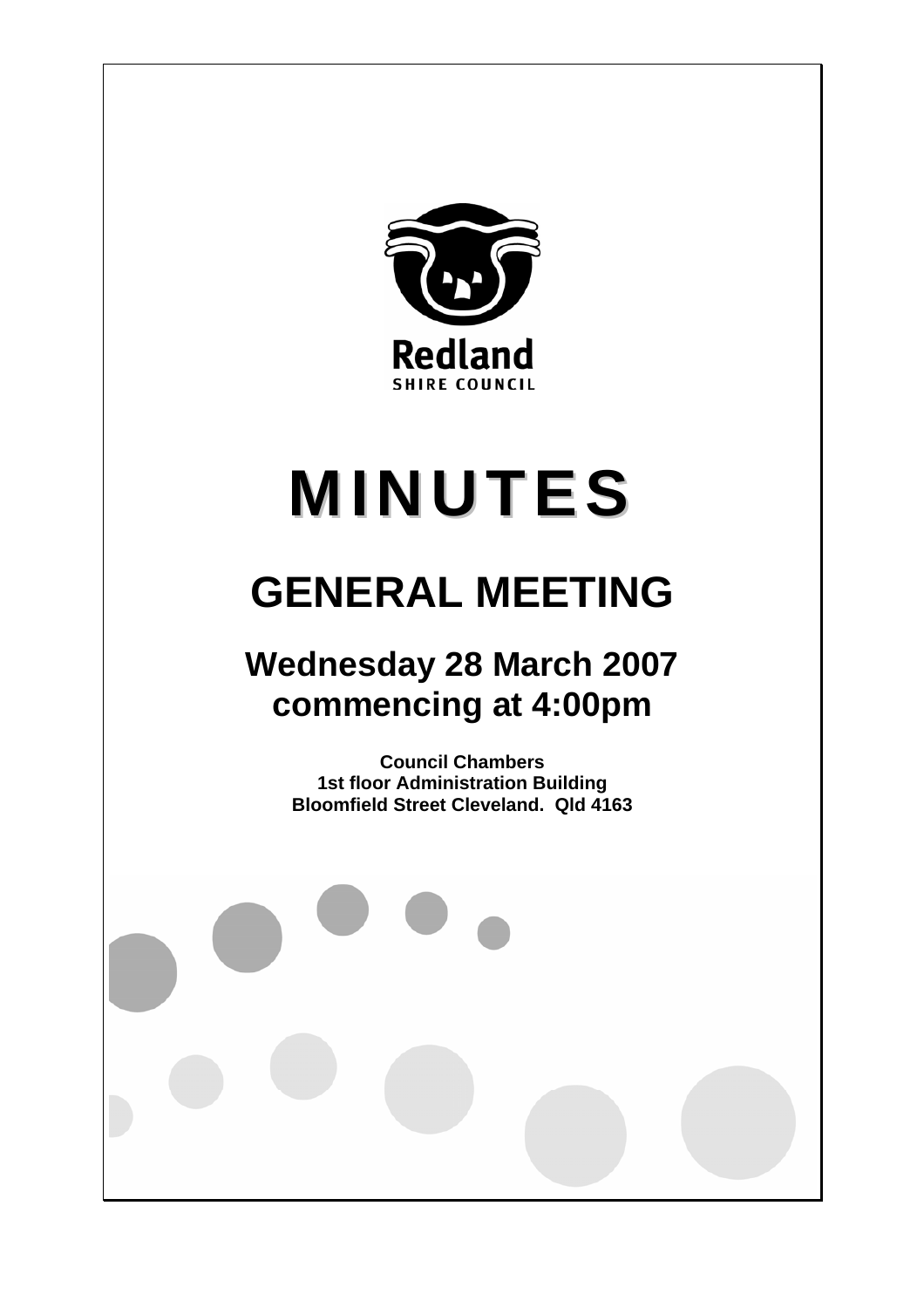### **TABLE OF CONTENTS**

| <b>ITEM</b> |       | <b>SUBJECT</b>                                                                                     | <b>PAGE NO</b> |
|-------------|-------|----------------------------------------------------------------------------------------------------|----------------|
| 1           |       |                                                                                                    |                |
| $\mathbf 2$ |       |                                                                                                    |                |
| 3           |       | RECORD OF ATTENDANCE AND LEAVE OF ABSENCE 1                                                        |                |
| 4           |       |                                                                                                    |                |
| 5           |       | <b>MATTERS OUTSTANDING FROM PREVIOUS GENERAL MEETING</b>                                           |                |
|             | 5.1   |                                                                                                    |                |
|             | 5.1.1 | PETITION (DIVISION 3) INTERFACE BETWEEN<br><b>INDUSTRIAL AND RESIDENTIAL LANDS ALONG SOUTH</b>     |                |
|             | 5.1.2 | PETITION (DIVISION 8) ANIMAL MANAGEMENT ISSUE AT                                                   |                |
|             | 5.1.3 | <b>REVIEW OF REDLANDS PLANNING SCHEME - MINIMUM</b><br><b>LAND AREA REQUIREMENTS FOR CHILDCARE</b> |                |
|             | 5.1.4 | <b>REVIEW OF REDLANDS PLANNING SCHEME -</b><br><b>REQUIREMENTS FOR MATERIAL CHANGE OF USE  3</b>   |                |
| 6           |       |                                                                                                    |                |
| 7           |       |                                                                                                    |                |
|             | 7.1   | PETITION (DIVISION 2) IMPLEMENTATION OF THE<br>MASTHEAD DRIVE PARK MASTER PLAN 4                   |                |
|             | 7.2   | PETITION (DIVISION 9) SPEEDING ON ELMHURST<br>STREET AND CROTONA ROAD, CAPALABA4                   |                |
|             | 7.3   | PETITION (DIVISION 2) SPEEDING ALONG MOSELLE                                                       |                |
| 8           |       |                                                                                                    |                |
| 9           |       | DECLARATION OF MATERIAL PERSONAL INTEREST ON ANY                                                   |                |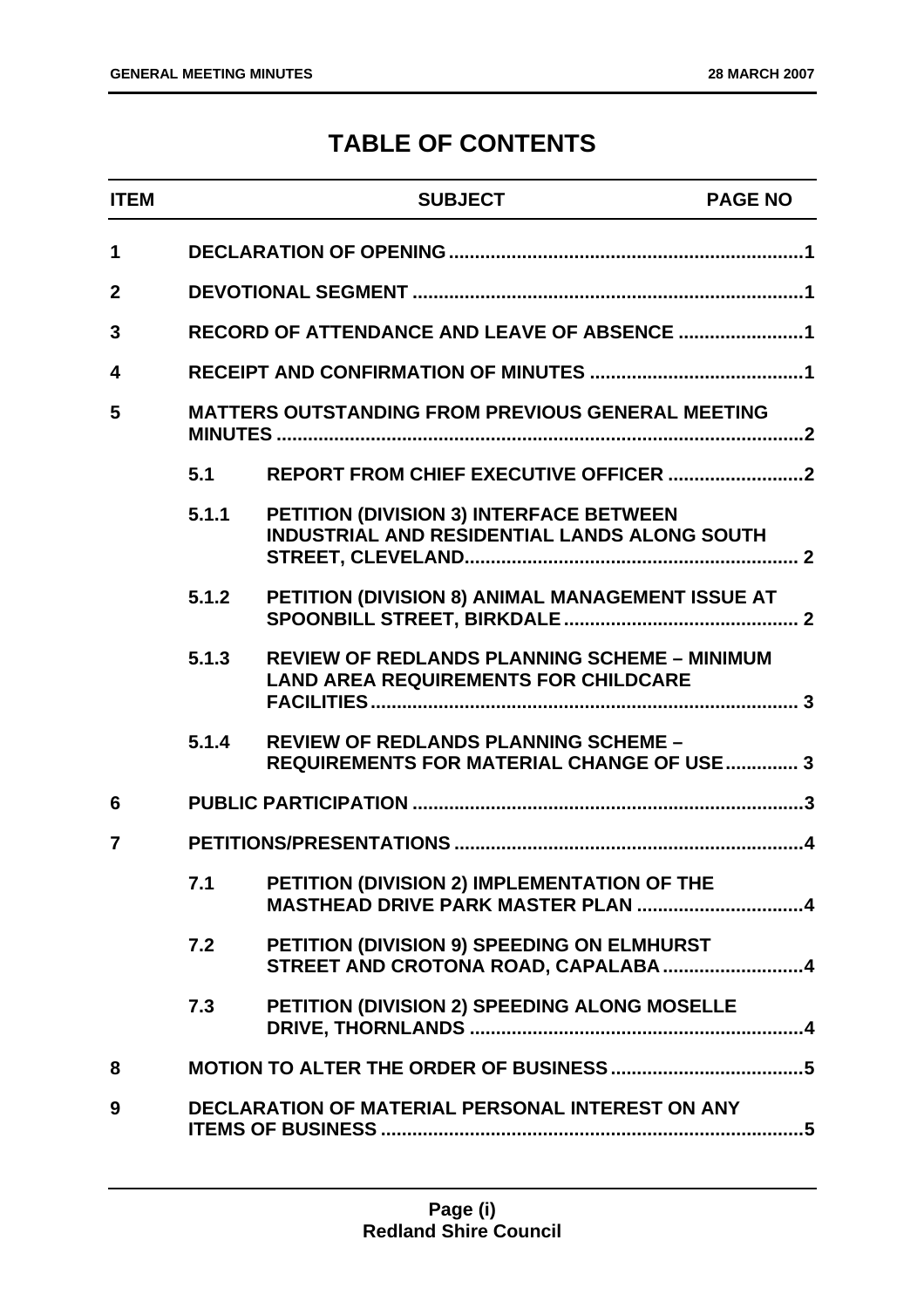| 10 |        | PLANNING & POLICY COMMITTEE 14/03/07 - RECEIPT AND                                                 |
|----|--------|----------------------------------------------------------------------------------------------------|
|    | 10.1   |                                                                                                    |
|    | 10.1.1 | <b>CAPALABA STATE COLLEGE CONSTRUCTION OF</b><br>SOUND BOOTH & STORAGE SHED - CCBF (DIVISION 9)  6 |
|    | 10.2   |                                                                                                    |
|    | 10.2.1 | <b>CONTRIBUTION TO SPORTS FIELD RENOVATION - CCBF</b>                                              |
|    | 10.2.2 | <b>PROVISION OF PLAY EQUIPMENT ALEXANDRA HILLS -</b>                                               |
|    | 10.2.3 | PROVISION OF PLAY EQUIPMENT, WELLINGTON POINT -                                                    |
|    | 10.3   |                                                                                                    |
|    | 10.3.1 | AMENDMENT TO PLANNING SCHEME POLICY 3 - NEW                                                        |
|    | 10.3.2 | <b>DISPOSAL OF LAND - PART OF REDLAND BAY</b>                                                      |
|    | 10.3.3 | <b>SHARPS MANAGEMENT POLICY AND STRATEGY  26</b>                                                   |
|    | 10.3.4 | UNDERGROUNDING POWERLINES FOR CONSERVATION                                                         |
|    | 10.3.5 | <b>REDLANDS SUSTAINABLE DEMONSTRATION HOUSE -</b>                                                  |
|    | 10.3.6 | <b>REVIEW OF ENVIRONMENTAL ACQUISITION POLICY</b>                                                  |
|    | 10.4   |                                                                                                    |
|    | 10.4.1 |                                                                                                    |
|    | 10.4.2 | <b>ENVIRONMENT CHARGE LAND AQUISITION WEST MT</b>                                                  |
|    | 10.4.3 | <b>LAND DISPOSAL OPTIONS 141 BUNKER ROAD</b>                                                       |
|    |        | 10.4.4 SOUTHERN MORETON BAY ISLANDS OPEN SPACE                                                     |
|    |        |                                                                                                    |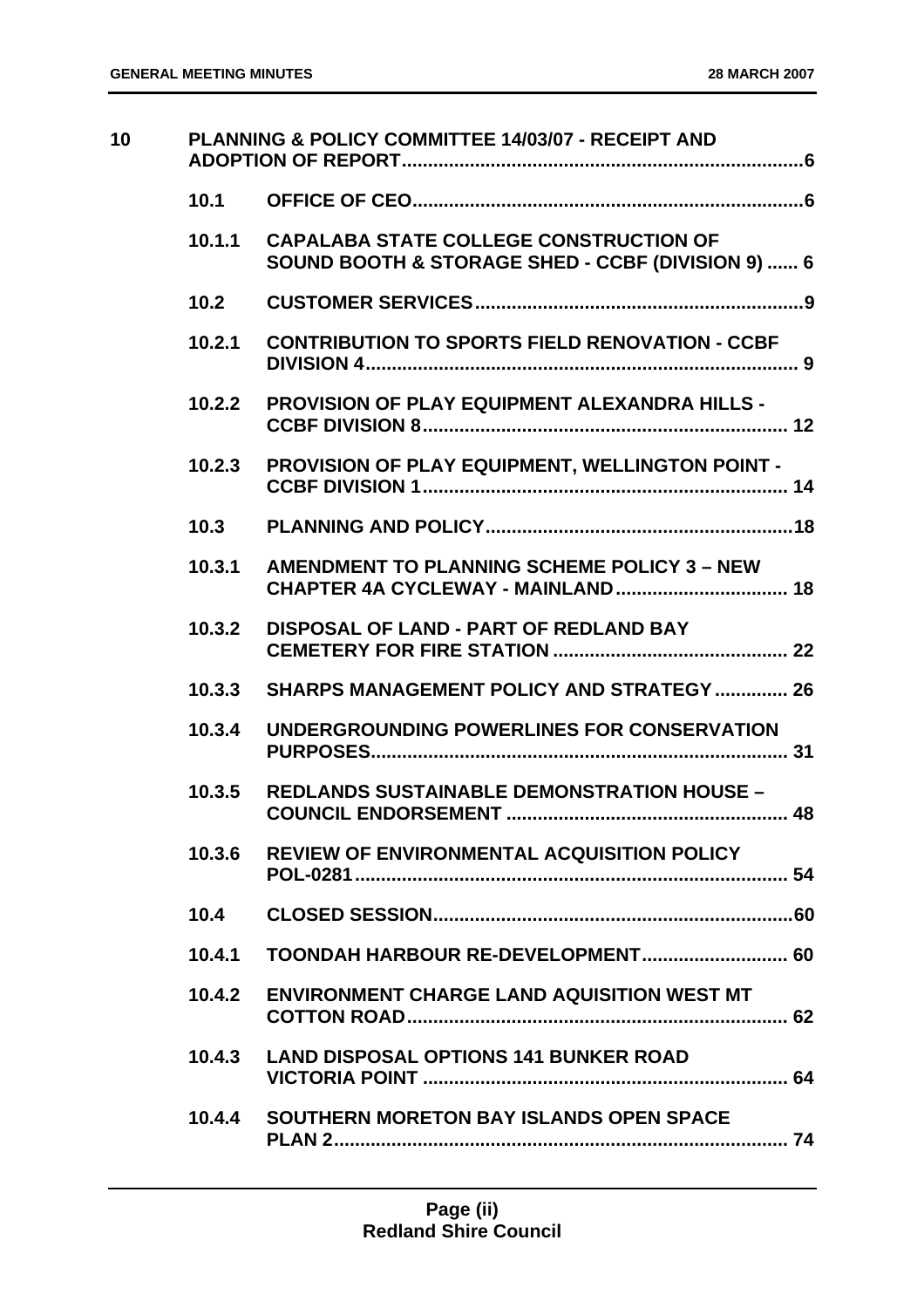|    | 10.5   |                                                             |
|----|--------|-------------------------------------------------------------|
|    | 10.5.1 | <b>RESEARCH ON THE INTRODUCTION OF CARBON</b>               |
| 11 |        | <b>REDLAND WATER AND WASTE COMMITTEE 21/03/07 - RECEIPT</b> |
|    | 11.1   |                                                             |
|    | 11.1.1 | <b>REDLAND WATER &amp; WASTE COUNCIL BUSINESS UNIT</b>      |
|    | 11.1.2 | <b>POL-2592 WATER CHARGE REMISSIONS FOR</b>                 |
|    | 11.1.3 | <b>PROCUREMENT FOR PRESSURE &amp; LEAKAGE</b>               |
|    | 11.2   |                                                             |
|    | 11.2.1 | <b>OVERVIEW OF CURRENT WATER SITUATION  90</b>              |
| 12 |        | <b>FINANCE AND CORPORATE MANAGEMENT COMMITTEE</b>           |
|    |        |                                                             |
|    | 12.1   |                                                             |
|    | 12.1.1 | FEBRUARY 2007 - MONTHLY FINANCIAL REPORTS  93               |
|    | 12.1.2 | <b>LAND TO BE REMOVED FROM THE LAND RECORD -</b>            |
|    | 12.1.3 | REVIEW OF CORPORATE POLICY POL-2556 PENSIONER               |
|    | 12.2   |                                                             |
|    | 12.2.1 | PDG-45128-REDLANDS YOUTH PLAZA DELEGATED                    |
|    | 12.3   |                                                             |
|    | 12.3.1 | <b>MONTHLY BALANCED SCORECARD REPORT FOR</b>                |
| 13 |        |                                                             |
|    | 13.1   |                                                             |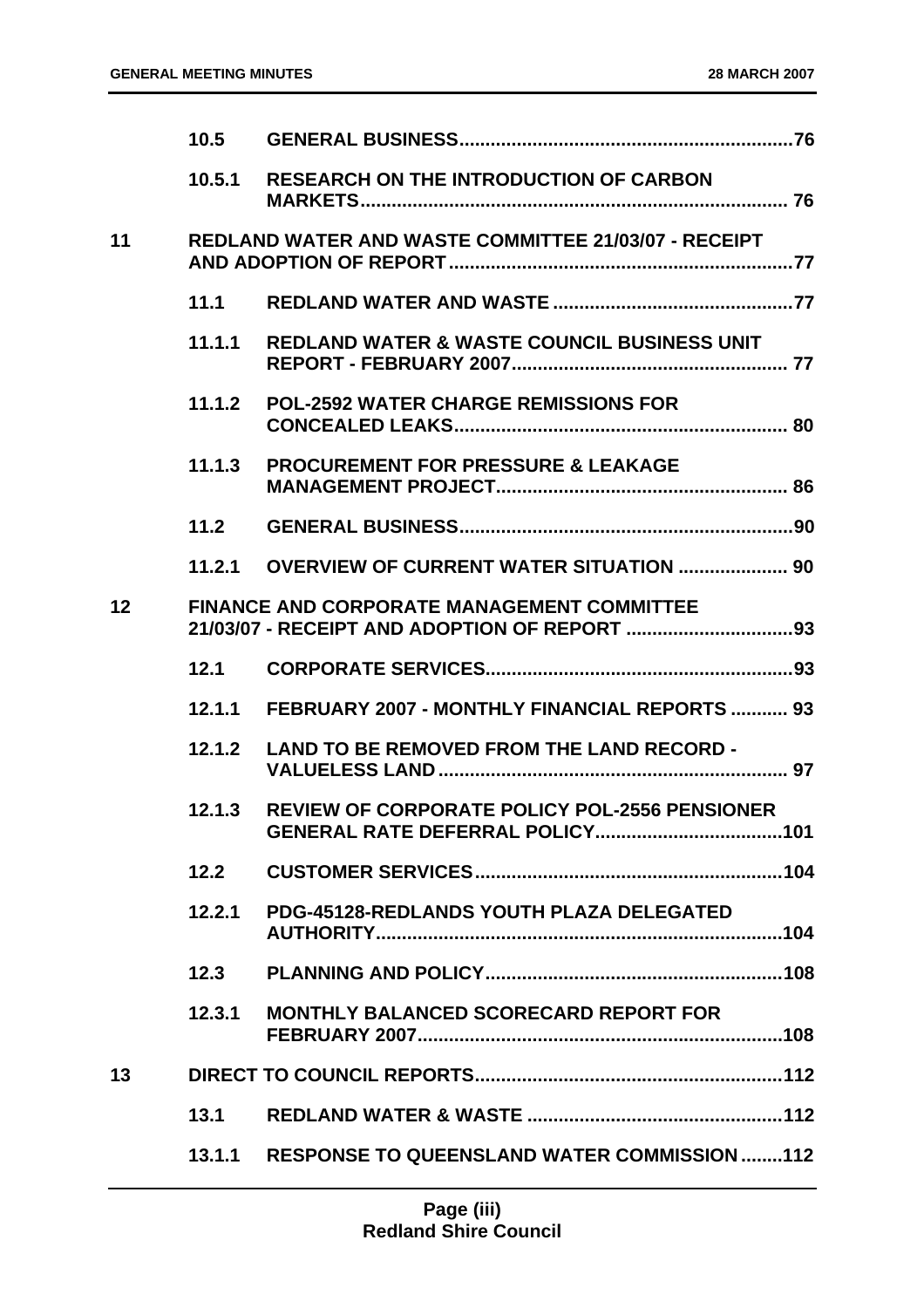|    | 13.2   |                                                                                           |  |
|----|--------|-------------------------------------------------------------------------------------------|--|
|    |        |                                                                                           |  |
| 14 |        |                                                                                           |  |
|    |        |                                                                                           |  |
| 15 |        |                                                                                           |  |
|    | 15.1   | NOTICES GIVEN BY CR BOWLER (DIVISION 6) 118                                               |  |
|    | 15.1.1 | AMENDMENT TO REDLANDS PLANNING SCHEME TO<br>REZONE WHOLE OF SITE LOT 3 ON RP907141 - 141  |  |
|    | 15.1.2 | REPORT ON AMOUNT OF RATES COLLECTED ON THE<br>SOUTHERN MORETON BAY ISLANDS SINCE 1973 118 |  |
| 16 |        |                                                                                           |  |
|    |        |                                                                                           |  |
| 17 |        |                                                                                           |  |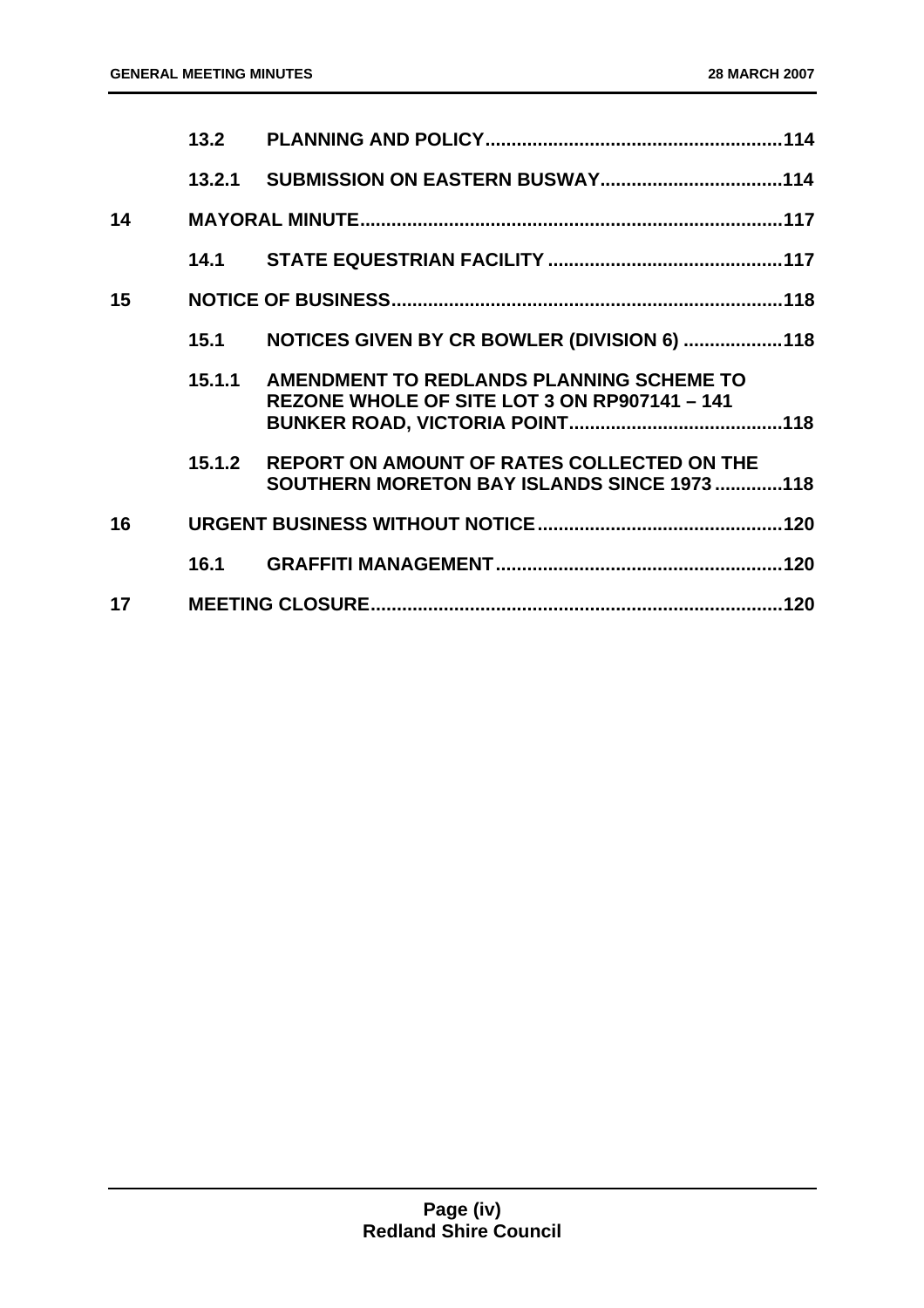#### **1 DECLARATION OF OPENING**

The Mayor declared the meeting open at 4.01 pm.

#### **2 DEVOTIONAL SEGMENT**

Pastor Neale Collier from the Redlands Ministers' Fellowship led Council in a brief devotional segment.

#### **3 RECORD OF ATTENDANCE AND LEAVE OF ABSENCE**

#### **MEMBERS PRESENT:**

| Cr D H Seccombe | Mayor                                  |
|-----------------|----------------------------------------|
| Cr P J Dowling  | Deputy Mayor and Councillor Division 4 |
| Cr A G Barker   | <b>Councillor Division 1</b>           |
| Cr C B Ogilvie  | <b>Councillor Division 2</b>           |
| Cr D A Henry    | <b>Councillor Division 3</b>           |
| Cr J L Burns    | <b>Councillor Division 5</b>           |
| Cr T Bowler     | <b>Councillor Division 6</b>           |
| Cr M A Elliott  | <b>Councillor Division 7</b>           |
| Cr A R Beard    | <b>Councillor Division 8</b>           |
| Cr K M Williams | <b>Councillor Division 9</b>           |
| Cr H J Murray   | <b>Councillor Division 10</b>          |
|                 |                                        |

#### **EXECUTIVE LEADERSHIP GROUP:**

| Mrs S Rankin   | <b>Chief Executive Officer</b>             |
|----------------|--------------------------------------------|
| Mr M Goode     | <b>General Manager Customer Services</b>   |
| Mr R Turner    | <b>General Manager Corporate Services</b>  |
| Mr J Pruss     | General Manager Redland Water & Waste      |
| Mr G Underwood | <b>General Manager Planning and Policy</b> |
|                |                                            |

#### **MINUTES:**

Mrs J Thomas Corporate Meetings & Registers Officer

#### **4 RECEIPT AND CONFIRMATION OF MINUTES**

| Moved by:    | Cr Beard   |
|--------------|------------|
| Seconded by: | Cr Dowling |

That the minutes of the General Meeting of Council held on 28 February 2007 be confirmed.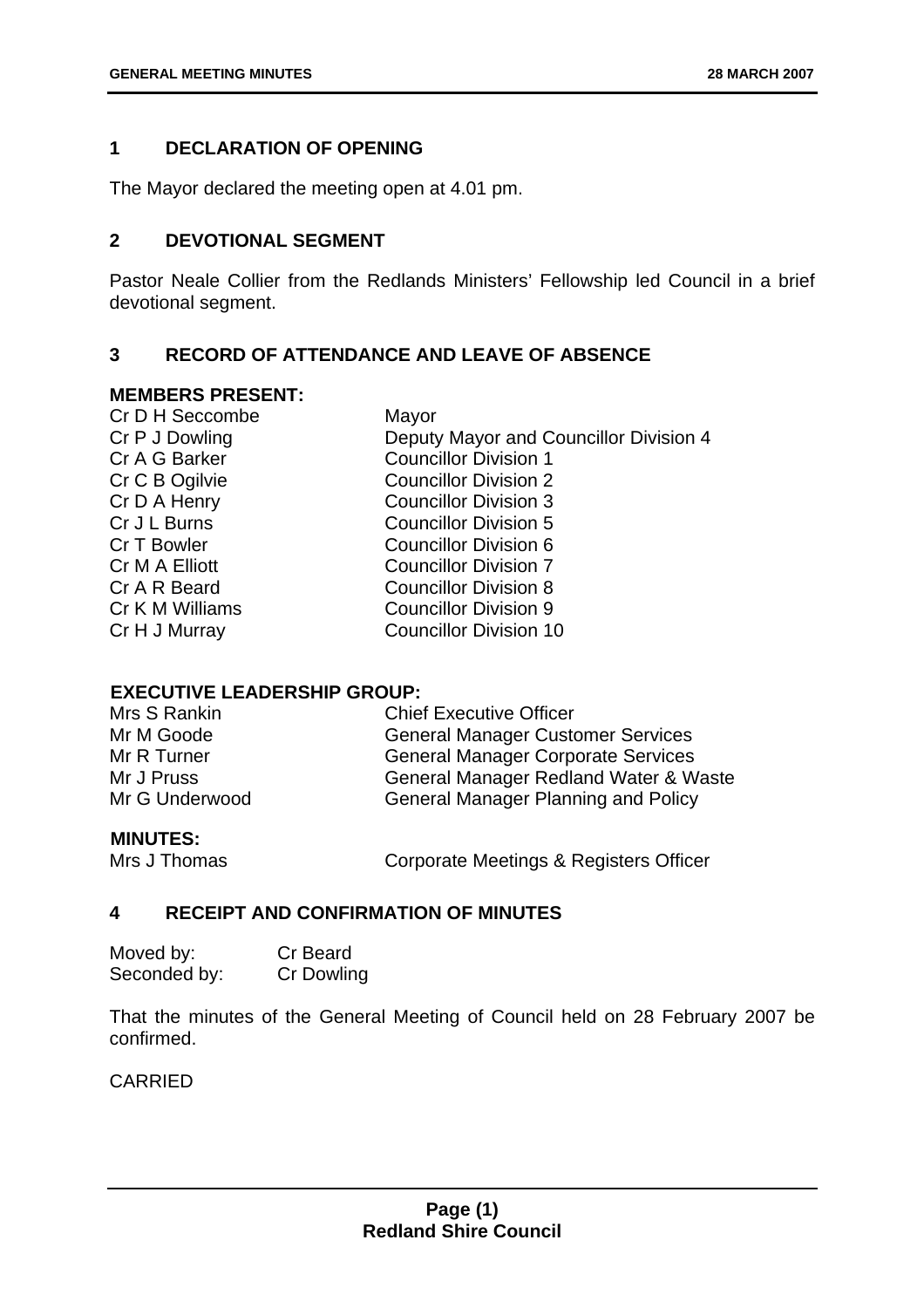#### **5 MATTERS OUTSTANDING FROM PREVIOUS GENERAL MEETING MINUTES**

#### **5.1 REPORT FROM CHIEF EXECUTIVE OFFICER**

#### **5.1.1 PETITION (DIVISION 3) INTERFACE BETWEEN INDUSTRIAL AND RESIDENTIAL LANDS ALONG SOUTH STREET, CLEVELAND**

At the General Meeting of 20 December 2006, Council resolved that the petition requesting Council undertake a master planned upgrade of the interface between industrial and residential lands along South Street, Cleveland, with a view to resolving matters including noise buffering, visual amenity, vehicular/motorist safety, be received and referred to the appropriate area of Council for a report.

A report addressing this petition will be presented to the Planning and Policy Committee meeting on 13 June 2007.

#### **5.1.2 PETITION (DIVISION 8) ANIMAL MANAGEMENT ISSUE AT SPOONBILL STREET, BIRKDALE**

At the General Meeting of 28 February 2007, Council resolved that the petition regarding a continuing noise nuisance from a dog in Spoonbill Street, Birkdale, due to a "gap in noise pollution regulations between State and local government" be received and referred to the Planning and Policy Department for a report. The following report on this matter is presented to Council for noting.

The matters raised by the petitioners have been reviewed by the Community and Social Planning Group who have advised that there is no "gap in noise pollution regulations between State and local government" relating to how long the animal is kept on the premises. Council takes action on all properly made complaints. If a breach of Council's Local Laws is established, appropriate action is taken as determined by Council officers, and if the breach continues, further action is considered.

When a situation occurs as in the animal coming and going from premises on a regular basis, this may delay Council bringing the matter under control, as the animal may be removed from the premises at the time of the re-inspection. But if the animal returns and Council is advised of its return, investigations and appropriate action will continue.

The matter has been referred to Council's Animal Management Team who has contacted the initial complainant and also one of the petitioners to discuss the petition and Council's processes involving animal complaints. The dog mentioned is no longer at this address.

The petitioners will be advised of the outcome in this matter, through the principal petitioner. As this petition was also addressed to the State Member for Cleveland, a letter has been forwarded to him advising him of the action taken by Council.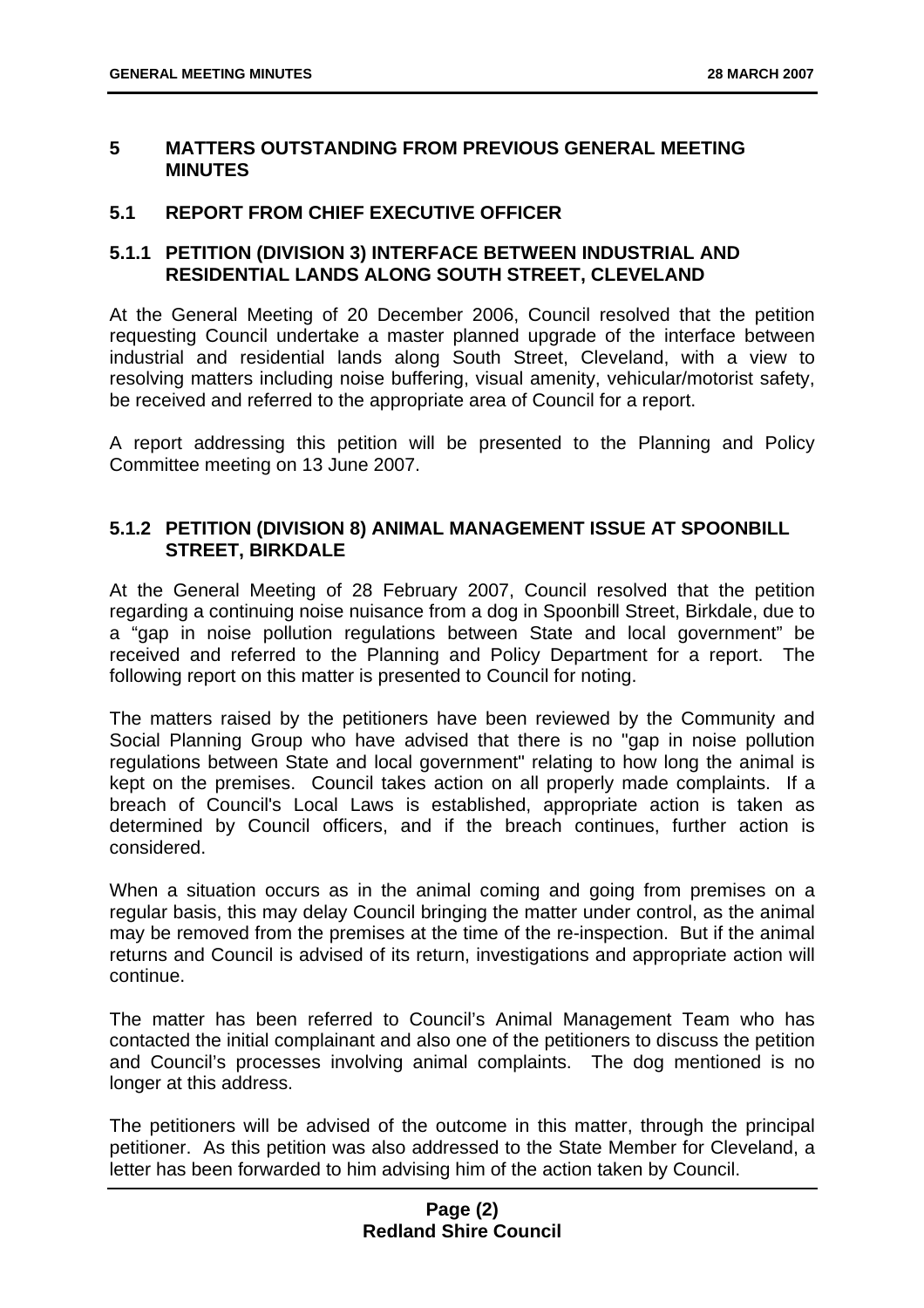#### **5.1.3 REVIEW OF REDLANDS PLANNING SCHEME – MINIMUM LAND AREA REQUIREMENTS FOR CHILDCARE FACILITIES**

At the General Meeting of 28 February 2007, Council resolved that a review of the Redlands Planning Scheme for minimum land area requirements for childcare facilities be undertaken.

A report addressing this matter will be presented to a future Planning and Policy Committee meeting.

#### **5.1.4 REVIEW OF REDLANDS PLANNING SCHEME – REQUIREMENTS FOR MATERIAL CHANGE OF USE**

At the General Meeting of 28 February 2007, Council resolved that a review of the Redlands Planning Scheme for requirements for Material Change of Use for internal changes in major centres be undertaken, in order to achieve a more definitive interpretation.

A report addressing this matter will be presented to a future Planning and Policy Committee meeting.

#### **6 PUBLIC PARTICIPATION**

#### **MOTION TO ADJOURN MEETING**

Moved by: Cr Dowling Seconded by: Cr Henry

That the meeting adjourn for a public participation segment.

#### CARRIED

The following speaker addressed Council:

Ms Teresa Murphy, 7 Ocean Street, Cleveland, addressed Council in relation to a development application for a funeral parlour on the corner of Bloomfield and Ocean Streets, Cleveland and tabled a report which was distributed to Councillors at the meeting.

#### **MOTION TO RESUME MEETING**

| Moved by:    | <b>Cr Dowling</b> |
|--------------|-------------------|
| Seconded by: | Cr Williams       |

That the proceedings of the meeting resume.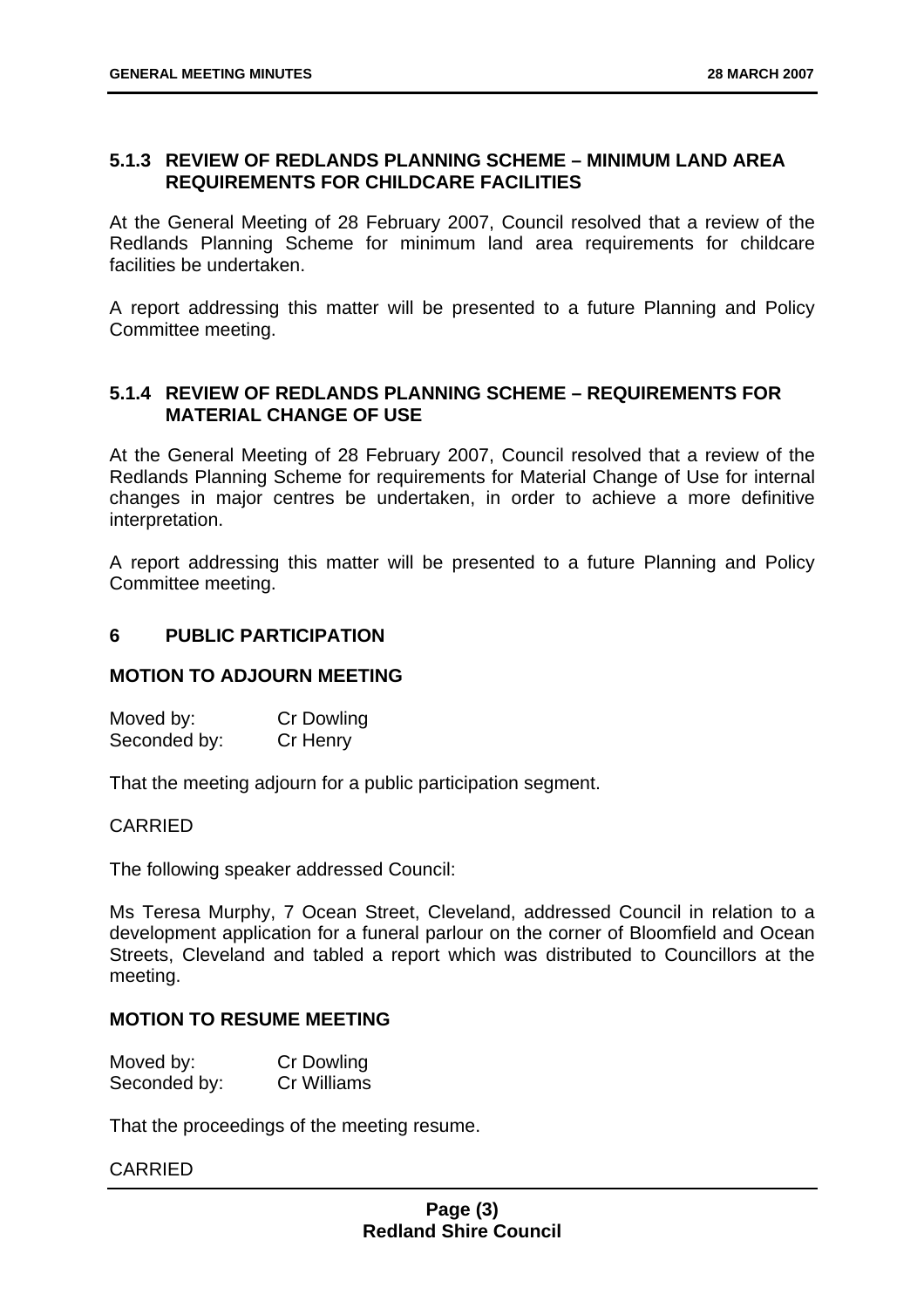#### **7 PETITIONS/PRESENTATIONS**

#### **7.1 PETITION (DIVISION 2) IMPLEMENTATION OF THE MASTHEAD DRIVE PARK MASTER PLAN**

| Moved by:    | Cr Ogilvie       |
|--------------|------------------|
| Seconded by: | <b>Cr Bowler</b> |

**That Standing Orders be suspended and that Council resolve that the petition which reads as follows, be acknowledged and that Council consider this petition as part of budget deliberations:** 

**"We, the undersigned, request that Council bring forward expenditure on implementing the Masthead Drive Park Master Plan from the advised 2014 to the next financial year".** 

#### **CARRIED**

#### **7.2 PETITION (DIVISION 9) SPEEDING ON ELMHURST STREET AND CROTONA ROAD, CAPALABA**

| Moved by:    | <b>Cr Williams</b> |
|--------------|--------------------|
| Seconded by: | <b>Cr Barker</b>   |

**That the petition which reads as follows, be received and referred to the appropriate area of Council for consideration and a report to a future Planning and Policy Committee meeting:** 

**"We, the undersigned, Electors of Division 9 of Redland Shire, request that Council investigate all measures to eliminate hooning and speeding on Elmhurst Street and the corner of Elmhurst and Crotona Road, Capalaba to prevent further loss of property and potential human injury. We would seek Council identify suitable traffic calming measures as a matter of urgency".** 

#### **CARRIED**

#### **7.3 PETITION (DIVISION 2) SPEEDING ALONG MOSELLE DRIVE, THORNLANDS**

| Moved by:    | Cr Henry    |
|--------------|-------------|
| Seconded by: | Cr Williams |

**That the petition which reads as follows, be received and referred to the appropriate area of Council for consideration and a report to a future Planning and Policy Committee meeting:**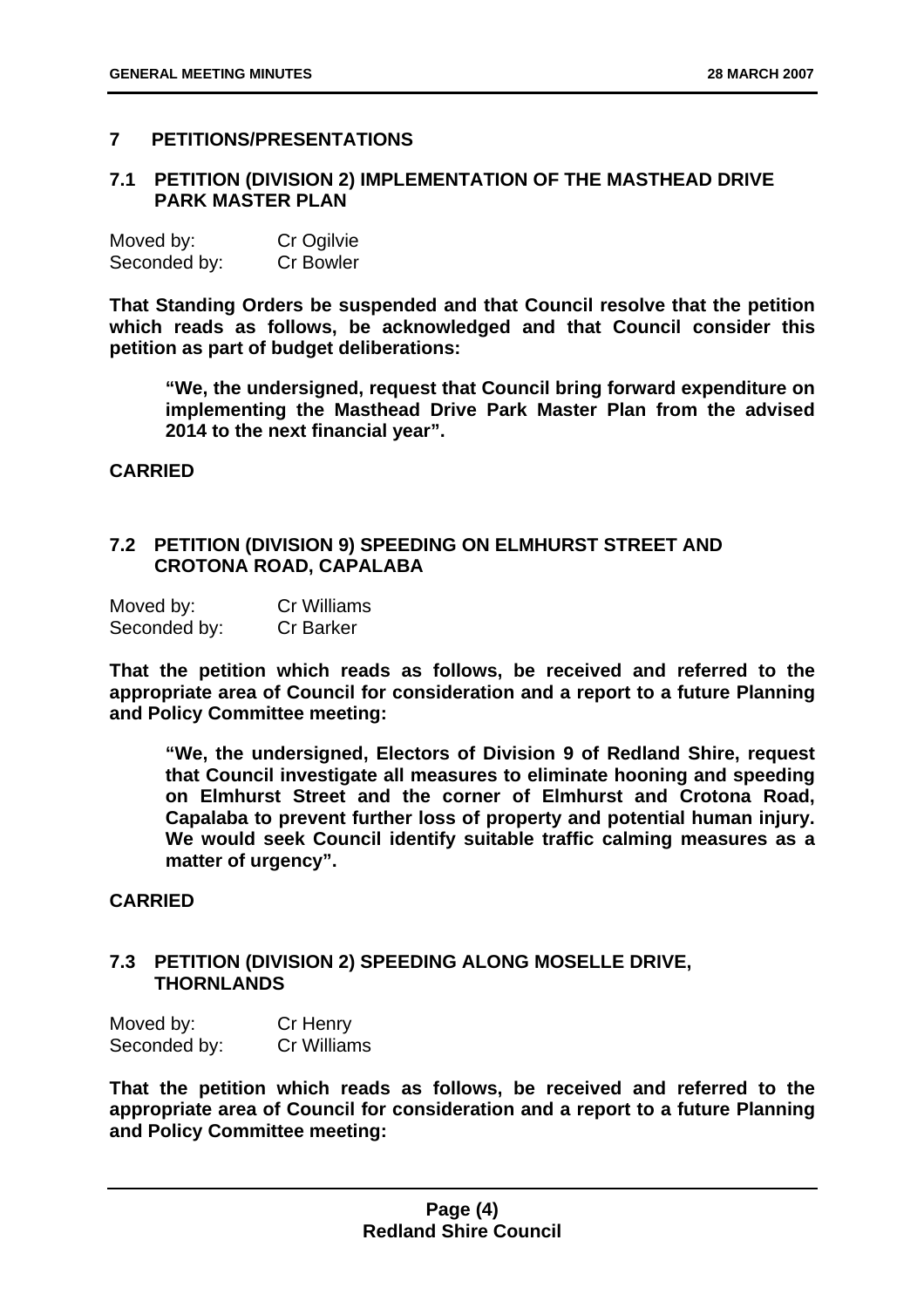**"As residents of Redland Shire, we would like to petition the Council to do something about the speeding along Moselle Drive.** 

**The cars, trucks and motorbikes that are continuously speeding along this road will one day cause a very fatal accident. Sometimes the speeding sounds like it is in excess of 100 klms per hour.** 

**It is very unsafe for children to try and cross the road especially the middle section of Moselle Drive as you cannot see the cars coming over the rise one way, and coming around the bend the other way. It is supposed to be a 50 klm zone".** 

#### **CARRIED**

#### **8 MOTION TO ALTER THE ORDER OF BUSINESS**

Nil

#### **9 DECLARATION OF MATERIAL PERSONAL INTEREST ON ANY ITEMS OF BUSINESS**

It is noted that Cr Ogilvie declared a Material Personal Interest in *Item 10.4.1 Toondah Harbour Redevelopment* and left the meeting prior to discussion and decision on this matter.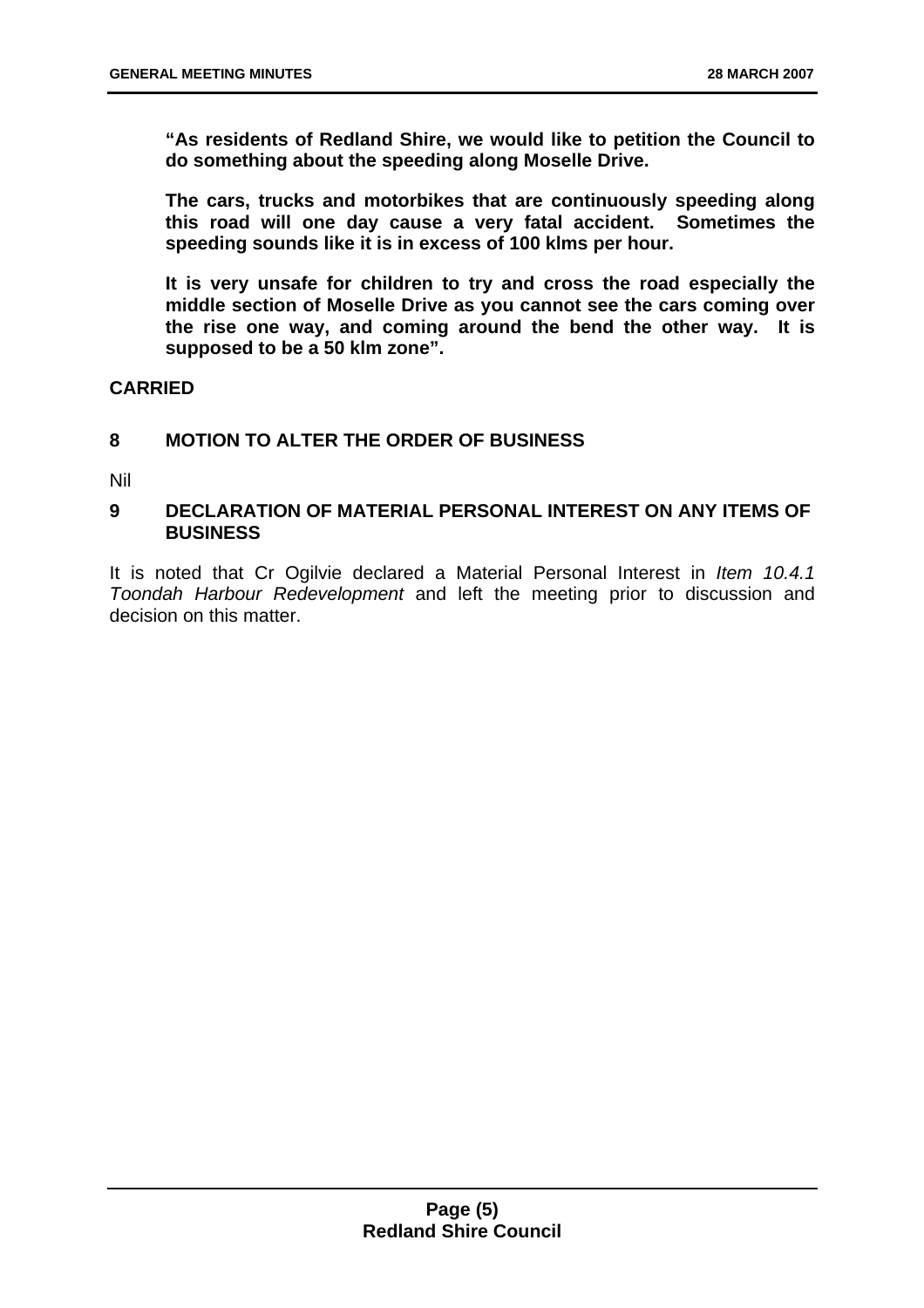#### **10 PLANNING & POLICY COMMITTEE 14/03/07 - RECEIPT AND ADOPTION OF REPORT**

| Moved by:    | Cr Burns   |
|--------------|------------|
| Seconded by: | Cr Dowling |

That the Planning and Policy Committee Report of 21 March 2007 be received.

CARRIED

#### **10.1 OFFICE OF CEO**

#### **10.1.1 CAPALABA STATE COLLEGE CONSTRUCTION OF SOUND BOOTH & STORAGE SHED - CCBF (DIVISION 9)**

| <b>Dataworks Filename:</b>       | <b>G&amp;S Community Benefit fund</b>                    |
|----------------------------------|----------------------------------------------------------|
| <b>Responsible Officer Name:</b> | <b>Susan Rankin</b><br><b>Chief Executive Officer</b>    |
| <b>Author Name:</b>              | <b>Tina Robinson</b><br><b>Executive Support Officer</b> |

#### **EXECUTIVE SUMMARY**

Council annually allocates in its budget an amount for discretionary spending by the Divisional Councillors known as the Councillors' Community Benefit Fund (CCBF). All funding requests for projects with an expenditure of \$5,000 or greater require approval from Council.

This funding request is for an amount of \$11,481.00 (GST Exclusive) to be allocated from the Division 9 portion of the CCBF to assist with the Capalaba State College in constructing a sound booth and storage area within the college's performing arts building.

#### **PURPOSE**

This report is to seek Council approval to allocate \$11,481.00 (GST Exclusive) from the Division 9 (Cr Karen Williams) portion of the CCBF. These funds will allow the Capalaba State College to construct a sound booth and storage area.

#### **BACKGROUND**

The Councillor for Division 9 has received a request from the Capalaba State College to construct a sound booth and storage area within the Performing Arts Building.

The total project cost is \$13,948.73 (GST Exclusive). Cr Karen Williams will be contributing \$11,481.00 (GST Exclusive) from the Division 9 portion of the CCBF and the remaining \$2,467.73 (GST Exclusive) is to be funded by the Capalaba State College.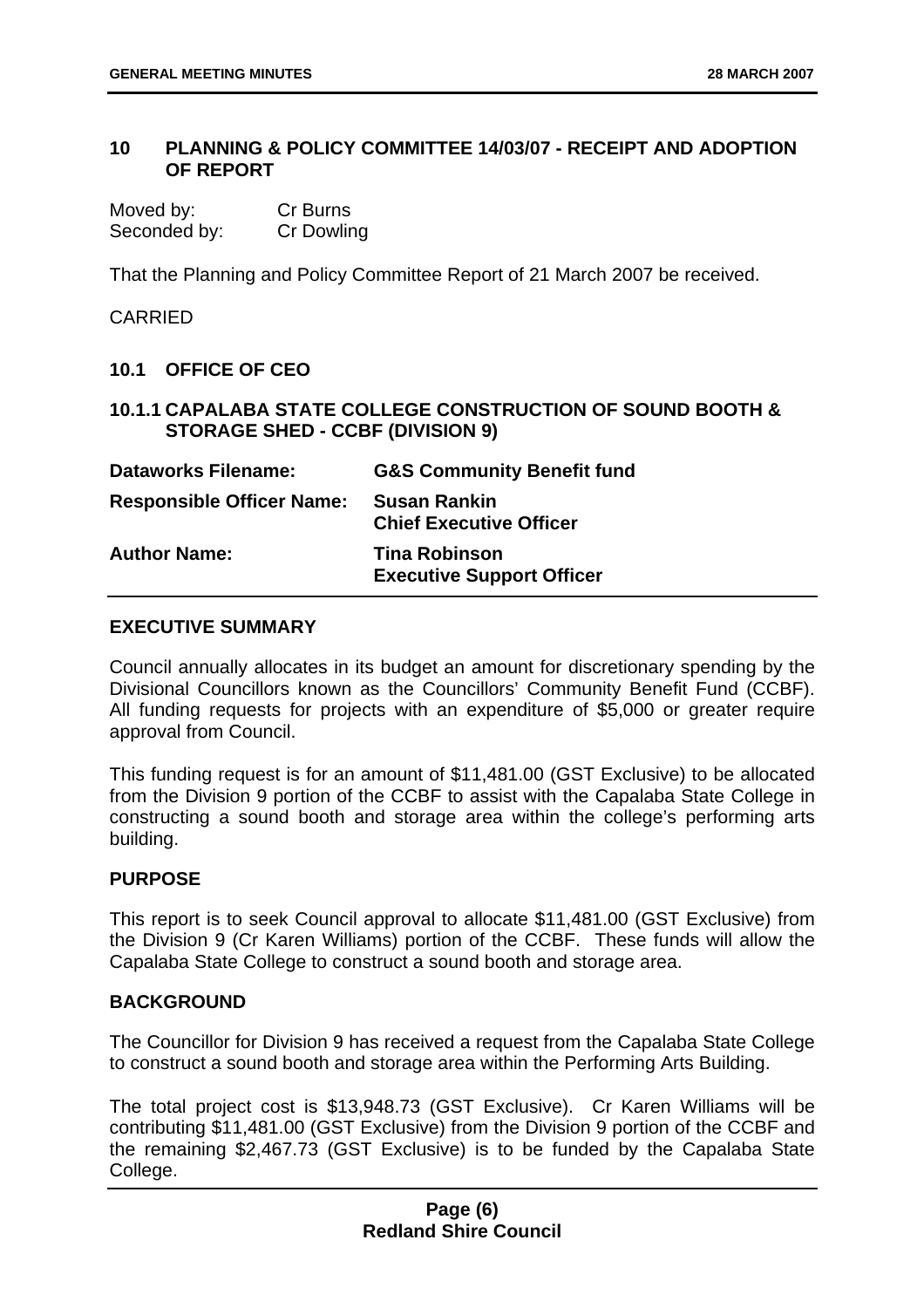Construction for this project is due to commence on 1 April, 2007 and expected to be finalised by 30 June, 2007.

#### **ISSUES**

The Councillors' Community Benefit Fund Guideline, GL-2034 states that two written quotations must be sought for any allocation of funds between \$2,001 and \$7,500 to meet Council's financial reporting requirements. Three quotations have been received and the application from the club meets all other guideline requirements.

The Office of the CEO has received verbal advice only that the Capalaba State College will be able to meet the short-fall of \$2,467.73 (GST Exclusive).

#### **RELATIONSHIP TO CORPORATE PLAN**

The recommendation primarily supports Council's strategic priority to build safe, strong and self reliant communities with access to community services, infrastructure and opportunities for participation in community life.

#### **FINANCIAL IMPLICATIONS**

As per the Councillors' Community Benefit Fund Guideline GL-2034, 3 quotations have been provided and the Division 9 Councillor has sufficient funds to meet this request.

#### **CONSULTATION**

The Divisional Councillor has consulted with the Capalaba State College as to the school's requirements.

The Office of the CEO has consulted with Ms Robin Wood, representative of the Capalaba State College to confirm that the school will meet the short-fall of the project costs.

#### **OPTIONS**

#### **PREFERRED**

That Council resolve to approve the allocation of \$11,481.00 (GST Exclusive) from the Division 9 portion of the Councillors' Community Benefit Fund for the Capalaba State College to construct a sound booth and storage area within the Performing Arts Centre.

#### **ALTERNATIVE**

That Council resolve not to approve the allocation of \$11,481.00 (GST Exclusive) from the Division 9 portion of the Councillors' Community Benefit Fund for the Capalaba State College to construct a sound booth and storage area within the Performing Arts Centre.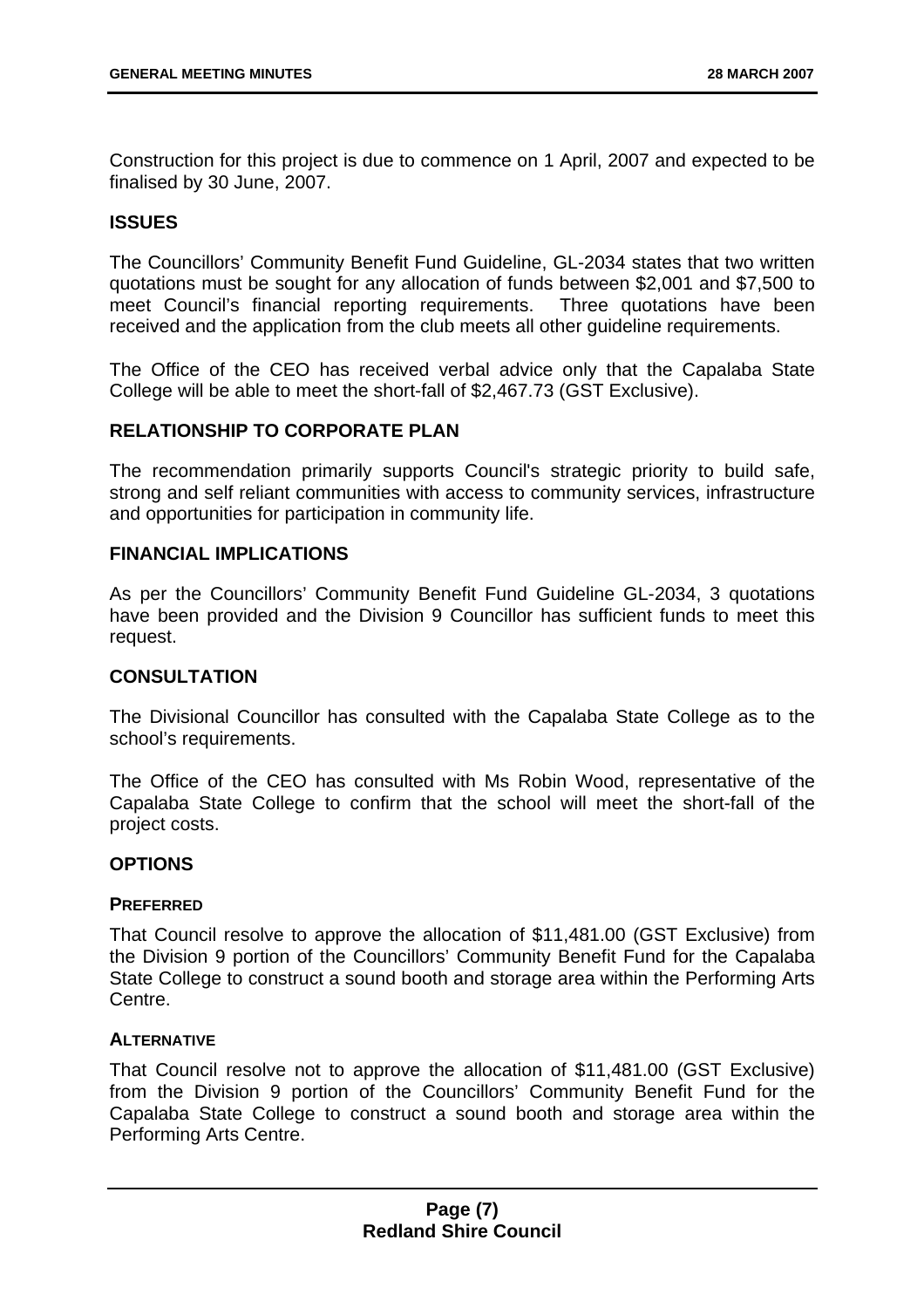#### **OFFICER'S/COMMITTEE RECOMMENDATION/ COUNCIL RESOLUTION**

| Moved by:    | Cr Burns          |
|--------------|-------------------|
| Seconded by: | <b>Cr Elliott</b> |

**That Council resolve to approve the allocation of \$11,481.00 (GST Exclusive) from the Division 9 portion of the Councillors' Community Benefit Fund for the Capalaba State College to construct a sound booth and storage area within the Performing Arts Centre.**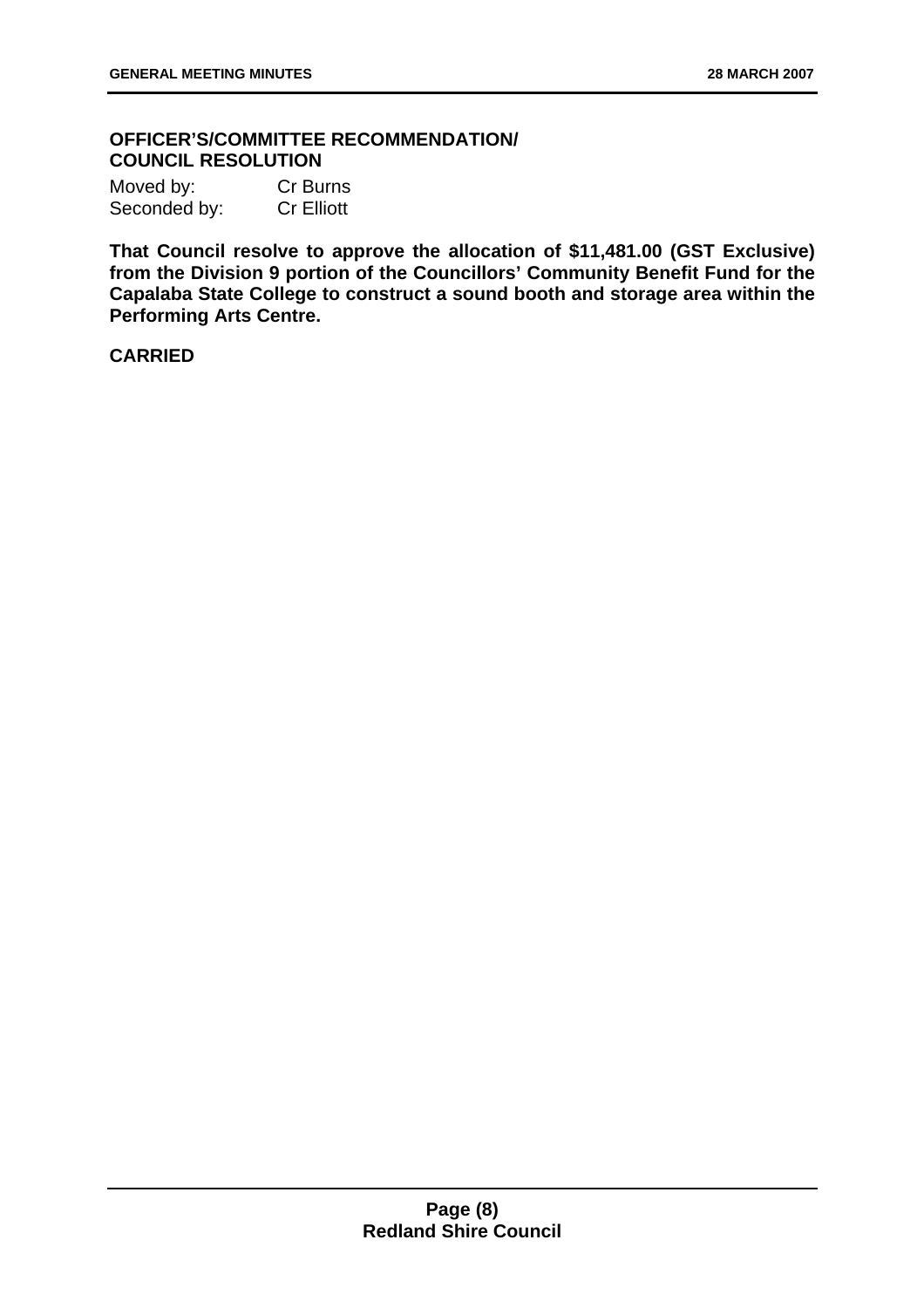#### **10.2 CUSTOMER SERVICES**

#### **10.2.1 CONTRIBUTION TO SPORTS FIELD RENOVATION - CCBF DIVISION 4**

| <b>Dataworks Filename:</b>       | <b>G&amp;S Community Benefit Fund</b>                                 |
|----------------------------------|-----------------------------------------------------------------------|
| <b>Responsible Officer Name:</b> | <b>Neil Kesur</b><br><b>Services Manager Parks &amp; Conservation</b> |
| <b>Author Name:</b>              | <b>Bill McDowell</b><br><b>Senior Advisor Urban Landscape</b>         |

#### **EXECUTIVE SUMMARY**

Council annually allocates in its budget an amount for discretionary spending by Divisional Councillors known as the Councillors' Community Benefit Fund (CCBF). All requests for funding individual projects with a greater expenditure than \$5,000 requires approval from Council.

This request is for an amount of \$9,348.00 (excluding GST) to be allocated for the renovation of the No. 2 oval at Ern Dowling Sportsfield, Victoria Point.

#### **PURPOSE**

The purpose of this report is to seek approval from Council for an allocation from the Division 4 portion of the CCBF for \$9,348.00 (excluding GST) for the provision of the services required to undertake the renovation of the No. 2 oval at Ern Dowling Sportsfield, Victoria Point.

#### **BACKGROUND**

Within the current Parks & Conservation capital budget (2006-07) is a project for the Sportsfield Renovation Program. This project is managed by the Turf Services Officer. The renovation program includes those activities that impact on the turf growing of a sports field. The renovation of a sports field includes the activities of dethatching, aeration, topdressing and fertilising.

The No. 2 oval at Ern Dowling Sportsfield is a sports field programmed for renovation as part of the 2006-07 budget.

It was identified during the planning of this project that the actual playing surface required installation of irrigation prior to the renovation of the turf. Consultation with representatives of the Victoria Point Sharks Sporting Club Inc regarding this renovation prompted a change in program to promote the irrigation prior to the renovation upgrade. The existing capital budget was not adequate to accommodate both a renovation of the field plus installation of irrigation.

The Turf Services Officer has sought a quotation from a supplier on the P&C Preferred Supplier List to undertake the necessary treatments of the turf on Oval No. 2. The cost submitted is \$9,348.00 (excluding GST).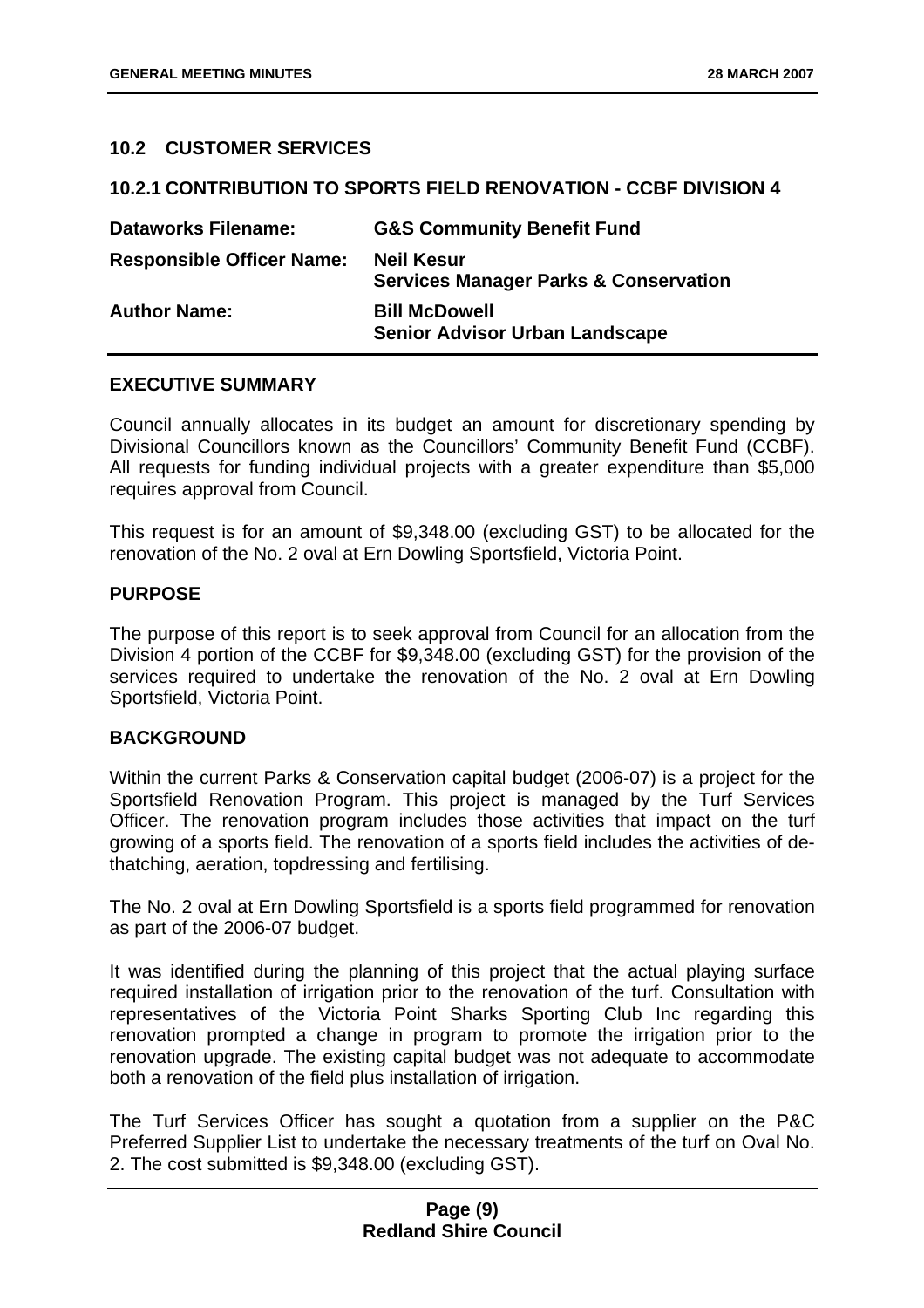Consultation with the Councillor for Division 4 was undertaken to secure financial support for this project.

The proposed program as managed by the Turf Services Officer is now to install irrigation on oval No. 2 followed by the renovation of the turf. The irrigation installation is currently being undertaken.

#### **ISSUES**

No issues have been identified that impact on this request for funding approval.

#### **RELATIONSHIP TO CORPORATE PLAN**

The recommendation primarily supports Council's strategic priority to build safe, strong and self reliant communities with access to community services, infrastructure and opportunities for participation in community life.

#### **FINANCIAL IMPLICATIONS**

The Division 4 Councillor supports this project and has sufficient funds to allocate an amount of \$9,348.00 (excluding GST) from the Division 4 portion of the CCBF.

#### **PLANNING SCHEME IMPLICATIONS**

The Land Use Planning Group was consulted and it is considered that the outcome of recommendations in this report will not require any amendments to the Redlands Planning Scheme.

#### **CONSULTATION**

Consultation has been ongoing between the Turf Services Officer, Councillor and representatives of the Victoria Point Sharks Sporting Club Inc to define the issues and benefits of the program of works to renovate and irrigate the No 2 oval at Ern Dowling Sportsfield.

#### **OPTIONS**

#### **PREFERRED**

That Council resolve to approve an allocation of \$9,348.00 (excluding GST) from the Division 4 portion of the Councillors' Community Benefit Fund for the renovation of the No. 2 oval at Ern Dowling Sportsfield.

#### **ALTERNATIVE**

That Council does not approve the allocation of \$9,348.00 for the renovation of the No. 2 oval at Ern Dowling Sportsfield.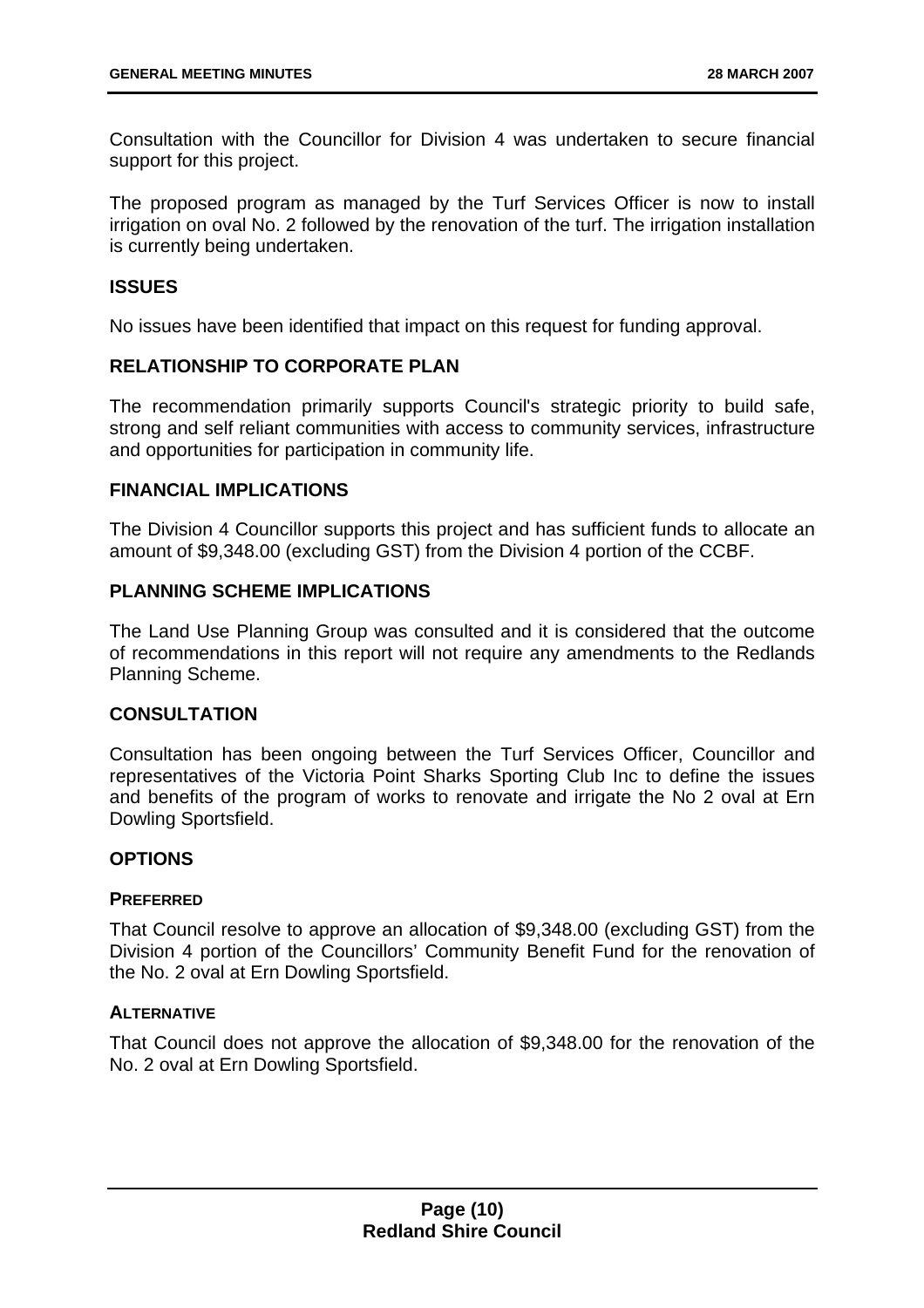#### **OFFICER'S/COMMITTEE RECOMMENDATION/ COUNCIL RESOLUTION**

Moved by: Cr Burns Seconded by: Cr Elliott

**That Council resolve to approve an allocation of \$9,348.00 (excluding GST) from the Division 4 portion of the Councillors' Community Benefit Fund for the renovation of the No. 2 oval at Ern Dowling Sportsfield.**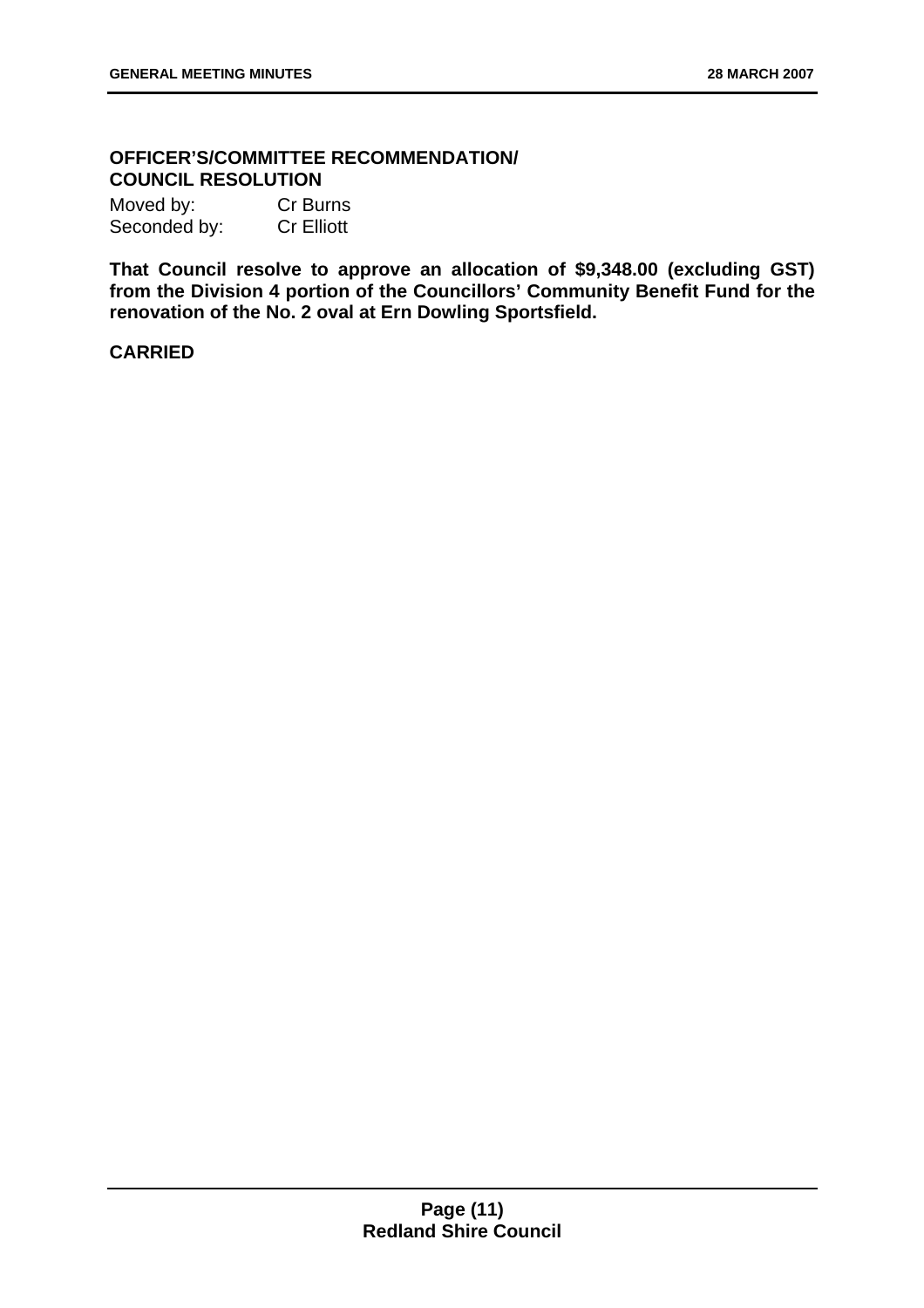#### **10.2.2 PROVISION OF PLAY EQUIPMENT ALEXANDRA HILLS - CCBF DIVISION 8**

| <b>Dataworks Filename:</b>       | <b>G&amp;S Community Benefit Fund</b>                                 |
|----------------------------------|-----------------------------------------------------------------------|
| <b>Responsible Officer Name:</b> | <b>Neil Kesur</b><br><b>Services Manager Parks &amp; Conservation</b> |
| <b>Author Name:</b>              | <b>Bill McDowell</b><br><b>Senior Advisor Urban Landscape</b>         |

#### **EXECUTIVE SUMMARY**

Council annually allocates in its budget an amount for discretionary spending by Divisional Councillors known as the Councillors' Community Benefit Fund (CCBF). All requests for funding individual projects with a greater expenditure than \$5,000 requires approval from Council.

This request is for an amount of \$10,250.00 (GST exclusive) to be allocated for the provision of a flying fox (play equipment) in Snowdon Street Park, Alexandra Hills.

#### **PURPOSE**

The purpose of this report is to seek approval from Council for an allocation from the Division 8 portion of the CCBF of \$10,250.00 (GST exclusive) for the provision of a flying fox (play equipment) in Snowdon Street Park, Alexandra Hills.

#### **BACKGROUND**

The Councillor for Division 8 requested an upgrade of the existing play equipment at Snowdon Street Park, Alexandra Hills. The request was for the addition of a flying fox.

The level of upgrade is monitored by the Open Space Study (May 2004).

A quotation was sought by the Senior Advisor Urban Landscape from suppliers listed in the Register of Pre-Qualified Suppliers for park infrastructure and other accredited suppliers.

A quotation was received from Harry Pearson Playgrounds for the supply and installation of a standard 20 metre flying fox. These costs amount to \$9,250.00 (GST exclusive).

Other costs associated with this installation involve the cost of installation of sand soft fall and landscape repairs to the site. These costs amount to \$1,000.00 (GST exclusive). This work is undertaken by Parks and Conservation.

#### **ISSUES**

The Open Space Study's Desired Embellishment Standards (May 2004) were reviewed to set the level of play equipment for this local park.

#### **Page (12) Redland Shire Council**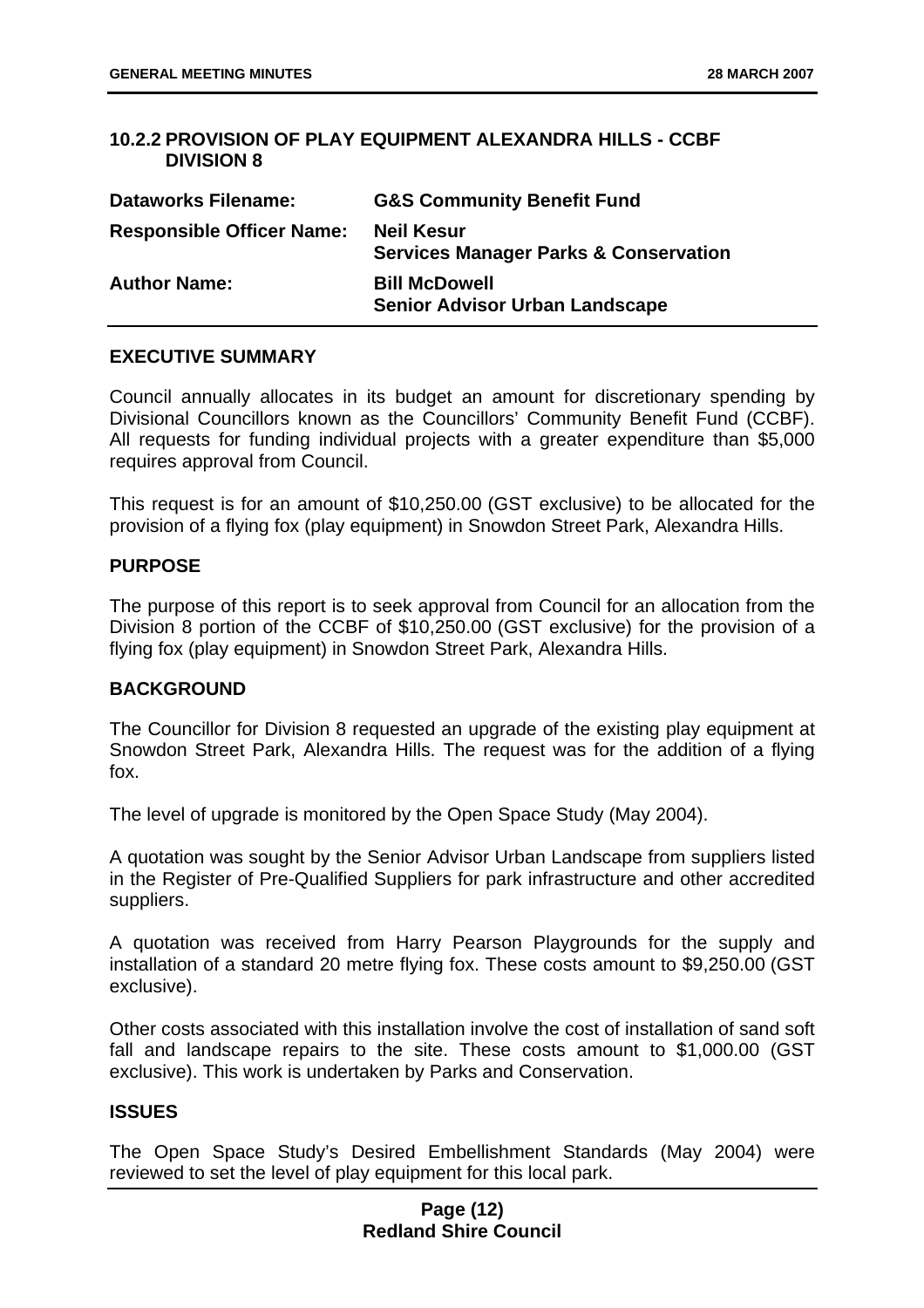No further issues were identified.

#### **RELATIONSHIP TO CORPORATE PLAN**

The recommendation primarily supports Council's strategic priority to build safe, strong and self reliant communities with access to community services, infrastructure and opportunities for participation in community life.

#### **FINANCIAL IMPLICATIONS**

The Division 8 Councillor supports this project and has sufficient funds to allocate an amount of \$10,250.00 (GST exclusive) from the Division 8 portion of the CCBF.

#### **PLANNING SCHEME IMPLICATIONS**

The Land Use Planning Group was consulted and it is considered that the outcome of recommendations in this report will not require any amendments to the Redlands Planning Scheme.

#### **CONSULTATION**

The Senior Advisor Urban Landscape consulted with the Senior Advisor Urban Parkland to advise the intended upgrade for this park.

The Councillor Division 10 has advised the Senior Advisor Urban Landscape to proceed with this project for its approval by Council.

#### **OPTIONS**

#### **PREFERRED**

That Council resolve to approve an allocation of \$10,250.00 (GST exclusive) from the Division 8 portion of the Councillors' Community Benefit Fund for the supply and installation of a flying fox for Snowdon Street Park, Alexandra Hills.

#### **ALTERNATIVE**

That Council not approve the allocation of \$10,250.00 (GST exclusive) for this project.

#### **OFFICER'S/COMMITTEE RECOMMENDATION/ COUNCIL RESOLUTION**

| Moved by:    | Cr Burns          |
|--------------|-------------------|
| Seconded by: | <b>Cr Elliott</b> |

**That Council resolve to approve an allocation of \$10,250.00 (GST exclusive) from the Division 8 portion of the Councillors' Community Benefit Fund for the supply and installation of a flying fox for Snowdon Street Park, Alexandra Hills.**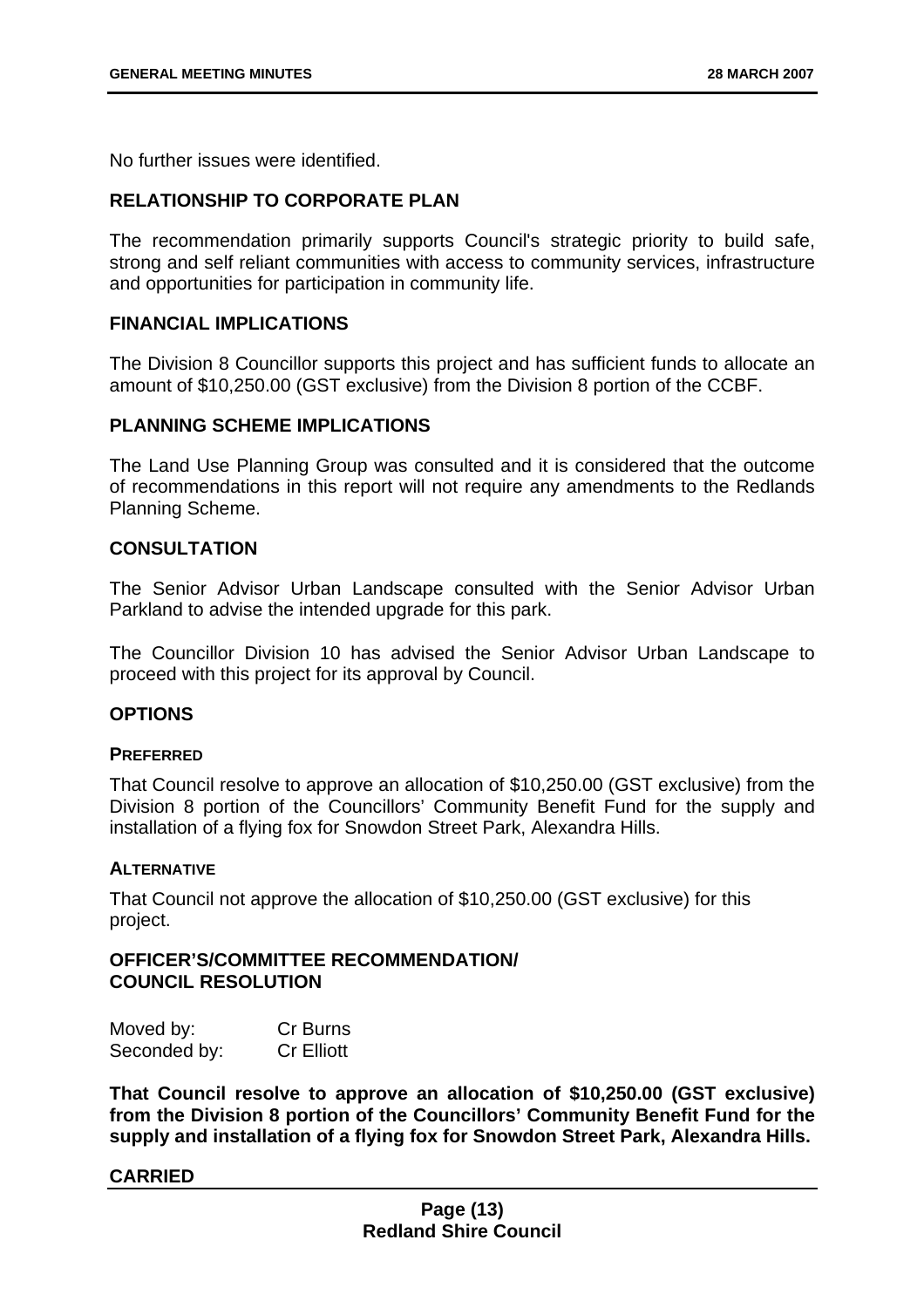#### **10.2.3 PROVISION OF PLAY EQUIPMENT, WELLINGTON POINT - CCBF DIVISION 1**

| <b>Dataworks Filename:</b>       | <b>G &amp; S Community Benefit Fund</b>                               |
|----------------------------------|-----------------------------------------------------------------------|
| <b>Responsible Officer Name:</b> | <b>Neil Kesur</b><br><b>Services Manager Parks &amp; Conservation</b> |
| <b>Author Name:</b>              | <b>Bill McDowell</b><br><b>Senior Advisor Urban Landscape</b>         |

#### **EXECUTIVE SUMMARY**

Council annually allocates in its budget an amount for discretionary spending by Divisional Councillors known as the Councillors' Community Benefit Fund (CCBF). All requests for funding individual projects with a greater expenditure than \$5,000 require approval from Council.

This request is for an amount of \$13,790.00 (GST exclusive) to be allocated for the provision of a flying fox (play equipment) in Wellington Point Recreation Reserve, Wellington Point.

An alternative site being considered if Wellington Point Recreation Reserve is found not to be suitable is Apex Park, Wellington Point.

#### **PURPOSE**

The purpose of this report is to seek approval from Council for an allocation from the Division 1 portion of the CCBF of \$13,790.00 (GST exclusive) for the provision of a flying fox (play equipment) in Wellington Point Recreation Reserve, Wellington Point or alternatively Apex Park, Wellington Point.

#### **BACKGROUND**

The Councillor for Division 1 requested an addition to the existing play equipment at Wellington Point Recreation Reserve, Wellington Point. The request was for the addition of a flying fox.

The level of upgrade is monitored by the Open Space Study (May 2004) and the Wellington Point Recreation Reserve Master Plan (2006).

A quotation was sought by the Senior Advisor Urban Landscape from suppliers listed in the Register of Pre-Qualified Suppliers for park infrastructure and other accredited suppliers.

A quotation was received from Harry Pearson Playgrounds for the supply and installation of a standard 20 metre flying fox. These costs amount to \$11,790.00 (GST exclusive).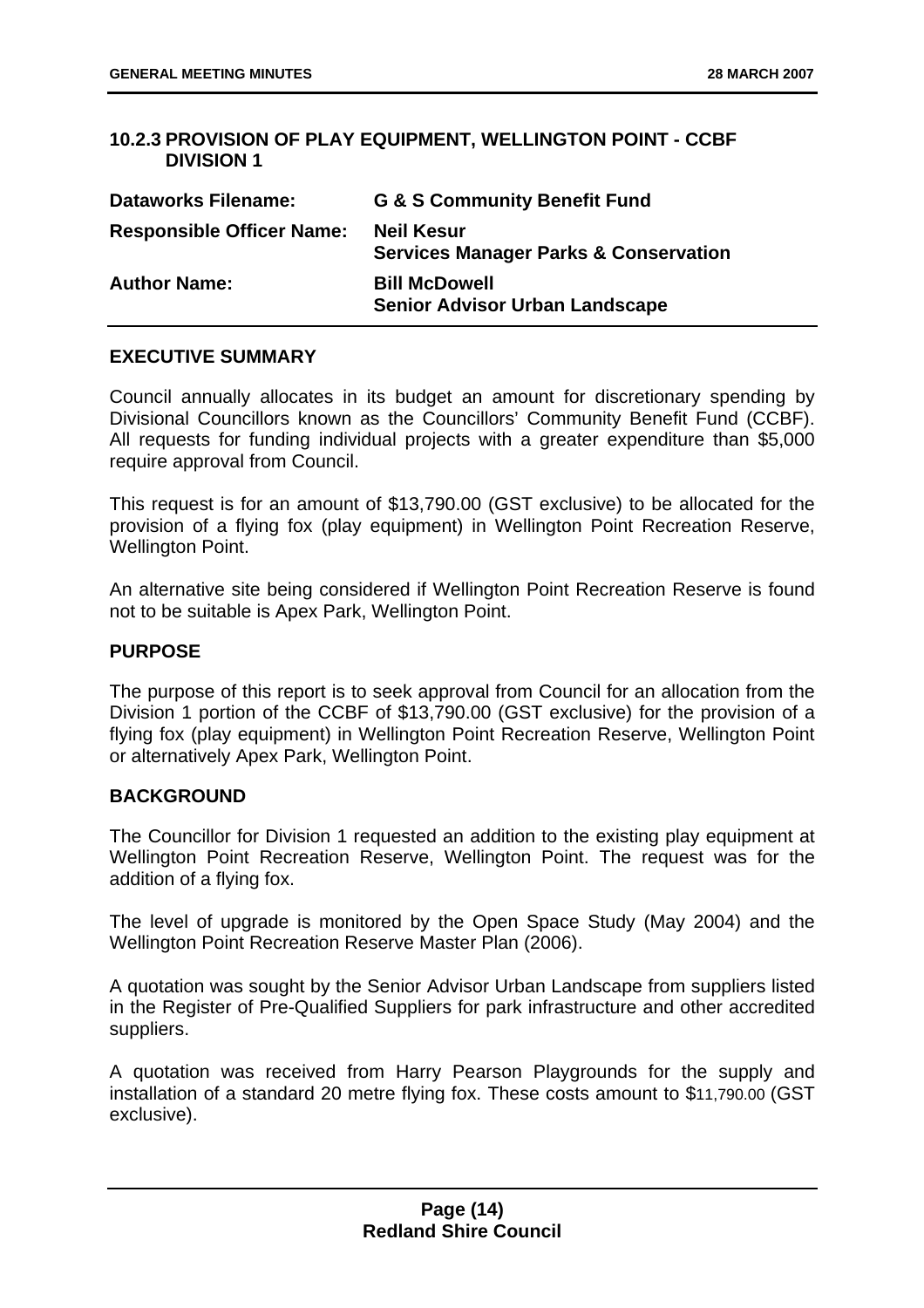Other costs associated with this installation involve the cost of installation of sand soft fall and landscape repairs to the site. These costs amount to \$2,000.00 (GST exclusive). This work is undertaken by Parks and Conservation.

#### **ISSUES**

It has been identified that the proposal to locate the flying fox at Wellington Point Recreation Reserve could receive negative acceptance from local residents who overlook the reserve. The proposed location is adjacent to the existing play equipment installed on the eastern side of the reserve.

The alternative site of Apex Park is proposed if the final decision to locate the flying fox at Wellington Point Recreation Reserve is not to proceed.

The Open Space Study's Desired Embellishment Standards (May 2004) were reviewed to set the level of play equipment for this local park.

#### **RELATIONSHIP TO CORPORATE PLAN**

The recommendation primarily supports Council's strategic priority to Build safe, strong and self reliant communities with access to community services, infrastructure and opportunities for participation in community life.

#### **FINANCIAL IMPLICATIONS**

The Division 1 Councillor supports this project and has sufficient funds to allocate an amount of \$13,790.00 (GST exclusive) from the Division 1 portion of the CCBF.

#### **PLANNING SCHEME IMPLICATIONS**

The Land Use Planning Group was consulted and it is considered that the outcome of recommendations in this report will not require any amendments to the Redlands Planning Scheme.

#### **CONSULTATION**

The Senior Advisor Urban Landscape consulted with the Senior Advisor Urban Parkland to advise the intended upgrade for this park. Based on the planning intent as per the Wellington Point Recreation Reserve Master Plan, it was identified that the flying fox was not an adopted piece of play equipment for this reserve.

An onsite meeting with the Advisor Landscape Architect for the Open Space Planning Unit was undertaken to choose the preferred position for the flying fox. It was agreed that in all preferred locations, the local residents would be impacted by the addition of the flying fox.

The Advisor Landscape Architect for the Open Space Planning Unit consulted with the Division 1 Councillor on the matter of location and the concerns held.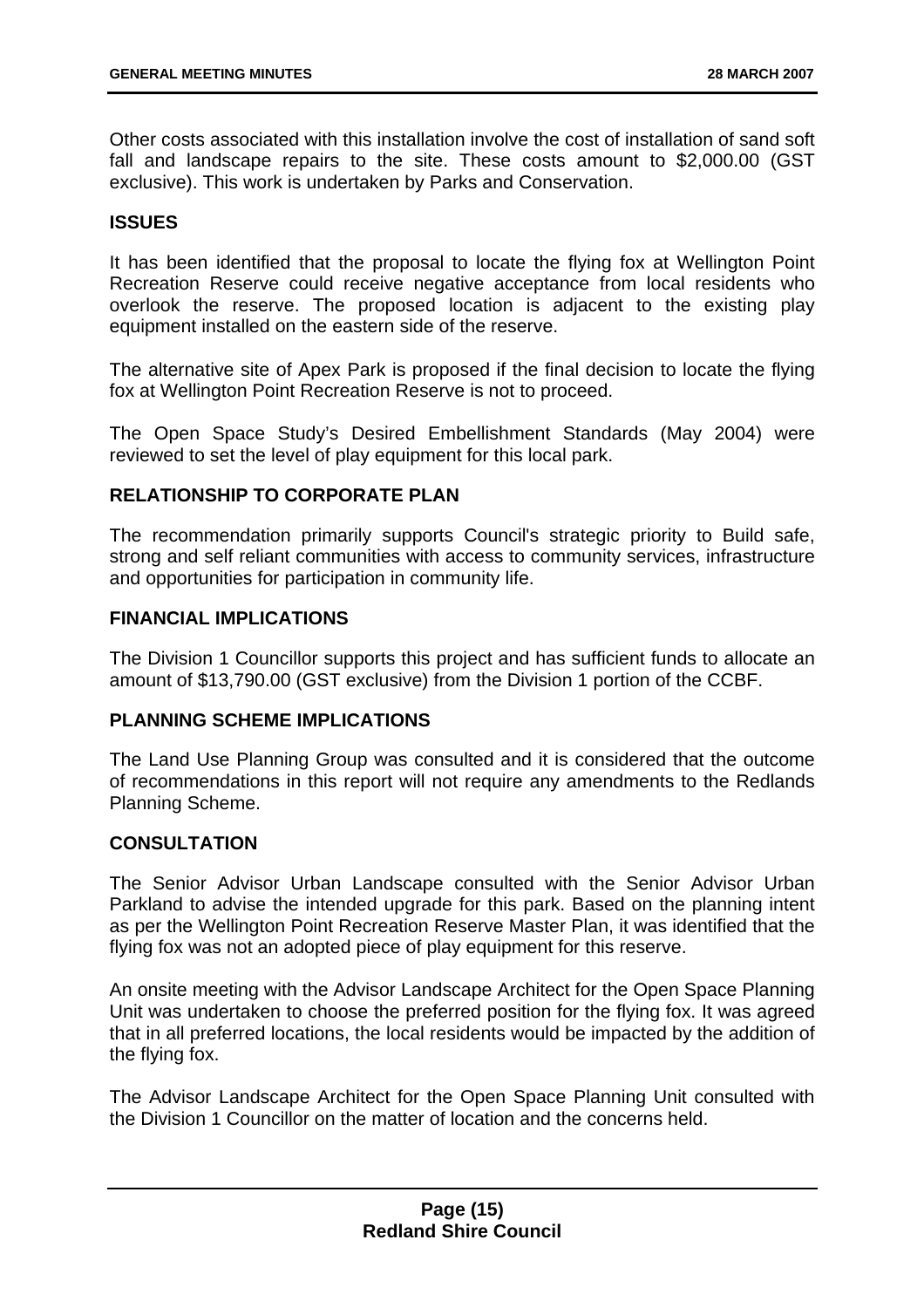Consequently following further consultation with the Senior Advisor Urban Parkland, the alternative site of Apex Park, Wellington Point has been proposed if directed by the Councillor.

The Councillor Division 1 has advised the Senior Advisor Urban Landscape to proceed with this project for its approval by Council.

#### **OPTIONS**

#### **PREFERRED**

That Council resolve as follows:

- 1. To approve an allocation of \$13,790.00 (GST exclusive) from the Division 1 portion of the Councillors' Community Benefit Fund for the supply and installation of a flying fox for Wellington Point Recreation Reserve, Wellington Point subject to satisfactory outcome of consultation with local residents; and
- 2. If a satisfactory outcome is not achieved after consultation with residents that Council approve this allocation of \$13,790.00 (GST exclusive) for a flying fox to be installed in Apex Park, Wellington Point.

#### **ALTERNATIVE**

1. That Council resolve to approve an allocation of \$13,790.00 (GST exclusive) from the Division 1 portion of the Councillors' Community Benefit Fund for the supply and installation of a flying fox for Apex Park, Wellington Point.

#### OR

2. That Council not approve the allocation of \$13,790.00 (GST exclusive) for this project.

#### **OFFICER'S/COMMITTEE RECOMMENDATION**

That Council resolve as follows:

- 1. To approve an allocation of \$13,790.00 (GST exclusive) from the Division 1 portion of the Councillors' Community Benefit Fund for the supply and installation of a flying fox for Wellington Point Recreation Reserve, Wellington Point subject to satisfactory outcome of consultation with local residents; and
- 2. If a satisfactory outcome is not achieved after consultation with residents that Council approve this allocation of \$13,790.00 (GST exclusive) for a flying fox to be installed in Apex Park, Wellington Point.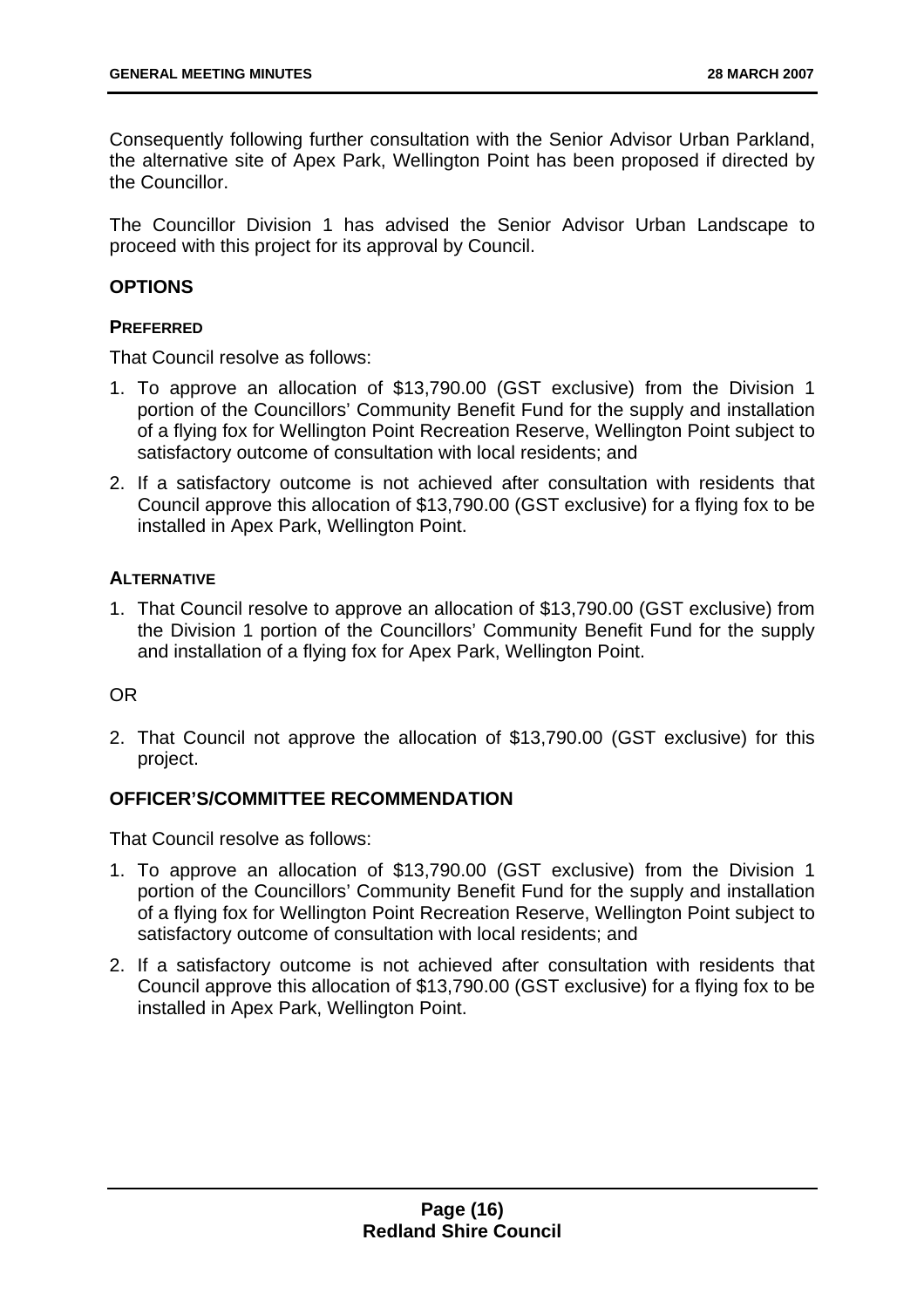#### **COUNCIL RESOLUTION**

| Moved by:    | <b>Cr Barker</b>  |
|--------------|-------------------|
| Seconded by: | <b>Cr Elliott</b> |

**That the Committee Recommendation not be adopted and that Council resolve as follows:** 

- **1. To approve an allocation of \$14,990.00 (GST exclusive) from the Division 1 portion of the Councillors' Community Benefit Fund for the supply and installation of a 30m flying fox for Wellington Point Recreation Reserve, Wellington Point, subject to satisfactory outcome of consultation with local residents; and**
- **2. If a satisfactory outcome is not achieved after consultation with residents, that Council approve this allocation of \$14,990.00 (GST exclusive) for a 30m flying fox to be installed in Apex Park, Wellington Point.**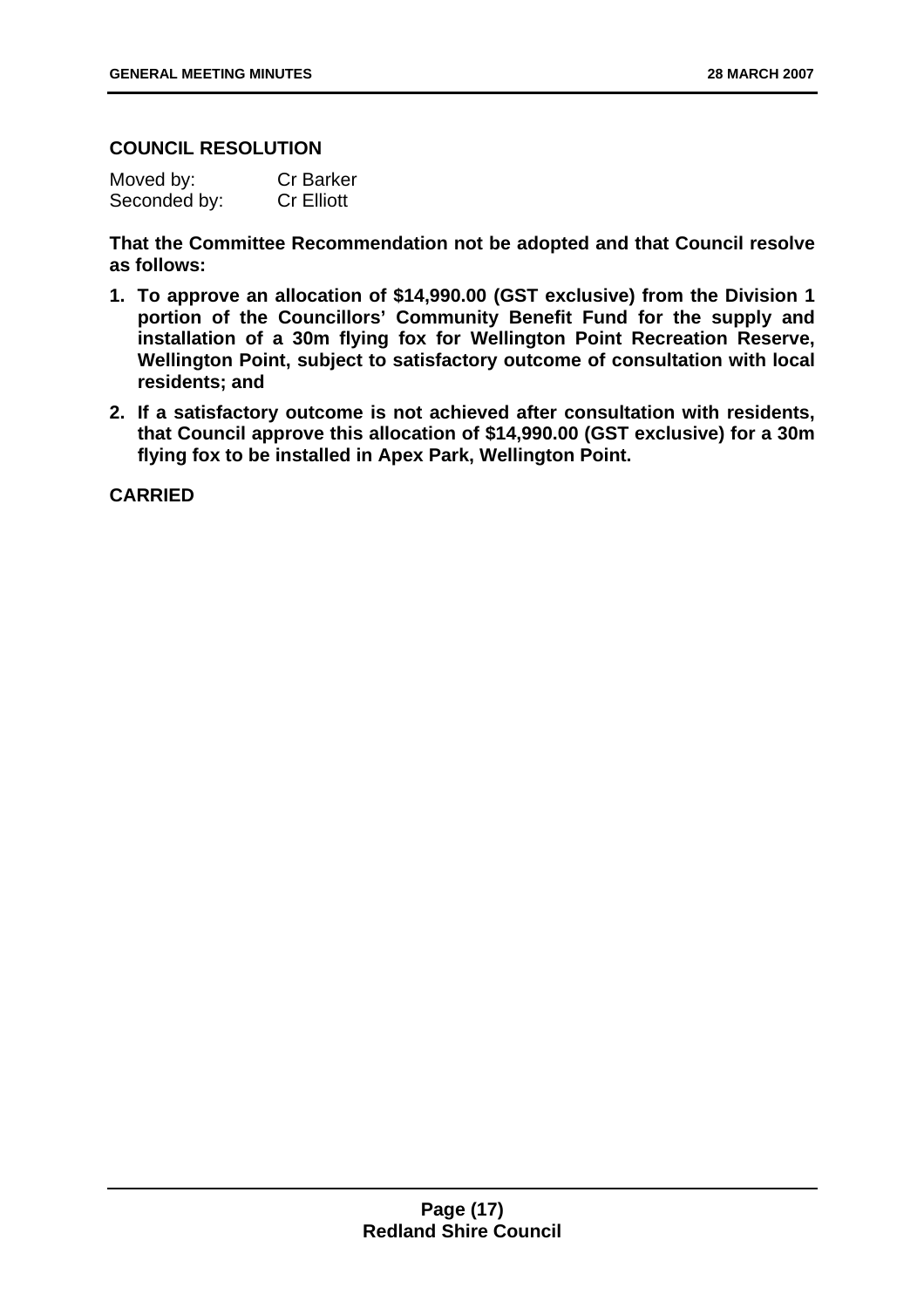#### **10.3 PLANNING AND POLICY**

#### **10.3.1 AMENDMENT TO PLANNING SCHEME POLICY 3 – NEW CHAPTER 4A CYCLEWAY - MAINLAND**

| <b>Dataworks Filename:</b>       | <b>RTT - Transport Infrastructure Charges</b>                                                                                                                                            |
|----------------------------------|------------------------------------------------------------------------------------------------------------------------------------------------------------------------------------------|
| <b>Attachments:</b>              | PSP3 - Chapter 4A Cycleway - Mainland<br><b>Appendix A - Cycleway Infrastructure Charges</b><br><b>Schedule</b><br><b>Appendix B - Cycleway Plans for Trunk</b><br><b>Infrastructure</b> |
| <b>Responsible Officer Name:</b> | <b>David Elliott</b><br><b>Manager Infrastructure Planning</b>                                                                                                                           |
| <b>Author Name:</b>              | <b>Michael Kriedemann</b><br><b>Infrastructure Charges Adviser</b>                                                                                                                       |

#### **EXECUTIVE SUMMARY**

It is proposed that the Cycleway Infrastructure Charges Planning Scheme Policy be adopted under the provisions of Schedule 3 of the *Integrated Planning Act 1997*. This policy includes the following charge:

• Cycleway Infrastructure Charge (Mainland)

This charge will enable Council to fund the provision of necessary trunk infrastructure throughout the mainland of the Shire.

Prior to this Planning Scheme Policy being adopted, the relevant actions for notification and consultation need to be undertaken in accordance with Schedule 3 of the *Integrated Planning Act 1997.* 

#### **PURPOSE**

That Council resolve to propose to make the Infrastructure Charges Planning Scheme Policy for Cycleway Infrastructure on the Mainland, in accordance with Schedule 3 of the *Integrated Planning Act*.

#### **BACKGROUND**

The intent of this policy is to enable Council to fund the construction of necessary trunk infrastructure providing a standard that the community requires in the future. If the infrastructure charges are not adopted, Council will be required to meet a larger financial burden for upgrading existing infrastructure and constructing new infrastructure for the growing population.

The intent of Infrastructure Charges is for new development to pay their portion of the infrastructure costs associated with the direct impact their development will have on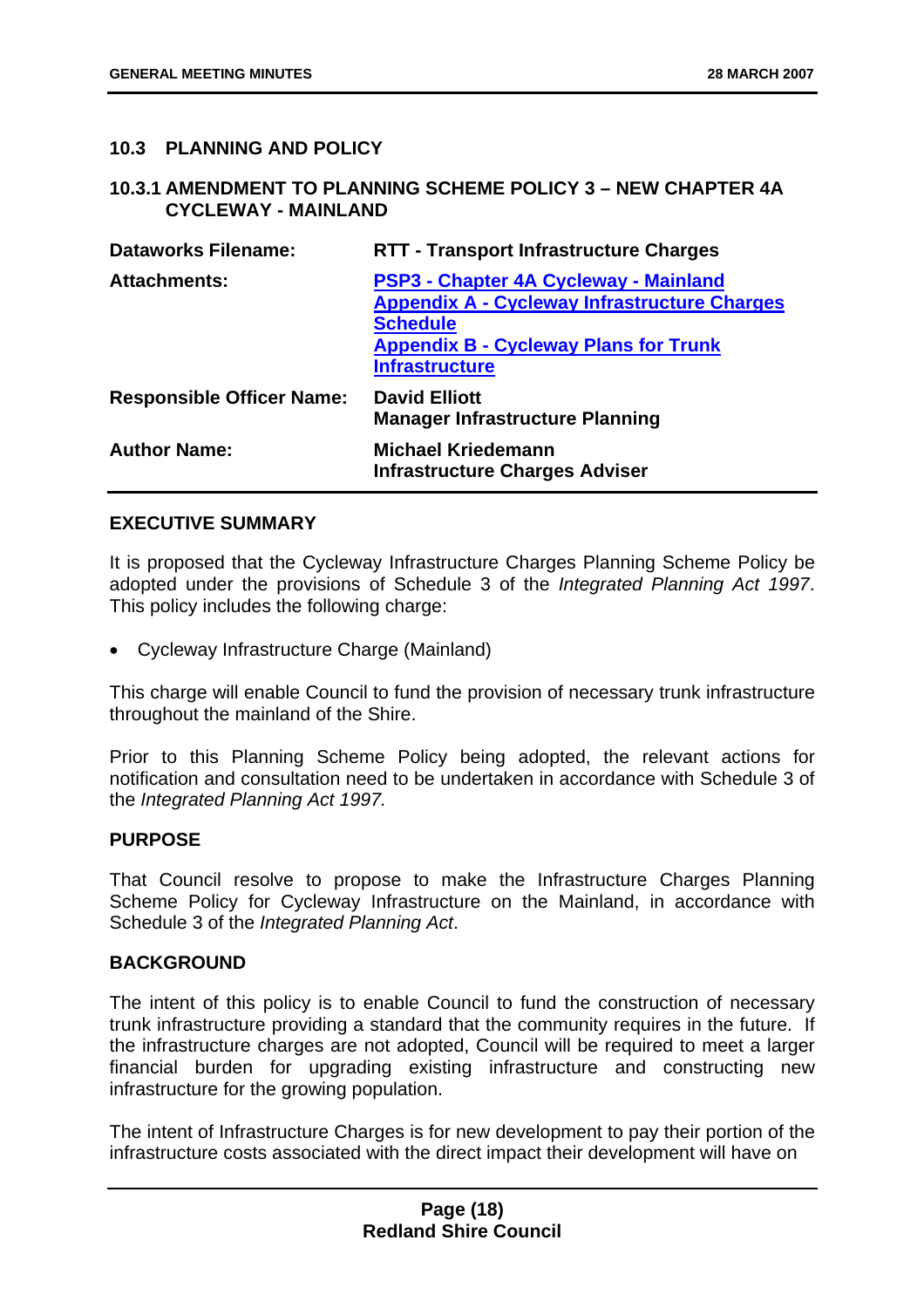the existing and future network. Under *Integrated Planning Act* legislation, all Councils in Queensland are required to undertake appropriate infrastructure planning studies and implement a Priority Infrastructure Plan which details trunk infrastructure improvements for a 15 year planning horizon. Redland Shire has adopted a planning horizon of 2006 – 2021.

Council does not currently have a cycleways charge or contributions scheme. Developments are conditioned to build cycleways within their sites and along their frontages in accordance with Council standards. This new policy will enable Council to plan and develop a fully integrated cycleway network that connects neighbourhoods and suburbs.

#### **ISSUES**

The charge has been calculated based on the upgrade of existing cycleways and for the construction of new cycleways as required. The charge methodology recovers funds for the fair share of the transport network used by new developments and is in accordance with the State Government guidelines.

Commercial, Industrial and other non residential developments will not be conditioned to contribute to the cycleways infrastructure charge but will be assessed under the existing rules which will generally involve upgrading infrastructure, constructing new infrastructure along the frontage of their site and making suitable connections to the trunk network.

#### **RELATIONSHIP TO CORPORATE PLAN**

The recommendation primarily supports Council's strategic priority to provide and maintain water, waste services, roads, drainage and support the provision of transport and waterways infrastructure.

#### **FINANCIAL IMPLICATIONS**

The existing trunk infrastructure on the mainland has been valued at \$17.25 million and the future trunk infrastructure is proposed to cost \$60.64 million (2006 dollars). The total cost of the existing plus future network apportioned over the total future population at 2021 is the method used to determine the infrastructure charge. The cycleway infrastructure charge per detached dwelling is \$1 250 with other forms of residential development being determined using the same traffic generation rates applied in the transport model.

Based on the demographics report there will be approximately 62,291 households on the mainland in 2021, up from 45,196 households in 2006. This represents an increase of 17,095 households. This increase will consist of approximately 12,000 detached dwellings and 5,095 multiple dwellings. The expected revenue from cycleway infrastructure charges is anticipated to be approximately \$18.8 million.

In order to complete the upgrade works listed in this policy, Council is required to continue to contribute towards the upgrade of the trunk cycleway network, initially at the current rate and then marginally higher, through the life of the program of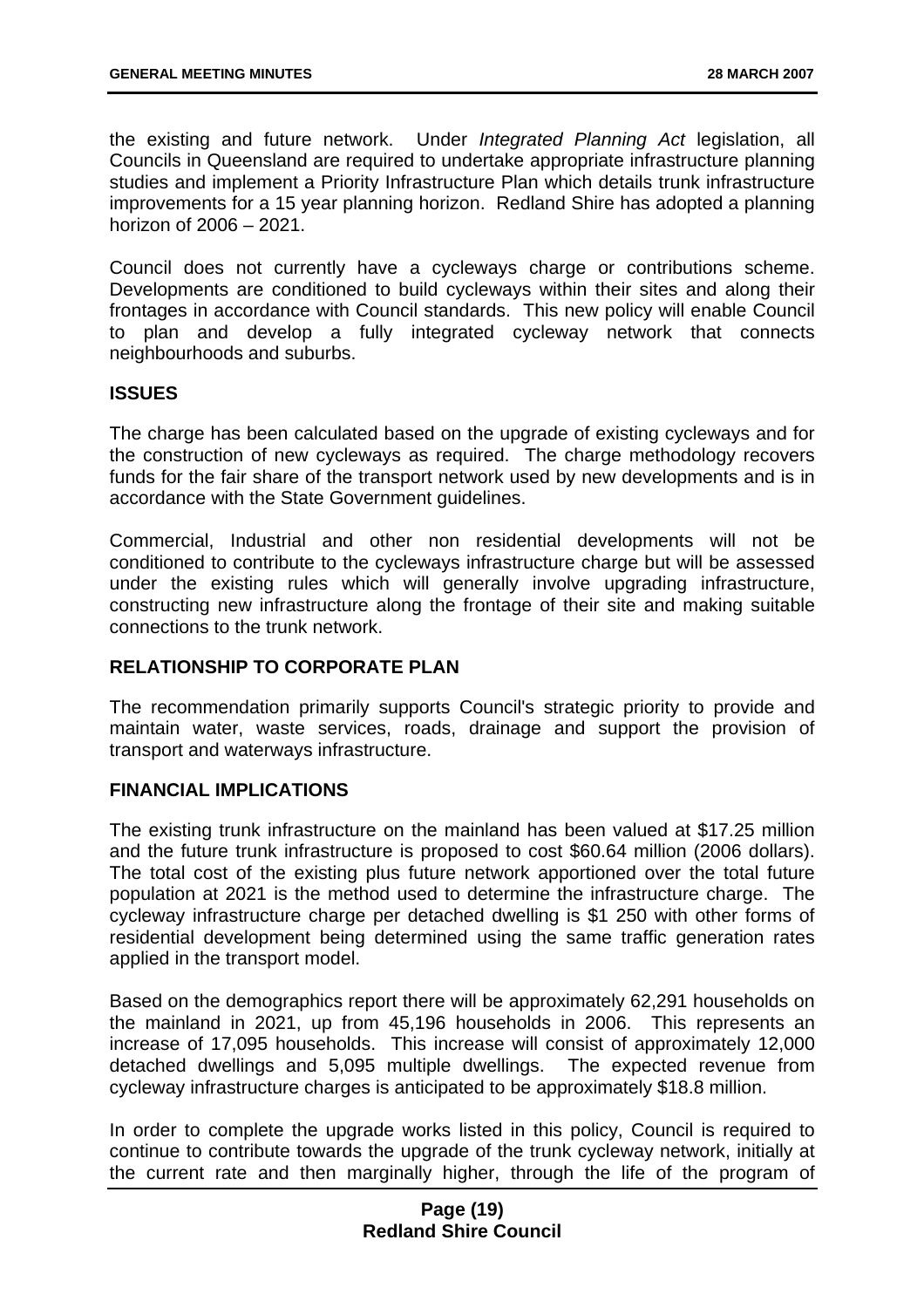approximately 15 years. However, if the population increase is lower or if the demand for improvements changes, Council can lower this commitment through regular reviews of the Cycleway Plan. Council currently spends approximately \$1.0 million per year on cycleways and footpaths and this will need to continue and be increased in future years which may result in a need for Council to shift its focus from lower order residential street and footpath construction.

The infrastructure charge is proposed to generate approximately \$1.25 million in revenue each year for 15 years. With Council contributions this will enable Council to undertake an expanded trunk cycleway improvement program. This is essential in ensuring the trunk cycleway network functions at the desired standard of service into the future providing safety and amenity throughout the entire network.

The cost of work in the first 5 years of the program totals approximately \$11.98 million. Council is expecting revenue of approximately \$6.25 million, with the remaining \$5.73 million being funded through the roadworks program. This can be accommodated within the existing capital works programs.

#### **PLANNING SCHEME IMPLICATIONS**

The Land Use Planning Group was consulted and it is considered that the outcome of recommendations in this report will result in amendments to the Redlands Planning Scheme, as the Cycleway Infrastructure Charges Planning Scheme Policy will need to be incorporated into Part 11 - Planning Scheme Policies, Policy 3 – Contributions and Security Bonding, Chapter 4 – Movement Network.

#### **CONSULTATION**

In preparing this report, consultation was undertaken with:

- Various Council officers to ensure the Plans for Trunk Infrastructure reflect strategic planning requirements.
- Manager Land Use Planning
- Manager Development Assessment

#### **OPTIONS**

#### **PREFERRED**

- 1. That Council propose to make the Planning Scheme Policy Cycleway Infrastructure Charges for the mainland as attached; and
- 2. That the relevant actions for notification and consultation be undertaken in accordance with Schedule 3 of the *Integrated Planning Act 1997* for the adoption of the Planning Scheme Policies.

#### **ALTERNATIVE**

That Council does not adopt the infrastructure charge and continues to raise revenue for cycle- path projects through general rates.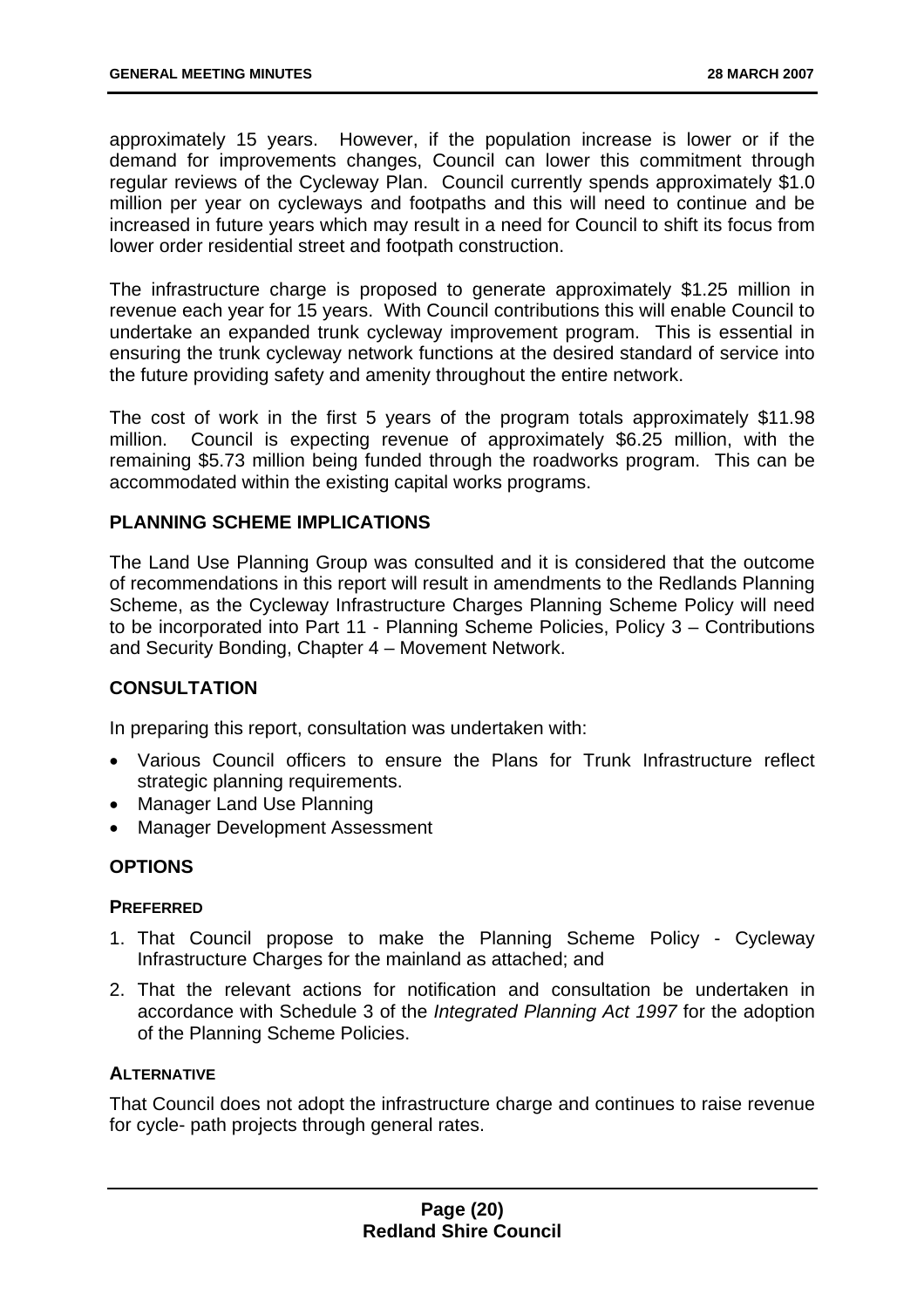#### **OFFICER'S/COMMITTEE RECOMMENDATION/ COUNCIL RESOLUTION**

Moved by: Cr Burns Seconded by: Cr Elliott

**That Council resolve as follows:** 

- **1. That Council propose to amend Planning Scheme Policy 3** *Contributions and Security Bonding* **to include a new Chapter 4A – Cycleway – Mainland; and**
- **2. That the relevant actions for notification and consultation be undertaken in accordance with Schedule 3 of the** *Integrated Planning Act 1997***.**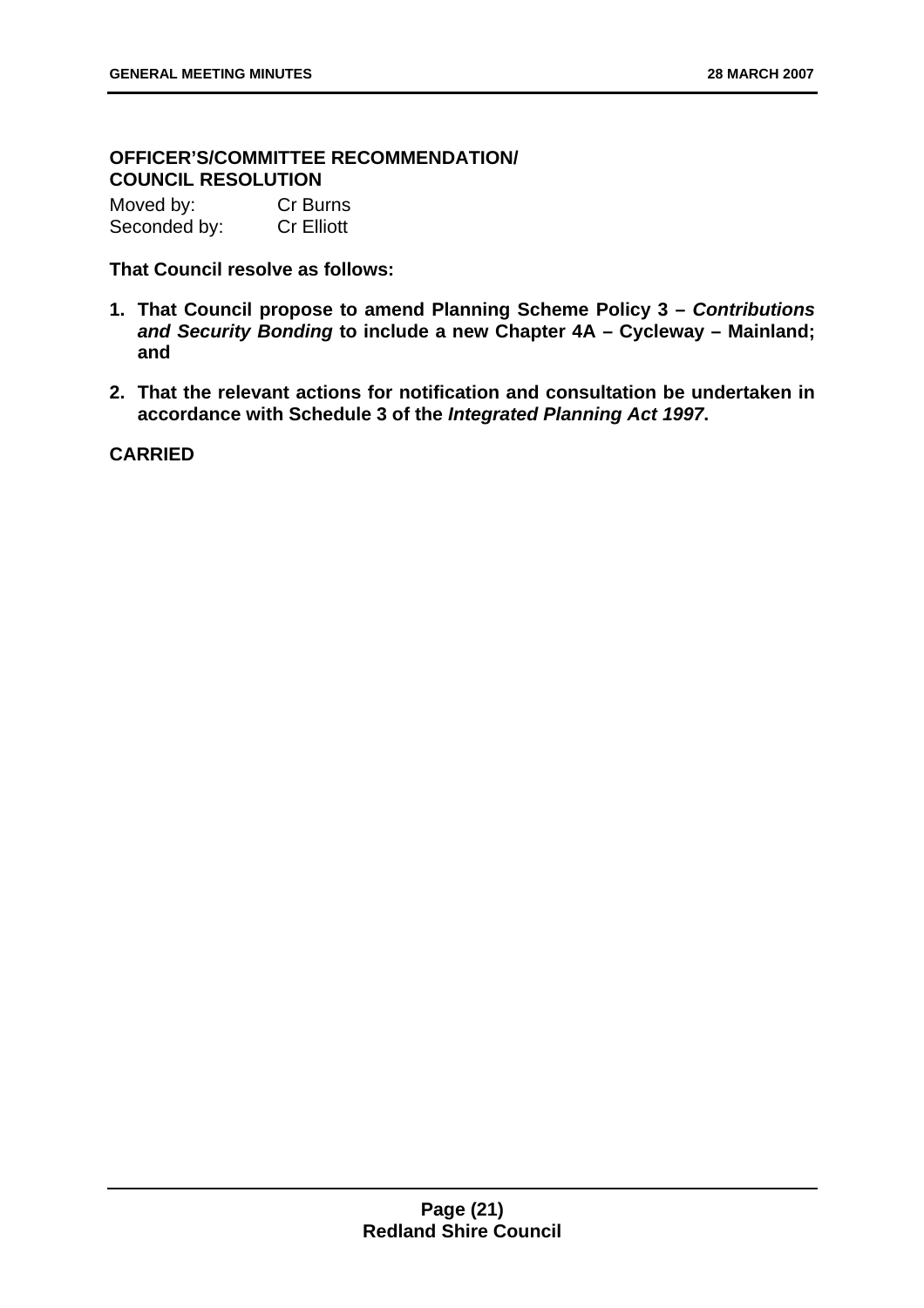#### **10.3.2 DISPOSAL OF LAND - PART OF REDLAND BAY CEMETERY FOR FIRE STATION**

| <b>Dataworks Filename:</b>       | <b>Cemetery - Redland Bay</b>                                         |
|----------------------------------|-----------------------------------------------------------------------|
| <b>Attachments:</b>              | <b>Locality Map Redland Bay Cemetery for Fire</b><br><b>Station</b>   |
| <b>Responsible Officer Name:</b> | <b>Roberta Bonnin</b><br><b>Manager Community and Social Planning</b> |
| <b>Author Name:</b>              | <b>Trevor Green</b><br><b>Senior Advisor Environmental Health</b>     |

#### **EXECUTIVE SUMMARY**

The Department of Emergency Services is looking for land on behalf of the Queensland Fire and Rescue Service in Redland Shire for the construction of new fire stations to enhance their operation efficiency and effectiveness to the community. One site identified for the construction of a new fire station is on a part of the Council owned Redland Bay cemetery site on Gordon Road.

The Gordon Road site forms part of the future expansion of the Redland Bay Cemetery and the portion requested by the Department will have minimal adverse effects on the future use of the cemetery.

There are several issues of conflict from a planning perspective as the Gordon Road site is outside the urban footprint and reconfiguration of the lot to excise a part (3000 square metres) is inconsistent with the Regional Plan. The provision of community infrastructure such as a fire station could claim exemption. These matters should be dealt with under the Ministerial Delegation provisions of the *Integrated Planning Act 1997* (IPA) and as such the State Government would be responsible for resolving these issues.

It is proposed that the Chief Executive Officer be delegated Council authority to dispose of a portion of the Gordon Road site.

#### **PURPOSE**

To propose that:

- 1. Council dispose of part of Lot 2 SL10528 (Redland Bay Cemetery) to the Queensland Fire and Rescue Services, for the establishment of a fire station.
- 2. The Chief Executive Officer be delegated authority to negotiate, make, vary or discharge a contract for disposal of the land to the Queensland Fire and Rescue Services.
- 3. The Mayor and Chief Executive Officer be authorised to sign and seal any associated documentation.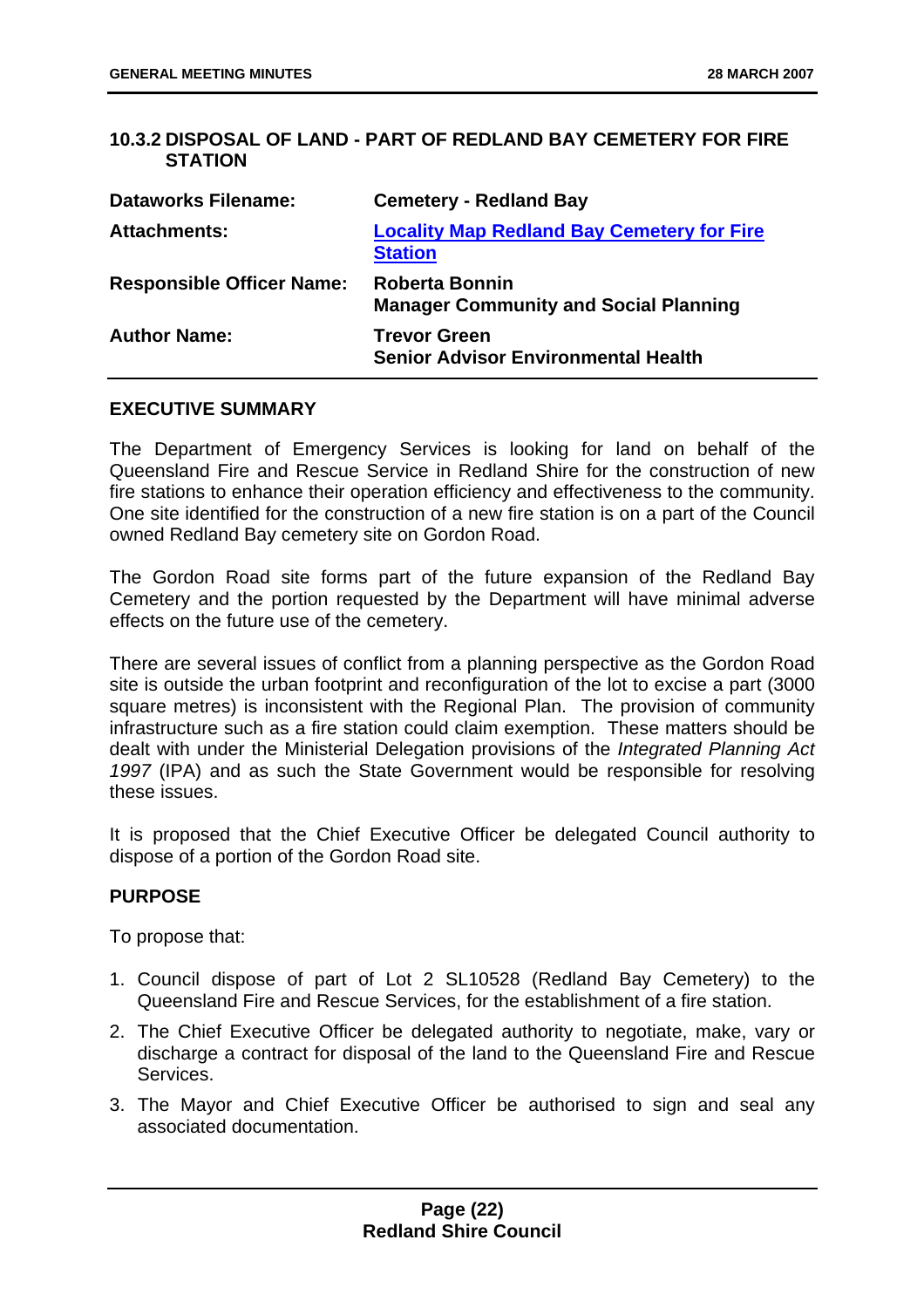#### **BACKGROUND**

The Department of Emergency Services on behalf of the Queensland Fire and Rescue Services (QFRS) have expressed interest in obtaining part of Lot 2 SL10528 (Redland Bay Cemetery) for the establishment of a fire station. The QFRS have indicated that the fire station would require approximately 3,000 square metres. The station would front Gordon Rd, and be sited adjacent to the existing ambulance station. The land is owned by Council in freehold title.

It is considered that the area in question would have minimal effect on the long term plans for the development of the cemetery and that the immediate need for the establishment of a fire station on this piece of land would outweigh the longer term use of this area for burials.

Current vegetation in this area contains Eucalyptus species, Allocasuarina and Acacia. Ground storey vegetation is heavily disturbed through grazing of horses. Koala usage in the area is prevalent and scats are found within the cemetery.

#### **ISSUES**

#### Local Government Act 1993

The *Local Government Act 1993* requires that the decision to dispose of this land for this purpose must be made by resolution of Council.

#### Sale of the Land

Council's Property Services have recommended that the best option for Council is to sell the land to the QFRS.

#### Agreements and Statutory approvals

While agreement is sought from Council to dispose of the land to the QFRS, the progression to actual disposal of the land would depend on agreement on conditions between Council and the QFRS regarding a number of factors including:

- 1. Exact size and positioning of the parcel of land on the cemetery site
- 2. Sale price
- 3. IPA and Redlands Planning Scheme considerations
- 4. Vegetation protection and additional planting.

#### Future Development of the Cemetery

The revenue from the sale of the land could be used to progress the development of the cemetery.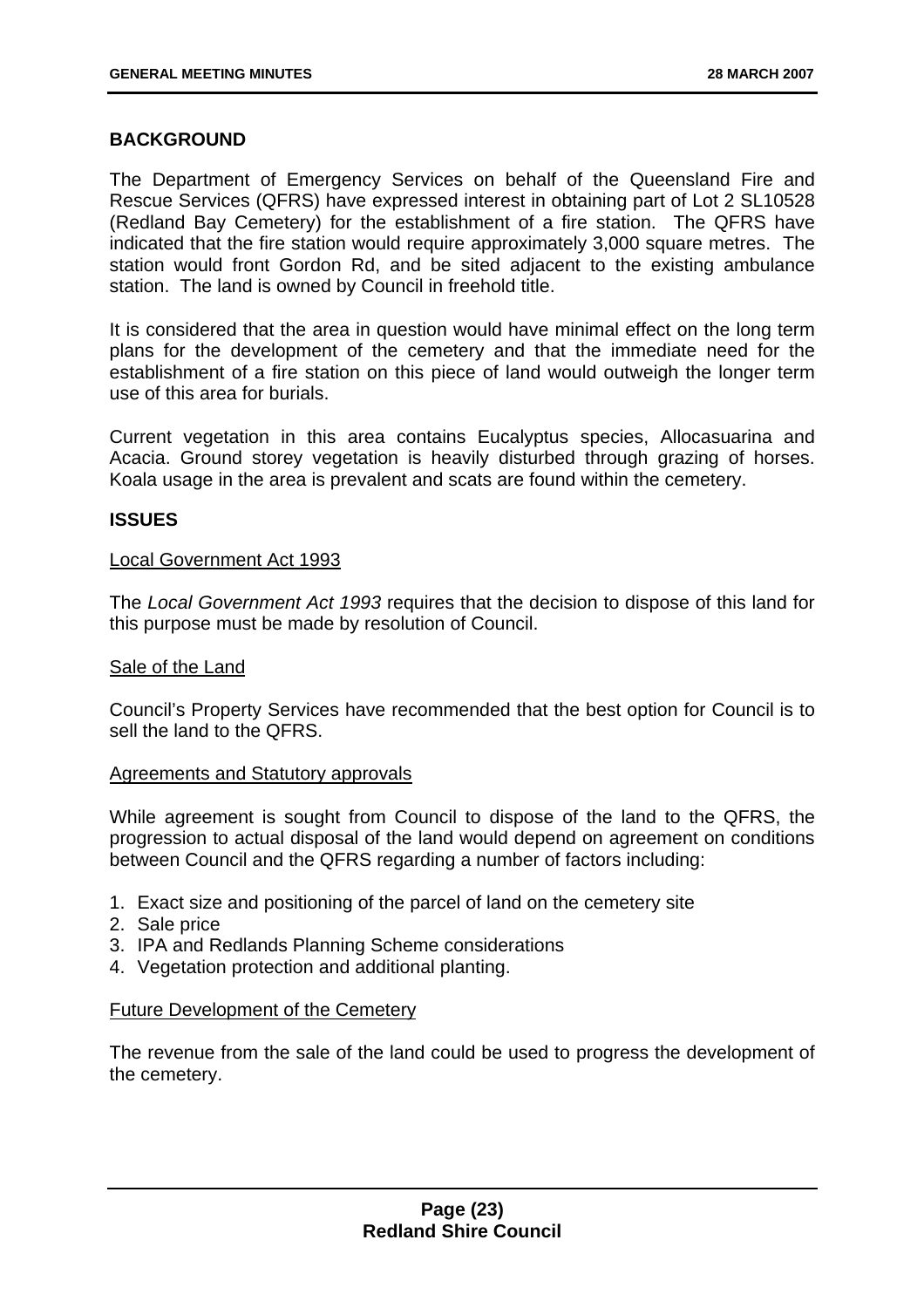#### Planning Issues

- a) It is a sound land use siting principle that where possible the co-location of emergency services be encouraged.
- b) Queensland Ambulance Service is situated in the south-east corner of the site with frontage and direct access to Cleveland–Redland Bay Road. There is the opportunity to aggregate accesses for traffic management purposes and to utilise an ultimate simple break in any future median for emergency service vehicle purposes only.
- c) The Redlands Planning Scheme zones the property Community Purposes zone Sub-Area CP1 – Cemetery. An emergency services use would be impact assessable (Material Change of Use) in this zone and sub-area. A number of Overlays are triggered on the property. Generally, the overlay issues can be addressed subject to where the use is sited on the property. In relation to the Habitat Protection Overlay, the area immediately surrounding the Ambulance Station is Bushland Habitat. This would trigger assessment under this Overlay Code and require more detailed analysis to ensure that the siting of the fire station does not have adverse impacts on the environmental values of the property.
- d) The Nature Conservation (Koala) Conservation Plan 2006 identifies this property in the Koala Conservation Area. Similar issues to those under the Bushland Habitat Area are to be considered, whilst recognising the development commitment under the CP zone.
- e) Should the State Minister decide to exercise powers under the Land for Community Infrastructure provisions of the IPA (as anticipated and thereby not requiring the making of a development application under the RPS) it remains appropriate that these matters relating to siting of the use still be addressed in consultation with Council as part of the defined process for designation.
- f) The site is outside the Urban Footprint of the South East Queensland Regional Plan (SEQRP) 2005-2026. However it is not subject to the regulatory provision relating to urban activity in the Regional Landscape and Rural Production Area (RL&RPA). The definition of urban activity excludes an emergency services facility. This activity can be located in the RL&RPA in consideration of community need.

#### **RELATIONSHIP TO CORPORATE PLAN**

The recommendation primarily supports Council's strategic priority to build safe, strong and self reliant communities with access to community services, infrastructure and opportunities for participation in community life.

#### **FINANCIAL IMPLICATIONS**

Sale of the land would be at market value.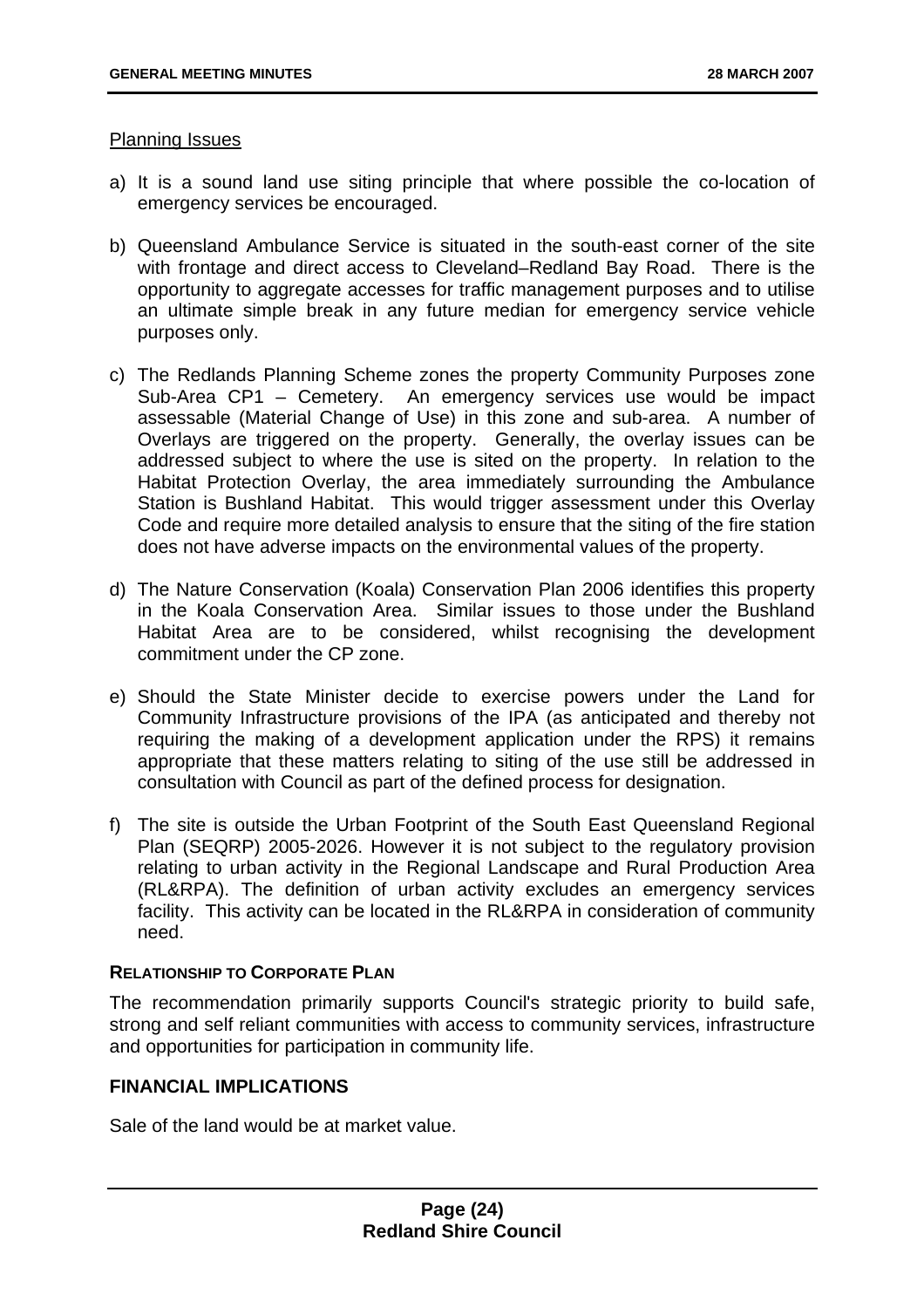#### **PLANNING SCHEME IMPLICATIONS**

The Land Use Planning Group was consulted and it is considered that the outcome of recommendations in this report will result in possible amendments to the allocated sub-area classification under Redlands Planning Scheme zoning of Community Purposes.

#### **CONSULTATION**

Consultation has occurred with Legal Services, Environmental Management, Property Services, Assessment Services, Land Use Planning and the Queensland Fire and Rescue Services.

#### **OPTIONS**

#### **PREFERRED**

- 1. That Council dispose of part of Lot 2 SL10528 (Redland Bay Cemetery) to the Queensland Fire and Rescue Services, for the establishment of a fire station as shown on the attached map;
- 2. That the Chief Executive Officer be delegated authority to negotiate, make, vary or discharge a contract for disposal of the land to the Queensland Fire and Rescue Services; and
- 3. That the Mayor and Chief Executive Officer be authorised to sign and seal any associated documentation.

#### **ALTERNATIVE**

- 1. That Council lease the land to the QFRS.
- 2. That Council not dispose of the land to the QFRS.

#### **OFFICER'S/COMMITTEE RECOMMENDATION/ COUNCIL RESOLUTION**

| Moved by:    | Cr Burns          |
|--------------|-------------------|
| Seconded by: | <b>Cr Elliott</b> |

**That Council resolve as follows:** 

- **1. To dispose of part of Lot 2 SL10528 (Redland Bay Cemetery) to the Queensland Fire and Rescue Services, for the establishment of a fire station as shown on the attached map;**
- **2. That the Chief Executive Officer be delegated authority to negotiate, make, vary or discharge a contract for disposal of the land to the Queensland Fire and Rescue Services; and**
- **3. That the Mayor and Chief Executive Officer be authorised to sign and seal any associated documentation.**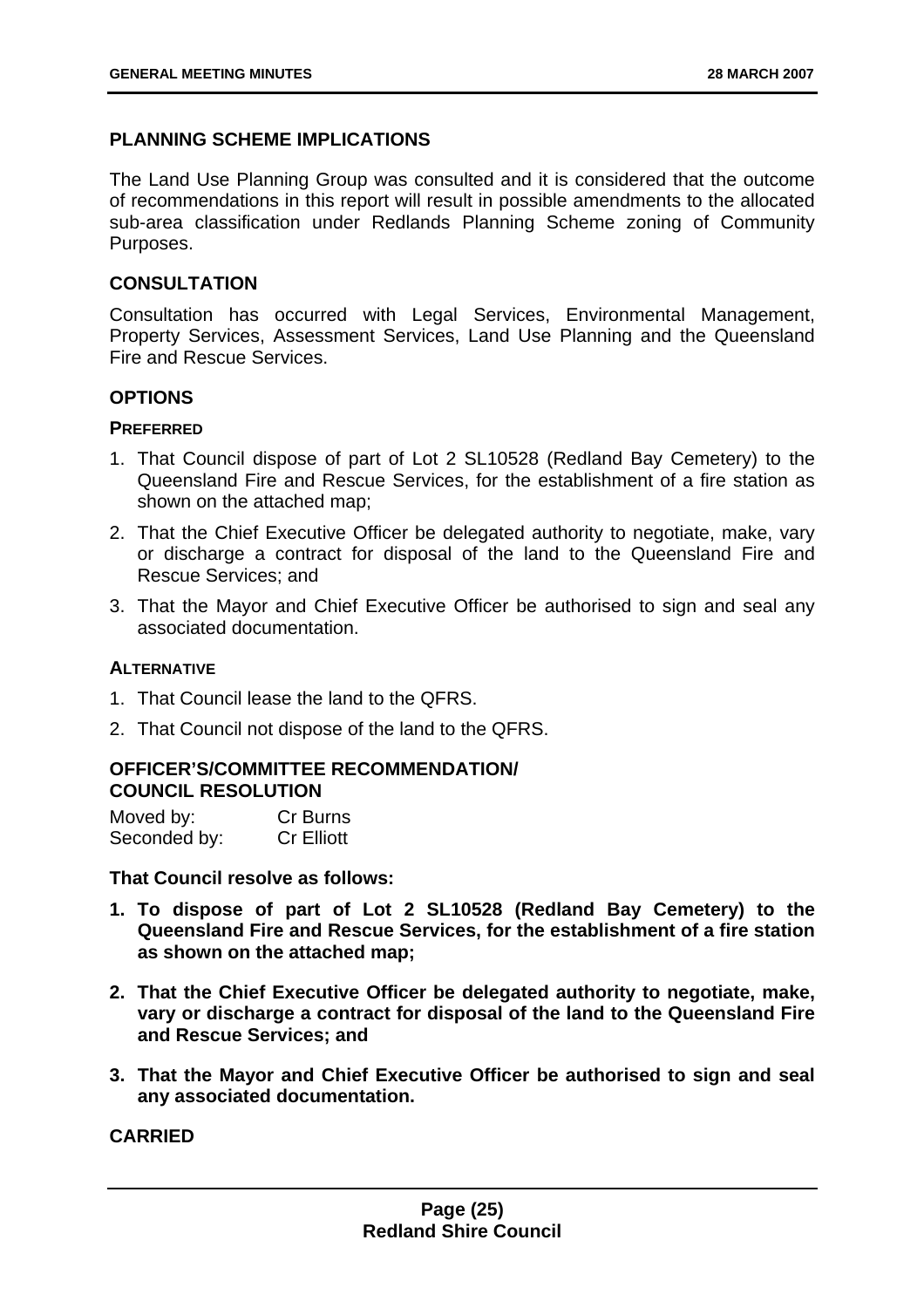#### **10.3.3 SHARPS MANAGEMENT POLICY AND STRATEGY**

| <b>Dataworks Filename:</b>       | <b>Sharps Management Policy and Strategy</b>                                                                                                                                                                        |
|----------------------------------|---------------------------------------------------------------------------------------------------------------------------------------------------------------------------------------------------------------------|
| <b>Attachments:</b>              | <b>Attachment 1 Sharps Management POL-3062</b><br><b>Attachment 2 Sharps Management Strategy</b><br><b>Attachment 3 Drug Offence Statistics</b><br><b>Attachment 4 Sharps Management</b><br><b>Responsibilities</b> |
| <b>Responsible Officer Name:</b> | <b>Roberta Bonnin</b><br><b>Manager Community and Social Planning</b>                                                                                                                                               |
| <b>Author Name:</b>              | Lina Galatola<br><b>Community Safety Officer</b>                                                                                                                                                                    |

#### **EXECUTIVE SUMMARY**

The effective management of sharps requires clear guidelines and responsibilities. At present, Redland Shire Council does not have a co-ordinated approach to the disposal, handling and reporting of sharps. The proposed Sharps Management Policy and Strategy provides strategic direction for Council's approach to sharps management and formalises practices, procedures and education for the reporting and handling of sharps within the workplace and community.

The policy and strategy are based on best practice in the management of sharps, and are in line with Queensland Health guidelines.

It is recommended that Council adopt Corporate Policy POL-3062, Sharps Management Policy, and approve the Sharps Management Strategy.

#### **PURPOSE**

To seek Council's adoption of POL-3062 Sharps Management Policy and approval of the Sharps Management Strategy.

#### **BACKGROUND**

The management of sharps is both an environmental health and community safety concern. The proposed Sharps Management Policy and Strategy is driven by a need for formal procedures in sharps management, community and staff awareness about sharps disposal, and mechanisms to report, record and evaluate sharps incidents to assist in strategic planning.

The aim of the strategy is to formalise and co-ordinate Council's approach to sharps management in the community and the workplace in order to effectively and efficiently manage the disposal and handling of needles and reduce the risk of needle stick injuries.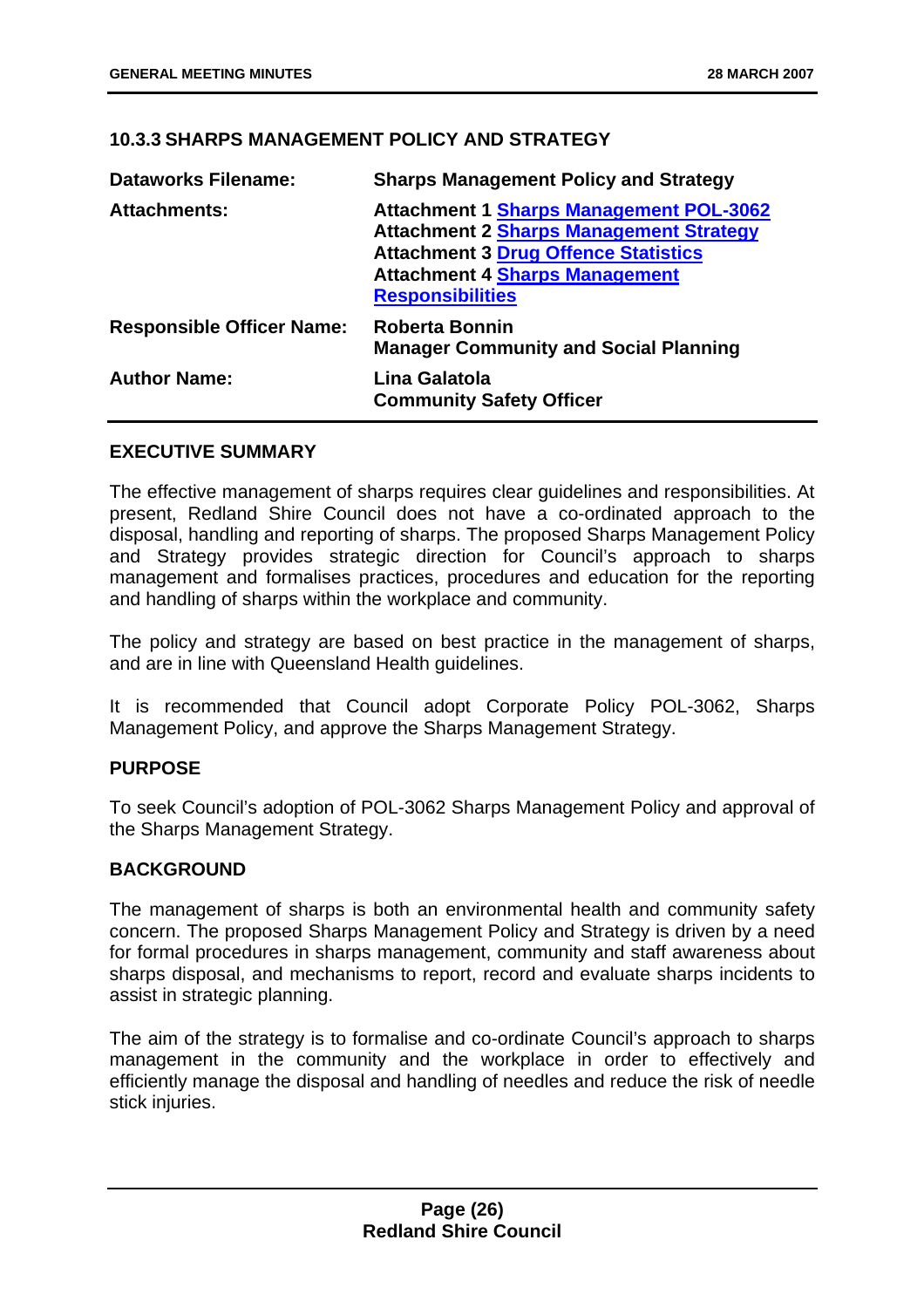What are "Sharps"?

Sharps are needles, syringes and lancets used by members of the community. Illicit drug users are not the only group that use sharps - diabetics, pet owners, acupuncturists, tattooists and those in the health profession are also required to use and dispose of sharps safely.

#### Sharps in Redland Shire

Incidents of drug use are lower in the Redlands compared with Queensland (Refer to Attachment 3 for drug offence data) and the number of needles distributed through Needle and Syringe Programs (NSPs) is also reasonably low. However, the ageing population of the Redlands has increased the number of people legitimately using sharps, increasing the need to raise community awareness of available sharps disposal services, the handling/disposal of sharps and the reporting of inappropriately discarded needles.

#### What is "Harm Minimisation"?

The harm minimisation approach aims to reduce the adverse health, social and economic consequences of drug use by limiting the associated hazards. Sharps management through NSPs is an example of harm minimisation by providing sterile injecting equipment and sharps bins to reduce the spread of blood-borne viruses, and information, resources and services to address the causes of illicit drug use. These services facilitate the safe use of drugs, educate and support drug users and reduce the number of discarded needles and needle stick injuries.

The proposed Sharps Management Policy and Strategy adopts the harm minimisation model by supporting sharps education and services (such as sharps bins) that encourage safe sharps disposal. This approach enhances community and workplace health and safety by reducing the risk of discarded needles and needle stick injuries.

There are a number of potential costs incurred by Council if a staff member sustains a needle stick injury. These include:

- Lost work time due to the need for medical testing
- Lost productivity
- Emotional distress of the staff member (who may or may not return to work)
- Treatment costs (if required)
- Workers compensation payments

Needle stick injuries and inappropriately discarded sharps in the community also incur costs such as:

- Litigation costs
- Damage to the Council and Shire reputation
- Lower levels of actual safety due to fear of using public spaces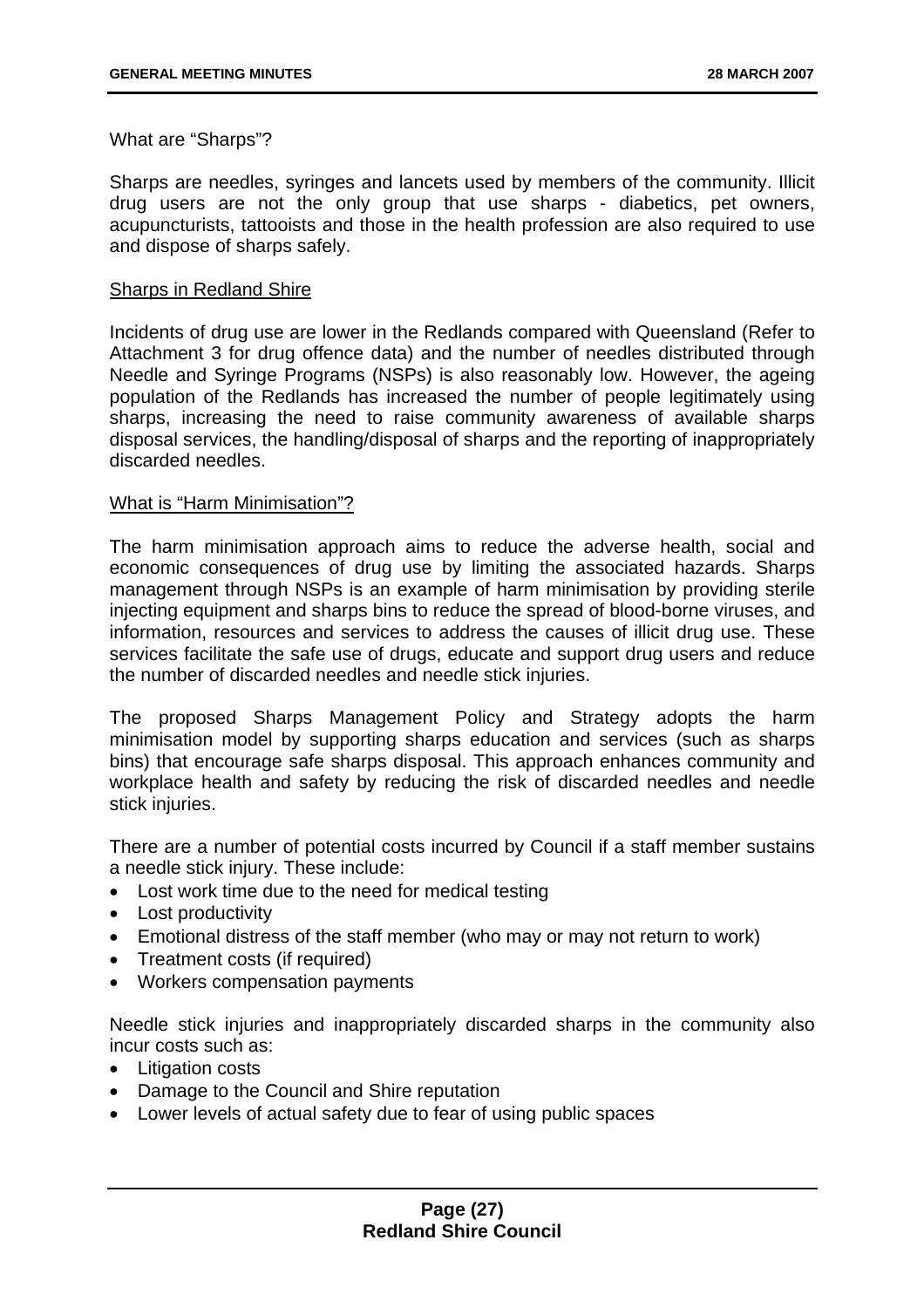The majority of these costs are either indirect or difficult to measure in monetary terms. Council would benefit from a proactive, harm minimisation approach where needle stick injuries and exposure to discarded sharps is prevented.

#### Local Government's Role in Sharps Management

The 'National Drug Strategic Framework' states that "…*Local government is in an ideal position to respond to the needs of local communities and... is an active partner in and facilitator of many local co-operative initiatives aimed at reducing drug-related harm*" (National Drug Strategic Framework 1998/99 to 2002/03: Building Partnerships: a strategy to reduce the harm caused by drugs in our community).

Sharps management spans a range of local government roles and responsibilities such as the management of community perceptions of safety, waste management, workplace health and safety, and public health.

Specifically, Council is responsible for:

- The timely collection of discarded sharps to minimise needle stick injuries
- The provision of accessible sharps disposal services
- Informing the community about safe handling and disposal of sharps
- Working collaboratively with community partners in managing sharps
- Effectively using resources to minimise risks and improve public health and safety

#### Sharps Management in Redland Shire

Redland Shire Council provides sharps disposal containers at transfer stations throughout the Shire. Selected Council-operated public amenities have been fitted with sharps bins for single disposal and are accessible for the opening hours of the facility.

Relevant Council groups conduct sweeps of high risk areas to promptly locate discarded sharps and prevent needle stick injuries. Other groups within Council may also come into contact with sharps through their daily duties or the nature of their role.

Attachment 4 outlines the roles and responsibilities that various Council and community groups have in sharps management.

#### **ISSUES**

#### Purpose of the Policy and Strategy

Community and Social Planning have developed the proposed Sharps Management Policy and Strategy to improve coordination and effectiveness of Council's sharps management role.

Through the adoption of the proposed policy and strategy, risks such as the following will be mitigated: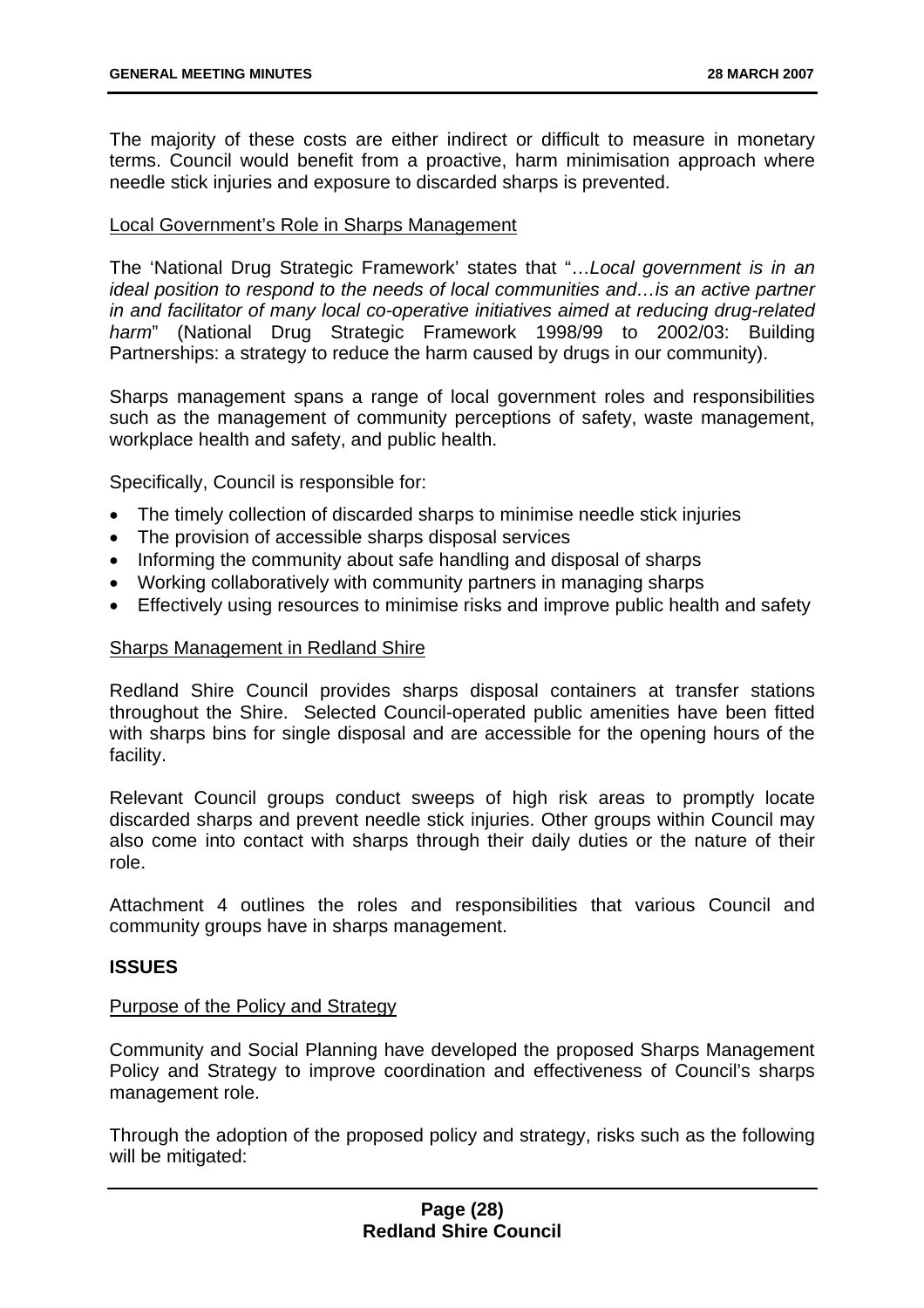- Re-use of potentially contaminated injecting equipment
- Potential for infection from needle stick injuries
- A reduction in public perceptions of safety and cleanliness
- Emotional trauma associated with the possibility of disease transmission
- Adverse publicity for Council and the Shire
- Potentially infectious waste stream generated outside medical settings
- Potential for litigation
- Environmental nuisance

#### Elements of the Policy and Strategy

The proposed Sharps Management Policy and Strategy provides a coordinated approach to sharps management by addressing the behaviours and attitudes of the community and Council staff. The strategy recommends actions for the planning and provision of infrastructure to ensure best practice is followed and to facilitate the safe handling and disposal of sharps.

A range of initiatives will assist with the delivery of four key strategic objectives:

- 1. Raising community awareness
- 2. Reducing community fear
- 3. Reducing real and perceived risks for staff
- 4. Planning and provision of infrastructure

#### **RELATIONSHIP TO CORPORATE PLAN**

The recommendation primarily supports Council's strategic priority to build safe, strong and self reliant communities with access to community services, infrastructure and opportunities for participation in community life.

#### **FINANCIAL IMPLICATIONS**

The majority of the strategy's recommendations are able to be implemented within existing resources.

Education and awareness campaigns may require some funding. Corporate Communications will assist with the development and delivery of a communication strategy and funds that may be required will be considered in the standard budget process.

The current cost of maintaining Council's sharps containers in public amenities is approximately \$6,000 each year. By adopting the Sharps Management Strategy Council can ensure that funds are being effectively spent and sharps are being appropriately managed.

#### **CONSULTATION**

Consultation has occurred with a number of stakeholders, which include: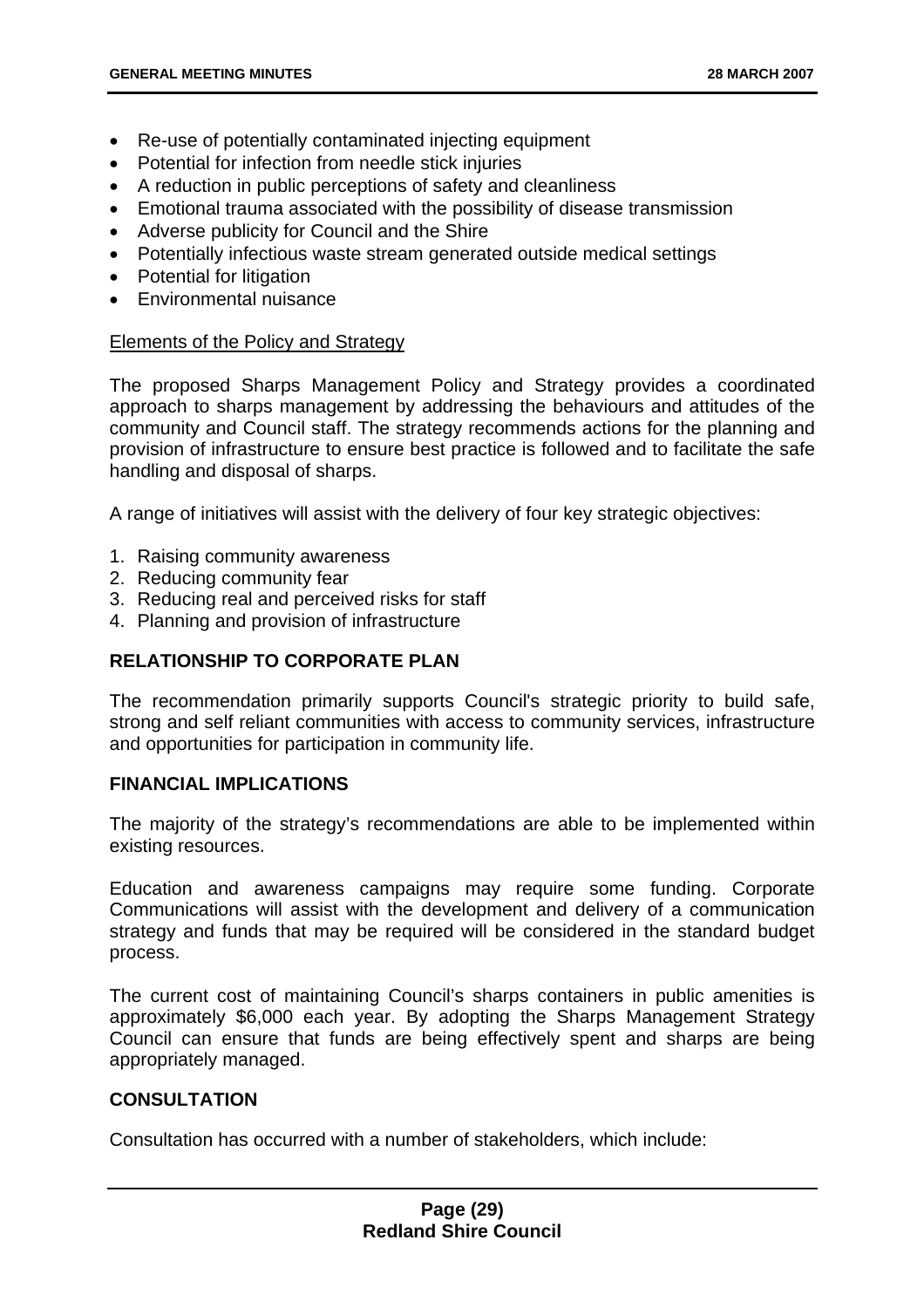#### Internal

- o Workplace Health and Safety
- o Environmental Health (including the Immunisation Clinic)
- o Parks and Conservation
- o Roads and Drainage Services
- o Facilities Services Unit
- o Community Development (School Aged Care; Respite, Aged Care and Disability Services)
- o Customer Service
- o Bush Care
- o Redland Water and Waste

#### External

- o Selected local businesses
- o Community hall caretakers
- o Shopping centre managers
- o Queensland Health
- o Pharmacy Guild of Queensland
- o Other local Councils such as Brisbane City Council and Logan City Council

#### **OPTIONS**

#### **PREFERRED**

That Council resolve to adopt Corporate Policy POL-3062, Sharps Management Policy and approve the Sharps Management Strategy as attached.

#### **ALTERNATIVE**

That Council resolve not to adopt the Sharps Management Policy POL-3062 and not to approve the Sharps Management Strategy and request that a new policy and strategy be developed.

#### **OFFICER'S/COMMITTEE RECOMMENDATION/ COUNCIL RESOLUTION**

| Moved by:    | <b>Cr Burns</b>   |
|--------------|-------------------|
| Seconded by: | <b>Cr Elliott</b> |

**That Council resolve to adopt the Corporate Policy POL-3062, Sharps Management Policy and approve the Sharps Management Strategy as attached.**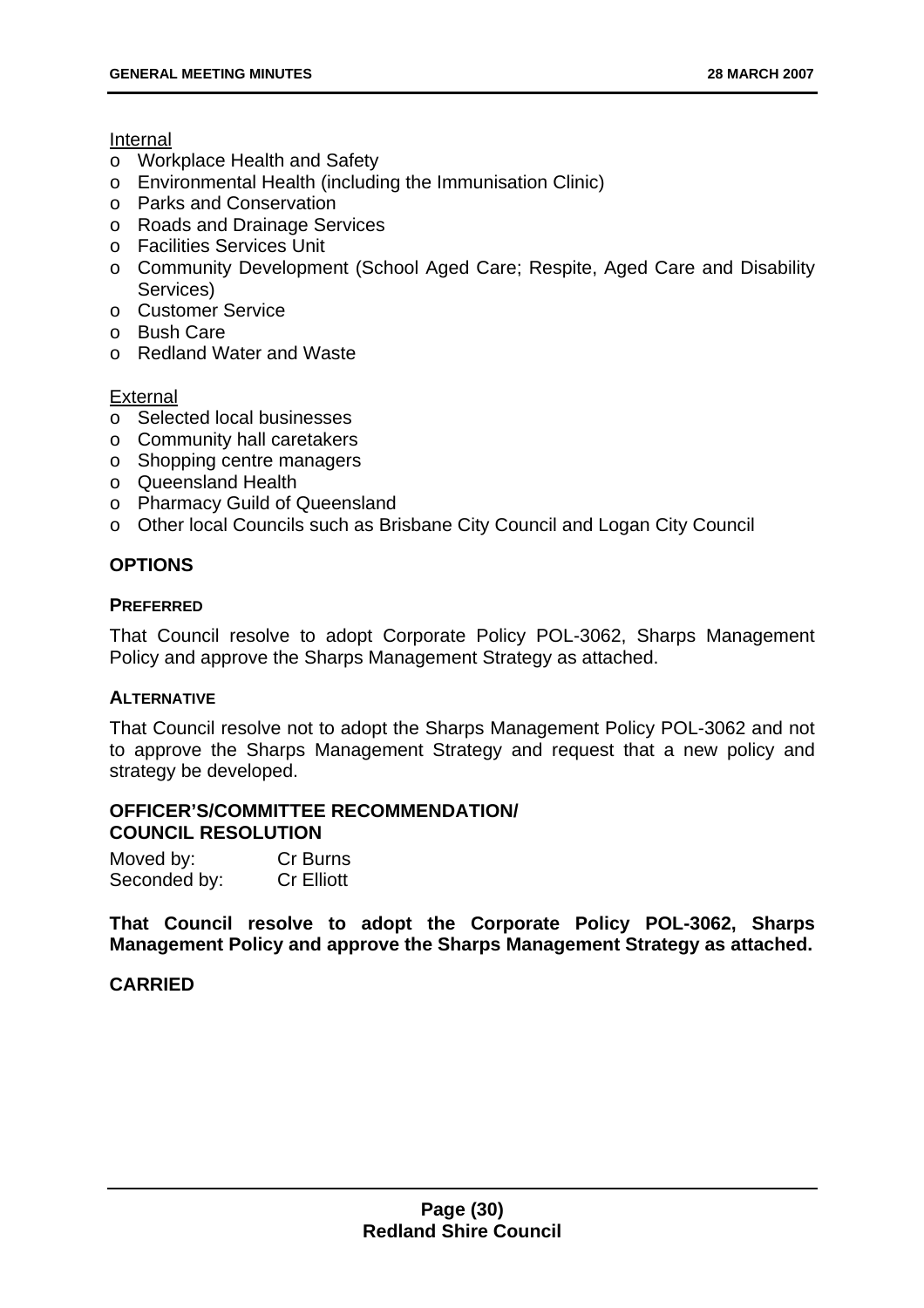#### **10.3.4 UNDERGROUNDING POWERLINES FOR CONSERVATION PURPOSES**

| <b>Dataworks Filename:</b>       | <b>EM Projects - Undergrounding Powerlines</b>                                                                                                                                                                                          |
|----------------------------------|-----------------------------------------------------------------------------------------------------------------------------------------------------------------------------------------------------------------------------------------|
| <b>Attachment</b>                | Appendix 1 – Redlands Planning Scheme<br><b>Appendix 2 - Koala Hits</b><br><b>Appendix 3 – Photos</b><br><b>Appendix 4 - Desktop Analysis</b><br><b>Appendix 5 - Response from Valuer General</b><br><b>Appendix 6 - Aerial Mapping</b> |
| <b>Responsible Officer Name:</b> | <b>Gary Photinos</b><br><b>Manager- Environmental Management</b>                                                                                                                                                                        |
| <b>Author Name:</b>              | Leo Newlands<br><b>Advisor- Reserves Management</b>                                                                                                                                                                                     |
|                                  | <b>Candy Daunt</b><br><b>Support Officer - Natural Environment</b>                                                                                                                                                                      |

#### **EXECUTIVE SUMMARY**

It was requested on the 20 December 2006 by Cr Helen Murray and agreed by Council resolution that a program to facilitate and implement the gradual undergrounding of powerlines for the purposes of conservation of urban koala habitat be provided. It has been suggested that overhead power infrastructure has a considerable effect on habitat loss in these older urban environments due to pruning.

However, perceived and substantiated losses from pruning on 'average' streets have been largely unquantified to date. Survey data gathered during a case study investigation of Ormiston indicates that total loss to native trees was 30.3% whilst pruning losses to native koala food trees approximates 26.7% based on a projected 'complete canopy'.

Undergrounding of powerlines is one suggested option for increasing koala habitat and koala food trees, and will require major adjustments to power and communications infrastructure. The costs of undergrounding are significant and issues of equity, capacity and willingness to pay, remain major constraints to any undergrounding strategy.

Undergrounding of powerlines in suburban street situations will not achieve substantial gains to increasing koala food trees such as gums. However, this exercise does illustrate the need for significant planting of street scapes to meet current Council obligations. This in itself will provide significant benefits for suburban areas in terms of increased koala habitat.

Further, given the rate of decline, stabilisation of the Shire's koala population requires short term efficient and cost effective strategies. Planting appropriate natives at the required densities will offer benefits in short time frames at much lower cost than undergrounding in suburban street situations.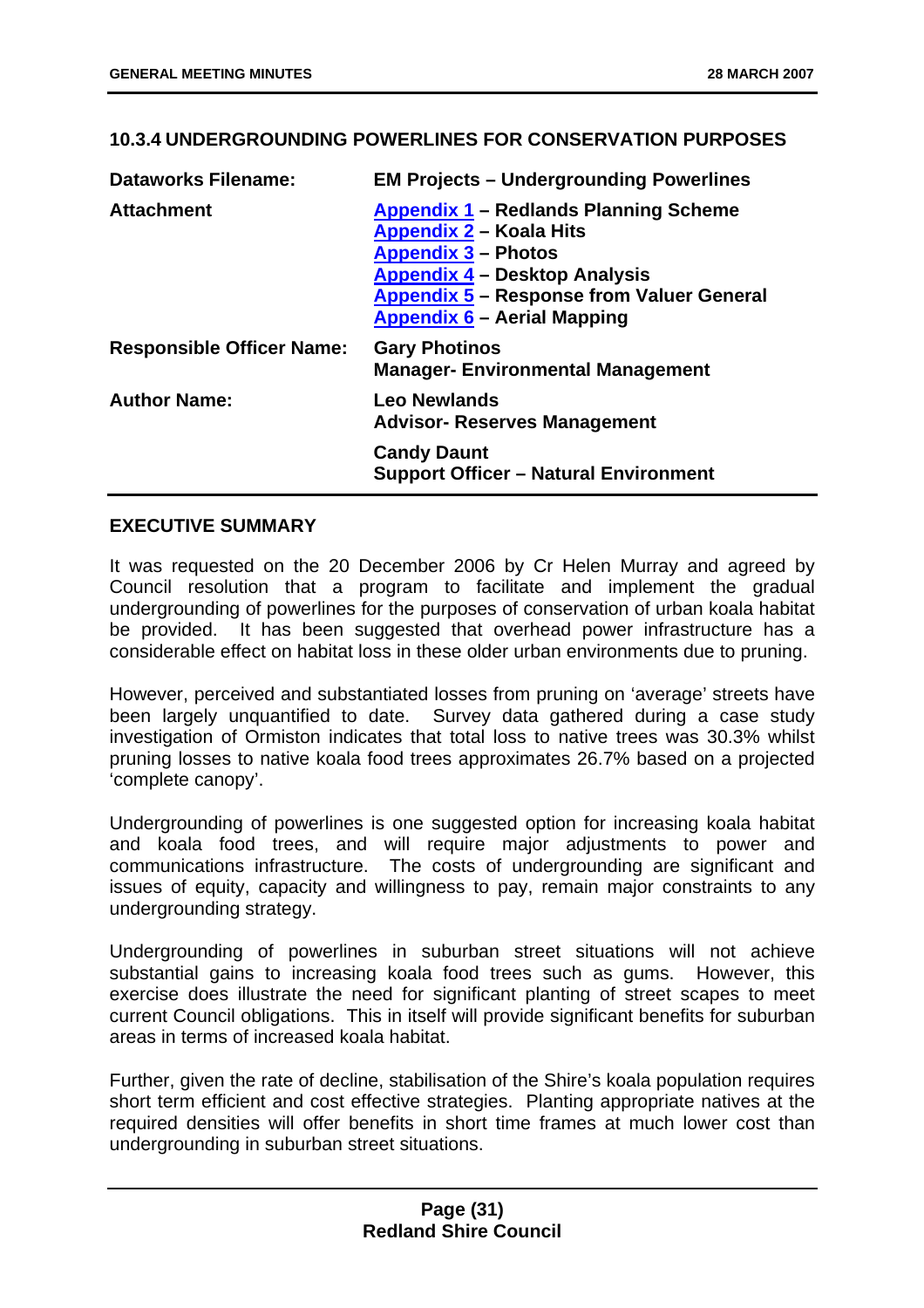Undergrounding of powerlines in 'power corridors' not associated with designated active roadways can offer a far more cost effective approach to vegetation enhancement and can fulfil a greater range of ecological and social values and still benefit koalas.

The above, combined with fauna/road separation is most likely to derive the greatest ecological benefits and equitable, cost effective outcomes for the broader Redlands community.

## **PURPOSE**

The purpose of this report is to acknowledge that undergrounding electric powerlines in suburban streets is only viable in new developments and retrospectively undergrounding powerlines in existing suburbs is cost prohibitive and does not provide any enhancement of habitat for urban koalas.

## **BACKGROUND**

- Council has previously considered vegetation management issues under powerlines as part of an agreed MOU with Energex on 1<sup>st</sup> June 2006.
- Cr Helen Murray, supported by a Council resolution on 20 December 2006, has requested that Council initiate discussions with Energex and report to Council within two months on progress on the potential to implement a program of gradual undergrounding of electric powerlines for the purpose of conservation of urban koala habitat on both public and private lands.

## **ISSUES**

# **Issues Presented to General Meeting on 20 December 2006 by Cr Helen Murray**

- 1. The older suburbs of the Shire contain the majority of urban wildlife habitats. These suburbs still have above-ground powerlines and prevent street or near street habitat from being viable. This then causes fragmentation of urban habitats and leads to the extinction of vulnerable wildlife.
- 2. Koala populations have been officially declared vulnerable and desperately need established and new habitat in suburbs with remnant eucalypts and koala populations, such as Thorneside, Birkdale, Ormiston, Capalaba, Wellington Point, etc.
- 3. The undergrounding of powerlines will enable trees on or near front fence-lines of new development or established homes to be retained and enhanced and thus creating or maintaining koala territories, particularly in areas of known koala populations.
- 4. Undergrounding of powerlines:
	- a. enhances the property values of property owners;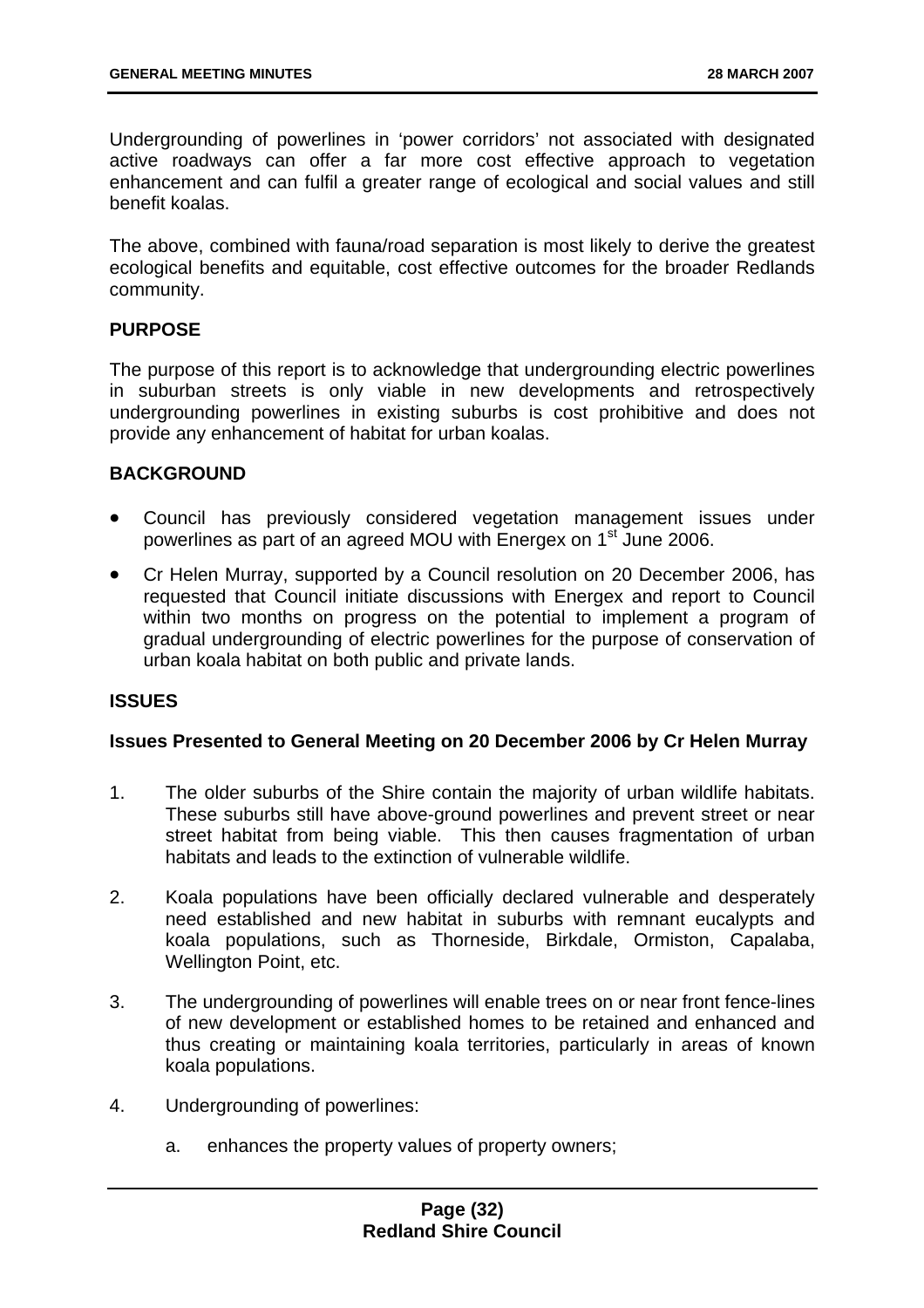- b. allows reduced management costs to Council and Energex;
- c. benefits the wildlife in every way.
- 5. In urban renewal situations, it is suggested the cost of undergrounding should be borne by the developer.
- 6. In public land, I suggest Council/State should split the cost with Energex.
- 7. With individual streets, the cost should be shared by the residents and Energex, with minimal cost to Council. Groups or streets of residents could agree to approach Energex to enter such an agreement.

### **Officer's Response to the Presented Issues**

#### Definitions used in this report

For the purposes of this report two types of powerline arrangements are distinguished as follows:

- 1. Powerlines that are associated with designated active roadways e.g. streets scapes and roads, are referred to as '**Streetscape power areas'**, and
- 2. Powerlines that are not necessarily associated with designated roadways and roadways are not active, will be referred to as **'power corridors'**. These may be bounded one or both sides by vegetated areas, may have limited public access but allows access for Energex maintenance.

#### **Streetscape Power Areas**

Many older parts of the Redland's still have overhead powerlines and a percentage of pruned trees under these powerlines. It has been suggested that pruning associated with the overhead powerlines has a considerable effect on habitat loss in urban developments. However, perceived and substantiated losses from pruning on the 'average' street are largely unquantified. Undergrounding the power network is one option that may reduce the volume of koala habitat foliage lost through Energex pruning practices and constraints on infill planting which benefit wildlife in general. This may have a marked advantage for koalas in terms of retaining or increasing koala habitat and koala food trees. Overall there are a range of benefits to undergrounding power lines such as improving conservation values, improved safety and amenity, and avoided loss of supply and reduced costs to Energex and Council.

A study was undertaken to assess the scale of impacts accrued to koala food trees from overhead powerlines. A formative strategy was developed to underground power infrastructure and the relative cost benefits of such a process.

### **Identification of Council Obligations for Koala Habitat**

The Nature Conservation (koala) Conservation Plan 2006 and Management Program 2006-2016 outlines Council obligations to …" address the conservation of koalas and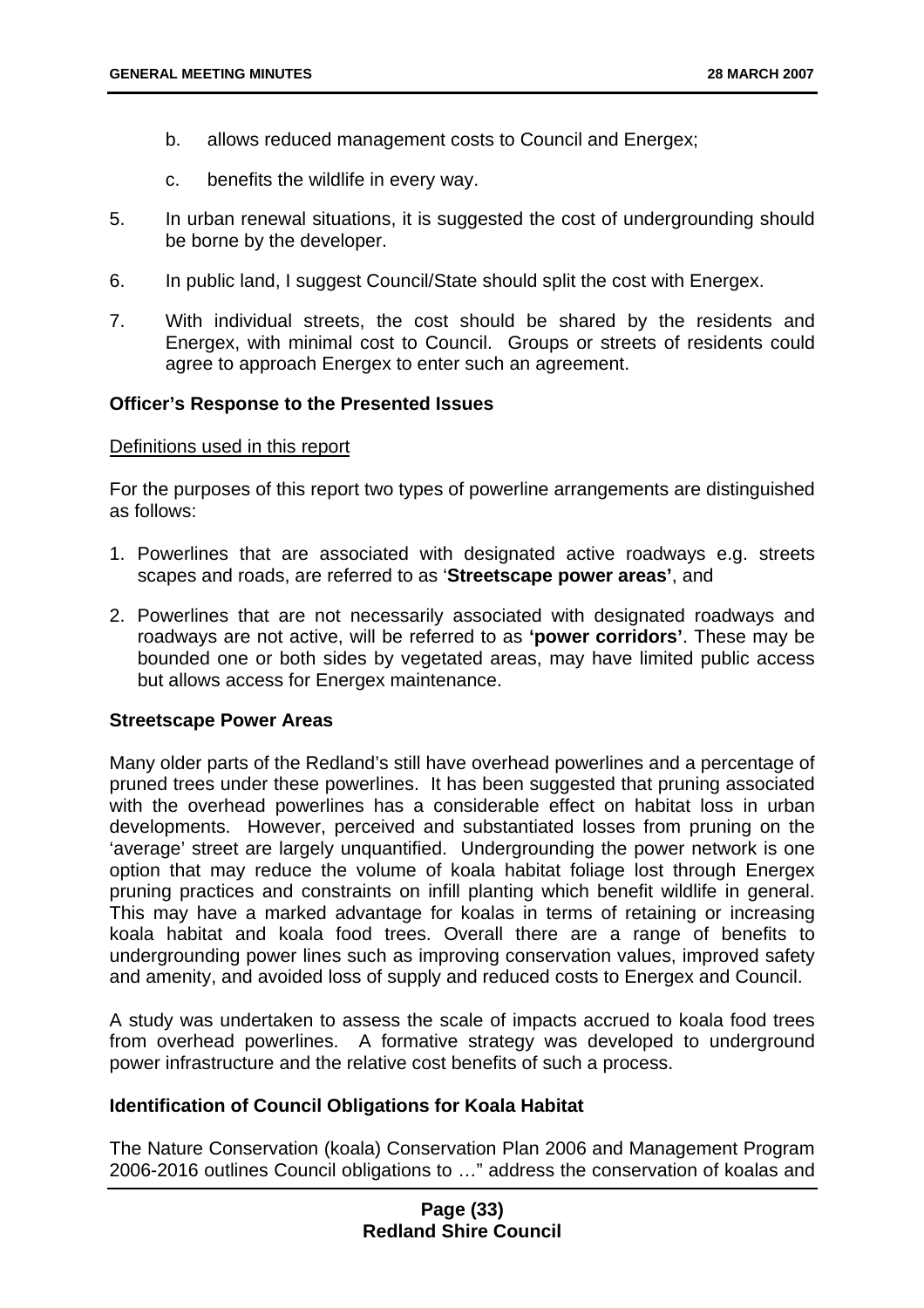Koala habitat" and indicates that "plants used for landscaping should comprise 70% Australian plants of which 50% are native to the area including Koala habitat trees where practicable". Further, both the Redland Shire Council Vegetation Enhancement Strategy 2004 and the Redlands Planning Scheme indicate that content of native plants should be between 50 and 80% in road reserves.

## **Existing requirements for undergrounding power in targeted roads**

Under the Redlands Planning Scheme there are a range of streets that are nominated for upgrading (undergrounding) by Energex (Appendix 1). Properties being reconfigured on these streets, must in the power easement, install underground power or install conduit for later conductor installation by Energex when upgrades are being undertaken. These streets are typified as being high traffic zones or roads. Whilst these proposed upgrades offer a chance to potentially increase habitat, it will also induce further interactions with vehicles, especially in high traffic streets with higher speed limits. Indeed, koala road deaths in this Shire also reflect this trend (Appendix 2). Other road treatments such as fauna exclusion fencing may be required in these circumstances to offset risks of koala hits.

## **Existing requirement for undergrounding power in new developments**

There are a number of requirements currently in place for powerline undergrounding for a range of development types under the (RPS) Redlands Planning Scheme as per Appendix 1.

In general, roads internal to a development must be undergrounded. Where overhead electricity reticulation exists along frontage of the development and all the proposed lots are to take access off the existing dedicated road -

- 1. low voltage (240V) and 11kV are converted to underground and all lots supplied underground from consumers' service pillars;
- 2. redundant overhead lines and power poles are removed.

Where the overhead electricity reticulation exists along the frontage of the development, but the proposed lots are to take access and have electricity supply from an internal road system, conduits are installed for either the future undergrounding of the existing 11kV component or for new proposed future 11kV.

If the supply for the development is taken from existing overhead mains, then the supply is installed underground from the nearest existing overhead pole at or outside the development boundary. These costs are borne by the developer.

Under the Redland Planning Scheme and the Development Application process existing and proposed vegetation for streetscapes is also assessed.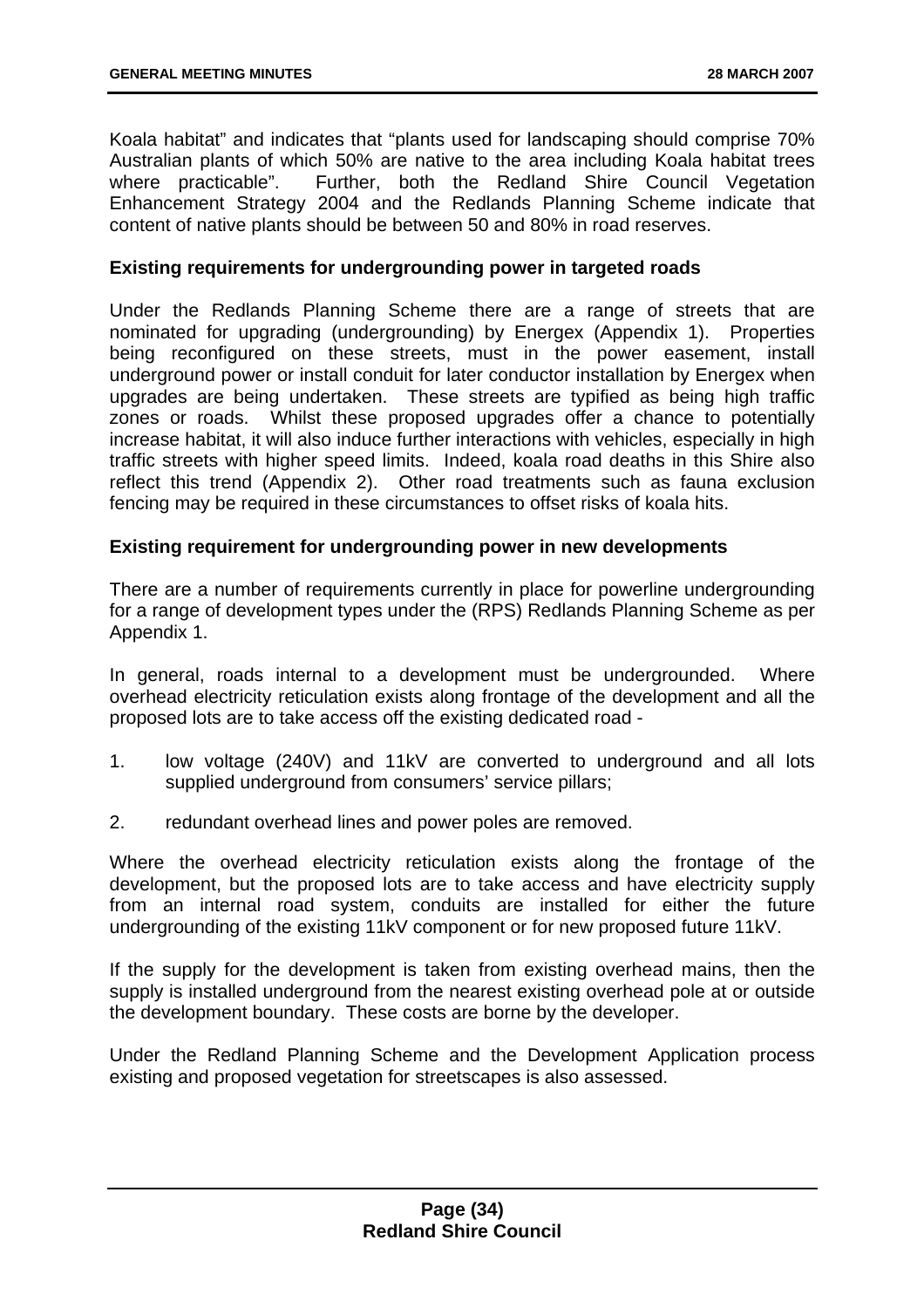### **Identification of case study area**

The suburb of Ormiston was selected as a case study area and used as a tool for developing a potential program and assessing its costs and benefits. This area was characterised as a suburb comprising of a large proportion of old established properties plus a range of redeveloped blocks. These areas are typified by overhead power infrastructure (Appendix 3 Photo 1).

Ormiston comprises of new development areas which incorporate undergrounded powerlines. This suburb also contains a range of koala habitats and a quantity of koala data to support this exercise. Samples of streets were chosen within Ormiston primarily via information gained through a number of overlays (Appendix 4) and ground-truthing. While costs and vegetation management are the main focus of this report, some assessment of other factors such as amenity and reliability of supply were investigated.

## **On ground analysis and data collection**

#### Energex consultation

Discussions where held between Environmental Management, Infrastructure Planning and a number of staff from Energex to assess costings and viability to remove overhead cables and replace with underground power infrastructure in a range of areas. Costings and advice in this report was based on information supplied by Energex.

#### Power infrastructure assessment

Power pole type, voltage rating and conduit locations were recorded along with setbacks, presence of other underground services and portions/frontages already undergrounded. Costs per km for undergrounding for selected streets were estimated based on Energex figures and verified by Energex. Estimated Council infrastructure costs were provided by Infrastructure Planning.

#### Targeted streets

Streets that were targeted for this study consisted of a sample that offered the greatest benefits for habitat linkages. Specifically, streets were evaluated via the following criteria:

All vegetation on road easements (not private land) on selected streets were assessed for:

- Species- these were analysed by exotic, native, Koala food trees and total habitat trees.
- Height less than 4 metres, 4-10 metres and over 10 metres
- The Nature Conservation (koala) Conservation Plan 2006 indicates that trees over 4 metres as koala habitat trees. However, the study performed by QPWS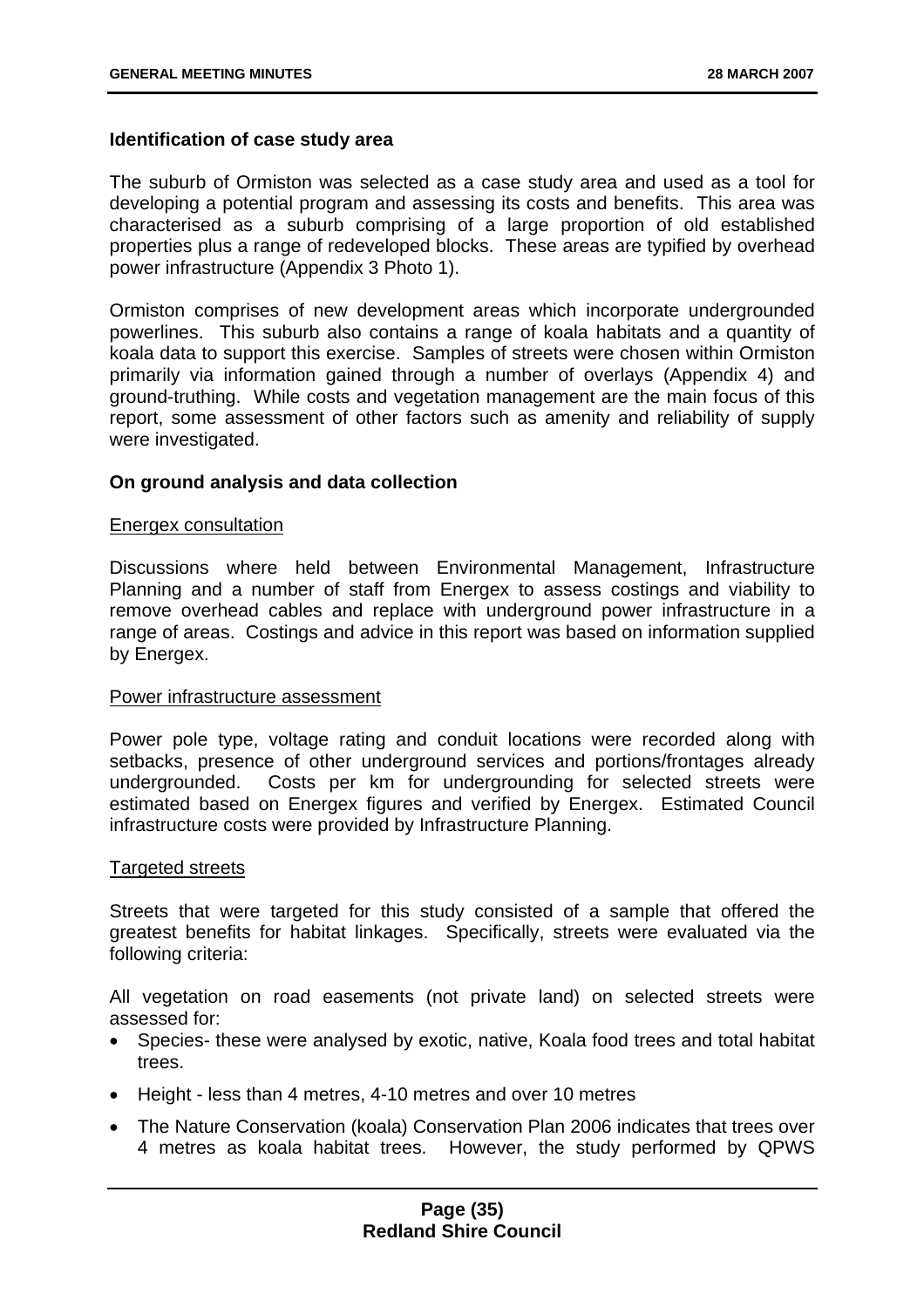suggests that trees of greater than 10 metres were the preferred habitat for koalas.

- Native Trees Energex pruned- Trees in the study area were pruned for a range of reasons. The amount of pruning resulting only from powerlines management was recorded. Other types of pruning associated with structural integrity and tree safety were disregarded for the purposes of this report.
- Percent of canopy missingThe percentage of canopy missing from Energex pruned trees was estimated and recorded.

## **General pruning affects for native trees**

All remaining streets in the suburb were assessed for the average percentage of canopy loss for native habitat trees. This part of the study was used to provide estimate of actual losses to native trees and provide an ability to extrapolate results to other equivalent suburbs. The percent of canopy missing for native Energex pruned trees on roadway easements was assessed for the height classifications indicated above.

## **Comparison to other suburbs**

The relative quantities of exotic and native trees and the losses to native trees from powerlines in the case study suburb were ground-truthed against other suburbs for comparison of results.

## **Results**

## Amenity benefits

Undergrounding of powerlines can provide significant visual advantages for residents in areas where large scale undergrounding has occurred e.g. new subdivisions and developments.

Improved land values are also considered to be a major benefit from undergrounding powerlines.

However, a 1998 study was undertaken by the Queensland Valuer General in Brisbane, to identify the benefits that would accrue to property owners from undergrounding powerlines in established suburbs.

This report found that the impact on land values would be minimal (Appendix 5). That is, if one thousand dwellings in an area of average to good quality class of development were upgraded to underground power, it is considered that only about 5% of properties would increase in value. This amounted to \$300 per lot or 0.16% of an average land value of \$185,000 or 0.09% of the average property value of \$350,000. Similar trends have been observed in other states.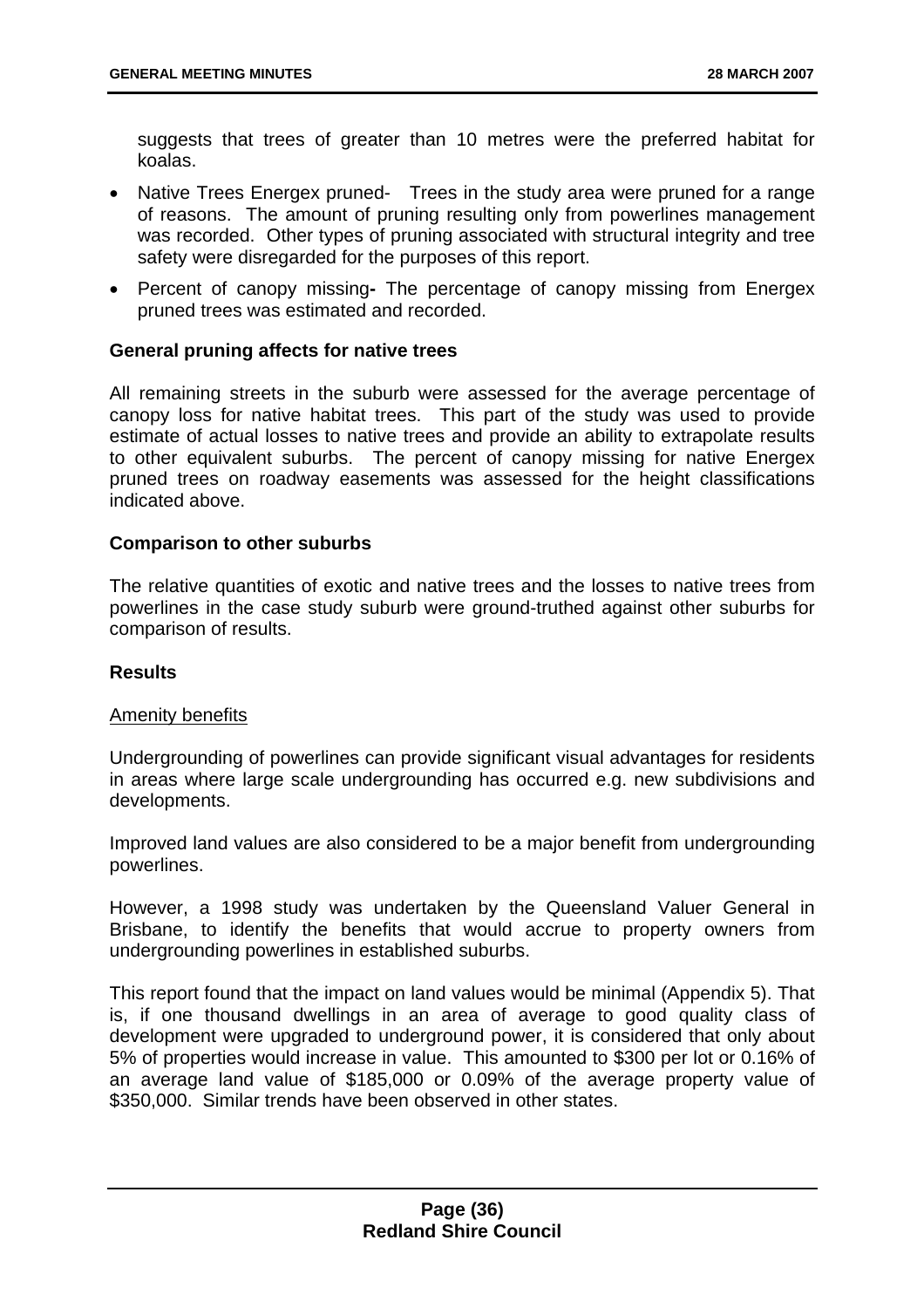## Reliability of supply

The reliability of supply is considered to be an important factor in the case for undergrounding. A Monash University (1996) study estimated annual reduced costs for customers from improved reliability at Net Present Value over 40 years was \$35- \$75 assuming a reliability improvement of 22-45%. However, undergrounding a particular part of an overhead system will not necessarily lead to immediate improvement in the reliability of the supply for customers. Reliability improvement will only occur over a number of years, as larger and larger sections of the distribution system are placed underground.

## Powerline impacts on native koala habitat and food trees

A total of 117 native trees >4m for the whole suburb were impacted by powerline pruning with an average canopy loss of 30%.

Of the 117 impacted native trees in this area 74 (63%) were classified as koala food trees for which the average loss to canopy was 26%. It may be noted that even in cases where percent loss was higher, this does not necessarily equate to a significant loss in foliage biomass. This is due to the often low canopy density for native species (especially larger gums which are typically between 30 - 50% FPC (foliage projective cover). In comparison, the FPC of many exotic species is 70 - 90%.

# **Existing vegetation**

Data from the case study indicates that the 'average' street in the case study area comprised of less than 10% native plants of which a small proportion, less than 5 %, were koala food trees. However, it should be acknowledged that many of the older plantings pre-date the vegetation enhancement strategies. Given the above, planting of native trees that reflect Council obligations could provide substantial benefits.

# **Epicormic regrowth from pruning practices**

Pruning of trees can and has resulted in production of epicormic growth, that is, dense re-shooting of foliage (Appendix 3 Photo 2). This can offer a good supply of fresh food for koalas and in the short term can reduce the overall amount of foliage lost to pruning. It is commonly accepted premise is that once pruning practices are stopped then limbs will simply regrow. However, there are a number of issues with this premise as follows:

- Most of the heavily pruned tree specimens have had limbs removed back to a stub. This reduces the amount of epicormic growth that can occur because buds have been removed. That is, a flush of epicormic growth may not occur at all.
- Epicormic growth will thin out as one or two shoots become dominant.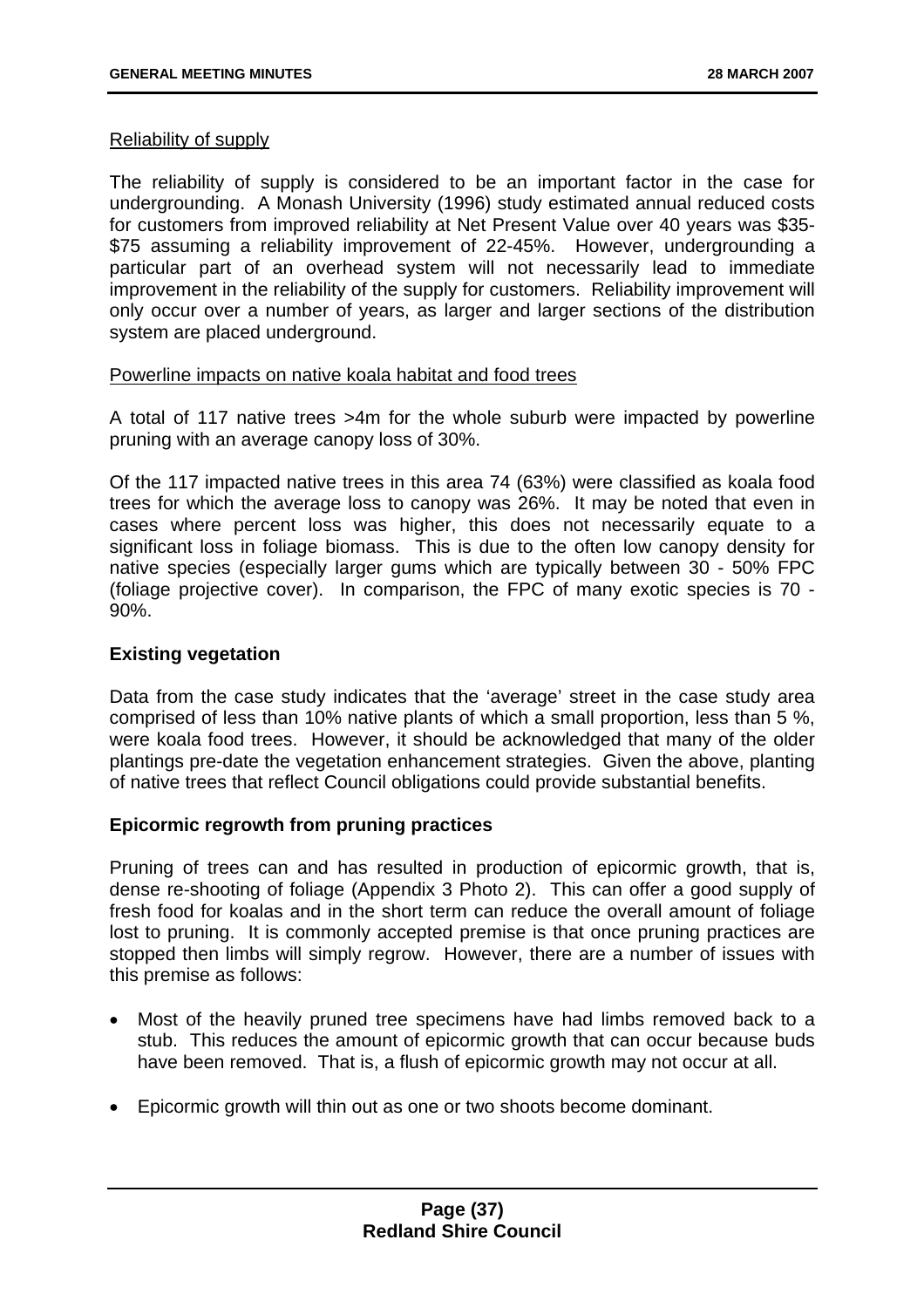• Epicormic growth is characteristically structurally weak. As such, if epicormic growth does occur and is able to obtain significant size then it also has a substantial risk of breaking out again.

In essence, epicormic regrowth benefits from undergrounding can not be relied upon to provide significant benefits for providing koala food/ habitat. Epicormic regrowth is likely to increase maintenance costs to Energex and Council due to its instability.

## **Setbacks and services**

Setbacks on road easements often range from 3-10 metres with most being at the lower end of this scale (Appendix 3 Photo 3). Underground services such as water mains and communications services were found to be on one or both sides of the streets. Although trees may be planted over top of underground cables it is generally not considered good practice.

## **Meeting Policy obligations for vegetation enhancement**

The 2002 Vegetation Enhancement Strategy first outlined the percentage of natives that should be present in street plantings. Many areas planted prior to 2002 do not meet the criteria for native planting densities as Council is now obliged to meet. Parks and Conservation are currently addressing this paucity of native species in many of its new and older street plantings.

## Streets totally or partly devoid of plantings

There are a large number of streets throughout the Shire that have no or few street plantings (Appendix 3 Photo 4). This mainly occurs in new areas of the Shire but is still apparent in some of the older parts. Identification and planting of these streets with appropriate native species is required.

## Existing plantings with small exotic species

Any exotic planted trees less than 3 metres tall should be replaced with appropriate native species (Appendix 3 Photo 5).

## Mature exotic street scapes

There are a number of precincts in the Shire that are characterised by substantial rows of mature Poincianas (Appendix 3 Photo 6). Not withstanding community perception, there is a case for the gradual replacement of these trees through infill planting and selective removal. Where, mature Poincianas are removed for any reason, they should be replaced with a native tree. Planting of Poincianas is now being phased out in favour of koala habitat trees. However, exceptions are made when Councillors request exotic species over natives.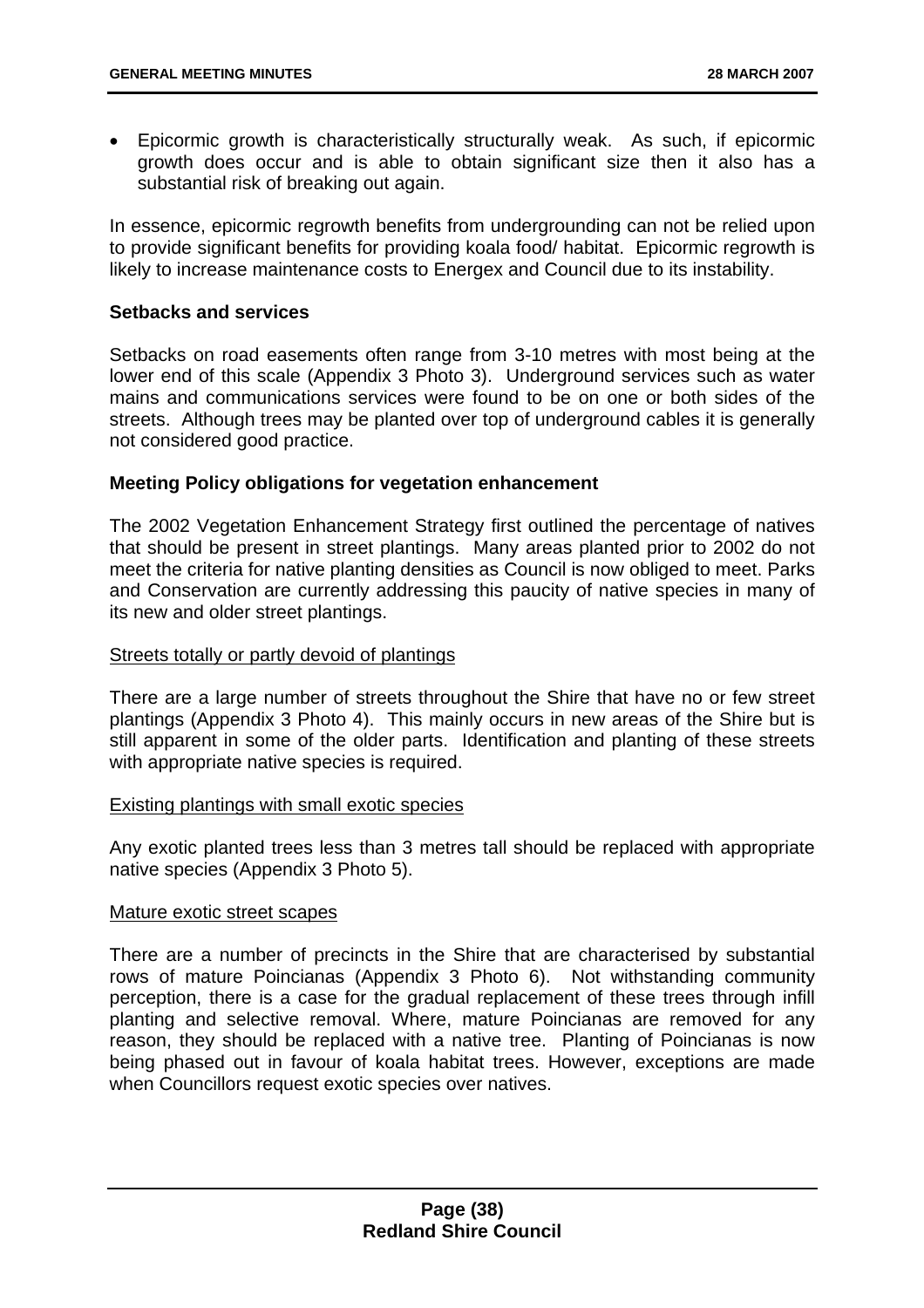## **Costs for tree removal and native tree establishment**

Contractor costs for small tree (Poinciana) approximate \$500 including GST or for a large tree (Poinciana) \$1000 Including GST. The cost for establishment of trees is \$50.00.

| <b>Street</b>              |          |          |          |
|----------------------------|----------|----------|----------|
| Costs removing $  $15,400$ | \$12,100 | \$10,800 | \$10,450 |
| plus<br>exotics            |          |          |          |
| replacement                |          |          |          |
| and infilling              |          |          |          |

## **The Cost of Undergrounding**

The cost of undergrounding powerlines depends on the voltages of the cables to be undergrounded, the customer density of the areas to be undergrounded, and the approach taken to undergrounding. The costs in this report are broad estimates.

### Electricity Infrastructure

It is estimated that the total costs to underground all overhead electricity in Ormiston is likely to lie in the \$37 million range. Within this area four streets were accessed for undergrounding potential and associated costs estimated \$4.3 million.

### Communication Infrastructure

While these cost estimates include street lighting costs, they do not include the costs of undergrounding other overhead infrastructure such as communications cables. Research suggests that costs related to undergrounding communications infrastructure may be in the order of an additional \$2,000 per household. Some of these costs may be shared with DNSPs (Distribution Network Service Providers), so reducing the overall cost of communications refit. A percentage of these costs may be offset to some extent by benefits to the telecommunications carriers, such as reduced maintenance costs.

#### Estimated costs for undergrounding in case study area

Broad estimates supplied by Energex for undergrounding approximated \$1.4 million/km. Streets that were assessed in the case study area provide revised estimates in the vicinity of \$1.7 million/km. The following table indicates approximated costs for the four streets assessed in the study.

| <b>Street</b>            | A           | в         |           |             |
|--------------------------|-------------|-----------|-----------|-------------|
| Cost per km              | \$850,000   | \$629,000 | \$459,000 | \$1,547,000 |
| @<br>lots<br>Power<br>to | \$152,000   | \$132000  | \$72,000  | \$208,000   |
| \$4000/lot               |             |           |           |             |
| Telecommunications       | \$76,000    | \$66,000  | \$36,000  | \$104,000   |
| costs                    |             |           |           |             |
| <b>Total cost</b>        | \$1,078,000 | \$827,000 | \$567,000 | \$1,859,000 |
| undergrounding           |             |           |           |             |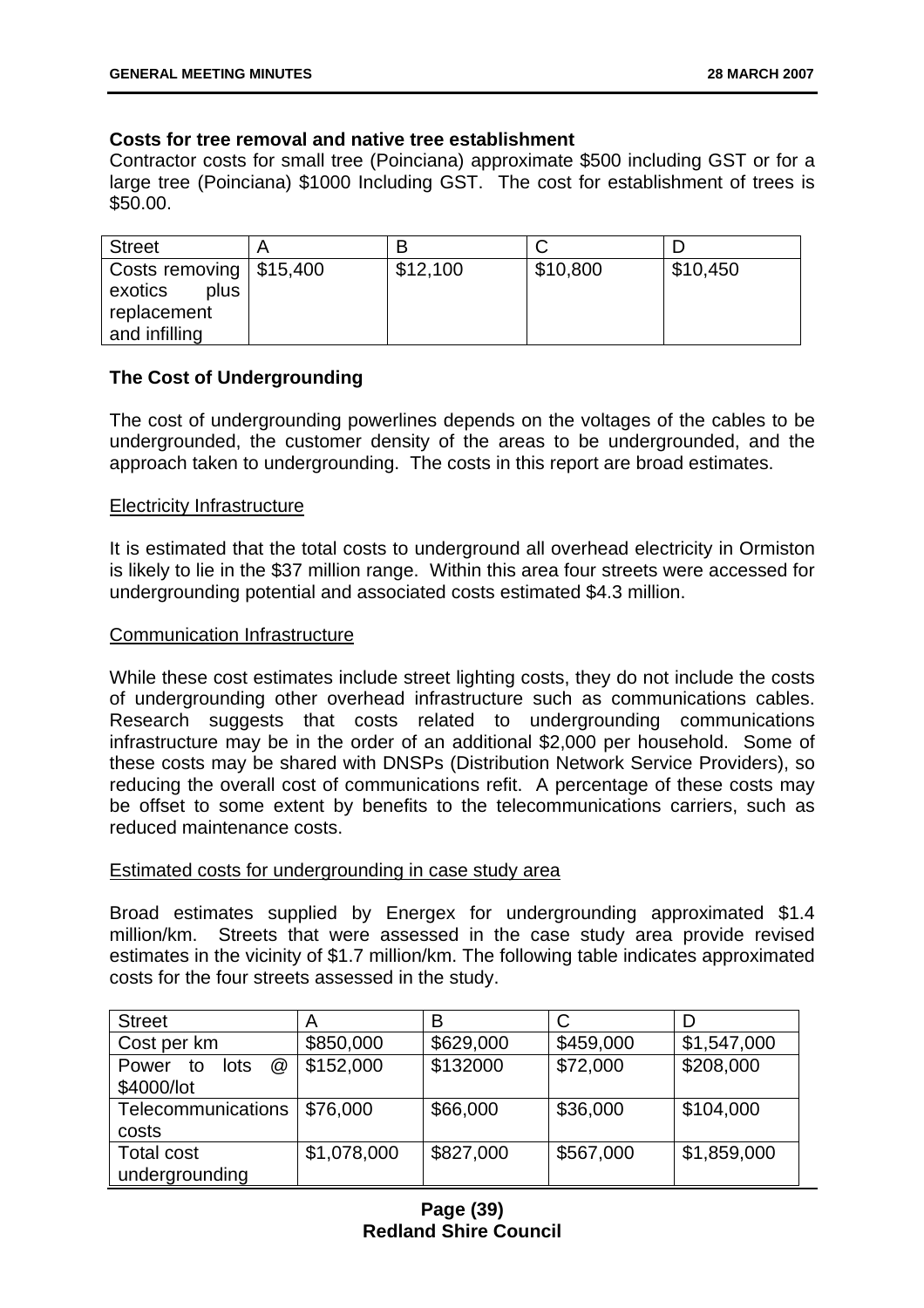Costs to residents are \$5000 - \$7000 per lot for re-installation of power and \$2000 per lot for telecommunications costs.

### Estimating cost per tree equivalent- undergrounding vs planting

As indicated previously, the average loss to a canopy of large gum is around 25%. In order to gain back the 25% loss, would require the undergrounding of the overhead electrical span where it is located. To save one tree or part thereof, at the equivalent of one tree per span (approx 40 metres) by undergrounding equates to \$68,000. In contrast, establishment of another tree costs \$50 per unit thus planting new appropriate native at a rate of 1 plant per 10 metres would cost \$200 (4 trees per span). Conversely, for this price of saving portions of one tree, 1360 new trees could be planted.

## **Funding options for undergrounding**

Two main funding options (the 'Beneficiary Pays' and 'Mixed Funding Approaches') are outlined below. These options were evaluated in a study in New South Wales.

| <b>Beneficiary pays</b>                                                                                                                                                                                                 | <b>Advantages</b>                                                                                                                             | <b>Disadvantages</b>                                                                                                                                                                                                                                                                   |
|-------------------------------------------------------------------------------------------------------------------------------------------------------------------------------------------------------------------------|-----------------------------------------------------------------------------------------------------------------------------------------------|----------------------------------------------------------------------------------------------------------------------------------------------------------------------------------------------------------------------------------------------------------------------------------------|
| costs<br>from<br>Recover<br>electricity<br>individual<br>via<br>consumers<br>electricity charges.                                                                                                                       | <b>Benefits</b><br>individual<br>to<br>result<br>0f<br>accrue<br>as<br>a<br>reliability<br>0f<br>improved<br>supply.<br>Simple to administer. | <b>Estimated</b><br>value<br><sub>of</sub><br>these benefits is small.<br>Likely to be inequitable.                                                                                                                                                                                    |
| Recover costs from all<br>property owners in a<br>local<br>where<br>area<br>undergrounding<br>will<br>via<br>Local<br>occur<br>Government rates.                                                                        | May<br>closest<br>come<br>to<br>aligning benefits with cost<br>recovery.                                                                      | Benefits to individuals<br>will vary widely based<br>proximity<br>to<br>on<br>infrastructure.<br>Likely to be significant<br>differences<br><i>in</i><br>individuals' willingness<br>to pay, both within a<br>local government<br>area<br>between<br>local<br>and<br>government areas. |
| The state as a whole<br>for<br>urban<br>pay<br>to<br>undergrounding<br>by<br>reimbursing the costs<br>wires<br>and<br>cable<br>of<br>burial<br><b>of</b><br>out<br>consolidated<br>revenue<br>gifting the<br>and<br>new | Administratively simple.                                                                                                                      | Some customers such<br>in<br>those<br>as<br>new<br>developments<br>where<br>these systems<br>have<br>already<br>been<br>the<br>undergrounded<br>in<br>construction<br>stage<br>would pay twice.                                                                                        |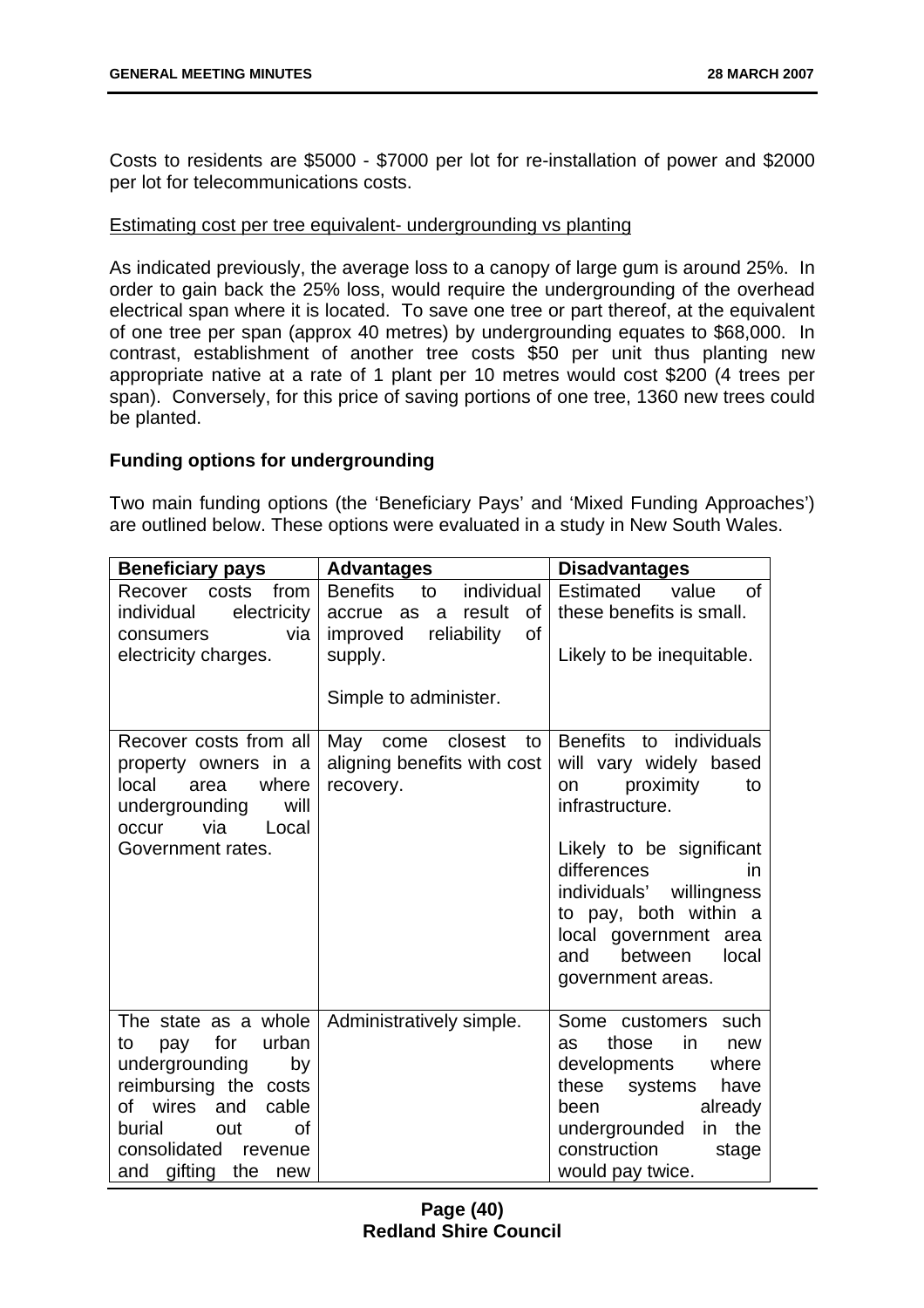| <b>Beneficiary pays</b>                                             | <b>Advantages</b> | <b>Disadvantages</b>                                                                                                                               |
|---------------------------------------------------------------------|-------------------|----------------------------------------------------------------------------------------------------------------------------------------------------|
| assets to the DNSPs<br>(Distribution Network<br>Service Providers). |                   | None of the options<br>above can ensure all<br>costs are set against the<br>benefits in a way that is<br>equitable and is simple<br>to administer. |

| <b>Mixed</b><br><b>Funding</b>                                                                                                                                                                                                                                                   |                                                                                                                             |                                                                                                                                                                                                                                                                                                                                           |
|----------------------------------------------------------------------------------------------------------------------------------------------------------------------------------------------------------------------------------------------------------------------------------|-----------------------------------------------------------------------------------------------------------------------------|-------------------------------------------------------------------------------------------------------------------------------------------------------------------------------------------------------------------------------------------------------------------------------------------------------------------------------------------|
| Approach<br>A combination of the<br>above options is used.                                                                                                                                                                                                                       | May<br>closest<br>come<br>to<br>meeting<br>equity<br>requirements.                                                          | Not as administratively<br>simple<br>as any single<br>option.                                                                                                                                                                                                                                                                             |
| 60 per cent of costs<br>are recovered through<br>local rates or levies.<br>15 per cent funded by<br>the State.<br>5 per cent funded by<br>electricity customers.<br>20 per cent by DNSPs.                                                                                        | benefits<br>Would<br>those<br>communities that<br>value<br>unquantifiable<br>aspects<br>such as environment and<br>amenity. | Two local communities<br>with<br>similar<br>undergrounding<br>costs<br>value<br>the<br>may<br>unquantifiable<br>benefits<br>of undergrounding very<br>differently.<br>Relatively low level of<br>quantifiable benefits for<br>consumers.<br>Affordability especially<br>lower<br>for<br>income<br>families and pensioners<br>is an issue. |
| Communities<br>that<br>place a relatively low<br>value on<br>the<br>local<br>benefits<br>Οf<br>undergrounding should<br>be given the choice of<br>opting out.                                                                                                                    |                                                                                                                             | It may be impractical<br>inequitable<br>for<br>and<br>individuals to opt out.                                                                                                                                                                                                                                                             |
| Amount funded<br>by<br>local government rates<br>and the State should<br>reflect the full costs of<br>undergrounding<br>the<br>existing networks less<br>the costs associated<br>with<br>replacing<br>the<br>existing<br>overhead<br>network at the end of<br>its economic life. |                                                                                                                             | In<br>the<br>some<br>areas<br>benefits may are closer<br>to the costs, potentially<br>creating problems<br>to<br>determine<br>funding<br>responsibility.                                                                                                                                                                                  |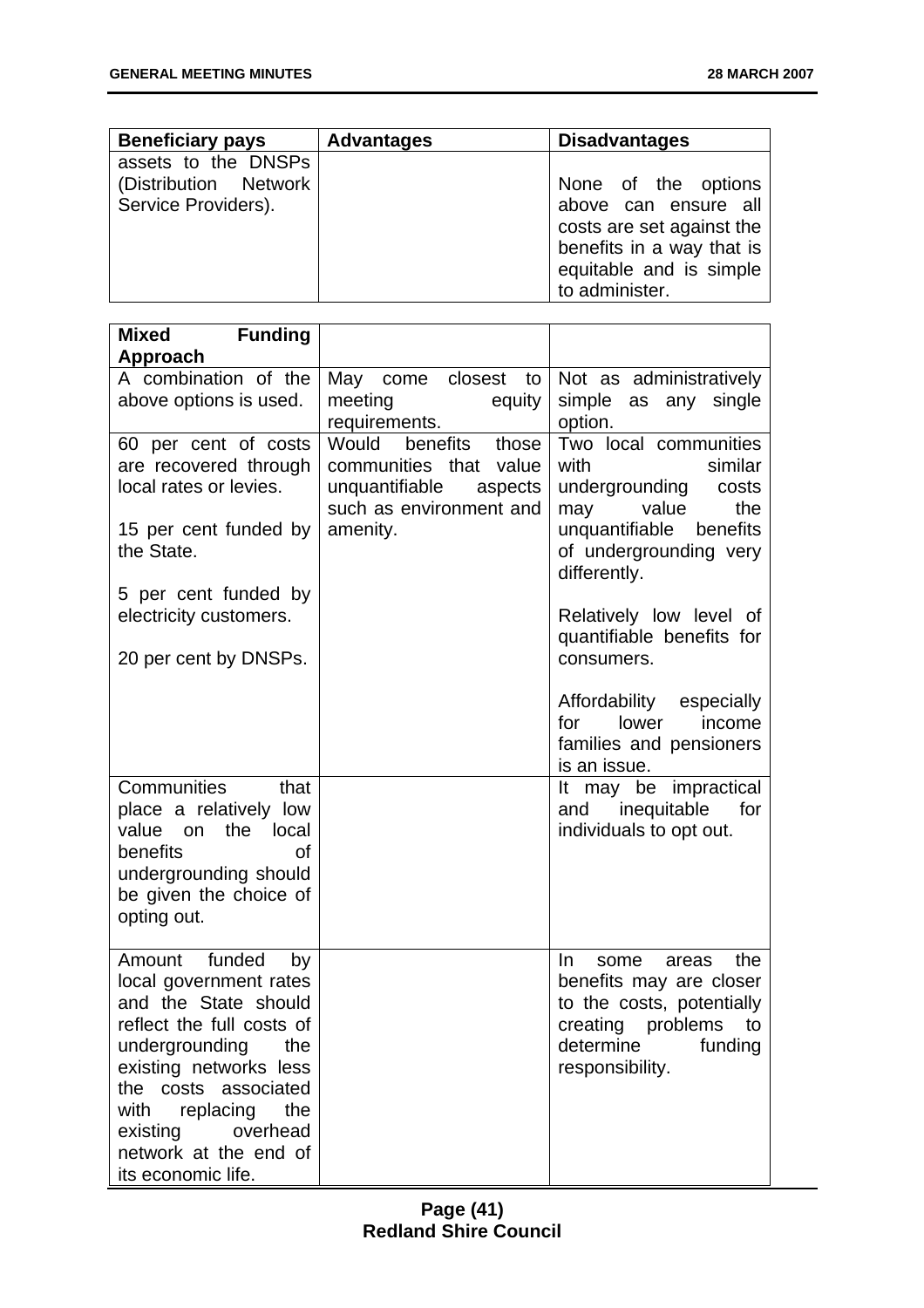Overall, the research has found that the quantified costs are substantially higher than the quantifiable benefits of general widespread undergrounding. The research also identified that some benefits, such as improved amenity and environmental benefits, are difficult to quantify. The cost of undergrounding can only be justified by costbenefit analysis if the value of hard to quantify benefits such as improved amenity and environmental management is very high.

## **Power Corridors**

As indicated earlier, power corridors are not necessarily associated with designated roadways and roadways are not active. These may be bounded one or both sides by vegetated areas and may include public and private land.

It has been established that undergrounding powerlines on streetscapes will not achieve significant gains and will come at substantial cost. However, undergrounding powerlines or removing powerlines in power corridors within areas of high quality habitat areas where substantial vegetation can be gained or vegetation can be linked may be viable.

One example is that of Duncan Street at the end of Oak Street (Appendix 6- Aerial Photo 1). In this case a 10metre wide power corridor cuts through vegetated areas of Hilliard Creek separating the northern and southern sides of the corridor.

Undergrounding powerlines in this situation could result in canopy closure through revegetation. In this case undergrounding powerlines could result in an area of 7000 m2 (700m x 10m) for revegetation (700m from the end of Thorn Street to the end of Duncan Street, comprises of 4 poles carrying only 11kV). If replanted at a rate of 3 trees/shrubs per square meter would provide 21,000 trees/shrubs for a total cost of \$1,190,000 for undergrounding. The equivalent length of undergrounding in a street situation at a rate of 1 tree/shrub per 10 metres would provide gains of 70 trees for the same price (only for undergrounding).

King Street (Appendix 6- Aerial Photo 2) is another example of a power corridor where substantial gains can be achieved. The length of the corridor in Council area is 575 metres. Based as above on a 10 metre easement at a planting rate of 3 per square metre amounts to 17,250 trees/shrubs at a cost of \$977,500 for undergrounding.

Apart from the superior ecological benefits that can be gained from selecting corridors for treatment, consensus for undergrounding can be achieved with greater success due to fewer tenures as compared to normal streetscapes. Further, there are a number of corridors in bushland areas where power infrastructure may be obsolete and would only require costs of removal.

To use the above example of Duncan Street, there are only two tenures for which approval would have to be gained one of which is Council owned. The area of King Street that would be proposed to be undergrounded is entirely Council owned. In contrast, a comparative length of suburban street to Duncan Street may require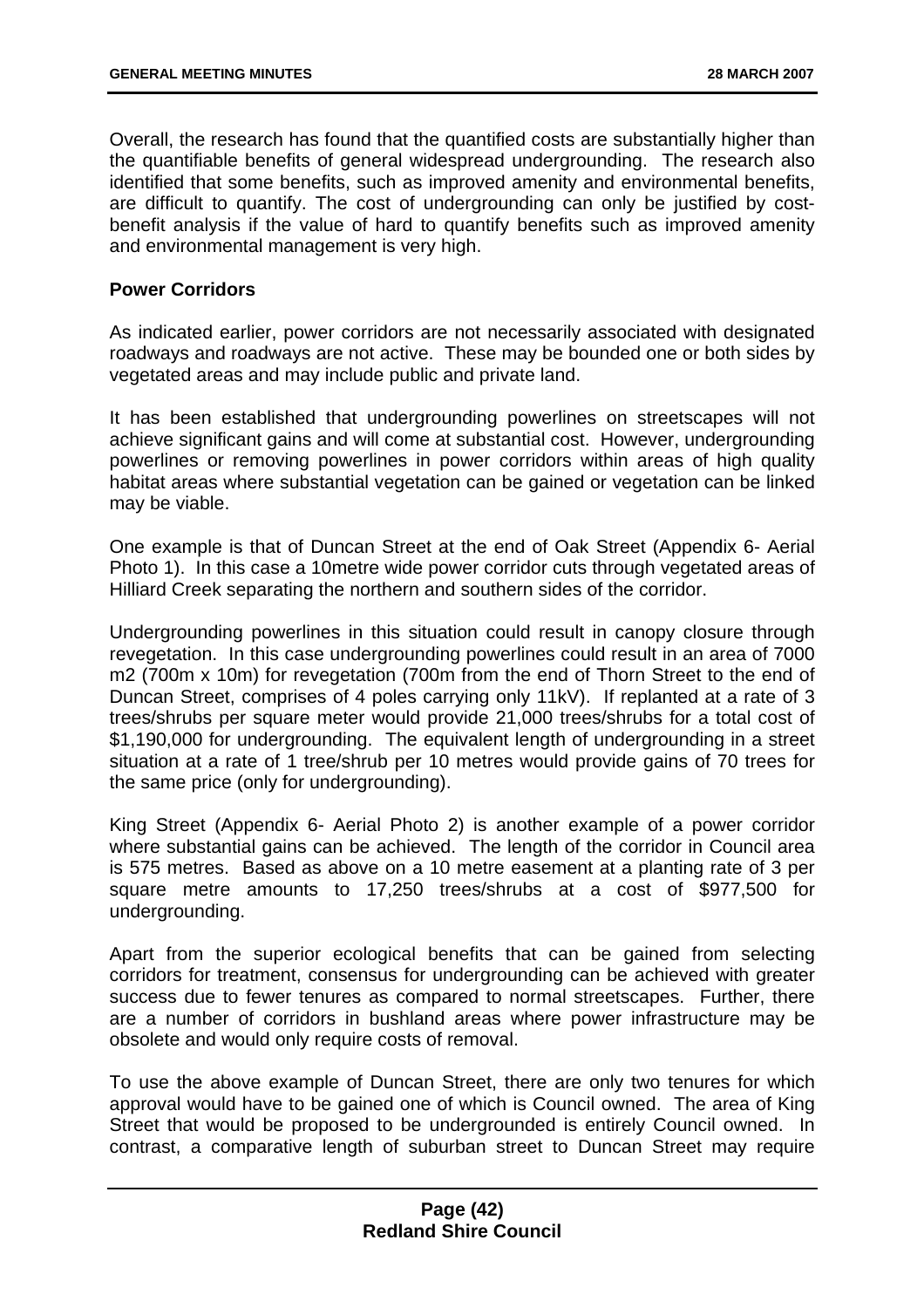consensus of up to 40 households. In the latter case, consensus will naturally be harder to obtain.

The Memorandum of Understanding between RSC and Energex allows for the creation of a priority list of environmental areas that the Council would consider advantageous for power infrastructure amendments. Where it is agreed by RSC and Energex that modification of the existing power structure is required, to reduce impacts on existing vegetation, Energex may contribute up to 50% of cost subject to technical, operational and economic considerations. As such, the above types of treatment area (power corridors) can be shown to provide the most cost effective and efficient means retaining and enhancing a range of ecological values for a greater biodiversity of flora and fauna and improve the likelihood of joint funding.

In regards to visual amenity, project works in power corridors that a target community areas such as parks and conservation areas can provide benefits to the broader community and limit issues of inequity through occupants in a particular street accruing visual benefits.

Therefore a program that targets Power Corridor project areas must meet minimum criteria as follows.

## **Program for Power corridors**

- 1. The proposed project area must not be associated with a designated active street or roadway.
- 2. The proposed project area must have the capacity to be planted with up to 3 plants per metre square and be a minimum of 10m wide.
- 3. The proposed project area must aim to keep tenures to a minimum with priority given to land owned and managed by RSC.
- 4. Be able to be undergrounded or total removal of obsolete power lines

The area may also be prioritised on a number of other non essential criteria:

- a) walking paths
- b) other public access/structures
- c) visual amenity/scenic landscape ideals under RPS
- d) cultural heritage
- e) flora management
- f) fauna movement
- g) de-fragmentation of habitats
- h) waterways and riparian corridor management
- i) conservation/biodiversity values
- j) fire management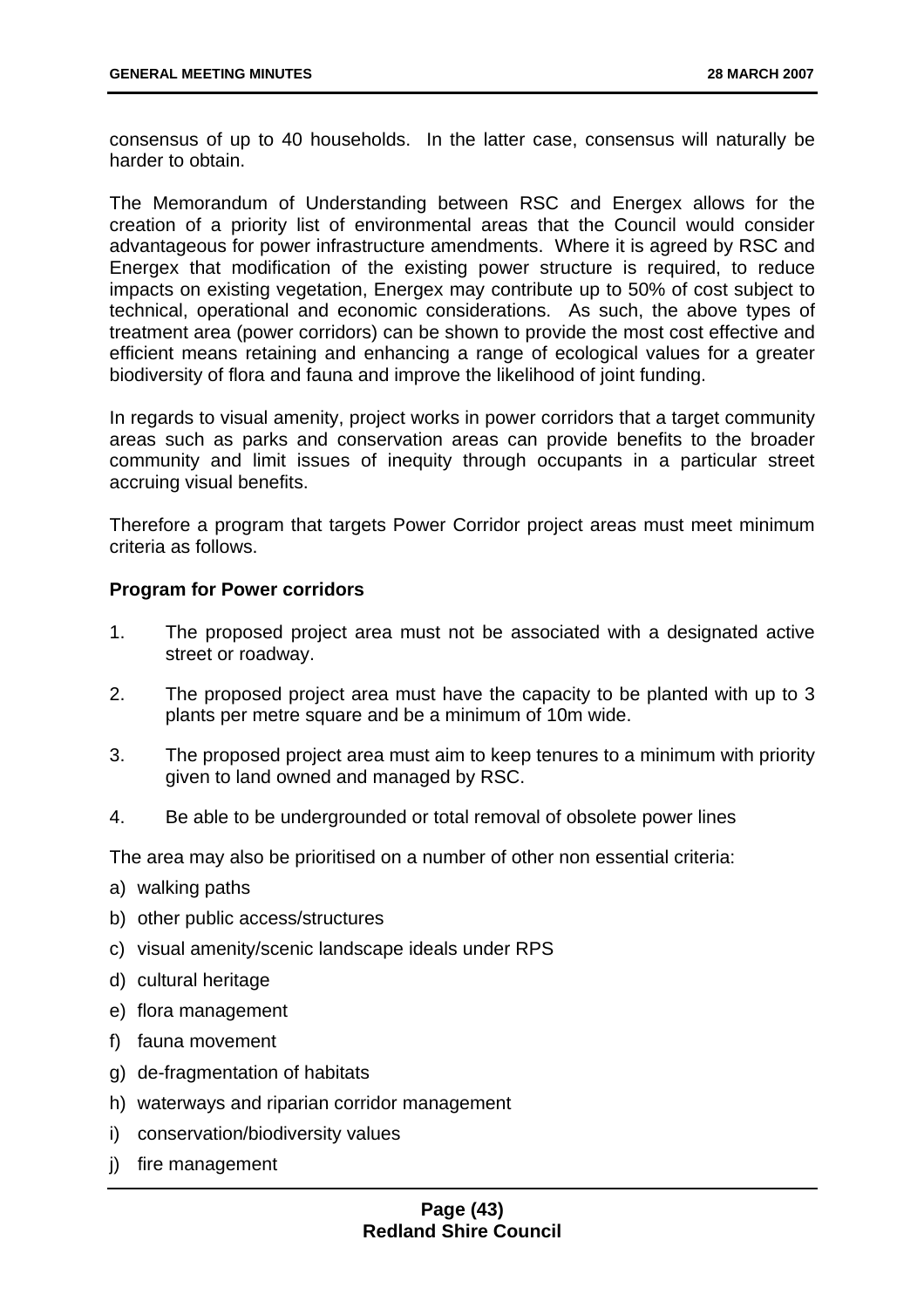k) Potential partial funding by Energex

Any potential prioritised project areas should undergo consultation between Environmental Management and Parks and Conservation, Infrastructure Planning, Land Use Planning and Energex. Prioritise areas are to be included on a priority list to be forwarded to Energex no later than March 30 each calendar year as per Memorandum of Understanding.

## **Response Summary to Issues Presented by Councillor**

- 1. Council has initiated discussions with Energex and the above information outlines a strategy for assessing and targeting specific areas for undergrounding powerlines and assessment of the costs and benefits for vegetation enhancement.
- 2. Given the rate of koala decline, implementation of programmes that produce significant gains in the short term are more likely to achieve stabilisation in koala numbers. These could include increasing the percentage content of appropriate native plant in street plantings and reducing koala/vehicle/rail interactions through road and rail treatments.
- 3. Undergrounding frontages for redeveloped blocks in existing suburban areas is a condition of development under the Redland Planning Scheme. While undergrounding of existing lines on streetscapes does not provide significant benefits in terms of native trees/koala food trees gained. The information brought to attention during this exercise indicates that undergrounding power in streetscapes would be cost prohibitive. This may not equate to substantial goals for vegetation enhancement due to other factors such as setbacks, and service infrastructure clearance. It may not be possible due to issues of equity; resident willingness and ability to pay. Undergrounding in power corridors offers a superior form of investment in regards to cost/benefits as compared to streetscapes.
- 4. Underground powerlines:
	- (a) Studies indicate that the impact on property values would be minimal and could not be used as a justification for undergrounding powerlines.
	- (b) Undergrounding powerlines can reduce cost to Energex and Council from maintenance costs although the cost and benefits of undergrounding must be assessed initially.
	- (c) The cost/benefits of planting new trees and replacing exotic species in streetscapes far outweigh the marginal advantages and significant costs of undergrounding. Planting streetscapes at densities that meet Council obligations will have significant benefits for koalas and a range of other wildlife.
	- (d) Undergrounding of power infrastructure for large and small developments is already administered through the Development Assessment process of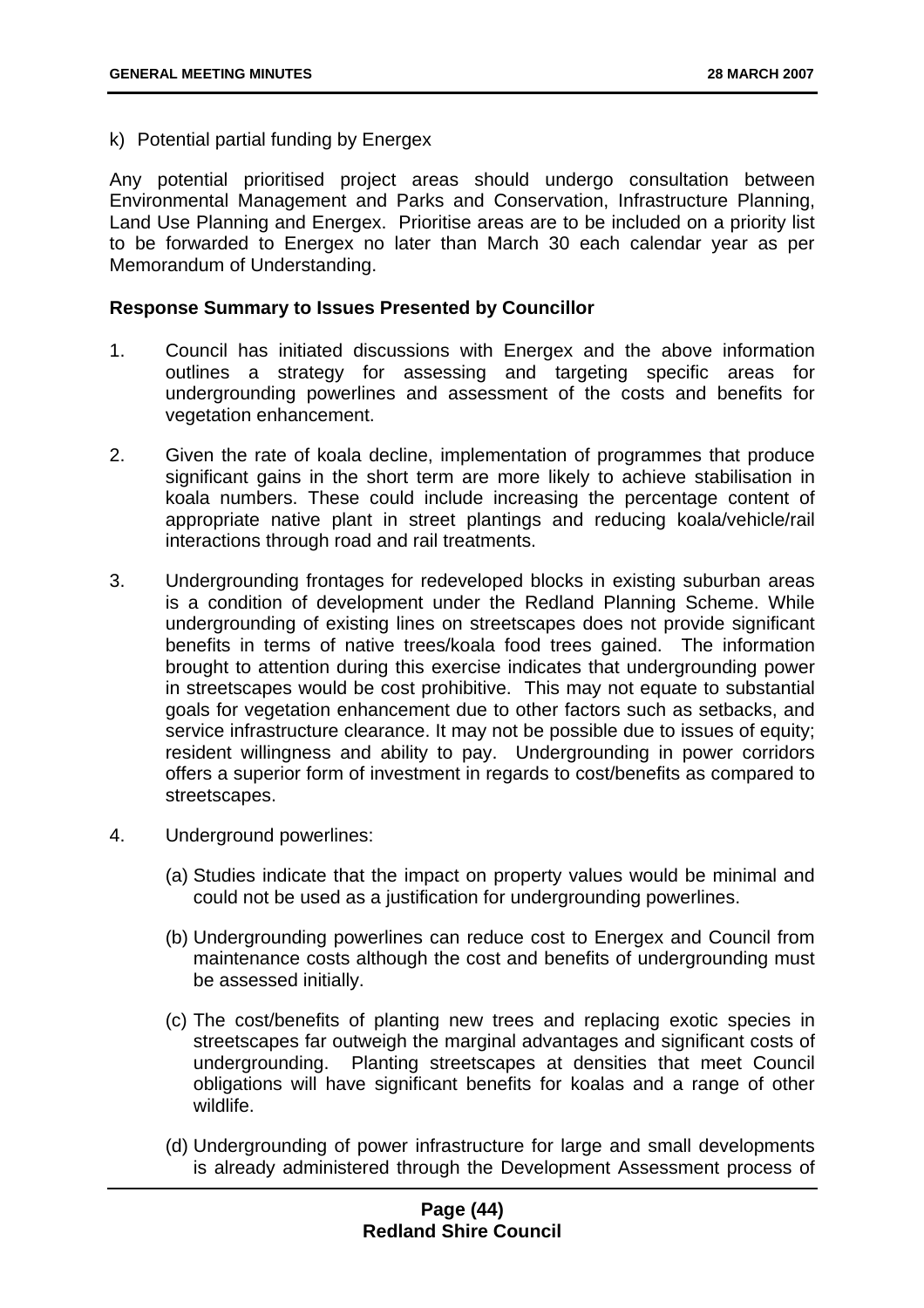the Redlands Planning Scheme. These costs are borne by the developer but costs at times have been contended due issues of equity where poles do not line up with property boundaries.

- 5. Under the Energex/Council MOU, Energex may meet 50% of costs depending on circumstances and funding.
- 6. Communities that value unquantifiable aspects such as environment and amenity may share costs to underground power in street. However, due to the large costs involved all residents would need to be willing and able to pay.

## **RELATIONSHIP TO CORPORATE PLAN**

The recommendation primarily supports Council's strategic priority to "Ensure the enhancement of biodiversity including koala habitat, bushland, greenspace, waterways, catchments, air and coastal ecosystems in recognition of our unique location on Moreton Bay".

## **FINANCIAL IMPLICATIONS**

There are significant financial implications for Council if undergrounding of powerlines is undertaken. This represents approximately \$1.7 million per km for power infrastructure (baseline costs). Partial funding may also be required in suburban areas for other costs as follows: \$5000 - \$7000 per lot for re-installation of power and \$2000 per lot for telecommunications costs.

## **PLANNING SCHEME IMPLICATIONS**

The Land Use Planning Group was consulted and it is considered that the outcome of recommendations in this report will not result in possible amendments to the Redlands Planning Scheme.

## **CONSULTATION**

Consultation has occurred between Energex, Parks and Conservation, Infrastructure Planning and the Environmental Education Unit and details of the consultation have been provided in the report.

## **OPTIONS**

## **PREFERRED**

- 1. To continue to require the undergrounding powerlines in new residential subdivisions in accordance with the Redlands Planning Scheme (RPS); and
- 2. Not to undertake undergrounding of existing powerlines in suburban areas as it is cost prohibitive.

#### **ALTERNATIVE**

No alternative is suggested.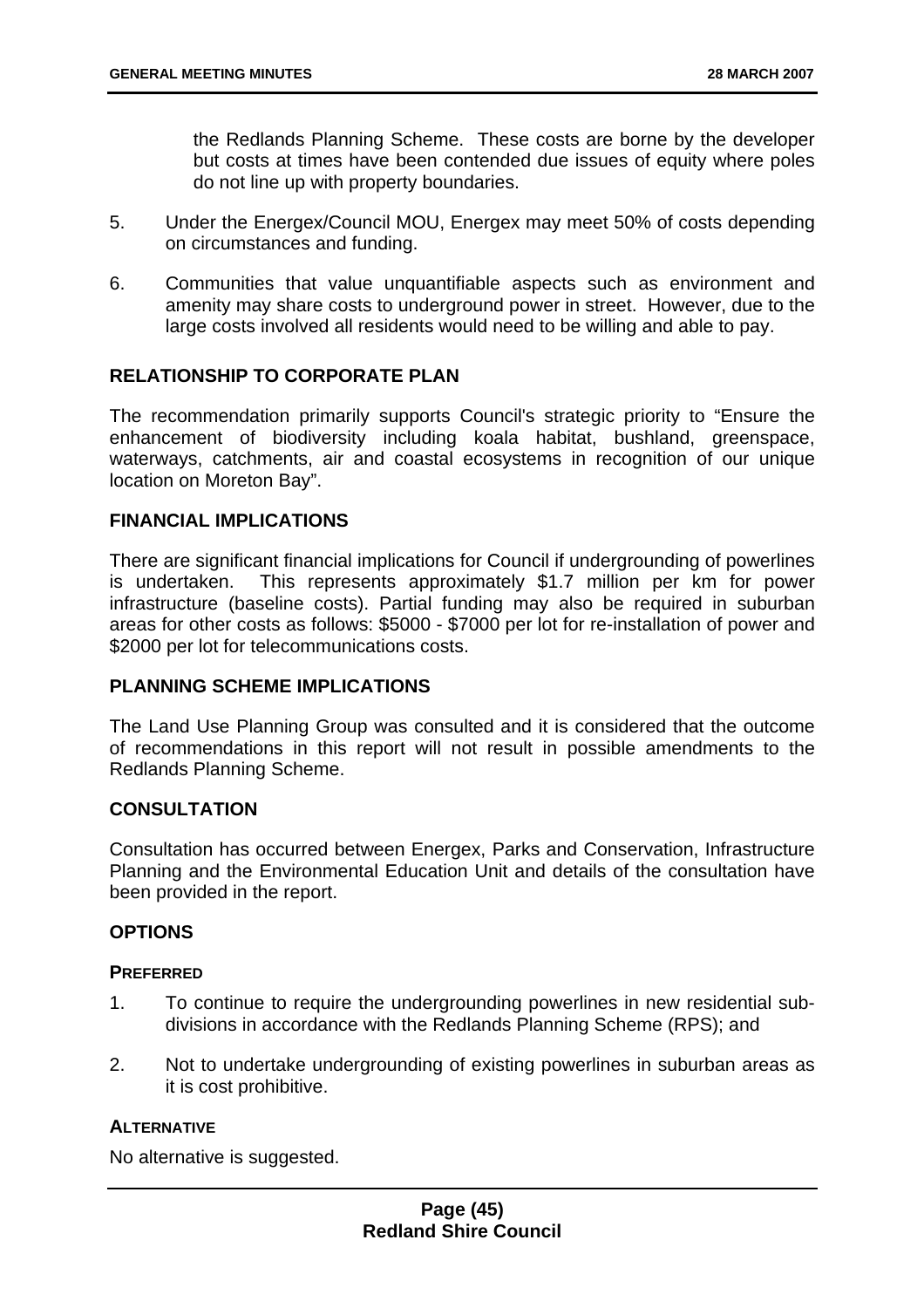## **OFFICER'S RECOMMENDATION**

That Council resolve as follows:

- 1. To continue to require the undergrounding powerlines in new residential subdivisions in accordance with the Redlands Planning Scheme (RPS); and
- 2. Not to undertake undergrounding of existing powerlines in suburban areas as it is cost prohibitive.

## **PROPOSED MOTION**

| Moved by:    | Cr Murray |
|--------------|-----------|
| Seconded by: | Cr Henry  |

- 1. That the Officer's Recommendation not be accepted;
- 2. That a policy and strategy be introduced urgently for placement in the Redlands Planning Scheme to provide underground power as a condition of approval of subdivision and other developments in areas with overhead power;
- 3. That Council introduce a policy and strategy whereby residents in streets can petition for undergrounding of power lines, largely at their cost; and
- 4. That Council urgently introduce a policy and strategy for the undergrounding of power adjacent to conservation areas and parks, costs to be shared under the MOU.

On being put to the vote the motion was LOST.

A division was called for.

Crs Murray, Elliott, Bowler and Henry voted in the affirmative.

Crs Williams, Beard, Seccombe, Dowling, Ogilvie, Barker and Burns voted in the negative.

The motion was declared by the Chair as LOST.

## **COMMITTEE RECOMMENDATION**

That Council resolve as follows:

- 1. To continue to require the undergrounding powerlines in new residential subdivisions in accordance with the Redlands Planning Scheme (RPS); and
- 2. Not to undertake undergrounding of existing powerlines in suburban areas as it is cost prohibitive.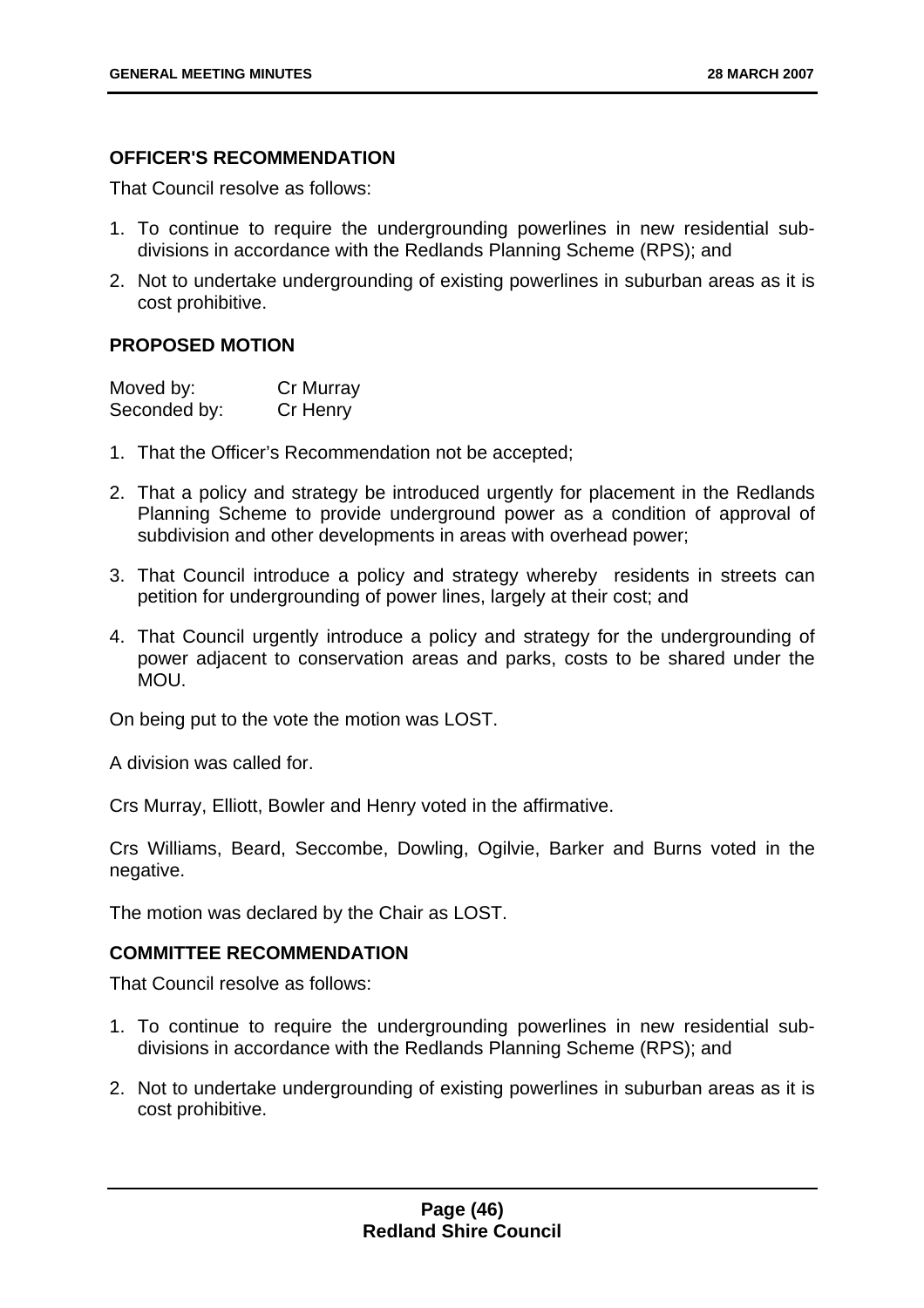## **COUNCIL RESOLUTION**

| Moved by:    | Cr Murray         |
|--------------|-------------------|
| Seconded by: | <b>Cr Elliott</b> |

**That Council resolve as follows:** 

- **1. That the Committee Recommendation not be accepted; and**
- **2. That a policy and strategy be introduced urgently, for placement in the Redlands Planning Scheme, to provide underground power as a condition of approval of subdivision and other developments in areas with overhead power.**

## **CARRIED**

A division was called for.

Crs Ogilvie, Henry, Dowling, Bowler, Elliott, Williams and Murray voted in the affirmative.

Crs Barker, Burns, Beard and Seccombe voted in the negative.

The motion was declared by the Mayor as **CARRIED**.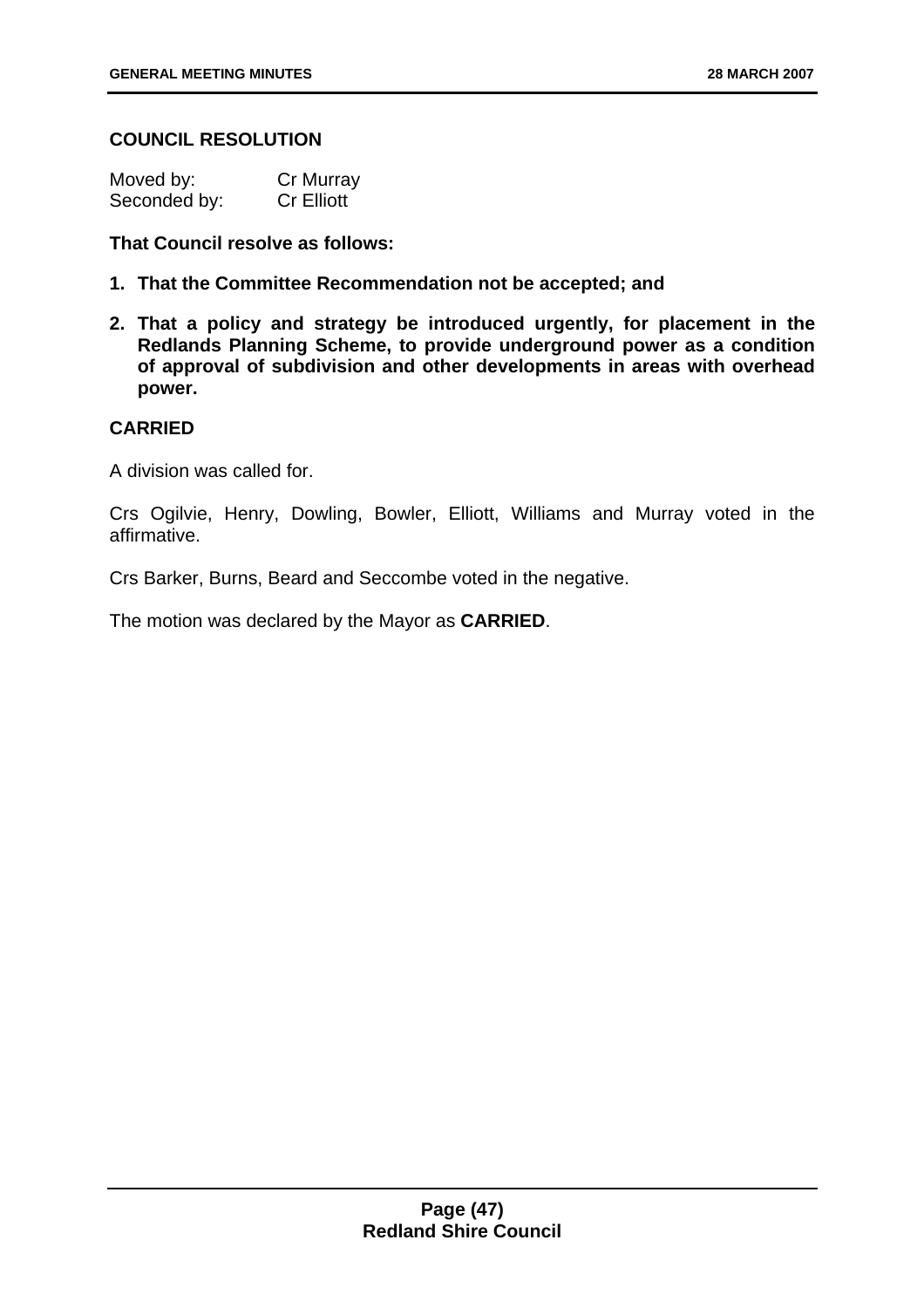# **10.3.5 REDLANDS SUSTAINABLE DEMONSTRATION HOUSE – COUNCIL ENDORSEMENT**

| <b>Dataworks Filename:</b>       | <b>EM Cities for Climate Protection (including</b><br><b>Greenhouse Issues)</b>                                                                                                                                     |
|----------------------------------|---------------------------------------------------------------------------------------------------------------------------------------------------------------------------------------------------------------------|
| <b>Attachments:</b>              | Plans of the house by Fox and Bell / Begbie<br><b>Bentham - Attachment 1</b><br>Letter from Sustainable Homes Program -<br><b>Attachment 2</b><br><b>Marketing and communications plan - Attachment</b><br><u>3</u> |
| <b>Responsible Officer Name:</b> | <b>Gary Photinos</b><br><b>Manager Environmental Management</b>                                                                                                                                                     |
| <b>Author Name:</b>              | <b>Brian Sundermeijer</b><br><b>Advisor Environmental Performance</b>                                                                                                                                               |

## **EXECUTIVE SUMMARY**

Fox and Bell P/L in partnership with Begbie Bentham P/L propose to construct a Sustainable Demonstration House at 111 Parklink Drive Redland Bay. The house will be accessible to the public as an example of an affordable sustainable home for a period of about 6 months.

Fox and Bell/Begbie Bentham have requested the endorsement and support from Council for this project. The design for the house has in principle approval from the State Government's Sustainable Homes Program Steering Committee.

The project balances sustainability objectives with producing a house that is affordable to first home buyers. The project meets Council's strategic priority to encourage business uptake of sustainability principles and practices.

# **PURPOSE**

To brief Council on a proposal from Fox and Bell/Begbie Bentham to establish a sustainable demonstration house at Redland Bay, and to gain Council direction on the extent of endorsement and support to be provided in response to the proposal.

## **BACKGROUND**

- In November 2006, Fox and Bell/Begbie Bentham representatives met with Council officers to discuss a proposed Sustainable Demonstration House at 111 Parklink Drive Redland Bay.
- Council officers encouraged Fox and Bell/Begbie Bentham regarding the proposal and advised that a proposal for endorsement and support could be taken to Council as soon as the proposal gained the endorsement of the Sustainable Homes Program Steering Committee, which falls under the auspices of the EPA's Sustainable Homes Program.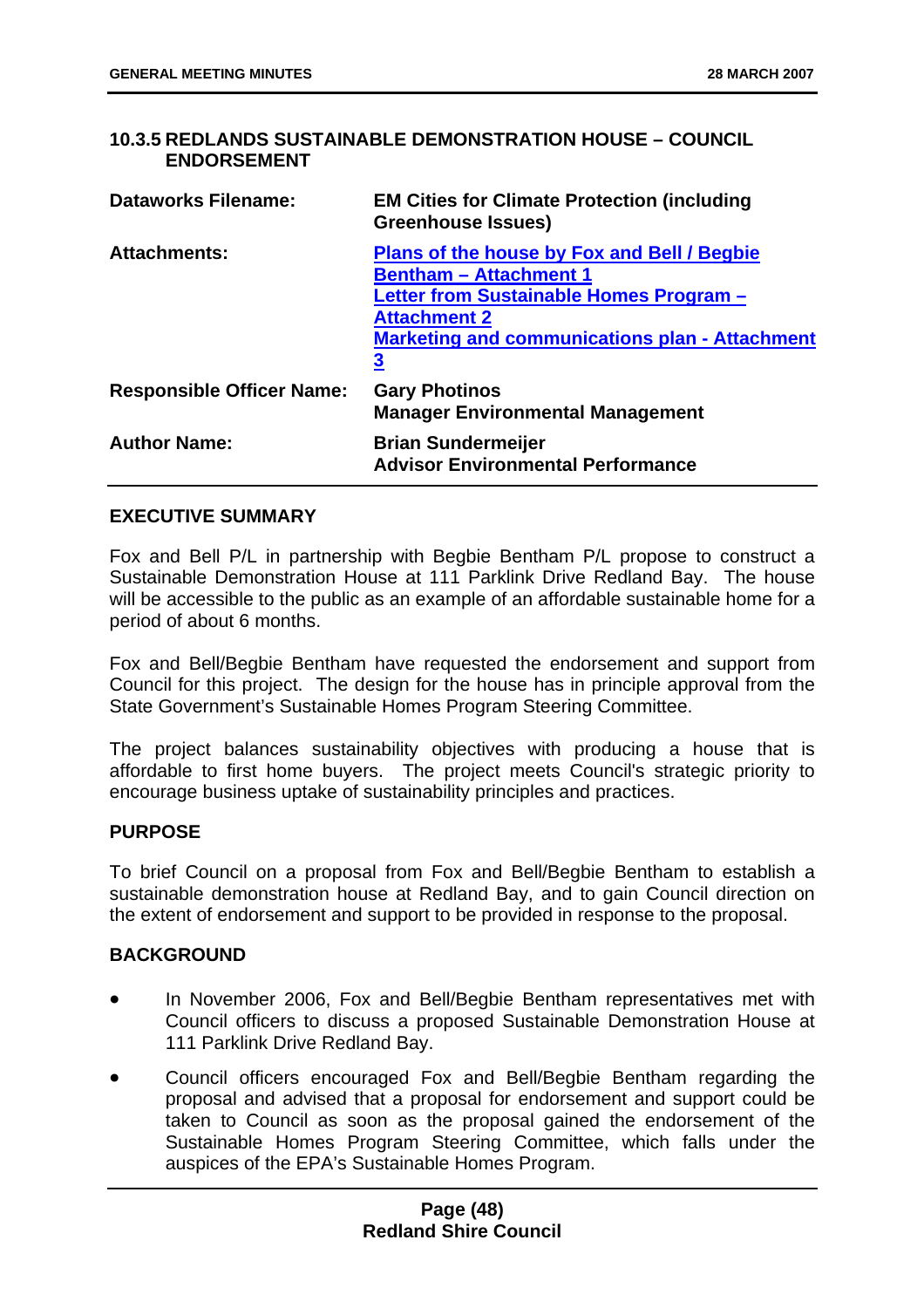- On 13th of February the Sustainable Homes Program Steering Committee granted Fox and Bell in principle approval for the project as a sustainable demonstration home (attachment 1).
- On 23<sup>rd</sup> of February Council officers again met with Fox and Bell/Begbie Bentham representatives to discuss the options available for endorsement and support.

# **ISSUES**

### SUSTAINABLE HOMES PROGRAM STEERING COMMITTEE ENDORSEMENT

The EPA Sustainable Homes Program promotes sustainable housing design standards. The Sustainable Homes Program Steering Committee, which is an industry representative body that advises EPA, has given conditional endorsement to the Fox and Bell/Begbie Bentham project for inclusion as a sustainable demonstration home project (see attachment 2).

There are minor design amendments required by the Steering Committee from Fox and Bell/Begbie Bentham. While these amendments are minor and should not result in complications, Council should not consider endorsement until such time as the Steering Committee's endorsement is unconditional for the project.

There are now 30 individual projects that make up the Sustainable Homes program. Each of these has their own unique characteristics to suit the climate, social needs and economic needs within the communities where they are built. The list includes:

- 3 Projects opened for display (now closed);
- 4 Projects under construction;
- 10 projects endorsed and due to start construction (most will start early in 2007);
- 2 projects about to be presented to the Steering Committee;
- 11 projects in the design and preparatory endorsement phase.

Fox and Bell/Begbie Bentham's sustainable house design balances sustainability objectives with producing a house that is affordable to first home buyers. This means that some expected features (e.g. a grey water system, solar panels) are not included because they increase the cost.

The greater affordability of the design improves the potential for home buyers on lower incomes to buy a sustainable home.

## ENDORSEMENT AND SUPPORT SOUGHT FROM COUNCIL

Fox and Bell/Begbie Bentham requested the following endorsement and support from Council:

- In principle support and endorsement for the project;
- Coordination of the public relations for the launch/opening of the home, displays, publicity materials;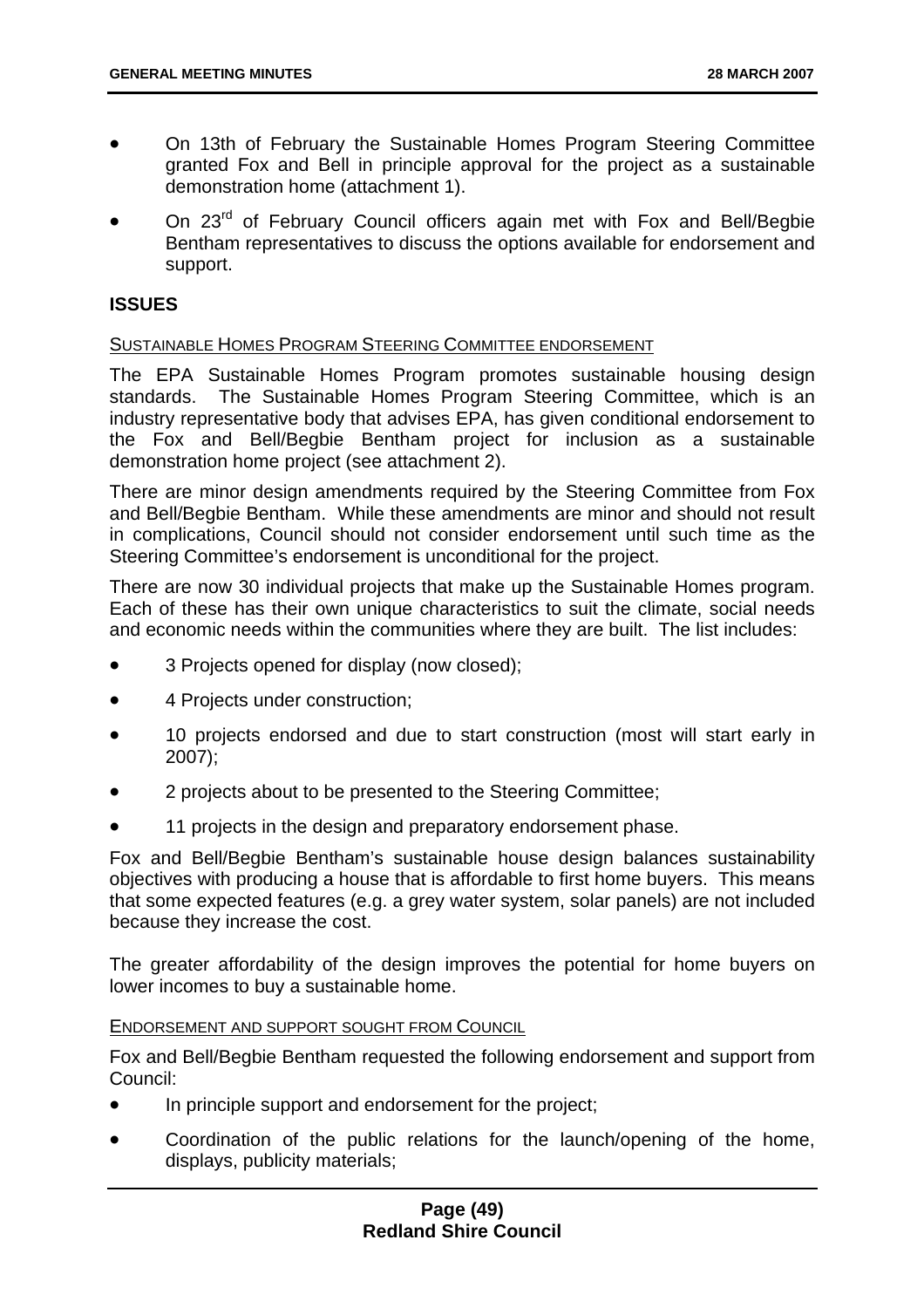- Provision of technical assistance with garden scaping and landscaping;
- Brochures and flyers, other materials on sustainability and staffing of the home for "1/2 day per week or so for 6 to 12 months".

Consultation within Council determined the following scope for support to the project. Costs are detailed.

### MARKETING AND COMMUNICATIONS

Marketing and Communications have developed a preliminary support plan (attachment 3) and can work with Fox and Bell/Begbie Bentham on a launch event and ongoing promotion. The focus is that the house is an opportunity to see an example of affordable sustainability. Council does not market Fox and Bell, Begbie Bentham, or the purchase of the display home. The value of Council's in kind contribution here is equivalent to \$18,300, and out of pocket expenses of \$5,000 are required.

### ENVIRONMENTAL MANAGEMENT

Environmental Management proposes to continue to provide project coordination, and supply relevant brochures and flyers (energy saving) to be displayed at the house. The approximate value of materials is \$500 and can be met within existing budget. Environmental Management proposes to organise a person to staff the house during the launch and on Saturdays for three months. An overload position at \$50 per hour is projected to require \$4,800 out of pocket.

#### ENVIRONMENTAL EDUCATION UNIT

Environmental Education Unit proposes to assist with development of a waterwise native garden through 'Your Backyard Garden" staff advice to Fox and Bell/Begbie Bentham's appointed landscape architect. Council in kind contribution is approximately \$150 for 3 hours staff time for site visit. Environmental Education Unit proposes to supply relevant brochures and flyers (native gardens) to be displayed at the house. The approximate in kind value of materials is \$500.

### REDLAND WATER WASTE

Redland Water Waste proposes to supply relevant brochures and flyers (water efficiency) to be displayed at the house. The approximate in kind value of materials is \$500.

#### CONSTRUCTION ISSUES

There may be negative feedback if the construction phase of the house is not carried out in a sustainable manner.

To assure the construction is conducted in a sustainable manner Pollution Prevention Unit officers will conduct regular monitoring of the sediment and erosion control measures required throughout the construction phase. Evidence of good sediment and erosion control may be used as part of the display materials when the completed house is opened.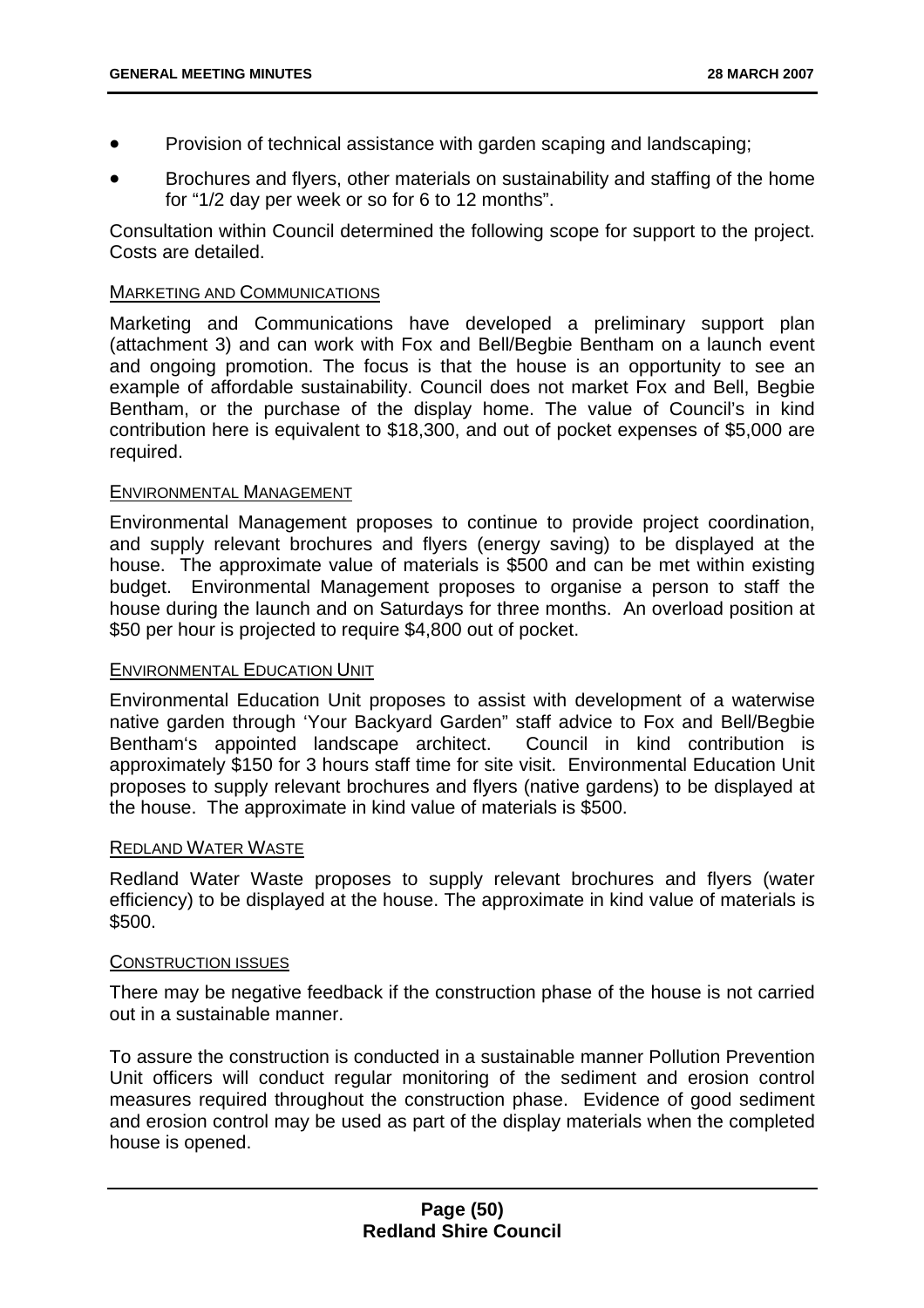The Sustainable Homes Program Committee and Council officers have encouraged Fox and Bell/Begbie Bentham to be involved in the 'Keep Australia Beautiful Clean Site" program, and engage contractors to recycle and reuse building waste on site.

#### **SUMMARY**

In summary, the potential responses to Fox and Bell/Begbie Bentham's request for endorsement and support include:

- 1. In principle support and endorsement for the project, including permission to use the Council logo to brand the Sustainable Demonstration House project.
- 2. Assistance with coordination of the public relations for the launch/opening of the home, displays, publicity materials - \$18,300 in kind and \$5,000 out of pocket
- 3. Provision of technical advice regarding the garden through the Your Backyard Garden Program - \$150 in kind
- 4. Provision of brochures and flyers, other materials on sustainability \$1,500 in kind
- 5. Staffing of the home for the launch and Saturdays for 3 months \$4,800 out of pocket

## **RELATIONSHIP TO CORPORATE PLAN**

The recommendation primarily supports Council's strategic priority to Encourage business uptake of sustainability principles and practices.

## **FINANCIAL IMPLICATIONS**

No budget allocation has been made for this project.

Projected costs are:

- \$19,950 in kind contribution from Council staff assistance and materials
- \$9,800 actual out of pocket expenses. This allocation is subject to approval through third quarter budget review. This is a one off budget allocation. No further funds will be required once the project is complete

## **PLANNING SCHEME IMPLICATIONS**

The Land Use Planning Group was consulted and it is considered that the outcome of recommendations in this report will not require any amendments to the Redlands Planning Scheme.

# **CONSULTATION**

- Meetings with Fox and Bell/Begbie Bentham regarding the project.
- Environmental Management Group consulted with Marketing and Communications, the Environmental Education Unit, Redland Water and Waste, in drafting this report.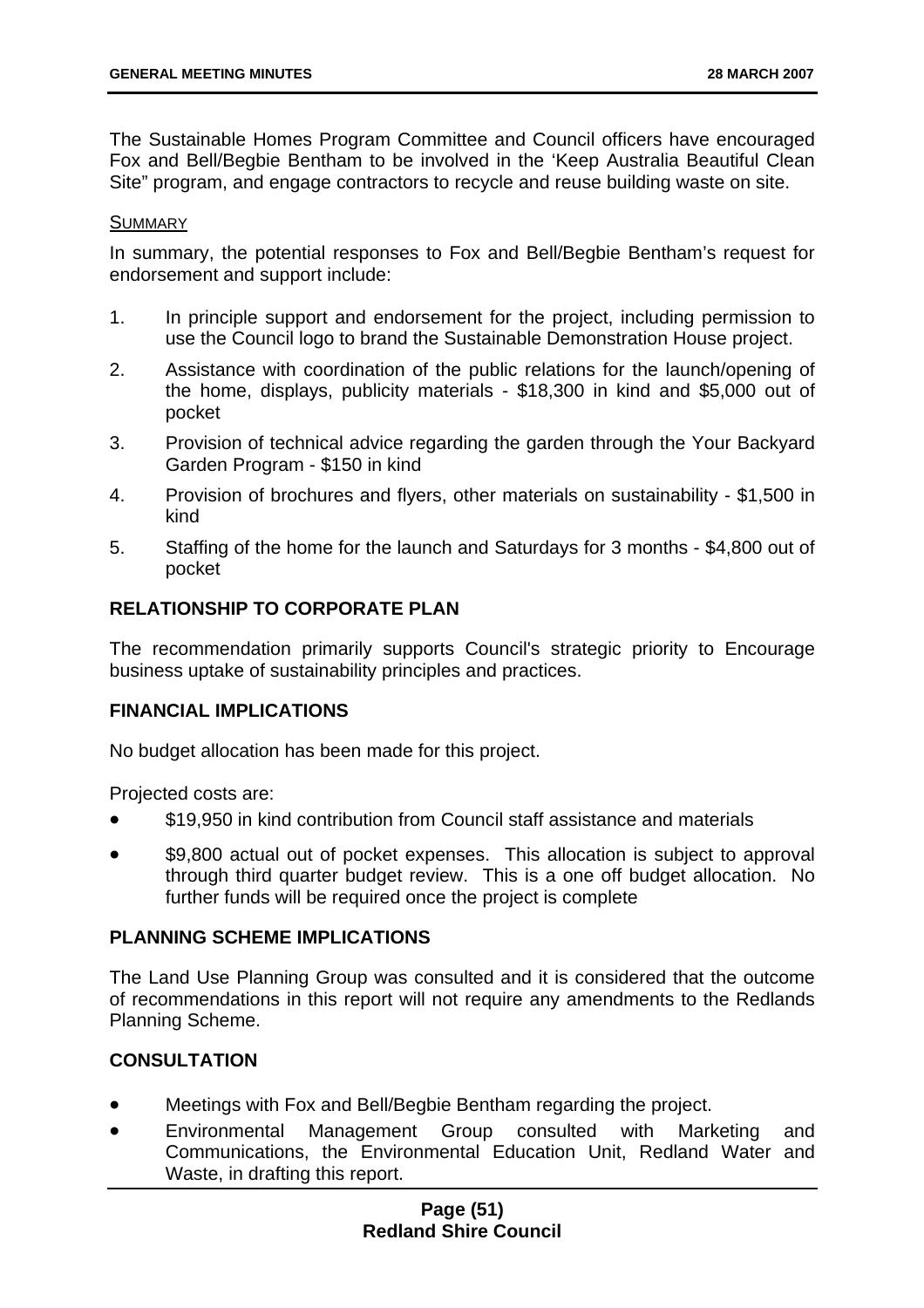• Discussion with Stuart Ackerman, the Keep Australia Beautiful Queensland 'Clean Site' Program Manager, regarding options for a demonstration day.

## **OPTIONS**

## **PREFERRED**

That Council resolve

- 1. To endorse the Fox and Bell/Begbie Bentham Sustainable Demonstration House project once it has received unconditional approval from the Sustainable Homes Program Steering Committee, and.
- 2. Provide in kind support only (valued at \$19,950) with coordination of the public relations for the launch/opening of the home, displays, publicity materials and provision of technical advice.

# **ALTERNATIVE 1**

That Council resolve as follows:

- 1. To endorse the Fox and Bell/Begbie Bentham Sustainable Demonstration House project once it has received unconditional approval from the Sustainable Homes Program Steering Committee, and
- 2. Provide in kind support (valued at \$19,950) for the coordination of the public relations for the launch/opening of the home, displays, publicity materials and provision of technical advice and
- 3. Make a financial contribution to meet all out of pocket expenses (\$9,800) subject to a consideration and approval of the funds through the 3<sup>rd</sup> Quarter Budget Review.

# **ALTERNATIVE 2**

That Council resolve to endorse the Fox and Bell/Begbie Bentham Sustainable Demonstration House project once it has received unconditional approval from the Sustainable Homes Program Steering Committee.

# **OFFICER'S/COMMITTEE RECOMMENDATION**

That Council resolve as follows:

- 1. To endorse the Fox and Bell/Begbie Bentham Sustainable Demonstration House project once it has received unconditional approval from the Sustainable Homes Program Steering Committee, and
- 2. Provide in kind support only (valued at \$19,950) for the coordination of the public relations for the launch/opening of the home, displays, publicity materials and provision of technical advice.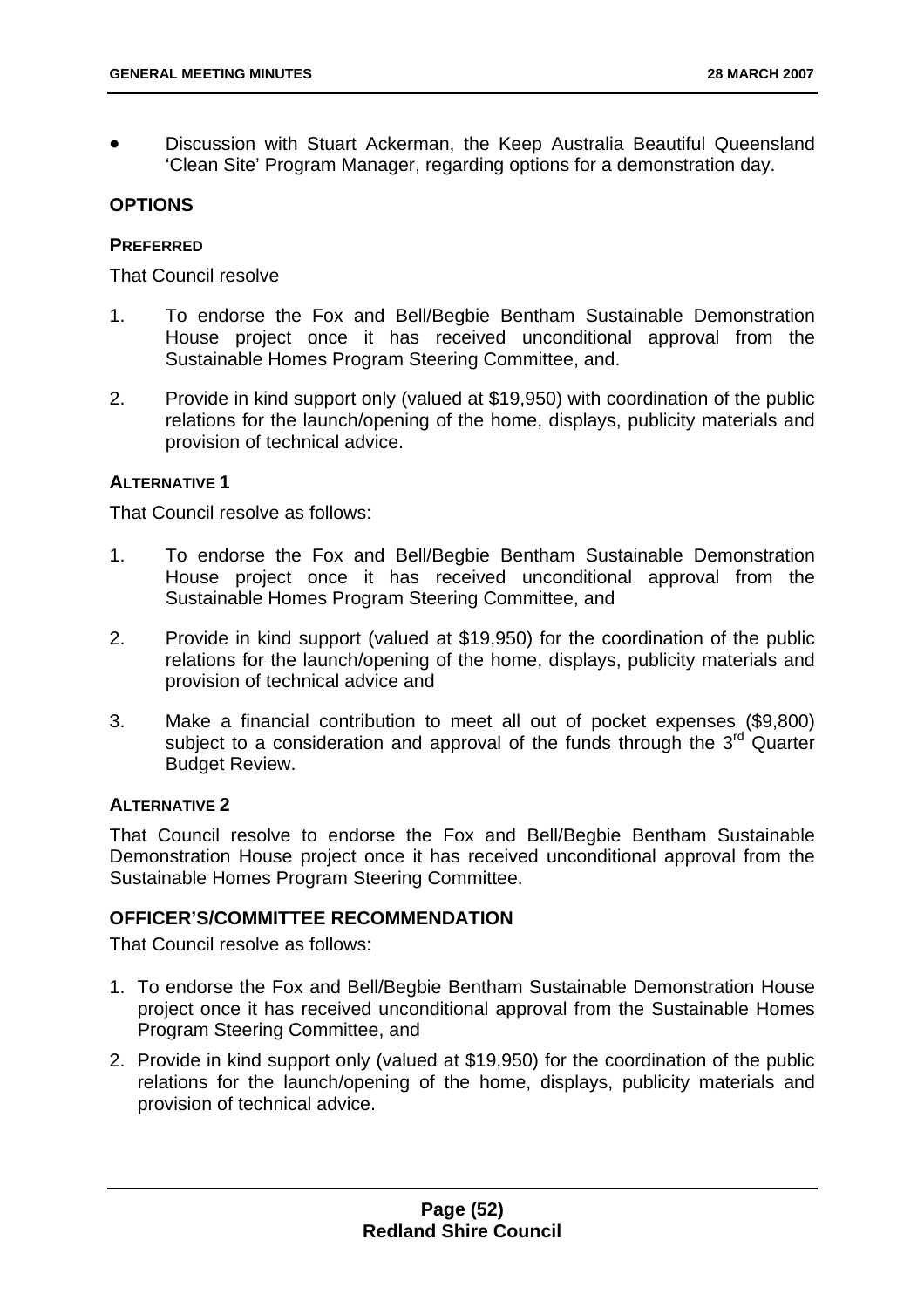# **DISCUSSION**

It was agreed that Alternative 1 be adopted with a minor amendment to Recommendation 3 to delete the word "all" from the 1<sup>st</sup> line and replace with the word "some" and to insert the words "up to" before the word "\$9,800", with Recommendation 3 to now read as follows:

"3. Make a financial contribution to meet some out of pocket expenses up to \$9,800 subject to a consideration and approval of the funds through the 3rd Quarter Budget Review".

# **COUNCIL RESOLUTION**

| Moved by:    | <b>Cr Dowling</b> |
|--------------|-------------------|
| Seconded by: | Cr Williams       |

**That the Committee Recommendation not be adopted and that Council resolve as follows:** 

- **1. To endorse the Fox and Bell/Begbie Bentham Sustainable Demonstration House project once it has received unconditional approval from the Sustainable Homes Program Steering Committee, and**
- **2. Provide in kind support (valued at \$19,950) for the coordination of the public relations for the launch/opening of the home, displays, publicity materials and provision of technical advice and**
- **3. Make a financial contribution to meet some out of pocket expenses up to \$9,800 subject to a consideration and approval of the funds through the 3rd Quarter Budget Review.**

**CARRIED**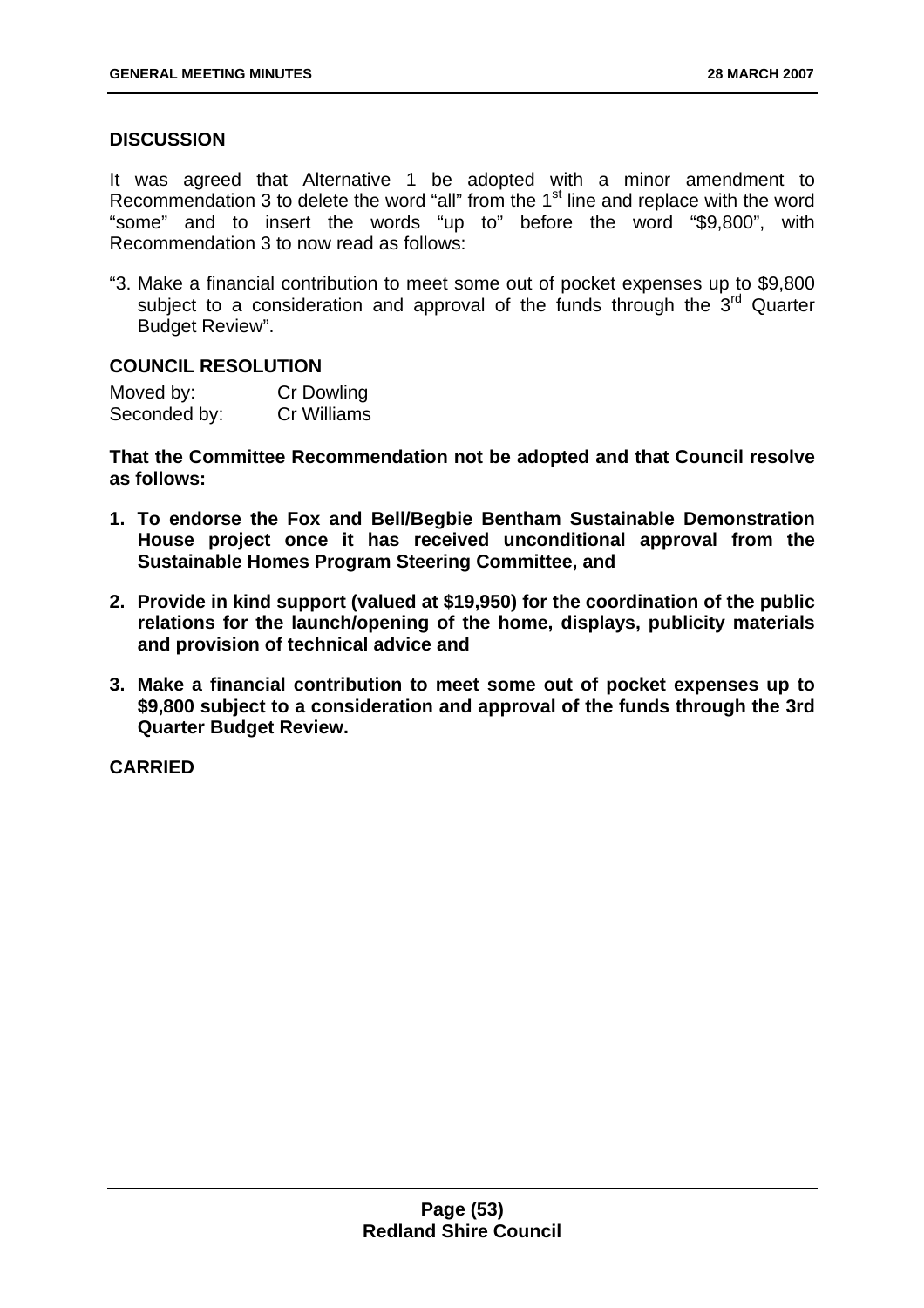## **10.3.6 REVIEW OF ENVIRONMENTAL ACQUISITION POLICY POL-0281**

| <b>Dataworks Filename:</b>       | <b>EM Policy - Environmental Charge Acquisition</b><br><b>Policy</b>      |
|----------------------------------|---------------------------------------------------------------------------|
| <b>Attachments:</b>              | Att 1 - Existing Policy POL-0281<br>Att 2 - First Version Policy POL-3057 |
|                                  | Att 3 - Second Version Policy POL-3057                                    |
|                                  | Att 4 – Table of Options<br>Att 5 – Guideline for Assessment of Land      |
| <b>Responsible Officer Name:</b> | <b>Gary Photinos</b><br><b>Manager Environmental Management</b>           |
| <b>Author Name:</b>              | <b>Richard Collins</b><br><b>Advisor - Habitat Protection</b>             |

## **EXECUTIVE SUMMARY**

The Environmental Charge Acquisition Policy POL-281 has been reviewed in accordance with Council's process of policy review. The policy describes how money raised under the Environmental Separate Charge is to be spent for conservation purposes.

The review process has highlighted the need to make a small number of minor changes to the document which reflects the adoption of the new Corporate Plan and the formalising of the current ongoing practice of spending a portion of the money on management activities.

## **PURPOSE**

To recommend minor changes to the Environmental Charge Acquisition Policy POL-281 in accordance with the policy review process.

## **BACKGROUND**

Section 972 of the Local Government Act 1993 enables a local government to make a separate charge to rate payers. Council makes several of these including the Environment Separate Charge. The Environmental Charge Acquisition Policy then details how the money raised by the Environmental Separate Charge is to be spent.

The first Environmental Charge Policy was introduced in 1992. This was redrafted 1997 as the Environmental Charge Acquisition Policy which has been subsequently reviewed in 2000 and 2003. The present version of the policy is now due for review.

## **ISSUES**

The review of the Environmental Charge Acquisition Policy POL-281 has highlighted the need to make a small number of minor changes. These proposed changes reflect the adoption of the new Corporate Plan and the formalising of current practices and are detailed below;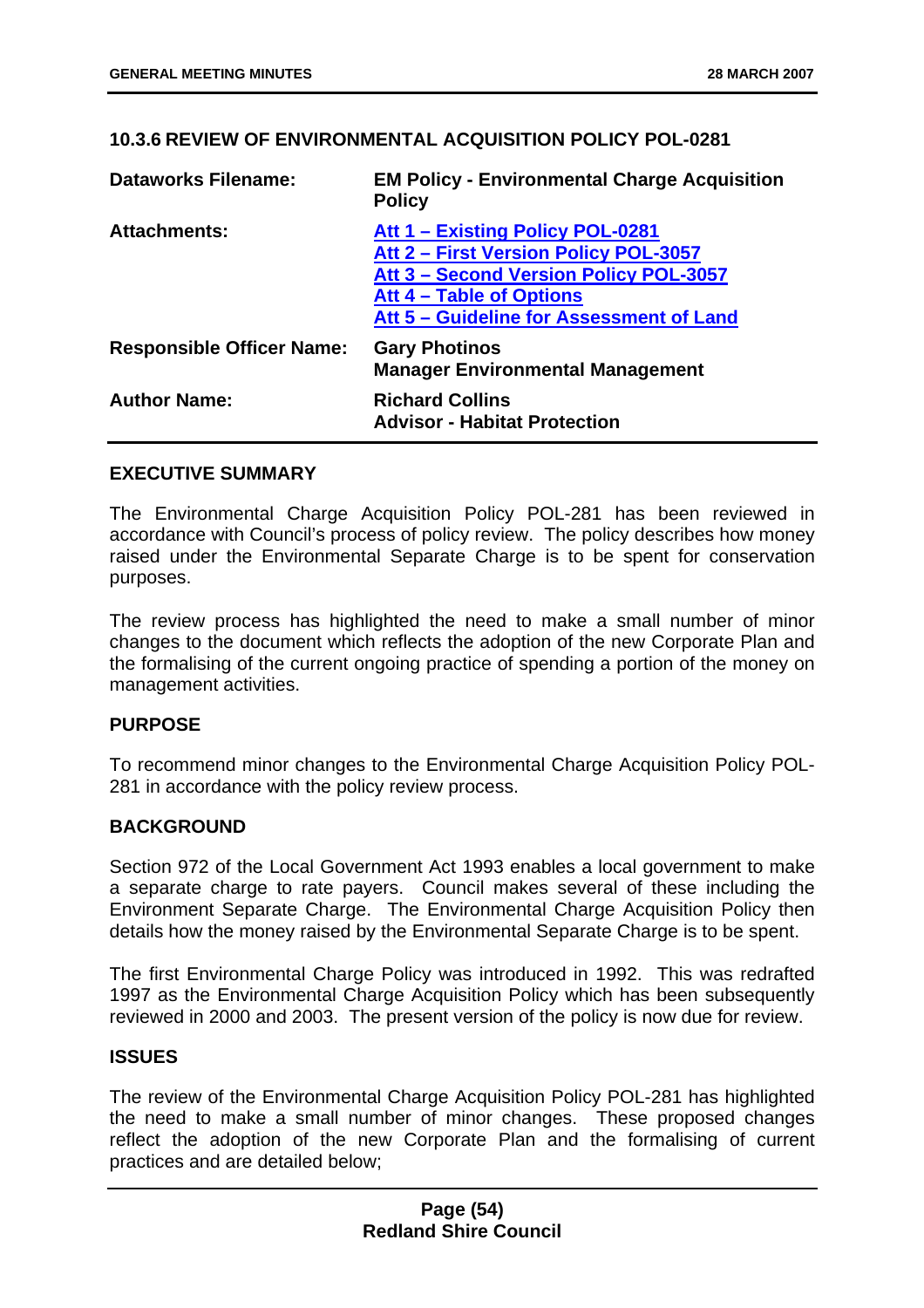- The change of the Policy title to 'Environmental Charge Acquisition & Management Policy 2006' from the 'Environmental Charge Acquisition Policy'.
- This change reflects the ongoing use of some of the money raised under the charge to be used in the management of conservation reserves (see below).
- The Head of Power has been updated to reflect the adoption of the new 'Corporate Plan 2006 – 2010'. This now reads: 'Council's Corporate Plan states the Strategic Priority for the Natural Environment – to ensure the enhancement of biodiversity including koala habitat, bushland, greenspace, waterways, catchments, air and coastal ecosystems in recognition of our unique location on Moreton Bay'.
- The inclusion of a second Policy Objective reflects the ongoing practice of using a portion of the money raised under the Environment Separate Charge for the management of Council conservation reserves. This principle was included in the 1997 version of the Environment Charge Acquisition Policy but was subsequently removed with the expectation that a separate policy for the management of reserves would be drafted. This separate policy did not eventuate but the use of part of the money for management purposes continued. The proposed change to the policy formalises this current practice.
- The proposed second Policy Objective reads: 'To manage environmentally significant land for existing and future generations and to protect the environmental significance of the site in both the short term and the long term'.
- The inclusion of an additional Policy Statement that affirms Council's commitment to the use of funds for conservation management. Policy Statement 6 reads: 'The contribution of funds from the Environmental Charge Acquisition and Management Policy towards the management of the conservation estate'.
- The addition of a Note that describes the apportioning of the Environmental Separate Charge following a resolution at Council's Special Budget Meeting for the Budget 2006 / 2007. This reads: 'as of 30 June 2006, Council's apportioning of the \$70 charge will be;
	- a) \$30 towards acquisition
	- b) \$30 towards management
	- c) \$10 spent according to developed plans for conservation areas, especially creeks and waterways.

# **RELATIONSHIP TO CORPORATE PLAN**

The recommendation primarily supports Council's strategic priority to ensure the enhancement of biodiversity including koala habitat, bushland, greenspace, waterways, catchments, air and coastal ecosystems in recognition of our unique location on Moreton Bay.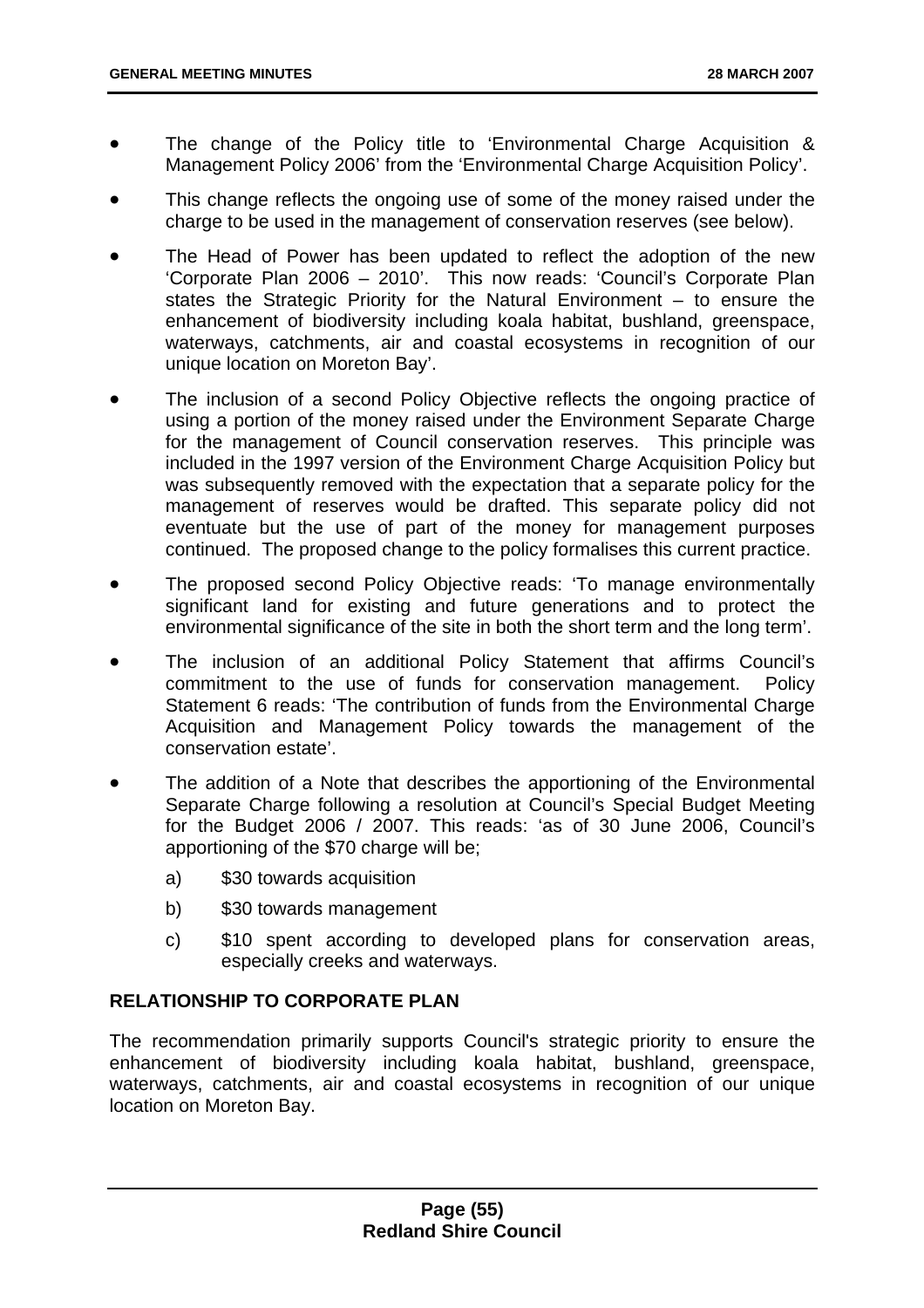## **FINANCIAL IMPLICATIONS**

The revised and updated Policy does not change any existing financial implications. All funds raised by the current Environment Separate Charge are being expended as Council has resolved through its budget meetings. The policy only serves to formalise these arrangements.

## **CONSULTATION**

Consultation on this review has included the Acting Manager Operations and Maintenance, Planning and Policy Department's Finance Officer. The Land Use Planning Group was consulted and it is considered that the outcome of recommendations in this report will not require any amendments to the Redlands Planning Scheme.

### **OPTIONS**

### **PREFERRED**

That Council resolve to:

- 1. Adopt the attached Environment Charge Acquisition and Management Policy POL-3057, shown as Attachment 2; and
- 2. Declare Environment Charge Acquisition Policy POL-0281 obsolete.

#### **ALTERNATIVE**

That Council resolve to defer the adoption of Environmental Charge Acquisition Policy POL-0281 pending amendments as directed by Council.

## **OFFICER'S RECOMMENDATION**

That Council resolve to:

- 1. Adopt the attached Environment Charge Acquisition and Management Policy, POL-3057, shown as Attachment 2; and
- 2. Declare Environmental Charge Acquisition Policy POL-0281 obsolete.

## **ADDENDUM – 1 MARCH 2007**

This report was presented to the Planning and Policy Committee meeting on 13 December 2006 and subsequent General Meeting, on 20 December 2006, where consideration of this matter was deferred to the next Planning and Policy Committee meeting.

This report was then presented to the Committee meeting on 23 January 2007 where this matter was discussed at length and a number of issues were raised, followed by Council resolution on 31 January 2007 to defer the report to the March Committee meeting.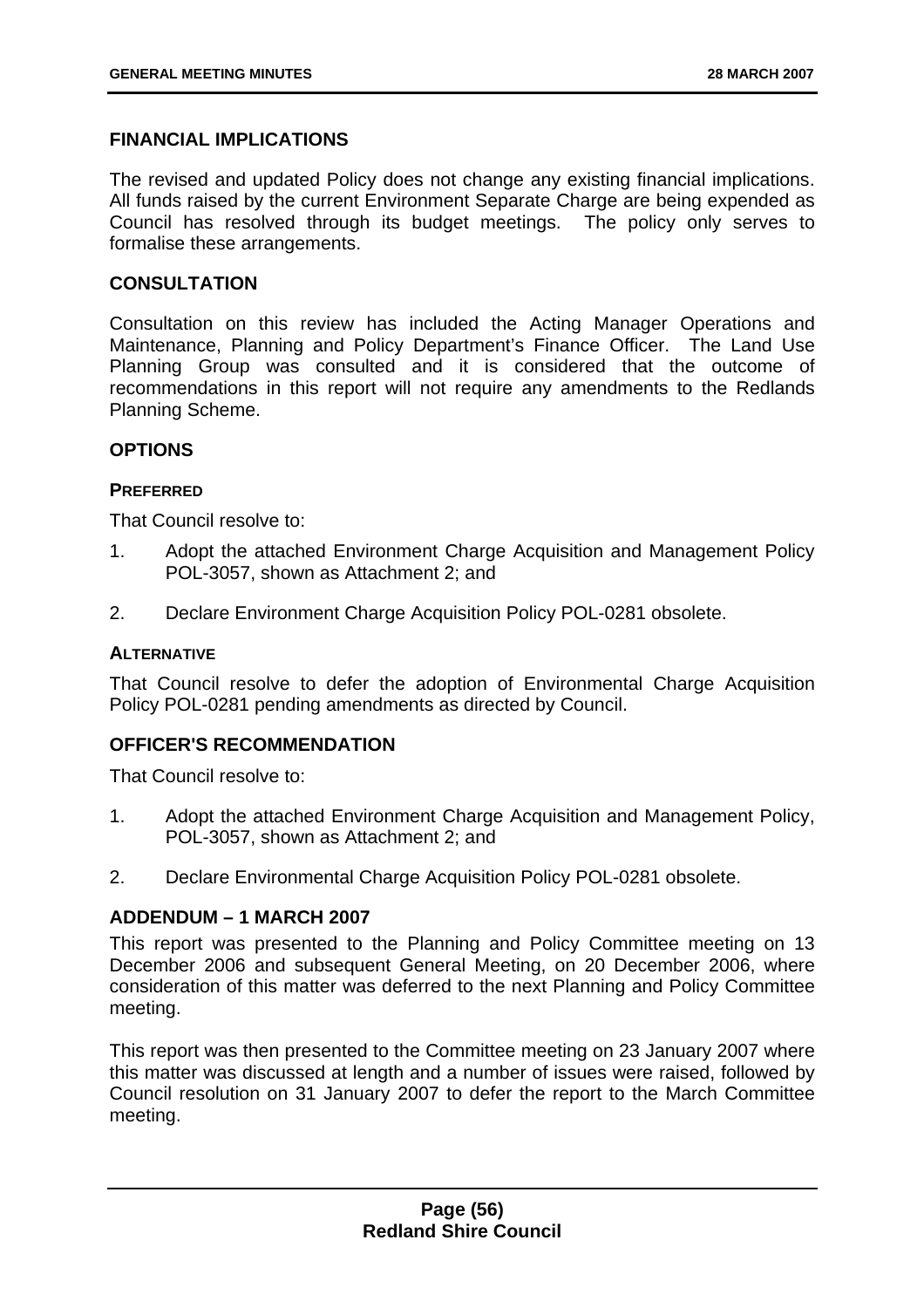Further consultation was undertaken with Councillors, General Managers and the Environmental Education Unit. As a result of this consultation, a revised version of the Environment Charge Acquisition Policy, POL-3057 (Attachment 3), has been prepared, together with new assessment guidelines (Attachment 5). This addendum provides information on the additions included in the revised version of the Policy.

### CHANGE OF POLICY POSITION: ASSISTING CONSERVATION ON PRIVATE PROPERTY

A consistent message from the consultation process was that the Policy should reflect greater flexibility in the use of the Environment Separate Charge money to deal with environmental issues specifically with urban areas.

At present, the capital component of the money is used to purchase properties and designate them as conservation reserves. The operational component of the money is then spent on managing these new reserves and managing established reserves.

The inclusion of an additional Policy Statement in the revised version (Attachment 3) identifying the commitment to contribute funds to the management and conservation of habitat and biodiversity on private land has the potential to broaden the scope of Shire-wide environmental outcomes. This represents a change of the policy position which widens the scope for the protection and enhancement of environmental values on both public and private lands.

Redland Shire Council has four extension programs for achieving environmental outcomes on private property. These programs cater for rural land-owners and urban householders. If these programs are used to spearhead initiatives for improving habitat and biodiversity using Environment Separate Charge money there is an inbuilt flexibility to accomplish the desired outcome in both the rural and urban parts of the Shire.

## NEW LAND ASSESSMENT GUIDELINE

A number of Councillors expressed concerns that the process for the assessment and selection of properties that Council wished to purchase was inflexible and limited opportunities for acquiring properties that became available on the market.

While the existing policy has a degree of flexibility, a new land assessment guideline has been developed to confirm and supplement the policy's flexibility in the acquisition of property (Attachment 5).

The guideline is based on the same assessment criteria used for properties for inclusion in the 'Watch List'. In addition, the requirement to spend money raised by the Environment Separate Charge to achieve environmental outcomes is maintained.

The Policy Statement indicates that the prioritisation of acquisitions will include the assessment of the environmental significance of the site and the threat posed to it, the community benefits that would be achieved and the ultimate cost of the land. To emphasise this, the guideline places equal value upon these 'four pillars' or criteria.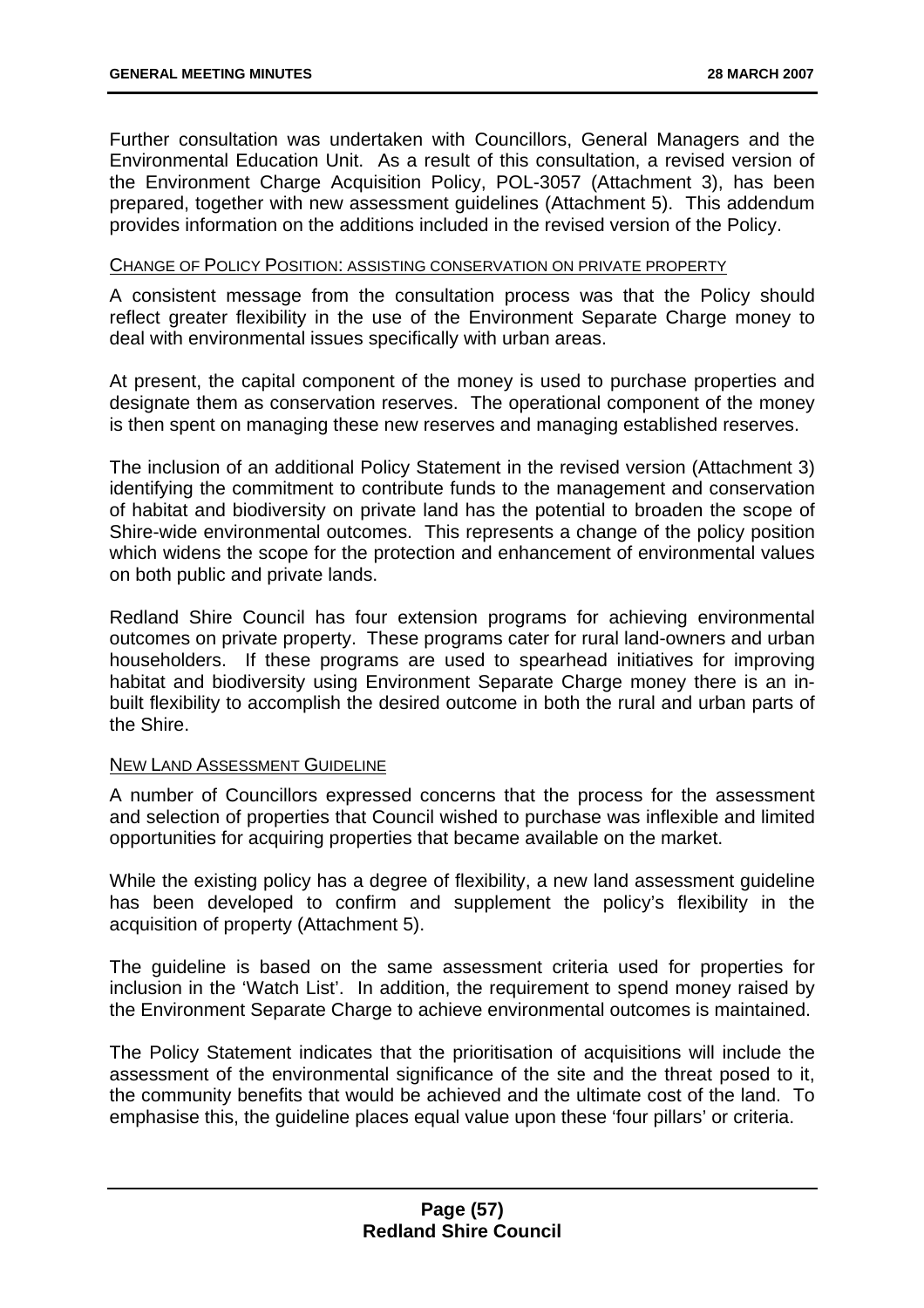If the Policy Statement regarding the spending of funds on private property and the guideline for assessing properties is included in the Policy as a whole, the options or, mix of options, can formulated and are shown in Attachment 4.

## **REVISED OPTIONS**

### **PREFERRED**

That Council resolve to:

- 1. Adopt the revised version of the Environment Charge Acquisition and Management Policy POL-3057 (Attachment 3); and
- 2. Declare Environment Charge Acquisition Policy, POL-0281, obsolete.

### **ALTERNATIVE**

That Council resolve to:

- 1. Adopt the Environment Charge Acquisition and Management Policy, POL-3057 (Attachment 2) ; and
- 2. Declare Environment Charge Acquisition Policy, POL-0281, obsolete.

## **OFFICER'S RECOMMENDATION**

That Council resolve to:

- 1. Adopt the Environment Charge Acquisition and Management Policy, POL-3057, shown as Attachment 3; and
- 2. Declare Environment Charge Acquisition Policy, POL-0281, obsolete.

#### **PROPOSED MOTION 1**

| Moved by:    | Cr Seccombe |
|--------------|-------------|
| Seconded by: | Cr Beard    |

That Council resolve as follows:

- 1. That the Officer's Recommendation not be adopted and that Council adopt the Environment Charge Acquisition and Management Policy, POL-3057, shown as Attachment 2; and
- 2. Declare Environment Charge Acquisition Policy, POL-0281, obsolete.

On being put to the voted the motion was LOST.

A division was called for.

Crs Beard, Seccombe, Dowling, Barker and Burns voted in the affirmative.

Crs Murray, Williams, Elliott, Bowler, Henry and Ogilvie voted in the negative.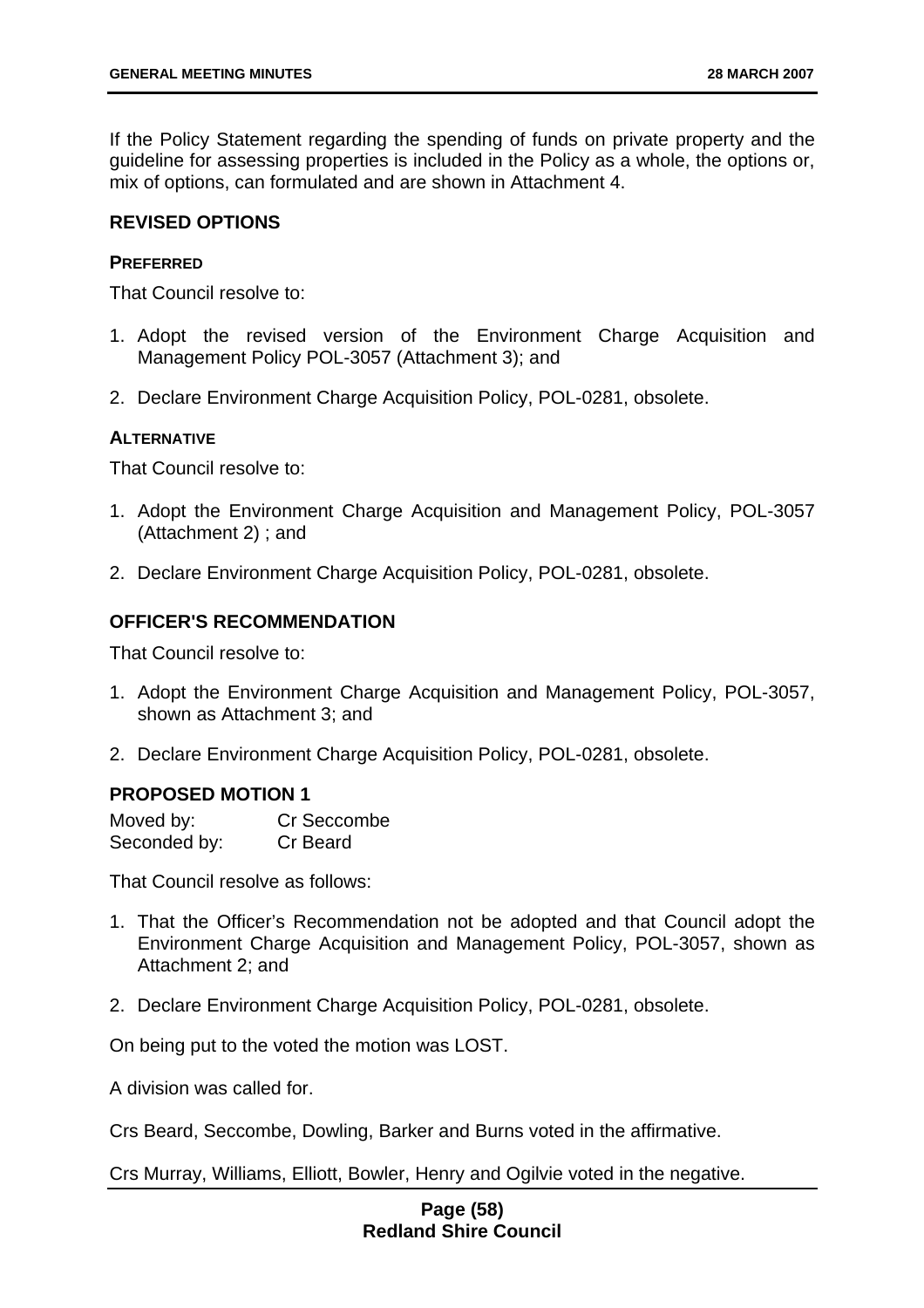The motion was declared by the Chair as LOST.

## **PROPOSED MOTION 2**

| Moved by:    | <b>Cr Elliott</b> |
|--------------|-------------------|
| Seconded by: | <b>Cr Bowler</b>  |

That Council resolve to:

- 1. Adopt the Environment Charge Acquisition and Management Policy, POL-3057, shown as Attachment 3; and
- 2. Declare Environment Charge Acquisition Policy, POL-0281, obsolete.

On being put to the voted the motion was LOST.

A division was called for.

Crs Elliott, Bowler and Ogilvie voted in the affirmative.

Crs Murray, Williams, Beard, Seccombe, Dowling, Henry, Barker and Burns voted in the negative.

The motion was declared by the Chair as LOST.

## **PROCEDURAL MOTION**

Moved by Cr Seccombe

That the item lie on the table.

CARRIED

In accordance with part 3, Division 5, Section 29(7) of Subordinate Local Law No 5 (Meetings), a procedural motion is required, *"that the item be taken from the table"* before the matter can be reconsidered and concluded.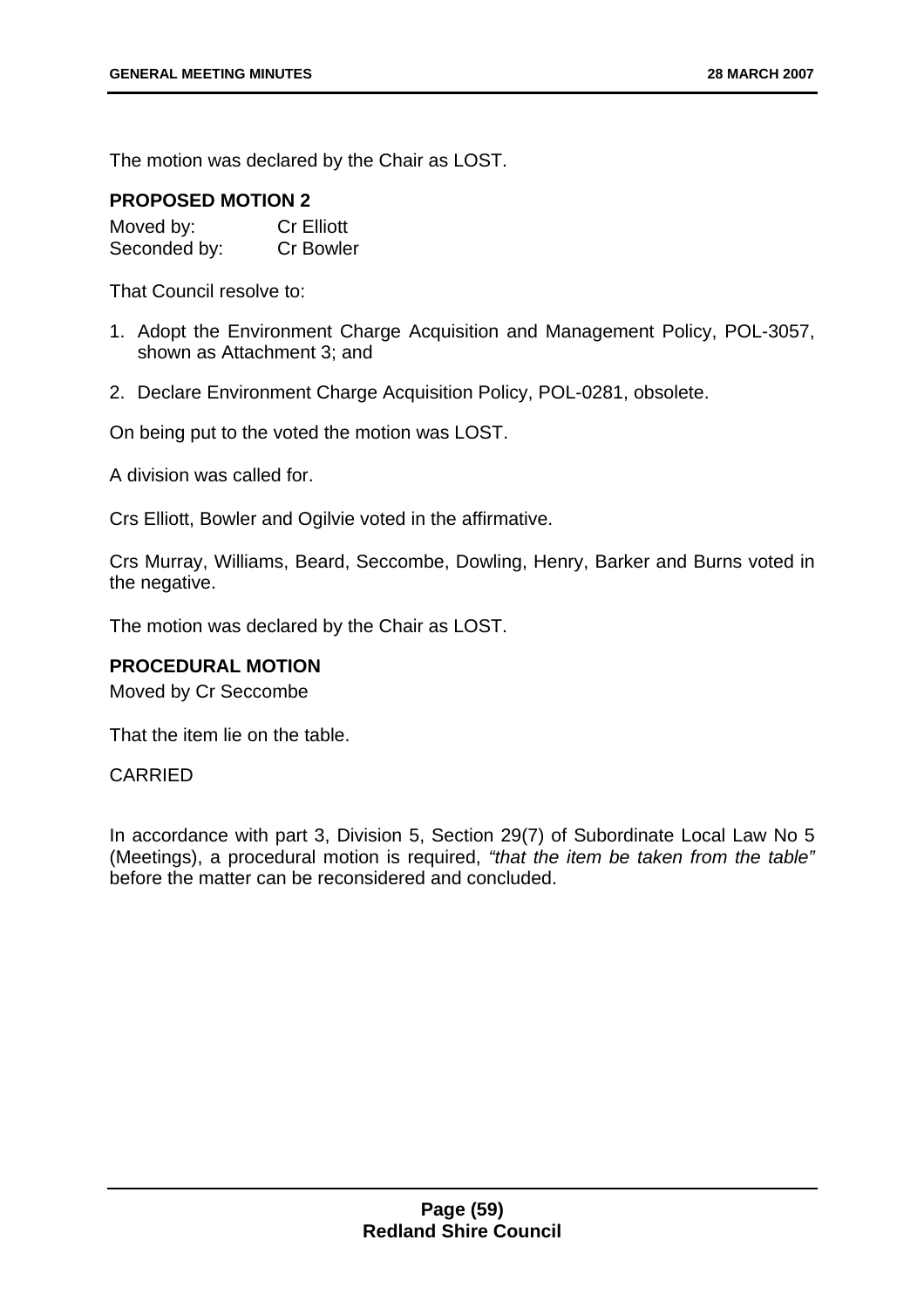## **10.4 CLOSED SESSION**

## **MOTION TO CLOSE COMMITTEE MEETING**

The meeting was closed to the public under Section 463(1) of the *Local Government Act 1993* to discuss the following items:

- **10.4.1 Toondah Harbour Redevelopment**
- **10.4.2 Environment Charge Land Acquisition West Mt Cotton Road**
- **10.4.3 Land Disposal Options 141 Bunker Road Victoria Point**
- **10.4.4 Southern Moreton Bay Island Open Space Plan 2**

## **MOTION TO REOPEN COMMITTEE MEETING**

The meeting was again opened to the public.

## **10.4.1 TOONDAH HARBOUR RE-DEVELOPMENT**

| <b>Dataworks Filename:</b>       | <b>RTT Redevelopment of Toondah Harbour</b><br><b>Precinct</b>       |
|----------------------------------|----------------------------------------------------------------------|
| <b>Responsible Officer Name:</b> | <b>David Elliott</b><br><b>Manager Infrastructure Planning Group</b> |
| <b>Author Name:</b>              | <b>Michael Pattinson</b><br><b>Senior Advisor Investigations</b>     |

# **EXECUTIVE SUMMARY**

On 29 March 2006, Council resolved to support the promotion of ten Redlands Strategic Investment Projects, including the potential for a mixed use development at Toondah Harbour, Cleveland.

A confidential report from Manager Infrastructure Planning dated 5 March 2007 was presented to Committee to note progress to date in this matter.

Cr Ogilvie declared an interest in this item at the committee meeting.

## **COMMITTEE RECOMMENDATION**

That Council resolve to note the progress to date outlined in the confidential report on the Toondah Harbour redevelopment project.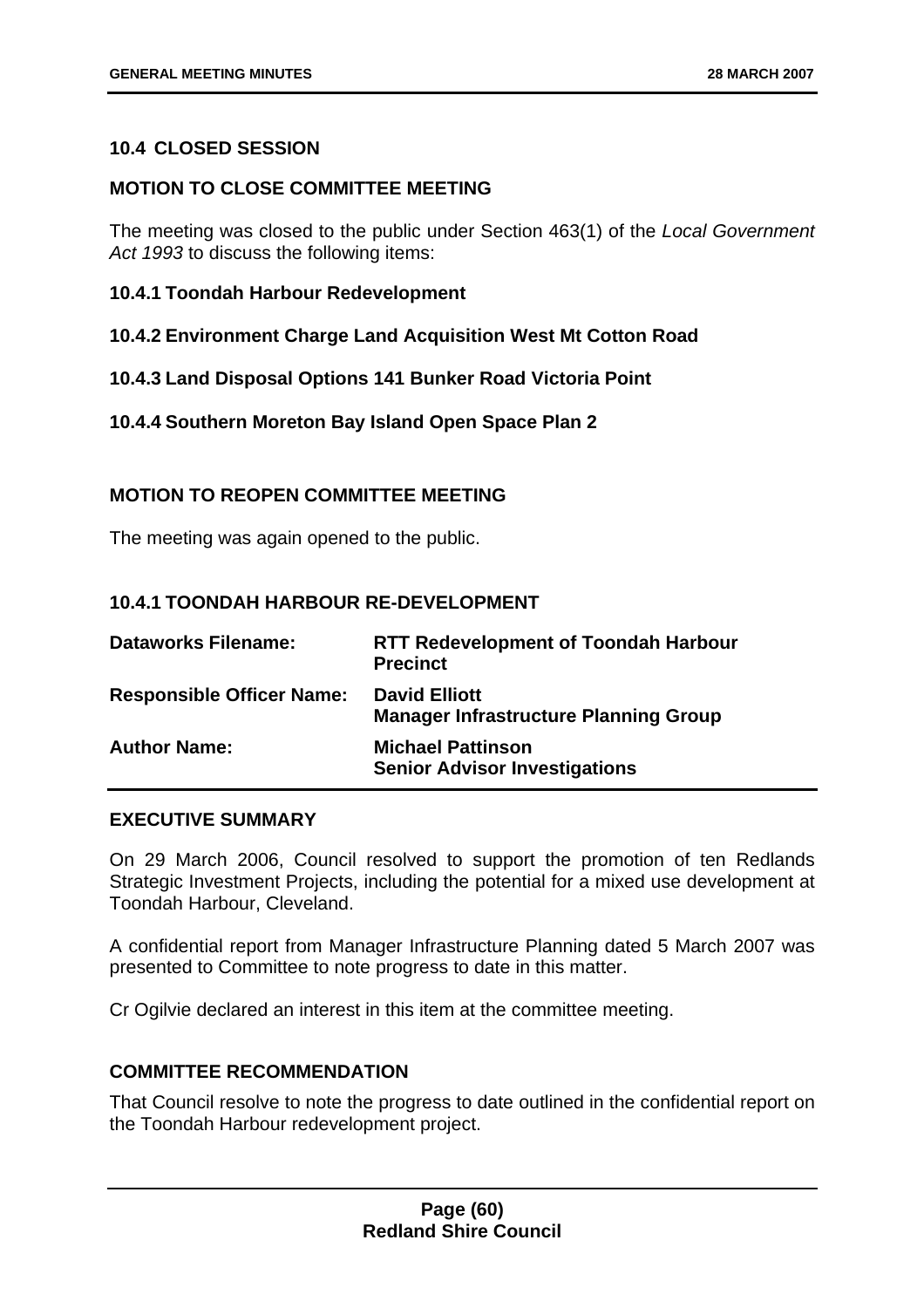Cr Ogilvie declared a Material Personal Interest in *Item 10.4.1 Toondah Harbour Re-Development* at the Council meeting and left the meeting prior to discussion and decision on this matter.

## **PROPOSED MOTION**

| Moved by:    | <b>Cr Elliott</b> |
|--------------|-------------------|
| Seconded by: | Cr Henry          |

- 1. That the Committee Recommendation not be accepted; and
- 2. That Council note the report and that community consultation on the different development layouts be undertaken before any further work is done on advancing the planning.

On being put to the vote, the motion was LOST.

Crs Henry, Bowler, Elliott and Murray voted in the affirmative.

Crs Barker, Dowling, Burns, Beard, Williams and Seccombe voted in the negative.

Cr Ogilvie was absent from the meeting when the vote was taken.

The motion was declared by the Mayor as LOST.

## **COUNCIL RESOLUTION**

| Moved by:    | Cr Burns          |
|--------------|-------------------|
| Seconded by: | <b>Cr Elliott</b> |

**That Council resolve to note the progress to date outlined in the confidential report dated 5 March 2007 from the Manager Infrastructure Planning on the Toondah Harbour redevelopment project.** 

## **CARRIED**

Cr Ogilvie returned to the meeting at 4.42 pm.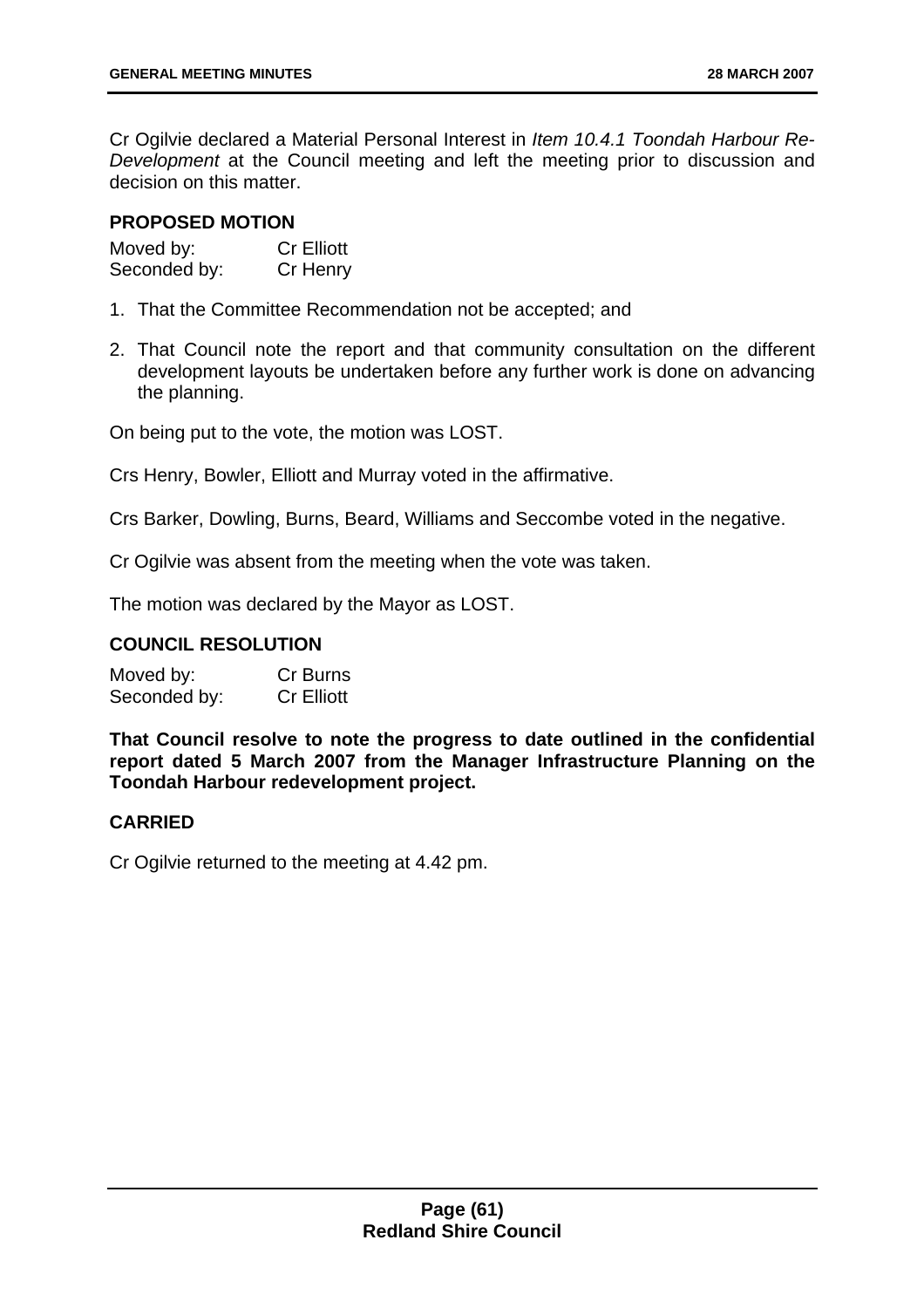# **10.4.2 ENVIRONMENT CHARGE LAND AQUISITION WEST MT COTTON ROAD**

| <b>Dataworks Filename:</b>       | <b>EM Environmental Charge Acquisitions 06/07</b>                     |
|----------------------------------|-----------------------------------------------------------------------|
| <b>Responsible Officer Name:</b> | <b>Gary Photinos</b><br><b>Manager Environmental Management Group</b> |
| <b>Author Name:</b>              | <b>Stuart Fitzsimmons</b><br><b>Adviser Biodiversity Planning</b>     |

## **EXECUTIVE SUMMARY**

In 2005 Council resolved to enter into negotiations with the property owners for the acquisition of land at West Mount Cotton Road.

Confidential report from Manager Environmental Management dated 14 March 2007 was presented to Committee and discussed in closed session.

## **COMMITTEE RECOMMENDATION/ COUNCIL RESOLUTION**

| Moved by:    | <b>Cr Burns</b>   |
|--------------|-------------------|
| Seconded by: | <b>Cr Elliott</b> |

**That Council resolve as follows:** 

- **1. To acquire land in West Mount Cotton Road, Sheldon as identified in Recommendation 1 of the confidential report from Manager Environmental Management dated 14 March 2007, (details to remain confidential until negotiations have concluded) at "fair market value" acknowledging the current development application;**
- **2. If negotiations are unsuccessful within 6 months, to compulsorily acquire the land identified in resolution 1 above for conservation park purposes under the provisions of the** *Acquisition of Land Act***;**
- **3. Once the lots are acquired,** 
	- **a. To identify the land as reserve for the purposes of** *Local Law 15 (Parks & Reserves)* **and be added to the Conservation Area as identified in the confidential report (details to remain confidential until negotiations have concluded) for management and improved habitat sensitive public access;**
	- **b. To permanently close Schoeck Road, Sheldon (details to remain confidential until negotiations have concluded) to all traffic in the interest of public safety, under the provisions of section 915 of the** *Local Government Act***;**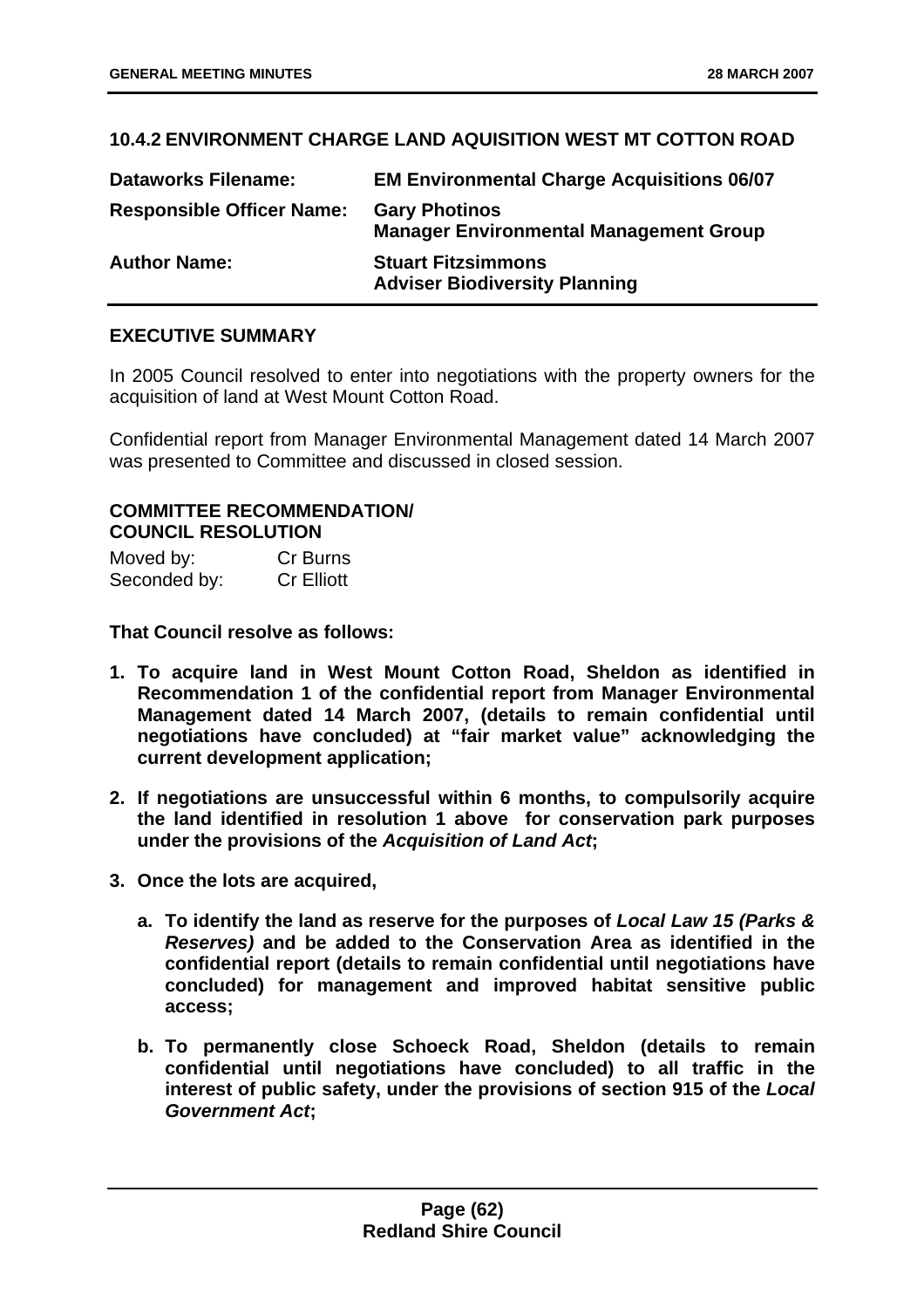- **c. Using the Environment Separate Charge, fund the securing of the site including fencing, signage, security patrols, and undertake initial management such as clean up and track works up to \$130,000;**
- **4. That this report and details of this acquisition remain confidential until such time as Council has successfully negotiated the acquisition; and**
- **5. That the Mayor and Chief Executive Officer be authorised to sign and seal all documentation associated with acquisition of these properties.**

## **CARRIED**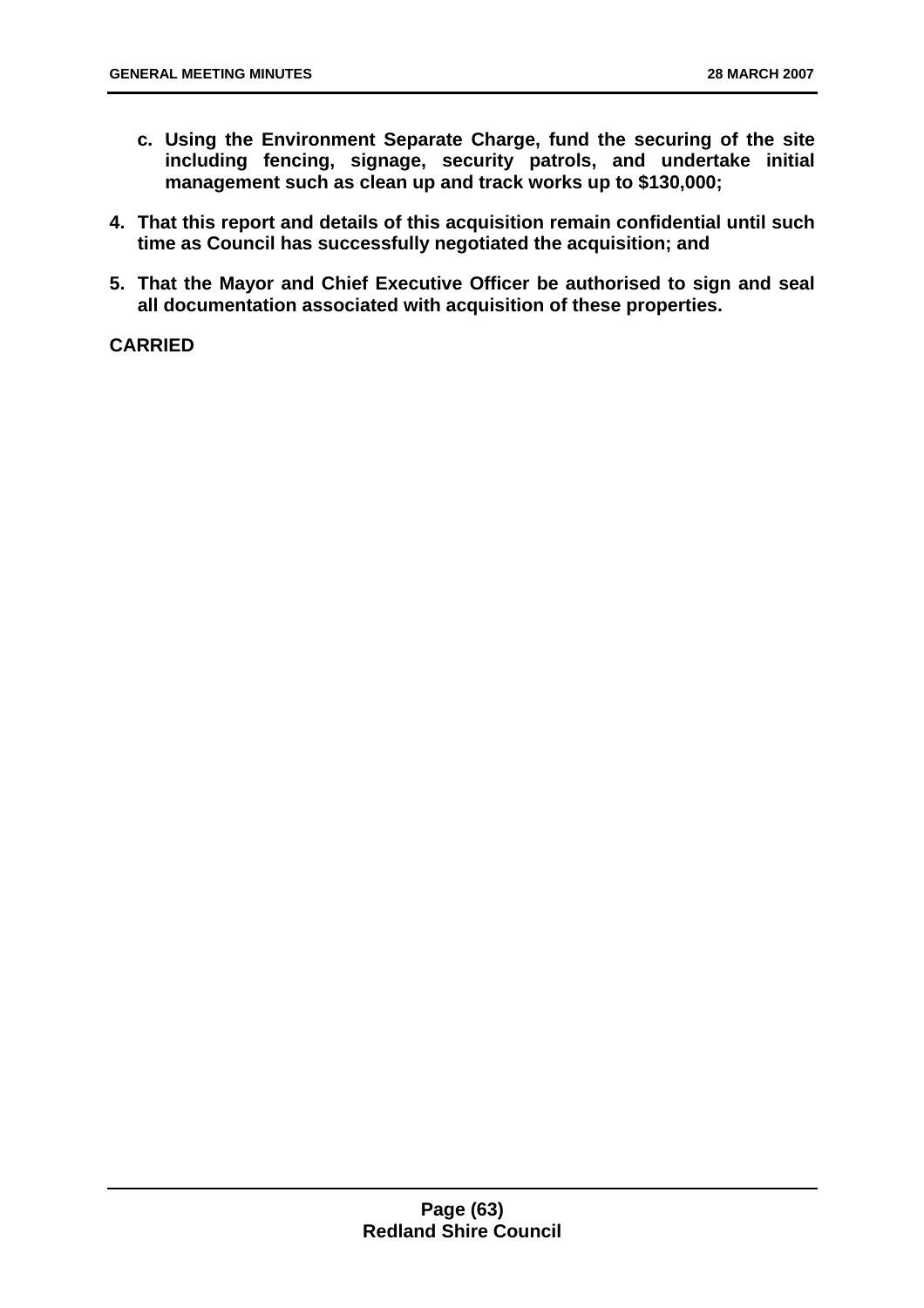# **10.4.3 LAND DISPOSAL OPTIONS 141 BUNKER ROAD VICTORIA POINT**

| <b>Dataworks Filename:</b>       | <b>141 Bunker Road Victoria Point</b>                                                                               |
|----------------------------------|---------------------------------------------------------------------------------------------------------------------|
| <b>Attachments:</b>              | <b>Concept Lot Layout Plan Option A</b><br><b>Concept Lot Layout Option B</b><br><b>Aerial Mapping and Overlays</b> |
| <b>Responsible Officer Name:</b> | <b>Gary Photinos</b><br><b>Manager Environmental Management Group</b>                                               |
| <b>Author Name:</b>              | <b>Stuart Fitzsimmons</b><br><b>Adviser Biodiversity Planning</b>                                                   |

## **EXECUTIVE SUMMARY**

The Redlands Planning Scheme zoned part of Lot 3 RP 907141 (141 Bunker Road) in the urban residential zone and the balance of the land in the open space zone over part of Council land located at Lot 3 141 Bunker Road, Victoria Point (Lot 3 on RP907141).

Council has requested an investigation of financial assessment of the disposal and development options, opportunities for further protection of environmental values and long term public access along Eprapah Creek, and initiate preliminary negotiations for acquisition of identified properties.

This report provides recommendations for the disposal and development options of 141 Bunker Road (Lot 3 on RP907141) based on investigations, and the future use, tenure and possible sale of the property.

## **PURPOSE**

That Council resolve the land disposal options for 141 Bunker Road, Victoria Point. Re-configuration and disposal of part of the property will enable retention of important environmental values and generate funds for purchase of land with greater environmental values. This will enable a better outcome than was achieved with the original land dedication.

# **BACKGROUND**

- The land was originally dedicated to Council from subdivision of rural land (December 1996).
- In March 2006 Council resolved to undertake an investigation into land disposal and development options with the Redlands Planning Scheme becoming effective from 30 March 2006.
- Currently the site is in Council ownership for conservation and strategic open space purposes, and part is zoned for Urban Residential purposes.
- Saunders Havill Group prepared a Development Options report in November 2006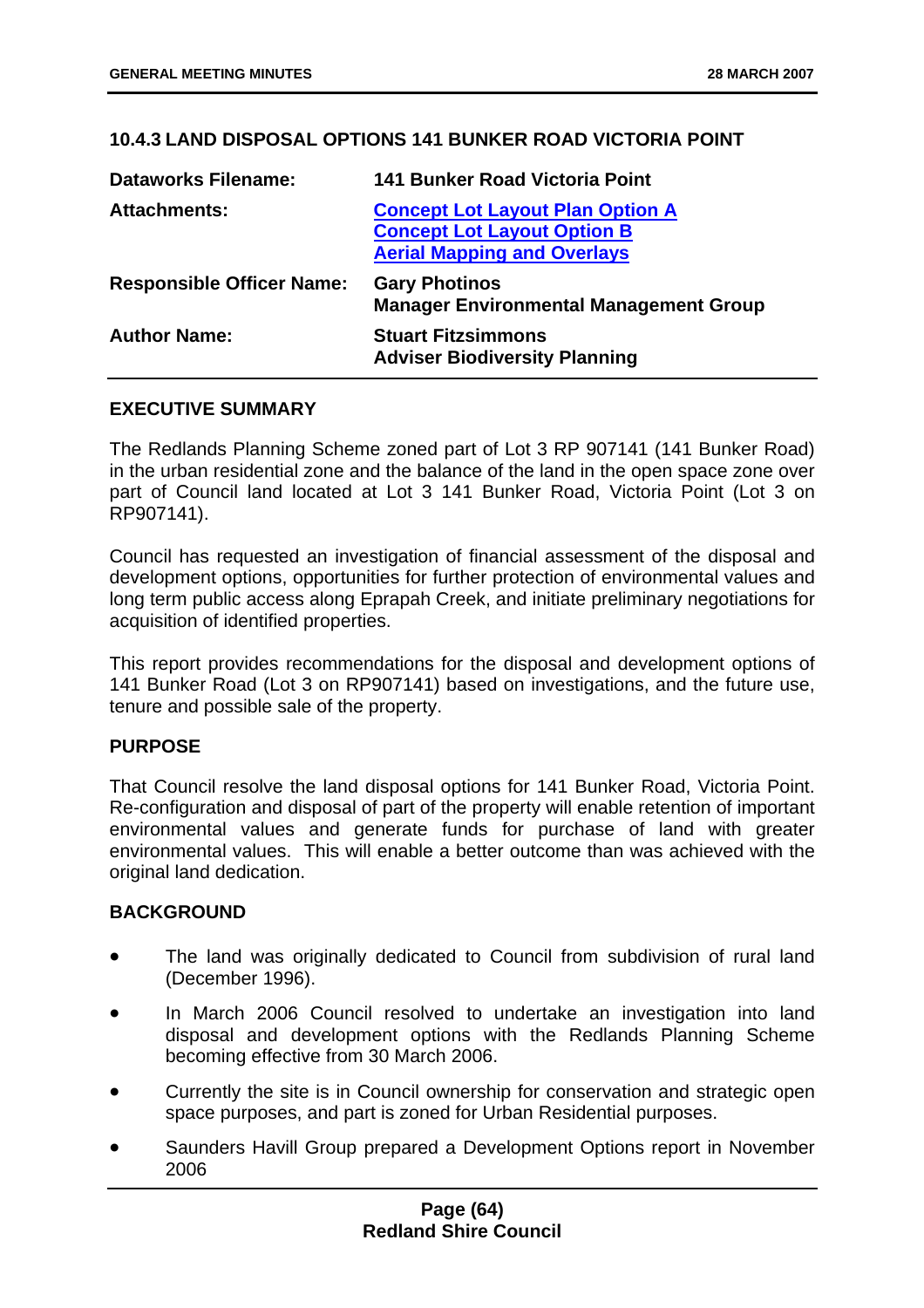Land disposal options have been identified and submitted to Council for consideration that would maximise protection of the site's environmental value, however, through sale or development of non-key environmental areas provide increased funding for purchase or priority land and reduce or eliminate Council's current maintenance requirements.

## **ISSUES**

### PROPERTY DETAILS

The site is known as 141 Bunker Road, Victoria Point and is more fully described as Lot 3 on RP907141. The site comprises a combined area of 3.593ha and does not have frontage to a dedicated road, although a lawful easement access strip does exist.

The site is zoned Open Space and Urban Residential, with areas closer to Eprapah Creek identified as being important in terms of their conservation and open space connectivity value.

| <b>Property Description</b> | Lot 3 on RP907141                                      |
|-----------------------------|--------------------------------------------------------|
| <b>Address</b>              | 141 Bunker Road, Victoria Point                        |
| Area                        | 3.59 ha                                                |
| Ownership                   | <b>Redland Shire Council</b>                           |
| <b>RPS Zoning</b>           | Split zoning Urban Residential and Open Space          |
| <b>RPS Primary Codes</b>    | Urban Residential Zone & Open Space Zone Codes;        |
|                             | <b>Reconfiguration Code</b>                            |
| <b>RPS Overlays</b>         | Habitat Protection, Acid Sulphate Soils, Waterways and |
|                             | Wetlands                                               |

## **SITE HISTORY**

The subject land was transferred to Council in fee simple as a condition of development approval for a land subdivision that created Lots 1 and 2 on RP907141.

This land transfer was provided to Council as part of a subdivision approval with a relaxation of the planning scheme – subdivision provisions for minimum lot size (20 ha) on the basis of community benefit (protection of the environmental values and providing long term public access along the Eprapah Creek corridor).

#### LEGAL REQUIREMENTS FOR LAND DISPOSAL OPTIONS

- Any consideration to dispose of land must be undertaken in accordance with section 491 of the *Local Government Act* which requires either an auction or inviting tenders.
- Council also needs to demonstrate under the provisions of the *Integrated Planning Act* that the sale of trust land, is undertaken in the process set out in the Act and any proceeds raised from the sale be used for providing similar facilities elsewhere.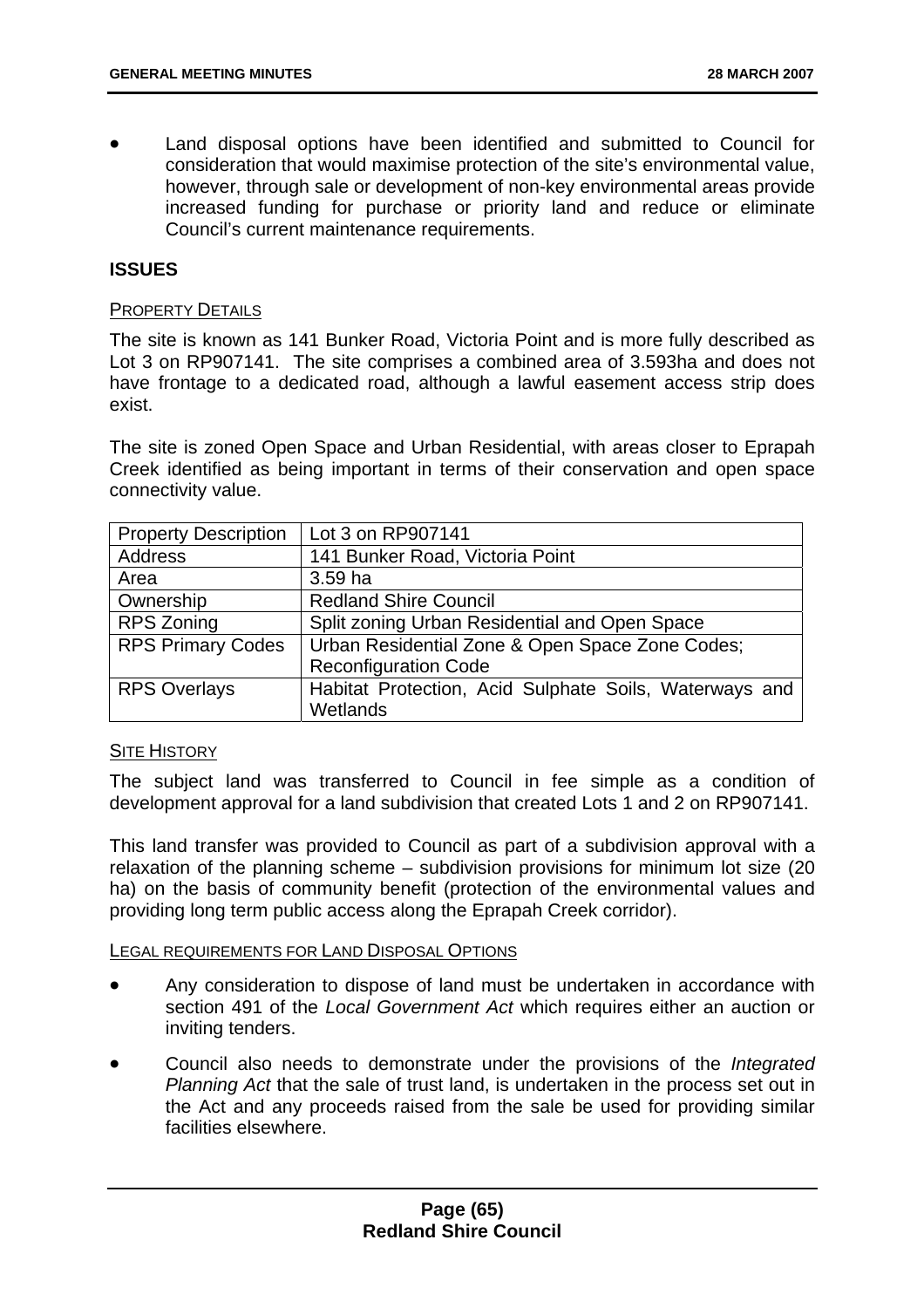## OPTIONS FOR DISPOSAL

Redland Shire Council commissioned the Saunders Havill Group to investigate planning and environmental constraints on Lot 3 on RP907141 with a view of establishing potential development options in accordance with the zoning and overlay mapping included in the Redlands Planning Scheme.

Selling or developing sections of this allotment in accordance with the Redlands Planning Scheme while using the development process to maintain or enhance environmental values is considered an option to:

Remove maintenance requirements over an existing vacant allotment.

- 1. Achieve revenue to support the environmental levy and better allocate resources for achieving conservation outcomes.
- 2. Allow for the expansion of the Bunker Road community in accordance with Council's planning documentation.

Development Options indicated:

- The site is currently maintained by the Parks & Conservation Unit and contains limited existing vegetation with large areas predominantly slashed and maintained as rural paddock.
- Environmental constraints revolve around the retention and buffering of Eprapah Creek Corridor. The RPS supports this through an Open Space zoning immediately joining the creek area.

## OPTION 1 (PREFERRED) - SUBDIVIDE THE PROPERTY RETAINING A PORTION AND SELLING THE BALANCE UNDEVELOPED

- Reconfiguration of 141 Bunker Road Victoria Point at proposed boundary and application for material change of use for front portion of property as shown in the Concept Lot Layout Option A provided in Saunders Havill Group Development Options Report November 2006.
- Back portion of property (approx 2.4 ha) that has high environmental values (such as Eprapah Creek riparian buffer, RE 12.3.6) and community benefit (open space) remains under Council ownership and front portion (approx 1.1 ha) for disposal.
- Loss of 90m x 20 m (approx 0.18 ha) of enhancement link between 141 & 151- 159 Bunker Road that will be required for road access will be added to the back portion of the property (see RSC Planning Scheme overlay).
- Auction / invited tenders for sale of remaining portion of the property undeveloped and subject to development approval.
- Estimated return of \$1 million / ha equates to approximately \$1.1 million from the sub-division and disposal of front part of the property.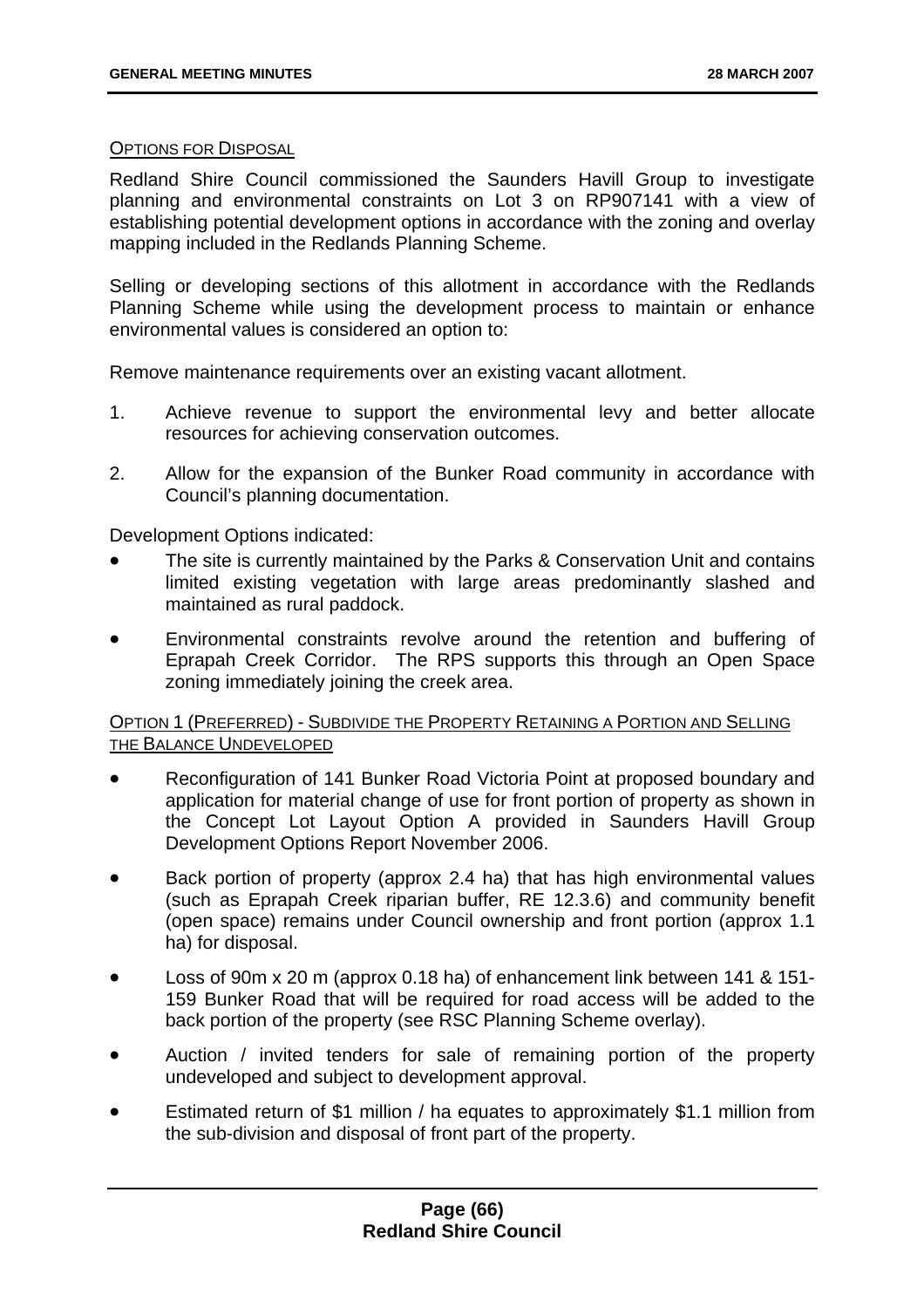• Funds raised from disposal will be used to acquire property of higher environmental value and greater benefits to the community.

## OPTION 2 - SUBDIVIDE THE PROPERTY RETAINING A PORTION, DEVELOP AND SELL THE REMAINING LAND

- Consultants report indicated two development portions Concept Lot Layout Option A (17 allotments) and Concept Lot Layout Option B (25 allotments) subject to Development Assessment preliminary advice, lodgement and approval, allotment sizing, road requirements, etc.
- Concept Lot Layout Option A (17 allotments) is favoured as it provides for retention of environmental values as per Option 1 above.
- Concept Lot Layout Option B (25 allotments) requires significantly more land for development (approximately  $0.5 - 0.7$  ha). This is not considered a viable option, due to a loss of environmental values identified above.
- An evaluation by Early Group Valuers (June 2006) of proposed lots is approximated between \$180,000 and \$220,000 (Subject to size, location, layout, etc).
- Potential funds generated from sale of allotments are approximately \$3.2 \$3.6 million for Concept Lot Layout A and \$4.1 – \$4.5 million for Concept Lot Layout Option B.
- Financial costs will be incurred by Council for development assessment, development contributions/charges, road construction, stormwater, sewerage etc (as highlighted in Saunders Havill Group report) if Concept Lot Layout Option A & B are proposed.

# ROAD ACCESS FOR OPTIONS 1 & 2

The site is currently constrained by its access to Bunker Road, which is a 6.004 metre wide access easement over Lot 2 on RP907141. This access point is unsuitable for any residential development of the subject site (save a single detached dwelling). Any application incorporating access along the existing access alignment would require consent of adjoining owners on Lot 1 & 2 on RP907141 and would additionally require the demolition of a substantial shed located within Lot 2 on RP907141.

Development of the site for residential purposes outlined in Option 2 would require a minimum 15 metre wide road reserve from Bunker Road to the subject site. As adjoining land along the eastern boundary of the site is currently zoned as Conservation, the most appropriate access point is via the western boundary with Lot 68 on RP85360. Development applications are presently lodged by Ausbuild Pty Ltd for Lots 67 and 68 on RP85360 (151 – 169 Bunker Road), and any road access would be dependent upon successful approval by the applicants.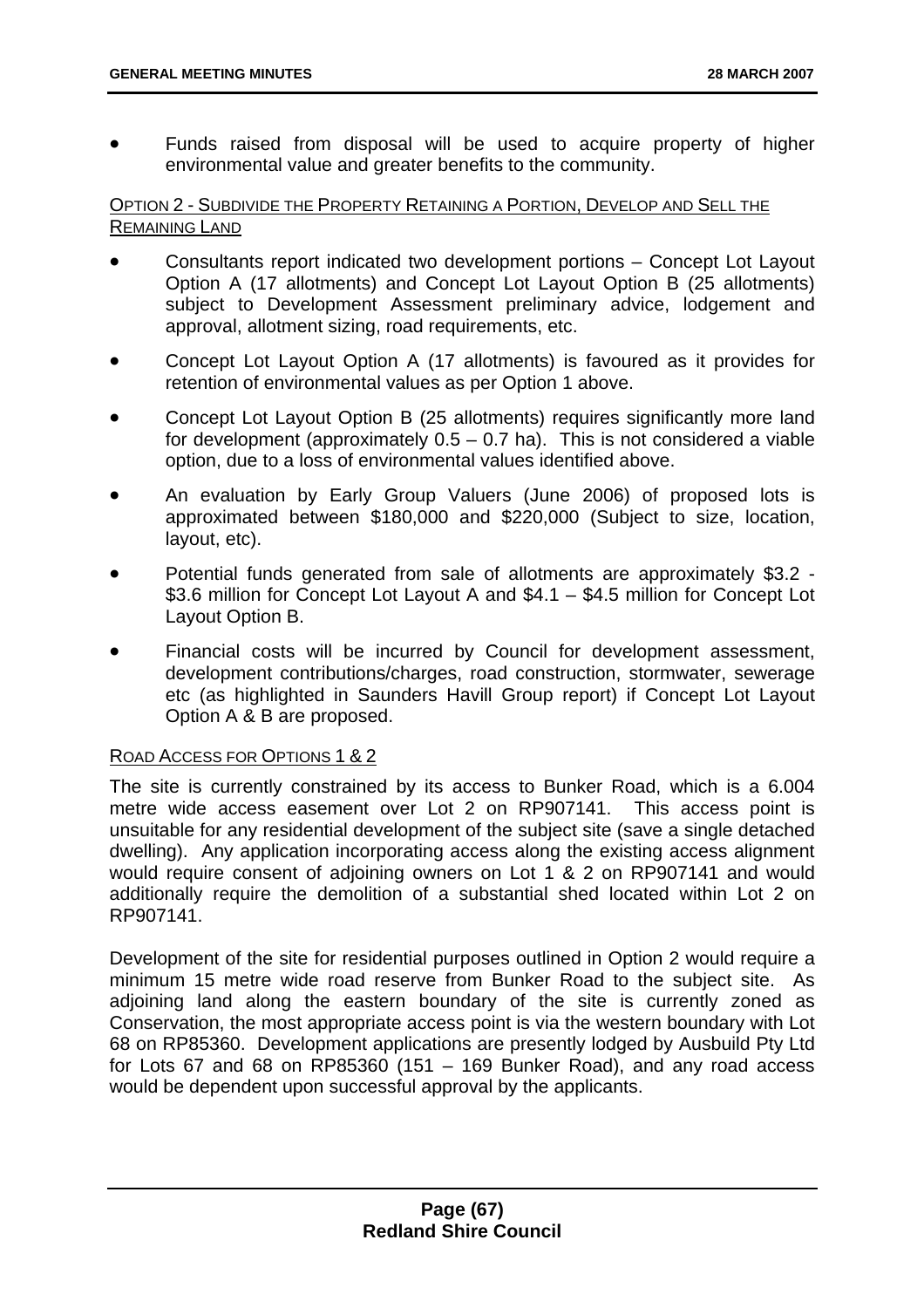### STORMWATER / DRAINAGE

The site contains two substantial dams that would be retained in Council ownership if 141 Bunker Road is reconfigured. A mapped drainage line flows into the first dam, which then flows into a second dam closer to Eprapah Creek, and then into the creek. Dams are important form of water storage for detention and/or use. The southernmost dam may be retained as a detention basin and form part of a landscaped environmental area or alternatively may be filled and the revegetated. Stormwater planning overlay (see attached overlays) indicates a flood prone area in the back portion of the property that would be negated by choosing Concept Lot Layout Option A. A stormwater Management Plan would need to be prepared as part of any development application and would need to respond to the requirements of the Stormwater Management Code.

## POTENTIAL LAND ACQUISITION OPTIONS

Council, by resolution in March 2006, instructed that further investigations and negotiations be undertaken to determine what land acquisition opportunities are available for the protection of the environmental values and providing long term public access along the Eprapah Creek corridor.

Whilst section 5.1.34 of the *Integrated Planning Act* does apply to the sale of trust land, it only sets out the process for that disposal. It requires that any proceeds raised from the sale be used for providing similar facilities elsewhere.

Redland Shire Council Property Services Manager has investigated and commenced confidential preliminary negotiations for the potential acquisition of surrounding lots with high environmental values.

#### OPTION 3 - RETAIN LAND FOR CONSERVATION AND RECREATION PURPOSES

The retention of 141 Bunker Road Victoria Point in its current configuration provides existing and potential benefits to the community;

- It adjoins, and should be planned and managed along with, important bush blocks to the east that are planned for retention as habitat under the Redlands Planning Scheme.
- In combination (or even considered separately in its own right) with the Conservation areas to the east, this lot forms a large habitat node (classified as Major Patch in EIS4.1) on Eprapah Creek corridor (which is Priority Corridor in the EIS4.1).
- It includes the riparian land along Eprapah Creek and has cleared areas that may also be habitat – for example swamp wallaby and birds of prey.
- As development takes place in the surrounding area there is potential to manage this lot as part habitat and part recreation open space based on the Eprapah Creek connecting corridor.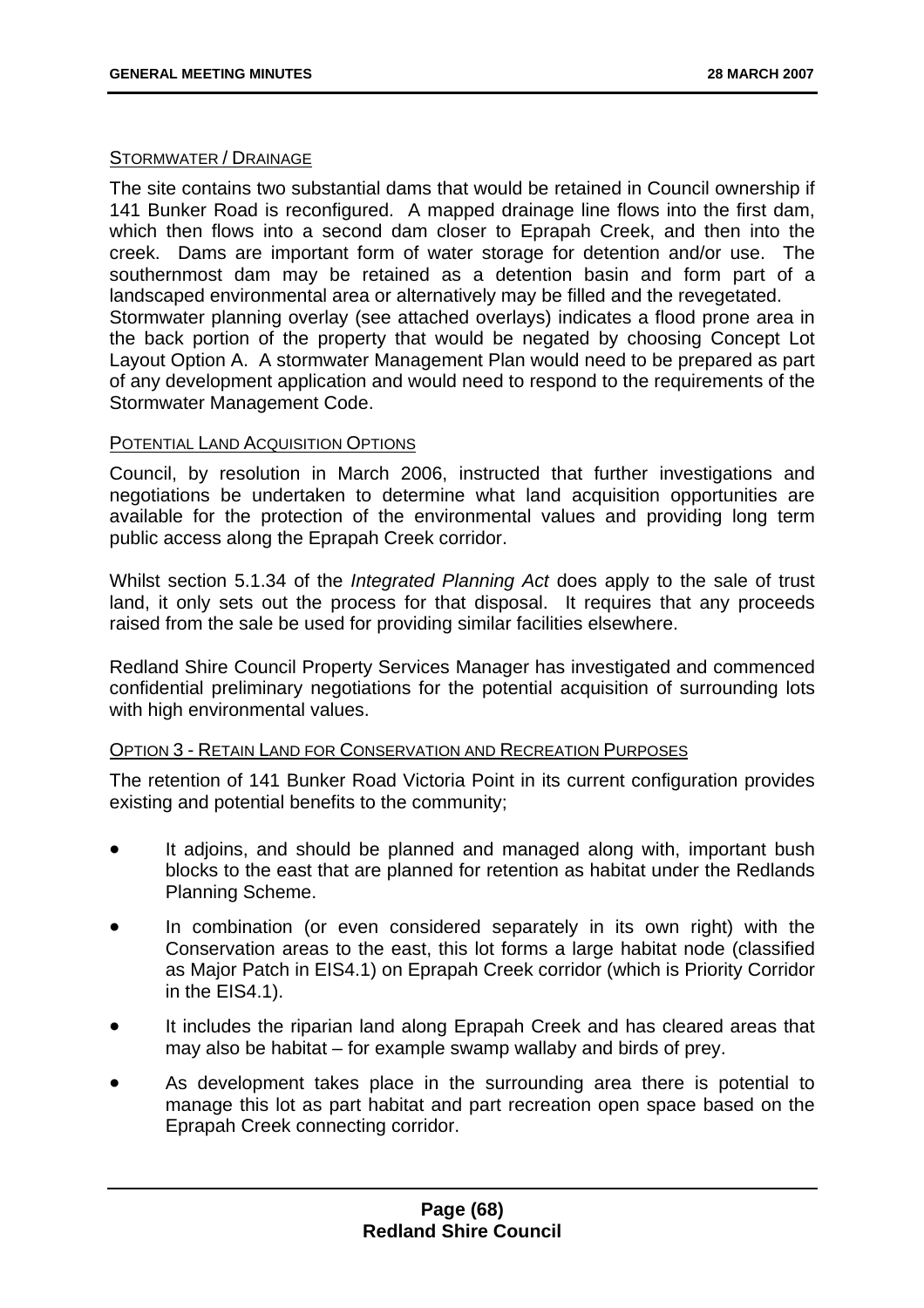#### **SUMMARY**

The Development Options Report by Sanders Havill November 2006 outlines that Council does have the option of re-configuring 141 Bunker Road Victoria Point on its Concept Lot Layout Plan Option A, where a significant portion of the land along Eprapah Creek and two existing dams are retained. This option allows for the best environmental outcome to be achieved while still releasing a large portion of land that can be sold or developed as residential allotments.

Should Council accept this proposal, it must first notify the public of its intentions to sell and invite submissions under section 5.1.34 of the *Integrated Planning Act* by placing an advertisement in a newspaper circulation in the local government's area. The notice must describe the land intended to be sold, the purpose for which the land was given on trust, and the reason for proposing to sell the land.

Council must then consider all submissions before subsequently resolving to make a decision to sell the land or develop the land and subsequently sell the land. This authority can be delegated and it is proposed that Council delegate its responsibility to the Chief Executive Officer to allow the expedition of the matter.

The proceeds of the sale must be used for providing similar land, which may be available for acquisition contingent on the outcome of the Property Services Managers' report. Due to possible timing issues associated with selling and acquiring lands for this purpose, funds from the Environment Separate Charge may be made available in the interim to acquire the land.

# **RELATIONSHIP TO CORPORATE PLAN**

The recommendation primarily supports Council's strategic priority to ensure the enhancement of biodiversity including koala habitat, bushland, greenspace, waterways, catchments, air and coastal ecosystems in recognition of our unique location on Moreton Bay.

#### **FINANCIAL IMPLICATIONS**

The adoption of the preferred option involving the reconfiguration of one lot into 2, retaining the back portion of the property (approximately 2.4ha) and selling the front land (zoned urban residential) as whole property with no development approval, would generate approximately \$1.1 million from auction or invited tenders (based upon potential market price of \$1 million per hectare). Development assessment, survey, legal and stamp duty costs would need to be deducted from this revenue. Revenue from the sale would be available to acquire land in the future.

Should Council decide to not proceed with any disposal options and retain the site, the normal ongoing maintenance costs would continue to apply.

#### **PLANNING SCHEME IMPLICATIONS**

The Land Use Planning Group was consulted and it is considered that the outcome of recommendations in this report will result in adjustment of the Open Space zoning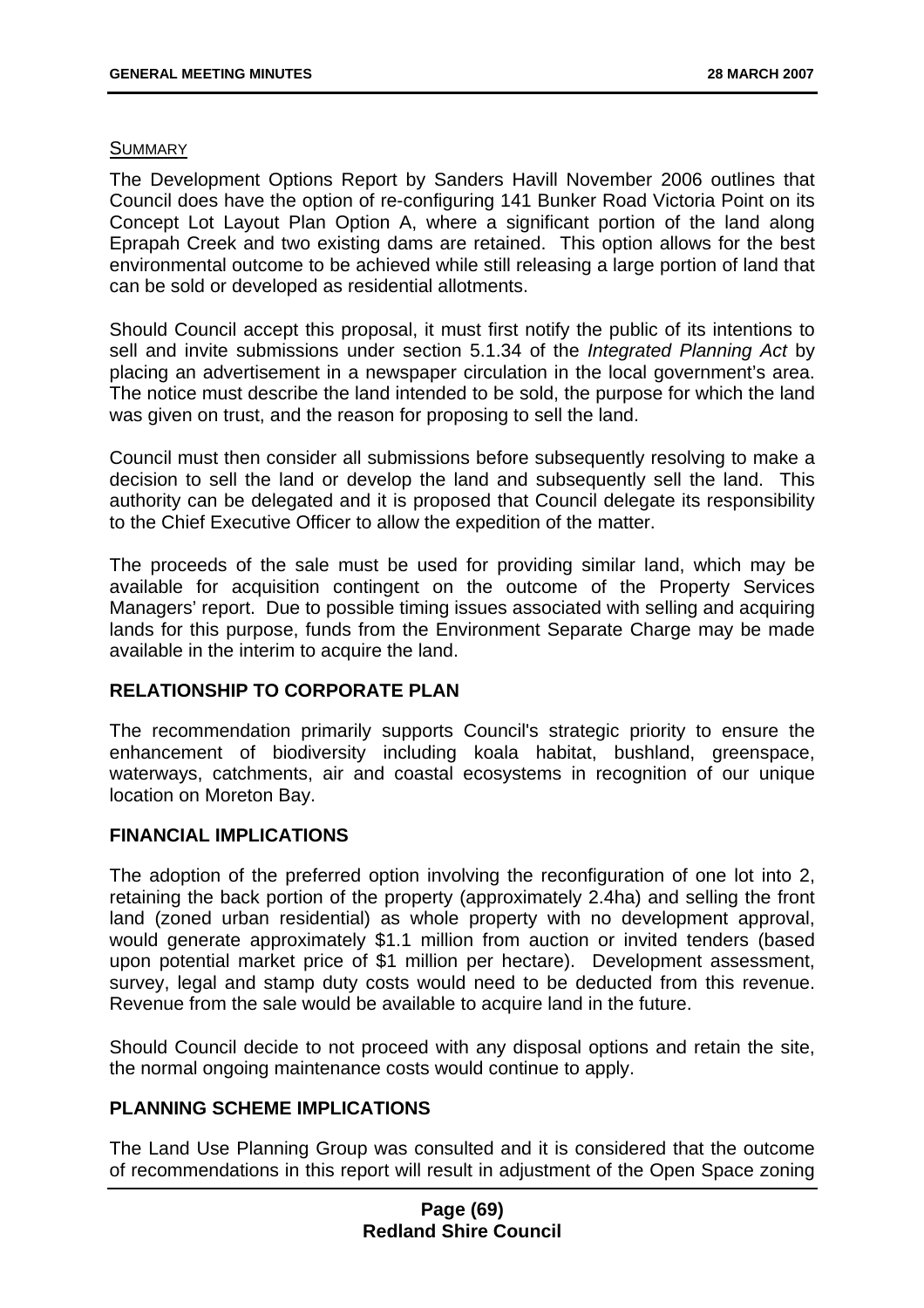over the balance area of the land to be retained by Council in the Redlands Planning Scheme as part of any future review.

# **CONSULTATION**

Land Use Planning Group was consulted regarding the potential planning scheme implications of reconfiguration and any adjustments to the planning scheme. Environmental Management Group was consulted with respect of the environmental and open space values associated with the development options. The Property Services Manager was consulted regarding the potential acquisition of land using funds generated from the disposal of the property, and has entered into negotiations with potential property owners.

#### **OPTIONS**

#### **PREFERRED**

That Council resolves;

- 1. To notify the public and invite submission under section 5.1.34 of *Integrated Planning Act 1997* on its intention to sell a portion of land situated at 141 Bunker Road Victoria Point on the basis of Concept Lot Layout Option A as described in the Saunders Havill Group Development Options Report November 2006;
- 2. To delegate its authority under Section 5.1.34 (4) of Integrated Planning Act 1997 to the Chief Executive Officer to consider all submissions for sale of a portion of land situated at 141 Bunker Road Victoria Point on the basis of Concept Lot Layout Option A with the following conditions:
	- a) To not exercise any delegated authority under these provisions which to the delegate's knowledge, adversely affects, or is likely to adversely affect, the Council's relations with the public at large, and
	- b) To not sub delegate this authority to any other officer.
- 3. To delegate its authority under section 36 (2) (b) of the *Local Government Act* to the Chief Executive Officer to dispose of a portion of land situated at 141 Bunker Road Victoria Point on the basis of Concept Lot Layout Option A subject to the following conditions:
	- a) That all submissions called for under Section 5.1.34 (4) of the *Integrated Planning Act 1997* have been considered under delegated authority.
	- b) That any disposal of land be undertaken by auction or tender in accordance with section 491 of the *Local Government Act 1993*.
- 4. To authorise the Chief Executive Officer and the Mayor to sign and seal all documentation.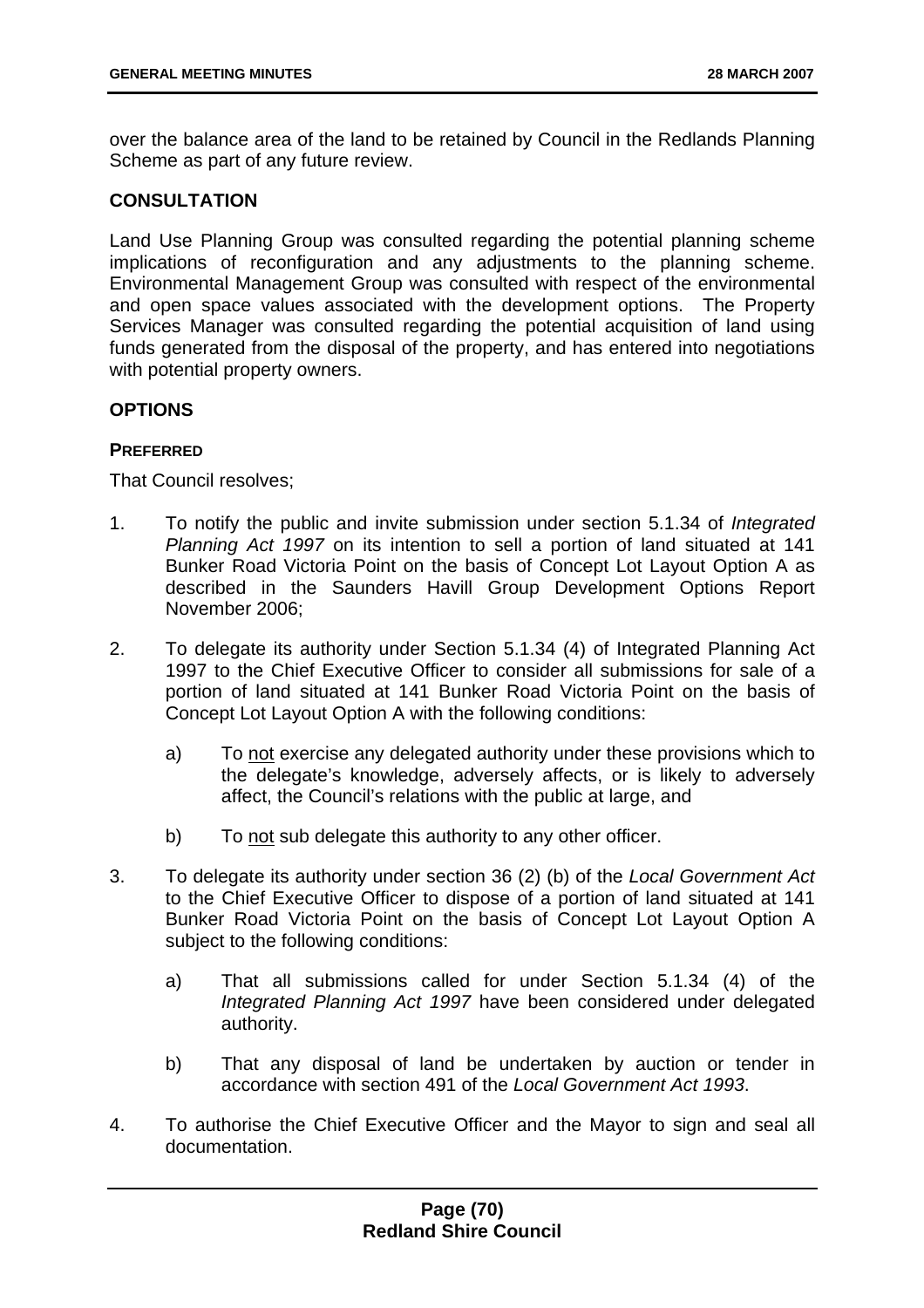### **ALTERNATIVE 1**

That Council resolves

- 1. To notify the public and invite submissions under section 5.1.34 of *Integrated Planning Act* 1997 on its intentions to develop, construct residential allotments and sell land at 141 Bunker Road Victoria Point on the basis of Concept Lot Layout Option A as described in the Sanders Havill Group Development Options Report November 2006.
- 2. To delegate its authority under Section 5.1.34 (4) of Integrated Planning Act 1997 to Chief Executive Officer to consider all submissions for sale of a portion of land with development application situated at 141 Bunker Road Victoria Point on the basis of Concept Lot Layout Option A with the following conditions:
	- a) To not exercise any delegated authority under these provisions which to the delegate's knowledge, adversely affects, or is likely to adversely affect, the Council's relations with the public at large, and
	- b) To not sub delegate this authority to any other officer.
- 3. To delegate its authority under section 36 (2) (b) of the Local Government Act to the Chief Executive Officer develop, construct residential allotments and to dispose of the land situated at 141 Bunker Road Victoria Point on the basis of Concept Lot Layout Option A subject to the following conditions:
	- a) That all submissions called for under Section 5.1.34 (4) of the *Integrated Planning Act 1997* have been considered under delegated authority.
	- b) That any disposal of land be undertaken by auction or tender in accordance with section 491 of the *Local Government Act 1993*.
- 4. To authorise the Chief Executive Officer and the Mayor to sign and seal all documentation.

# **ALTERNATIVE 2**

That Council resolve to notify the public and invite submission under section 5.1.34 of *Integrated Planning Act 1997* on its intention to sell a portion of land situated at 141 Bunker Road Victoria Point on the basis of Concept Lot Layout Option A as described in the Saunders Havill Group Development Options Report November 2006.

# **ALTERNATIVE 3**

That Council resolves to notify the public and invite submissions under section 5.1.34 of *Integrated Planning Act 1997* on its intentions to develop, construct residential allotments and sell land at 141 Bunker Road Victoria Point on the basis of Concept Lot Layout Option A as described in the Sanders Havill Group Development Options Report November 2006.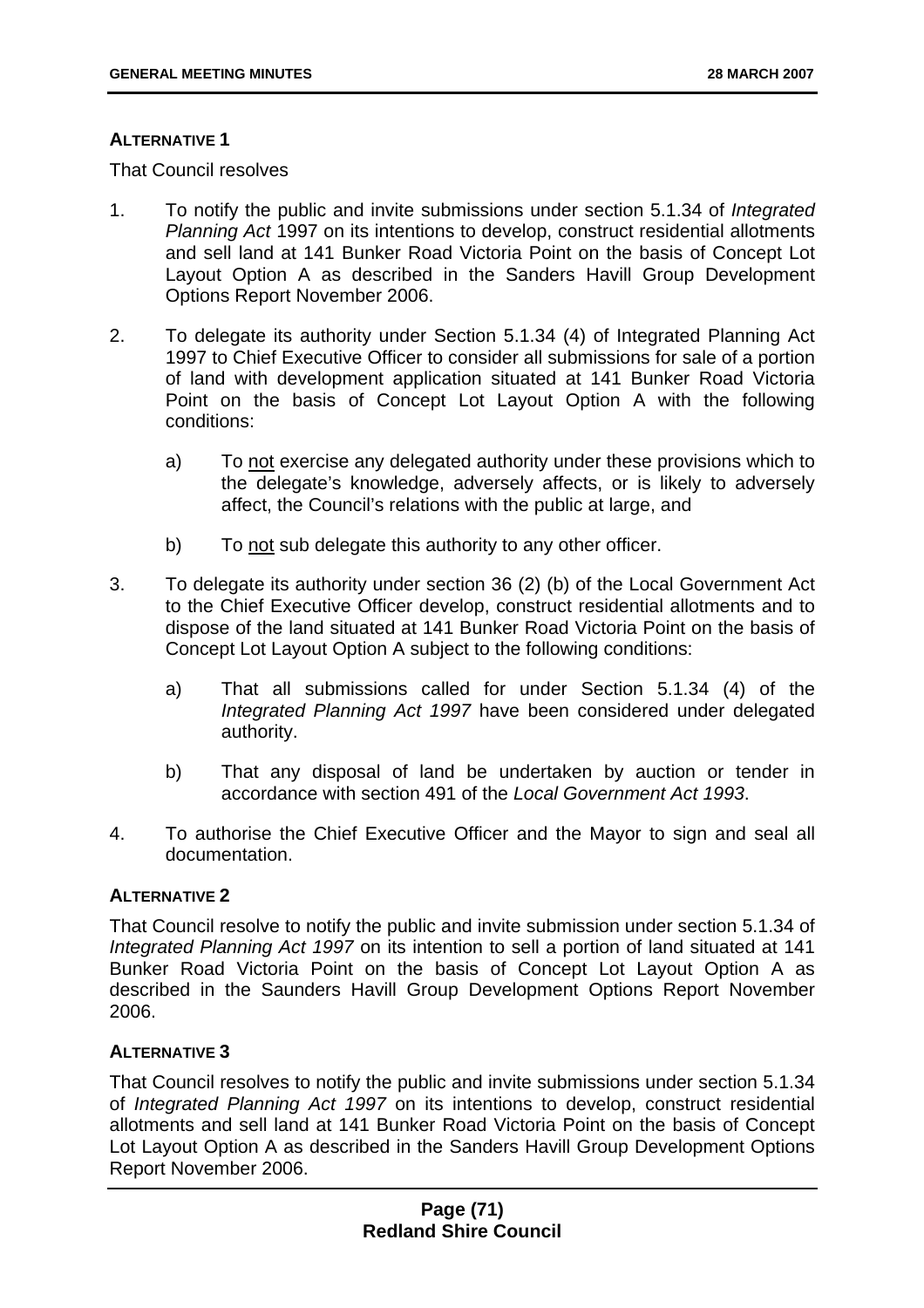# **OFFICER'S RECOMMENDATION**

That Council resolve as follows:

- 1. To notify the public and invite submission under section 5.1.34 of Integrated Planning Act 1997 on its intention to sell a portion of land situated at 141 Bunker Road Victoria Point on the basis of Concept Lot Layout Option A as described in the Saunders Havill Group Development Options Report November 2006;
- 2. To delegate its authority under Section 5.1.34 (4) of Integrated Planning Act 1997 to the Chief Executive Officer to consider all submissions for sale of a portion of land situated at 141 Bunker Road Victoria Point on the basis of Concept Lot Layout Option A with the following conditions:
	- (a) To not exercise any delegated authority under these provisions which to the delegate's knowledge, adversely affects, or is likely to adversely affect, the Council's relations with the public at large; and
	- (b) To not sub delegate this authority to any other officer;
- 3. To delegate its authority under section 36 (2) (b) of the Local Government Act to the Chief Executive Officer to dispose of a portion of land situated at 141 Bunker Road Victoria Point on the basis of Concept Lot Layout Option A subject to the following conditions:
	- (a) That all submissions called for under Section 5.1.34 (4) of the Integrated Planning Act 1997 have been considered under delegated authority;
	- (b) That any disposal of land be undertaken by auction or tender in accordance with section 491 of the Local Government Act 1993; and
- 4. To authorise the Chief Executive Officer and the Mayor to sign and seal all documentation.

# **COMMITTEE RECOMMENDATION**

That the Officer's Recommendation not be adopted and that Council retain this parcel of land in its ownership.

#### **PROPOSED MOTION 1**

Moved by: Cr Bowler

That the Committee Recommendation be adopted with the inclusion of the following;

(b) that Council amend the zoning to Conservation CN2 at the next Redlands Planning Scheme review.

The Mayor ruled that the amendment changed the intent of the motion and he could not accept the motion.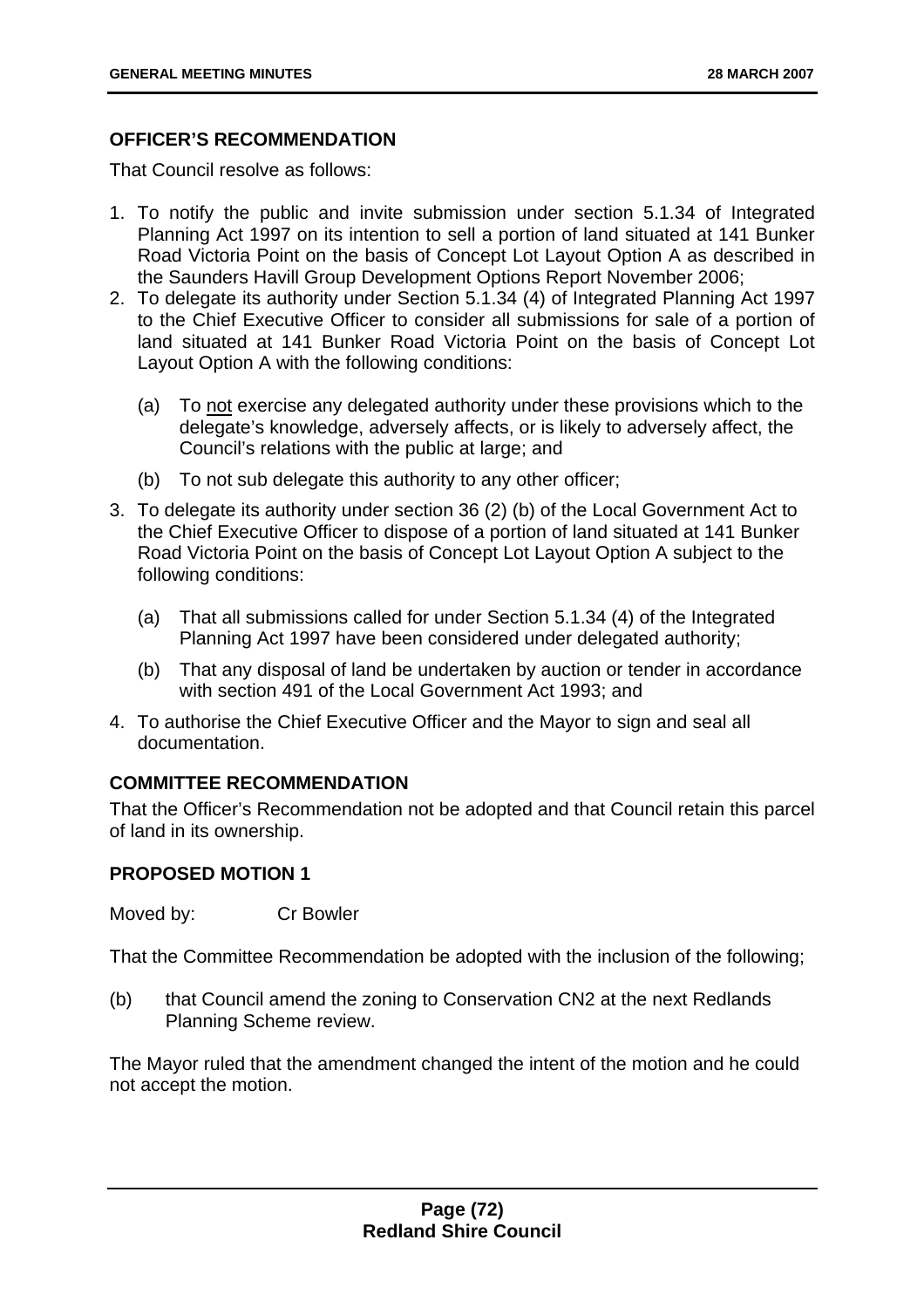## **PROPOSED MOTION 2**

Moved by: Cr Bowler

That the Committee Recommendation be adopted with the inclusion of the following;

(b) that Council direct officers in Conservation to start a revegetation program on this block of land.

The Mayor ruled that the amendment changed the intent of the motion and he could not accept the motion.

## **COUNCIL RESOLUTION**

Moved by: Cr Burns Seconded by: Cr Elliott

**That the Officer's Recommendation not be adopted and that Council retain this parcel of land in its ownership.**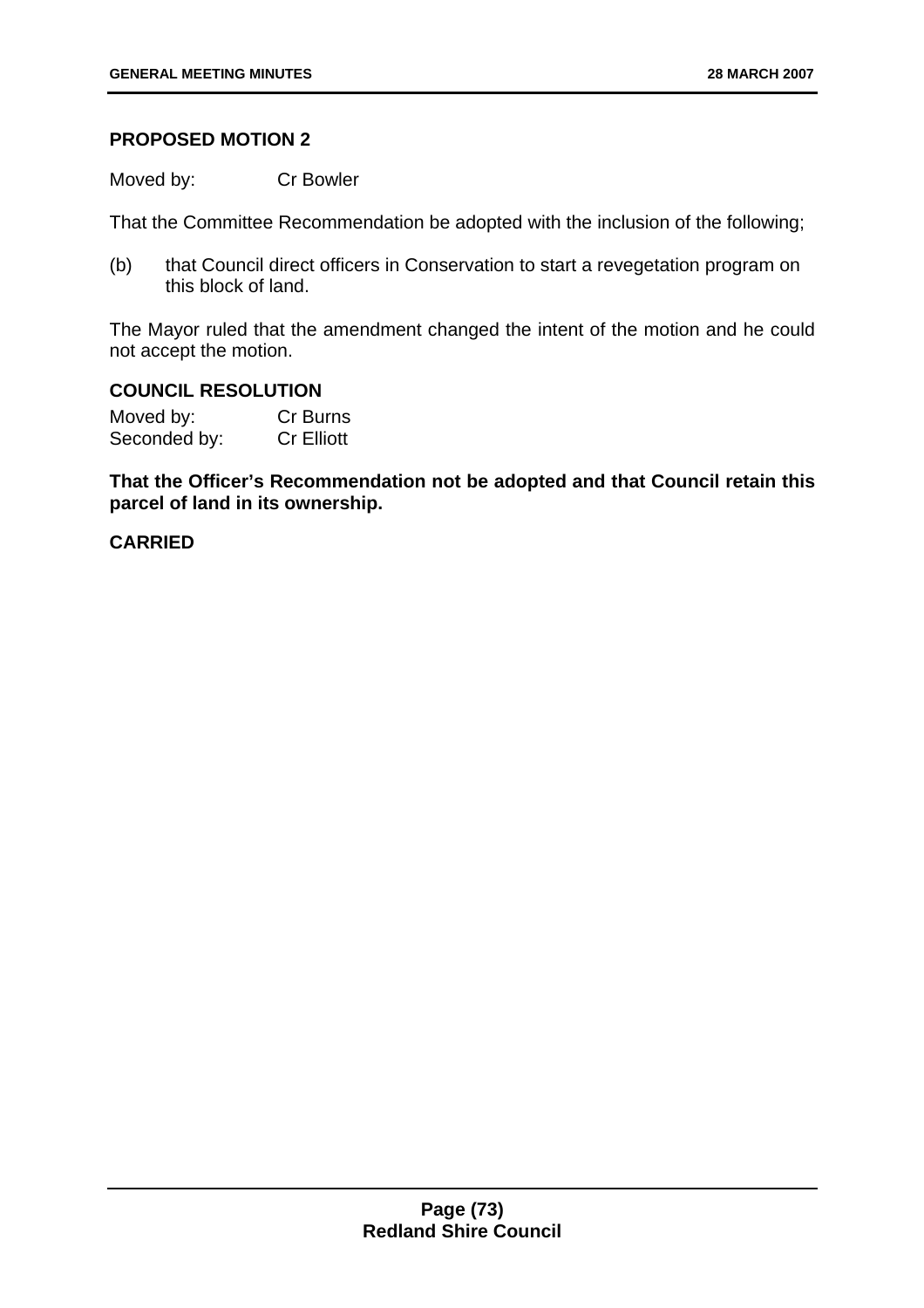## **10.4.4 SOUTHERN MORETON BAY ISLANDS OPEN SPACE PLAN 2**

| <b>Dataworks Filename:</b>       | <b>P&amp;R Planning Division 5 Planning</b>                           |
|----------------------------------|-----------------------------------------------------------------------|
| <b>Responsible Officer Name:</b> | <b>Gary Photinos</b><br><b>Manager Environmental Management Group</b> |
| <b>Author Name:</b>              | Angela Wright<br><b>Senior Advisor Open Space Planning</b>            |

### **EXECUTIVE SUMMARY**

The Southern Moreton Bay Islands Open Space Plan 2006 has been prepared primarily in response to the submissions received on the draft Redlands Planning Scheme in 2005. Its main purpose is to provide details and priorities of all parcels of land that council should retain, acquire or develop as public recreation areas on the islands.

Confidential report from Manager Environmental Management dated 14 March 2007 was presented to Committee and discussed in closed session.

# **COMMITTEE RECOMMENDATION/ COUNCIL RESOLUTION**

| Moved by:    | Cr Burns          |
|--------------|-------------------|
| Seconded by: | <b>Cr Elliott</b> |

**That Council resolve as follows:** 

- **1. To proceed with negotiating the acquisition of all 71 privately owned lots or part lots recommended in the Confidential Southern Moreton Bay Island Open Space Plan 2006, through a land exchange program using Council owned SMBI Residential zoned lots;**
- **2. To proceed with investigating closing a section of the following roads as recommended in the Confidential Southern Moreton Bay Island Open Space Plan 2006 for sites identified in this report as 10, 11, 17, 18, 20, 21, 23, 28, 33 and 44;**
- **3. To proceed with investigating the amalgamation of 13 sites in the Confidential Southern Moreton Bay Island Open Space Plan 2006 where Council owns 100% of the land, into single lot parks;**
- **4. To initiate an amendment of the Redland Planning Scheme to include all lots or parts of lots identified in the Confidential Southern Moreton Bay Open Space Study within the Open Space Zone;**
- **5. To designate all privately owned lots or parts of lots currently zoned open space or proposed to be rezoned to open space as Community Infrastructure under the Integrated Planning Act;**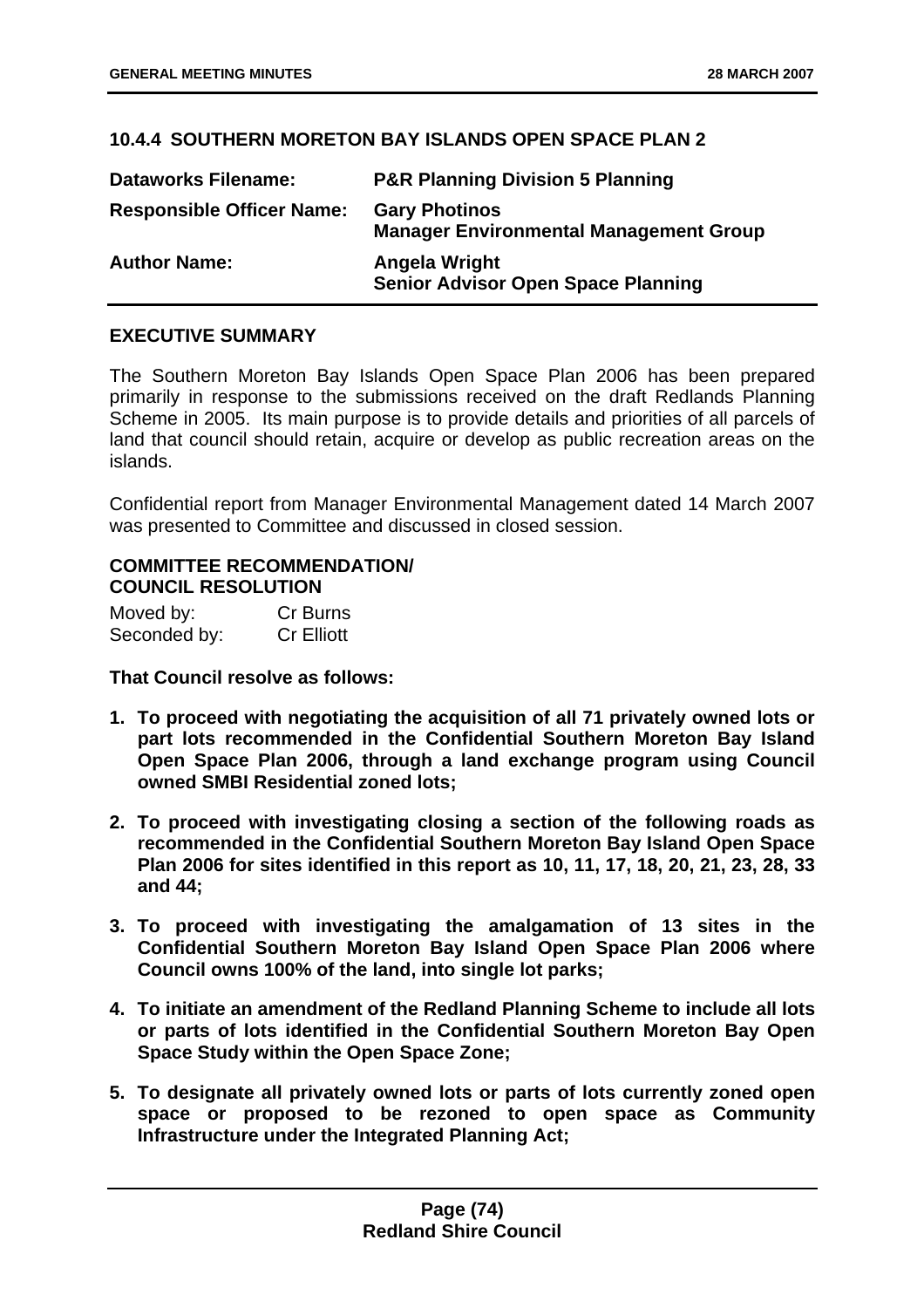- **6. To delegate authority to the Chief Executive Officer to exchange vacant Council land of similar size and value suitable for residential purposes with land which may involve considerable expenditure to Council to provide infrastructure, or for land which would be of benefit to Council for Town Planning reasons;**
- **7. That the Mayor and Chief Executive Officer be authorised to sign and seal all relevant documentation; and**
- **8. That the confidential report from Manager Environmental Management and the Southern Moreton Bay Island Open Space Plan 2 remain confidential.**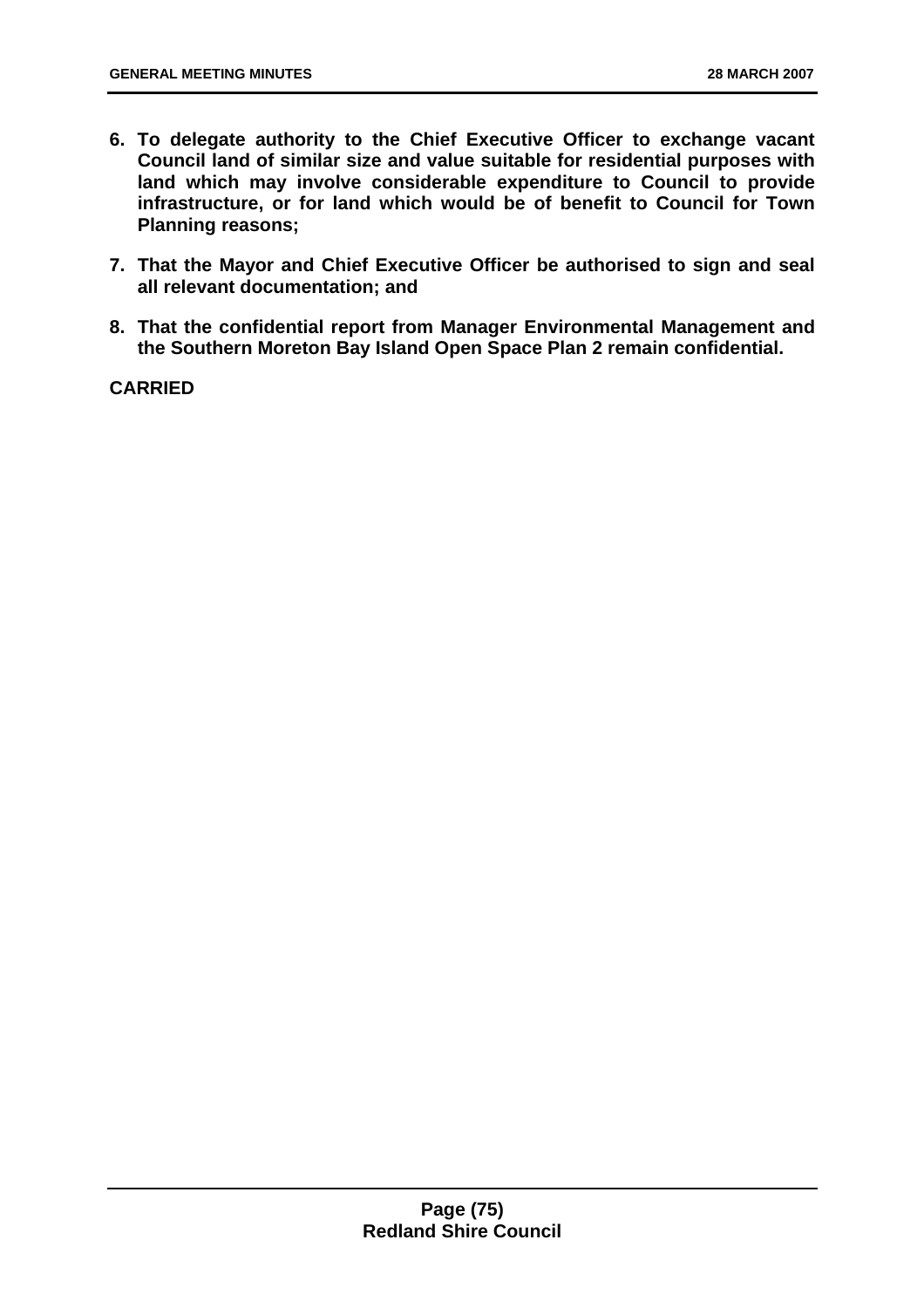## **10.5 GENERAL BUSINESS**

#### **10.5.1 RESEARCH ON THE INTRODUCTION OF CARBON MARKETS**

#### **COMMITTEE RECOMMENDATION/ COUNCIL RESOLUTION**

| Moved by:    | Cr Ogilvie  |
|--------------|-------------|
| Seconded by: | Cr Williams |

**That Council resolve to undertake research and report back to Council on the potential revenue opportunities that have been created by the introduction of carbon markets like the NSW Benchmark Scheme. This research to focus on:** 

- **1. the business potential of obtaining carbon credits by the sequestration of carbon dioxide through replanting forests; and**
- **2. the options in Council's planning instruments for purchase, lease or otherwise securing sites for this replanting in the koala coast, and other areas important to Council's bushland and habitat corridor plan.**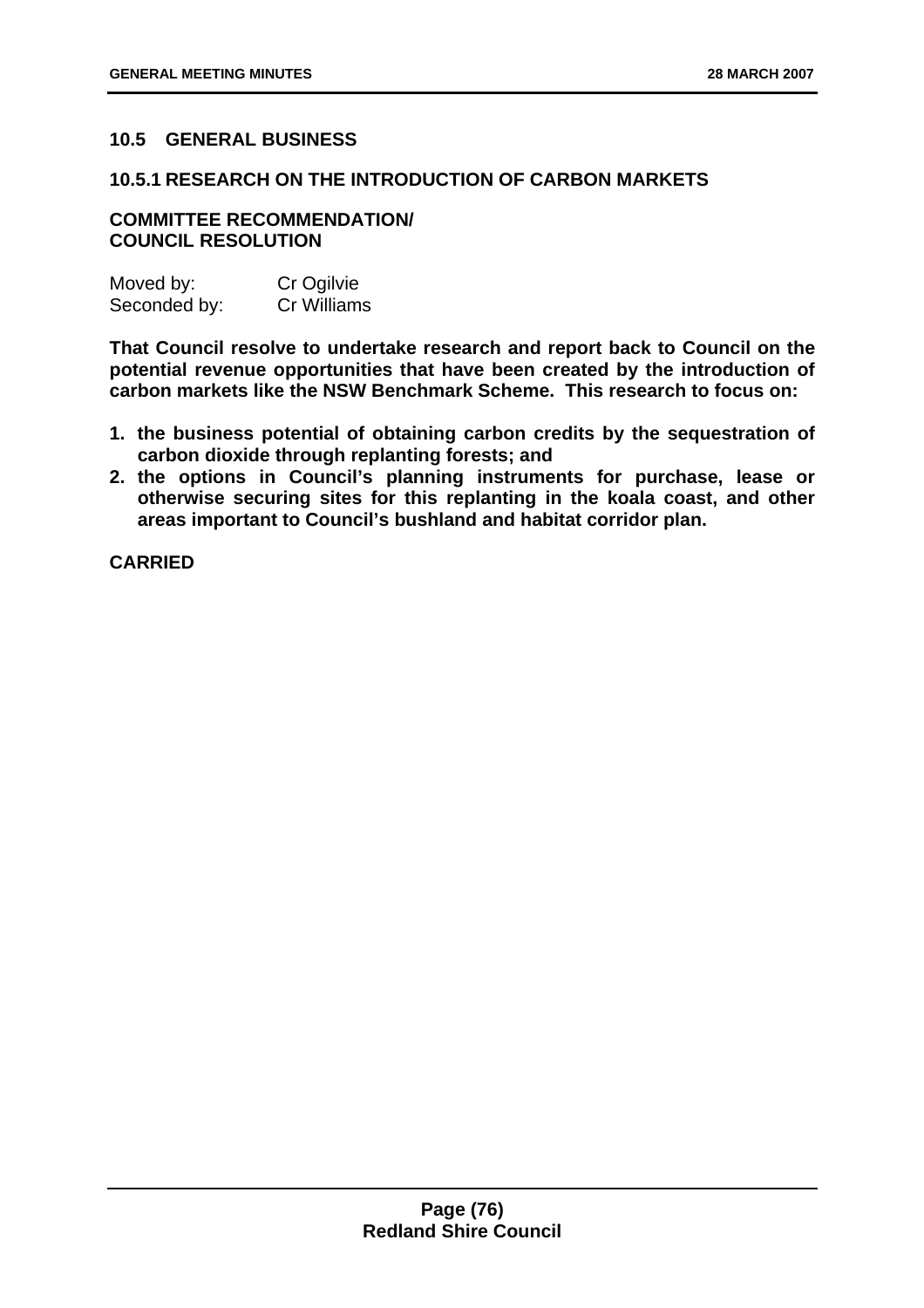## **11 REDLAND WATER AND WASTE COMMITTEE 21/03/07 - RECEIPT AND ADOPTION OF REPORT**

| Moved by:    | <b>Cr Barker</b> |
|--------------|------------------|
| Seconded by: | Cr Dowling       |

That the Redland Water and Waste Committee Report of 21 March 2007 be received.

CARRIED

## **11.1 REDLAND WATER AND WASTE**

#### **11.1.1 REDLAND WATER & WASTE COUNCIL BUSINESS UNIT REPORT - FEBRUARY 2007**

| <b>Dataworks Filename:</b>       | <b>WW Redland Water &amp; Waste Committee</b><br><b>WM Redland Water &amp; Waste Committee</b><br><b>WS Redland Water &amp; Waste Committee</b>                                                         |
|----------------------------------|---------------------------------------------------------------------------------------------------------------------------------------------------------------------------------------------------------|
| <b>Attachments:</b>              | <b>Business Unit Report February 2007</b><br><b>Appendix A - Additional Water Quality Indicators</b><br><b>Appendix B - Wastewater Treatment Plants</b><br><b>Supplementary Performance Information</b> |
| <b>Responsible Officer Name:</b> | <b>Jim Pruss</b><br><b>General Manager, Redland Water &amp; Waste</b>                                                                                                                                   |
| <b>Author Name:</b>              | <b>Jim Pruss</b><br><b>General Manager, Redland Water &amp; Waste</b>                                                                                                                                   |

### **EXECUTIVE SUMMARY**

The Redland Water & Waste (RWW) Council business unit report is presented to Council for noting. The report provides the business unit's performance for the month of February 2007 and covers financial and non-financial indicators for water, wastewater and waste.

It is expected that, most of the time the report findings will be "business as usual". Where exceptions occur, these will be highlighted.

The report provides a regular opportunity for Council to consider the performance of RWW and to respond to any exceptional reporting.

Council is provided with the option to accept the report or, accept it and request additional information or a review of performance.

# **PURPOSE**

To report on the ongoing performance of the business unit against key performance indicators (KPIs).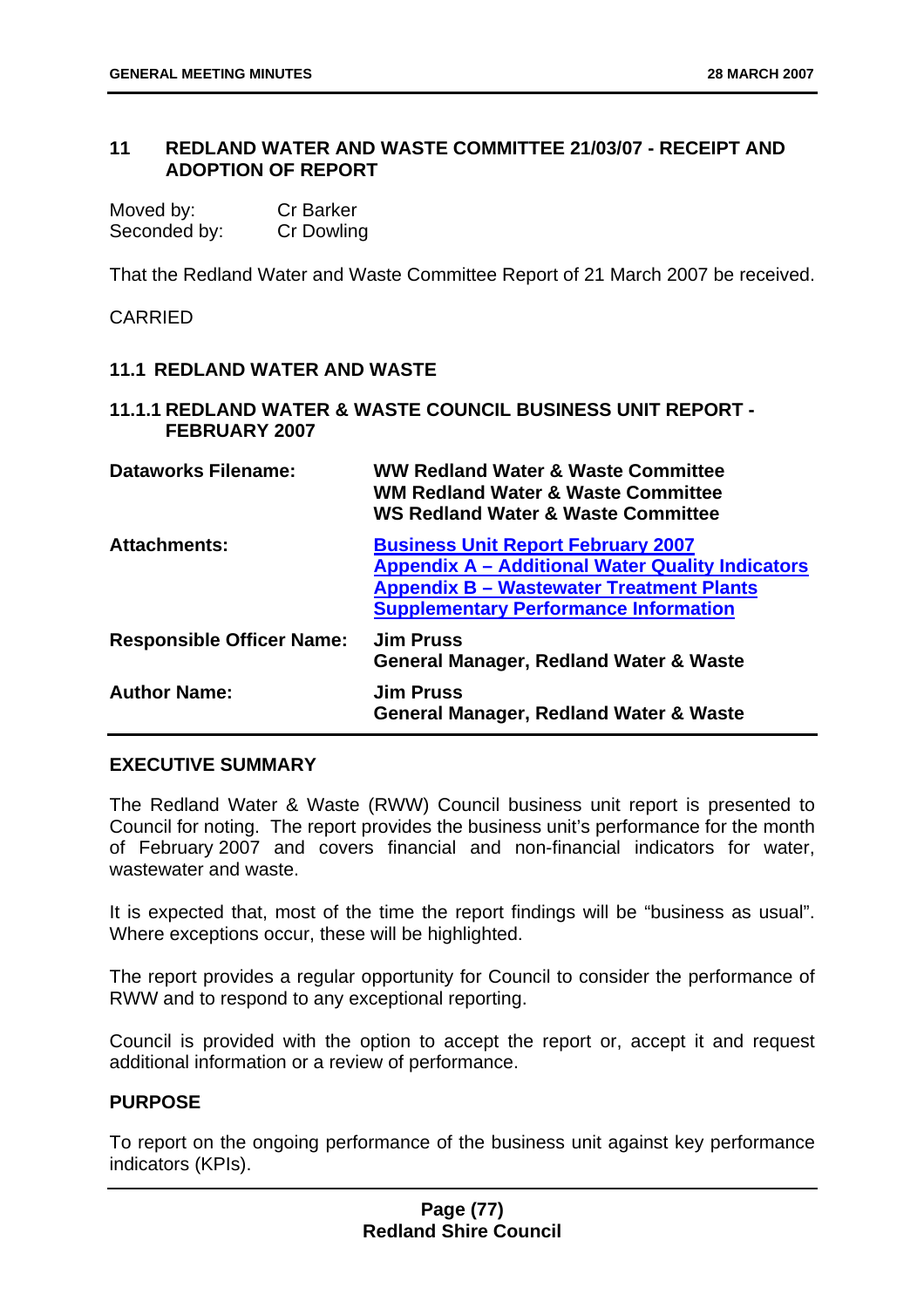## **BACKGROUND**

RWW's performance plan identifies KPIs for which performance targets have been agreed with Council. Reporting is done each month through the RWW Committee.

#### **ISSUES**

The report is provided to Council as a means of monitoring the performance of RWW for the activities of water, wastewater and waste.

The first part of the report comprises a "snapshot" of the business unit's achievement in meeting KPIs (year-to-date) and financial report card.

The report then provides specific financial report and commentary, capital expenditure (graphically) and a detailed customer overview.

The main body of the report focuses on actual levels of achievement against the KPIs for the month. Where exceptions have occurred and targets not met, an explanation is given as well as action taken to improve performance.

The report closes with a summary of the major issues for each group during the month.

#### **RELATIONSHIP TO CORPORATE PLAN**

The recommendation primarily supports Council's strategic priority to provide and maintain water, wastewater and waste services to sustain our community.

Providing this report also supports the organisational leadership goal of good governance by providing accountability of RWW's performance in a way that is open to the public.

## **FINANCIAL IMPLICATIONS**

There are no direct financial implications resulting from this report. Financial implications may result where Council requests a performance review or requests an increase in performance standards.

#### **CONSULTATION**

Consultation has occurred with:

- Manager Customer Service & Business Performance, RWW;
- Manager Treatment Operations, RWW;
- Manager Technical Support, RWW; and
- Senior Advisor, Financial Management, RWW.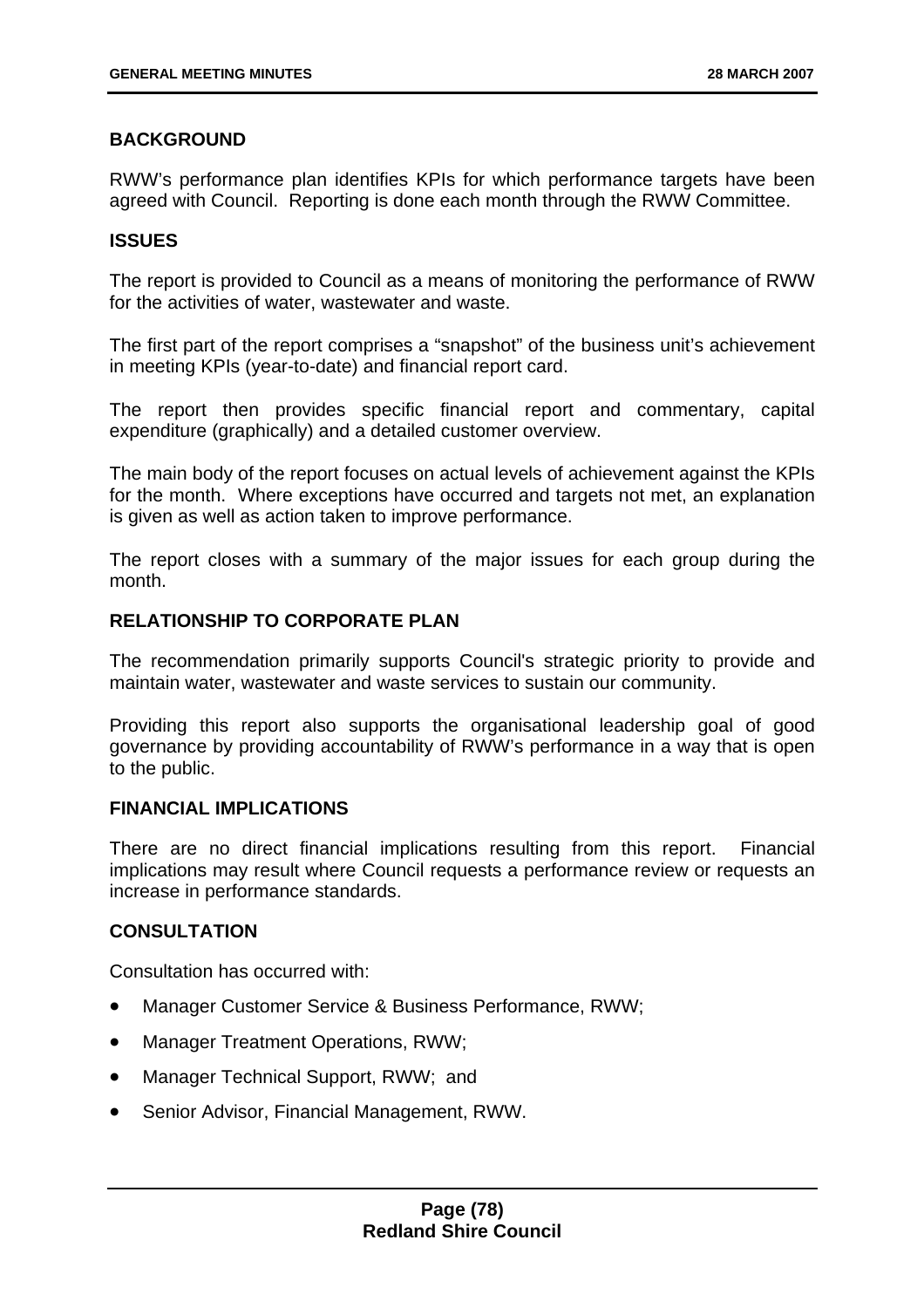# **OPTIONS**

### **PREFERRED**

That Council resolve to accept the Redland Water & Waste Council business unit report for February 2007, as presented in the attachment.

### **ALTERNATIVE**

That Council accepts the report and requests additional information or a review of performance.

#### **OFFICER'S/COMMITTEE RECOMMENDATION/ COUNCIL RESOLUTION**

Moved by: Cr Barker Seconded by: Cr Henry

**That Council resolve to accept the Redland Water & Waste Council Business Unit Report for February 2007, as presented in the attachment.**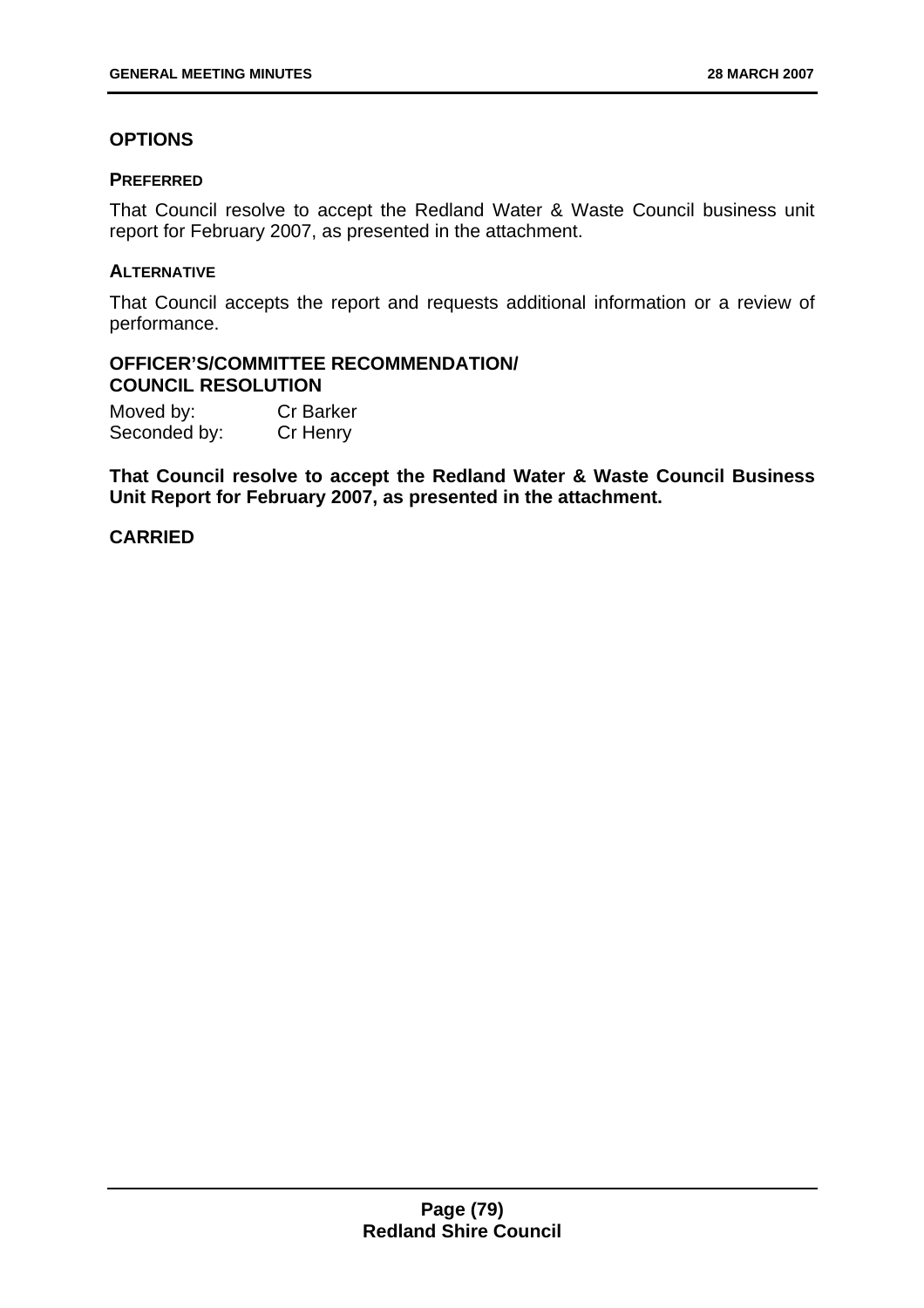# **11.1.2 POL-2592 WATER CHARGE REMISSIONS FOR CONCEALED LEAKS**

| <b>Dataworks Filename:</b>       | <b>Water Charge Remissions for Concealed Leaks</b>                                                                                                                                                                                                                                                      |
|----------------------------------|---------------------------------------------------------------------------------------------------------------------------------------------------------------------------------------------------------------------------------------------------------------------------------------------------------|
| <b>Attachments:</b>              | <b>Appendix 1 - current version</b><br><b>Appendix 2 - comparison of other Councils</b><br><b>Appendix 3 - calculations</b><br>Appendix 4 - amended policy POL-2592 for<br>adoption<br>Appendix 5 - relevant guideline for info only<br>Appendix 6 - table showing review of remissions<br>for Dec 2006 |
| <b>Responsible Officer Name:</b> | <b>Eleanor Bray</b><br><b>Manager Customer Service &amp; Business</b><br><b>Performance</b>                                                                                                                                                                                                             |
| <b>Author Name:</b>              | <b>Caryn Puljic</b><br><b>Principal Administration Officer</b>                                                                                                                                                                                                                                          |

## **EXECUTIVE SUMMARY**

Policy POL-2592 *Water Charge Remissions for Concealed Leaks* was adopted by Council on 28 May 2003. As part of the annual review of this policy, an amendment is proposed to provide greater equity to customers as the value of the remission has become less as the cost of water has increased.

#### **PURPOSE**

To propose an amendment to policy POL-2592 *Water Charge Remissions for Concealed Leaks*.

#### **BACKGROUND**

The current policy, POL-2592 *Water Charge Remissions for Concealed Leaks*, attached as appendix 1, was adopted by Council on 28 May 2003 and is to be measured yearly.

The objective of this policy is to allow a remission of water consumption charges in cases of concealed leaks in an internal water service of a metered property while still maintaining responsibility for fixing the leak with the property owner.

It is not proposed to amend the objective, but to recommend a change to the remission calculation. The policy statement requires that a remission of water consumption charges be given so that the owner is only charged for the estimated loss due to the concealed leak at the estimated cost of treating and pumping the water to the property. However, the current cost of water treatment and pumping is 83.2c per kilolitre, which exceeds the current first tier water consumption charge of 69.63c per kilolitre. The implication of this is that the value of the remission is often minimal, particularly in cases of low estimated water loss. The result being that the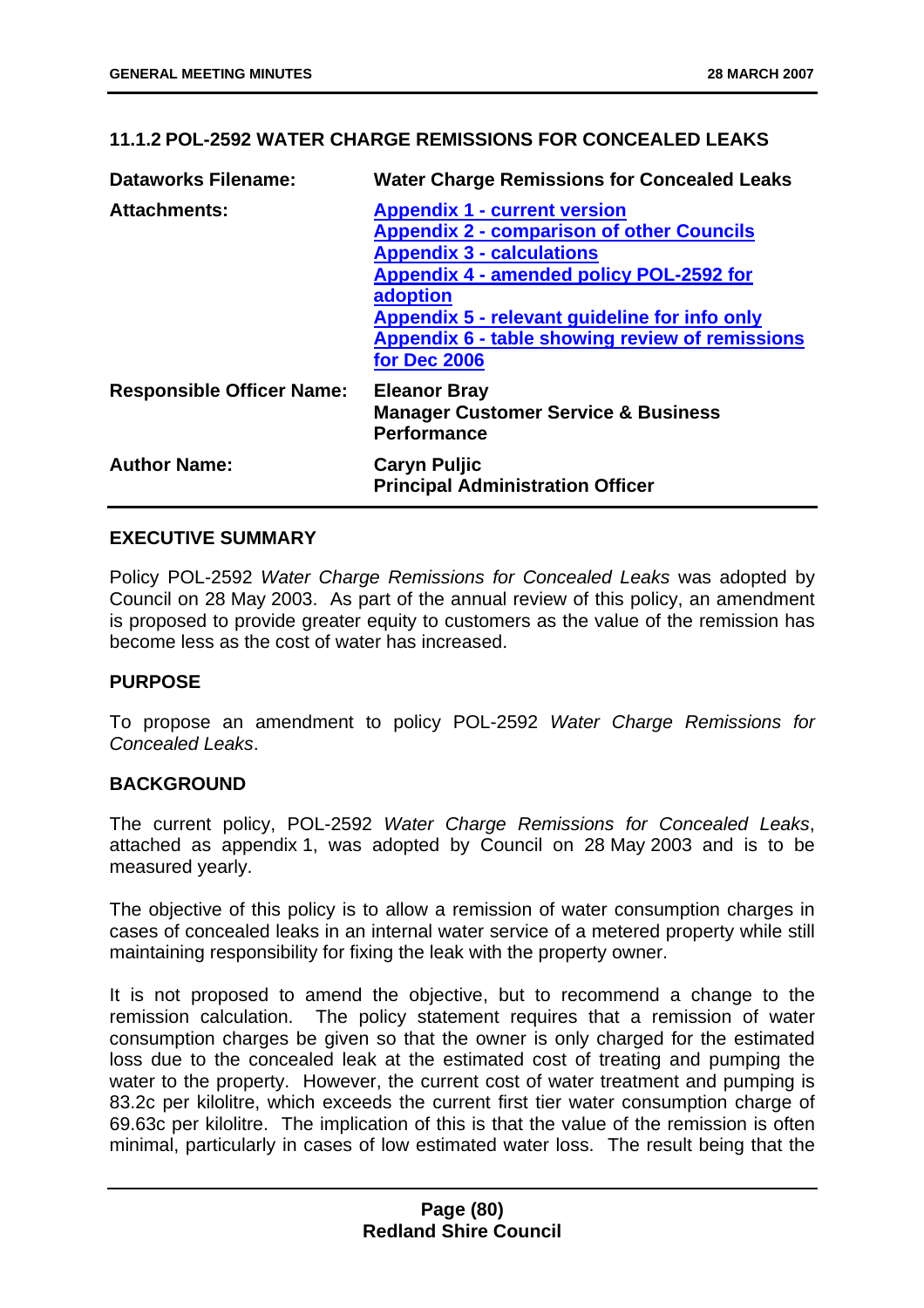remission is often not worth the effort required for customers to apply for, or for Council to process the application.

To determine the best way to calculate the remission of water consumption charges, a review of concealed leak policies from other south-east Queensland (SEQ) Councils was undertaken. The results and methods are detailed in appendix 2. An analysis of the different methods for calculating remissions, identified in the review, was conducted on 3 scenarios of low, medium, and high water loss. The detailed calculations are shown in appendix 3. Based on the review of other Councils' policies and the analysis of the methods, it is proposed to adopt the method used by a number of other Councils. This method charges customers for 50% of the estimated water loss due to the concealed leak at the current water consumption charge, and to cap the maximum rebate at \$300 (alternative option 2). Furthermore, it is proposed to reduce the minimum estimated water loss required for a remission to 25KL, from 50KL in one reading period. These amendments will provide a larger remission of water consumption charges while maintaining the owner's responsibility for the maintenance of the internal water service.

To support these amendments, it is proposed that only one remission, instead of 2 as outlined in the current policy, will be allowed for any property, unless evidence is provided that the internal service has been completely replaced. Furthermore, it is proposed that a 10-year timeframe within which a customer receives a remission be applied. That is, only one remission every 10 years will be allowed for any property, unless evidence is provided that the internal service has been completely replaced.

These changes would take effect upon the adoption of the amended policy irrespective of any claims made prior to the adoption date. Upon adoption, the amended policy would take effect on 1 July 2007.

An overview of the current policy and options for the revised calculation of remissions is provided.

#### **ISSUES**

## **Option 1 Current policy: Remission calculated on customer's average consumption and treatment and pumping cost of estimated water loss**

Currently, the customer's average consumption is calculated using their consumption history over the previous 12-month period. The treatment and pumping cost of the estimated water loss is based on the difference between the customer's average and actual consumption. The remission is based on the total of the customer's average consumption for the current period and the treatment and pumping cost of the estimated water loss.

For example, in the case of a 'medium' water loss (see appendix 3) as a result of a concealed leak, the customer's actual average daily consumption is 3.03KL (there are 94 days in the reading period). Based on this, the existing charge is \$272. However, the customer's estimated average daily consumption (based on their consumption history over the previous 2 quarters) is 0.9KL, which equates to an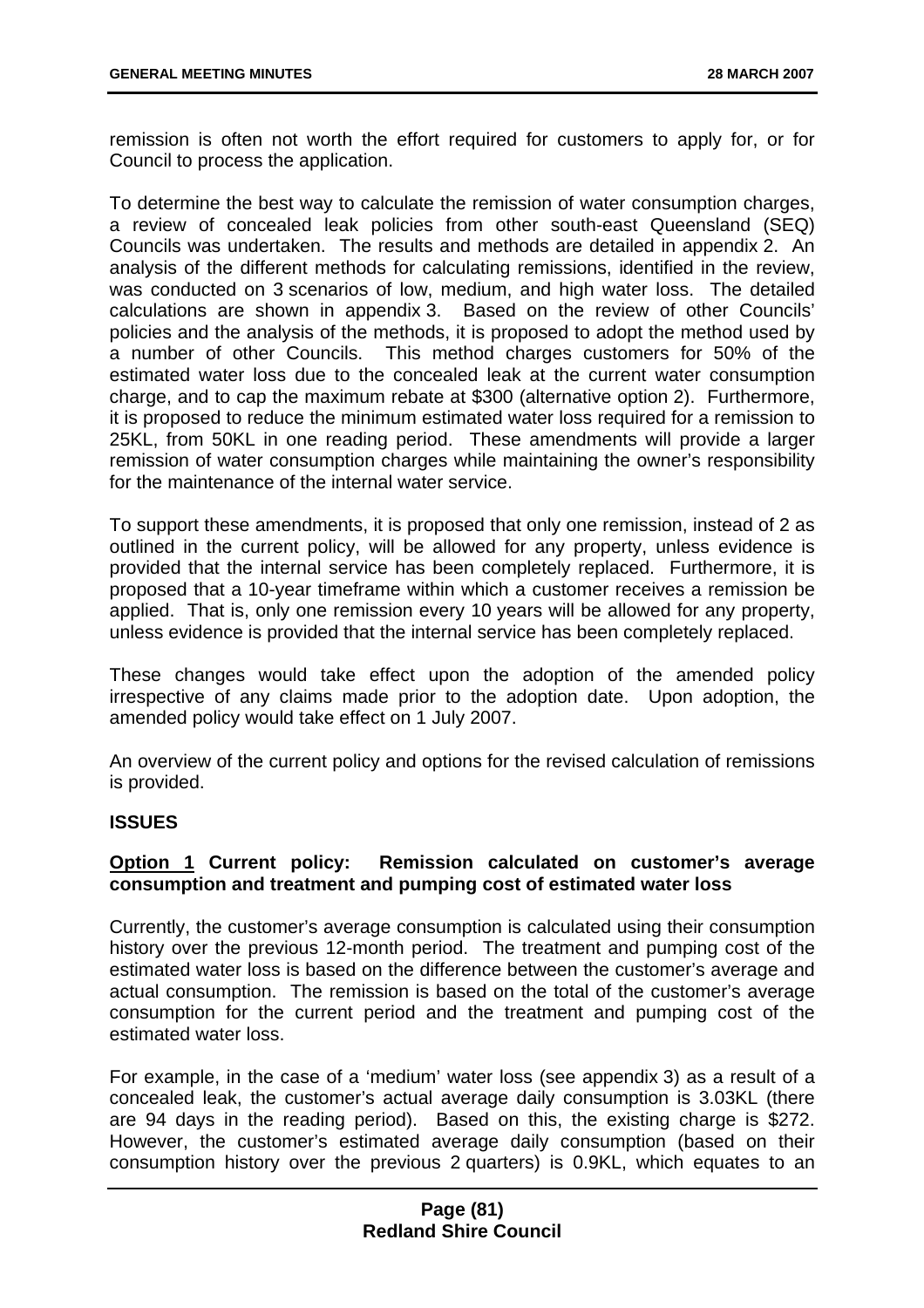estimated average daily loss of 2.13KL (3.03KL-0.9KL). Therefore with the current policy, the new charge is based on the customer's estimated average daily consumption of 0.9KL calculated by the relevant tier charge, plus the treatment charge on the estimated water loss. Under this scenario the following bill would apply (the detailed calculations are in appendix 3):

| Customer's bill without rebate would be $= $272$ |           |
|--------------------------------------------------|-----------|
| Average bill                                     | $=$ \$ 62 |
| Calculated rebate                                | $= $43$   |
| <b>Final Bill</b>                                | $= $229$  |

## *Advantage:*

This method is designed to recoup the cost of the water loss to Council and maintains the owner's responsibility for maintenance of the internal water service and conservation of water. A high return is provided to Council.

#### *Disadvantage:*

This method provides a fairly small rebate particularly in cases of low estimated water loss, because the current cost of treatment and pumping is 83.2c per kilolitre, which exceeds the current minimum water consumption charge of 69.63c per kilolitre.

### **Option 2: Remission calculated on customer's average consumption only with a maximum rebate of \$100**

This method is used by Brisbane City Council (BCC) and uses the customer's average consumption (based on their consumption history) to estimate consumption. The remission is based on the customer's average consumption for the current period and is capped at \$100.

Using the same situation as described in option 1, the following bill would apply:

| Customer's bill without rebate would be $= $272$ |          |
|--------------------------------------------------|----------|
| Average bill                                     | $= $62$  |
| Calculated rebate                                | $= $100$ |
| <b>Final Bill</b>                                | $= $172$ |

#### *Advantage:*

This method is more favourable for customers especially in the lower level water loss scenarios where water use for the period is logically based on their water use in previous periods and in effect no penalty would apply. It is a simple method for customers to understand. Capping the rebate at \$100 enables the full cost of the water loss to be recovered in cases of larger losses.

#### *Disadvantage:*

This method can be very unfavourable for customers in cases of high estimated water loss, because capping the rebate at \$100 means that regardless of the water loss only \$100 would ever be returned to the customer. However, in instances of small water losses, Council receives little or no income to recover the cost of treating and supplying the water.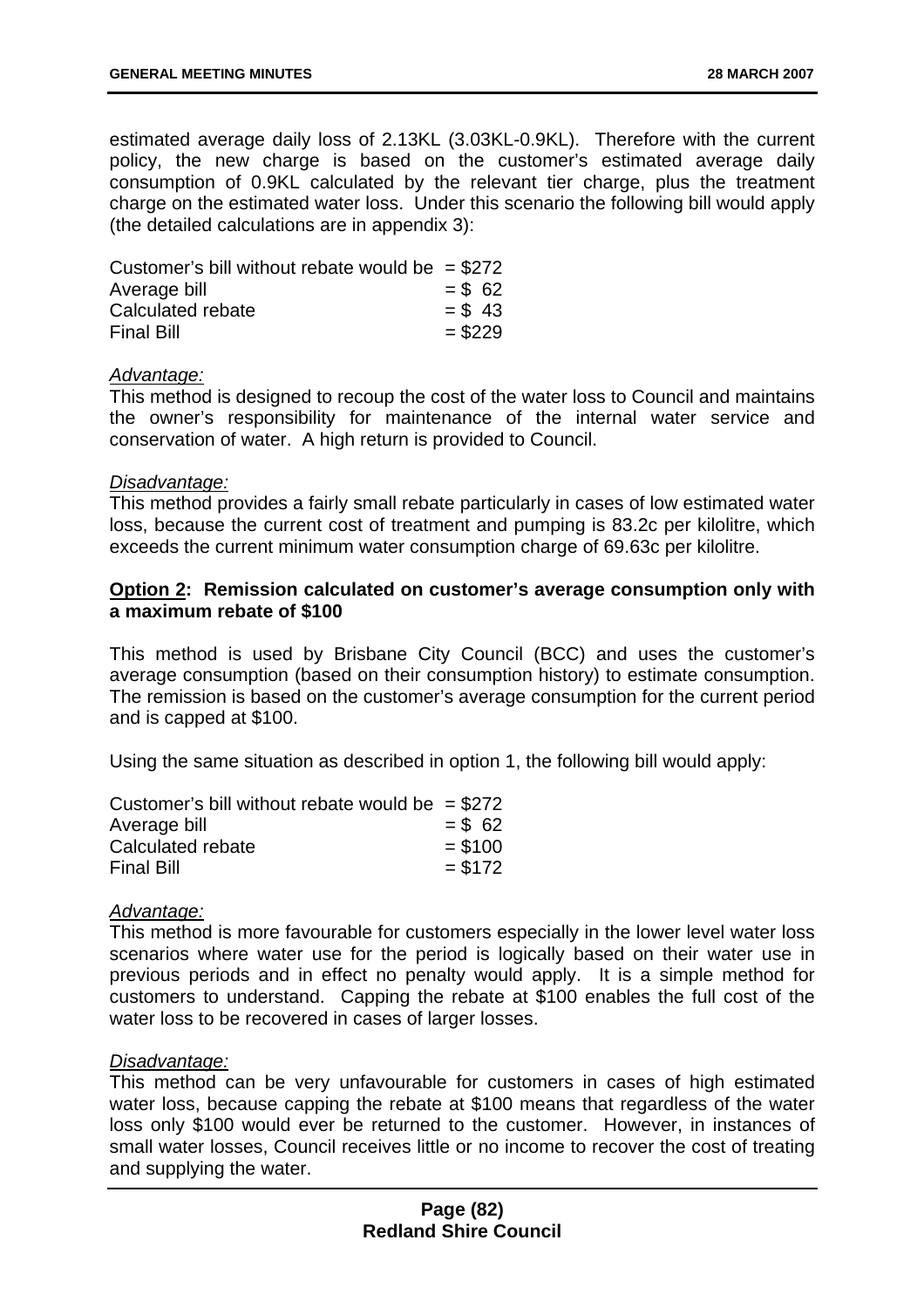## **Option 3: Remission calculated on 50% of the estimated water loss with a \$300 cap on remission**

This method is used by Logan City (LCC), Caloundra City (CCC), Maroochy Shire (MSC), and Pine Rivers Shire (PRSC) Councils. Gold Coast City Council (GCCC) also uses a similar method. This method uses the difference between the customer's average consumption (based on their consumption history) and the actual consumption to estimate water loss. The remission is based on half of the estimated water loss. We also propose capping the rebate at \$300 to enable the cost of water loss to be recovered in cases of large losses, and to limit the impact on community service obligations (CSOs). A review of remissions over the month of December 2006 was undertaken, which determined that \$300 would be a sufficient maximum rebate value, affecting only 3% of remissions in that month.

Using the same situation as described in options 1 and 2, the following bill would apply:

| Customer's bill without rebate would be $= $272$ |          |
|--------------------------------------------------|----------|
| Average bill                                     | $= $62$  |
| Calculated rebate                                | $= $105$ |
| <b>Final Bill</b>                                | $= $167$ |

## *Advantage:*

The outcome in this water loss scenario is little different to option 2. However, in a high water loss scenario the rebate could reach \$300 whereas option 2 never exceeds \$100. This option is more equitable for customers as it takes into consideration cases of low, medium, and high water loss. Council is still charging customers for half of the water loss, which recovers some funds in all situations and maintains the owner's responsibility for maintenance of the internal water service and conservation of water. Capping also limits the impact on CSOs.

#### *Disadvantage:*

In comparison to the current policy, customers would be eligible for larger remissions, which will require the budget for CSOs to be reviewed and increased.

In line with providing a more equitable position for customers, it is proposed to reduce the minimum estimated water loss required for a remission to 25KL, from 50KL, per reading period. A reduction to 25KL is considered viable because the price of water has nearly doubled since the adoption of the current policy, 28 May 2003, from 37.2c/KL to 69.6c/KL. In 2003, a 50KL limit was equivalent to a minimum value of \$18.60, whereas currently a 25KL limit is nearly equivalent to this amount (\$17.40).

Because of the impact upon CSOs, in addition to capping the rebate at \$300, it is proposed that only one remission, instead of 2 as outlined in the current policy will be allowed for any property unless evidence is provided that the internal service has been completely replaced after an initial rebate has been provided. Furthermore, it is proposed that a 10-year timeframe within which a customer receives a remission be applied. That is, only one remission every 10 years will be allowed for any property,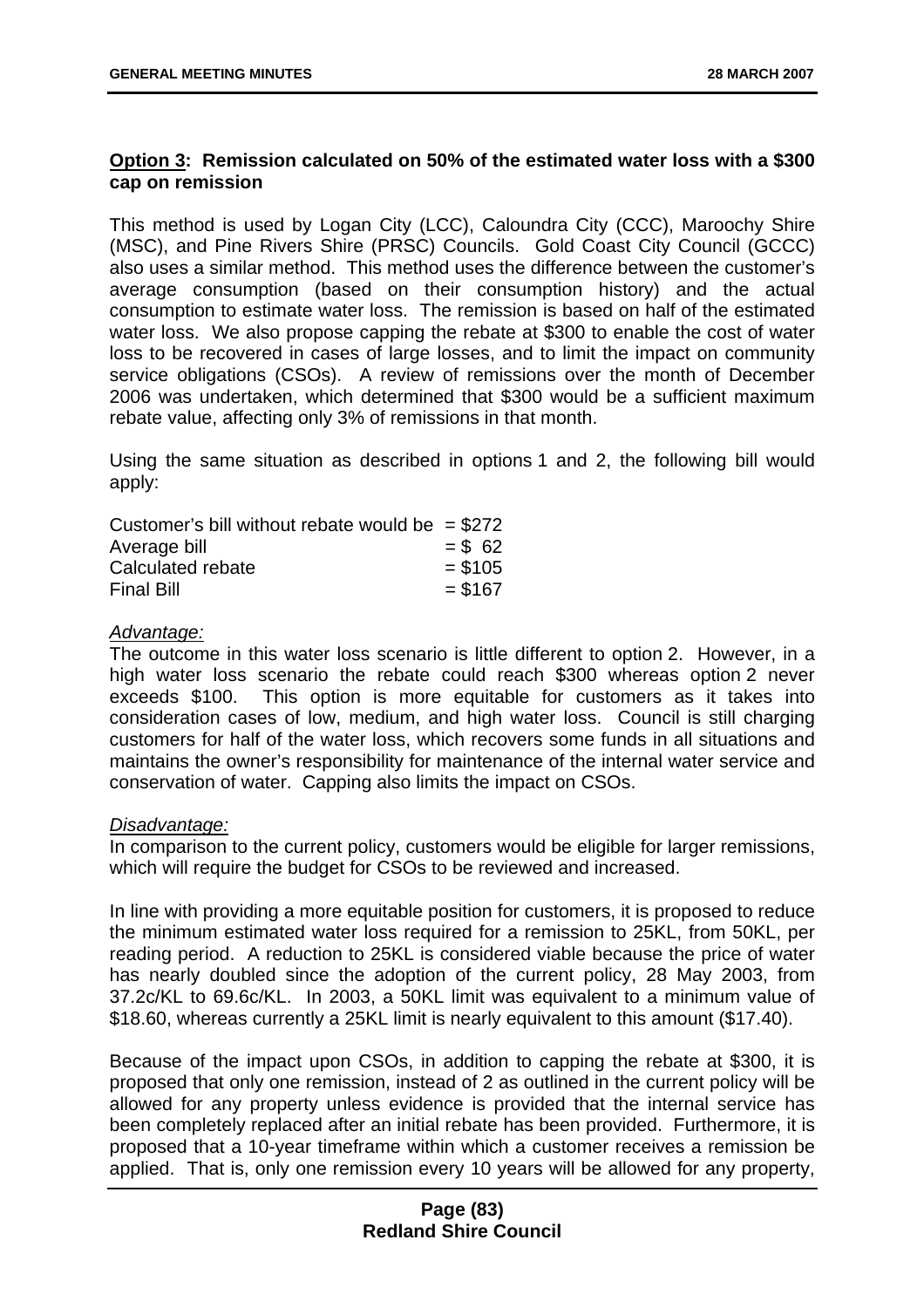unless evidence is provided that the internal service has been completely replaced. This would serve to increase the responsibility of customers to monitor and maintain their internal water service.

POL-2592 has been amended based on this recommended option and is attached as appendix 4. Guideline document GL-2592, which has been developed to outline the process for application of remissions and assist with achieving policy outcomes, is also attached for reference as appendix 5.

A summary of the current policy and options is provided below based on the scenario described in the development of the options.

|                                                                                                  | <b>Average bill</b> | <b>Bill with</b><br>concealed<br>leak | <b>Rebate</b><br>value | <b>Bill with</b><br>concealed<br>leak less<br>rebate |
|--------------------------------------------------------------------------------------------------|---------------------|---------------------------------------|------------------------|------------------------------------------------------|
| <b>Option 1 Current</b><br>Policy<br>(average)<br>consumption plus<br>treatment cost on<br>loss) | \$62                | \$272                                 | \$43                   | \$229                                                |
| Option 2<br>(average)<br>$consumption - max$<br>rebate \$100)                                    | \$62                | \$272                                 | \$100                  | \$172                                                |
| Option 3<br>(recommended)<br>$(50\% \text{ of loss} - \text{max})$<br>rebate \$300)              | \$62                | \$272                                 | \$105                  | \$167                                                |

# **RELATIONSHIP TO CORPORATE PLAN**

The recommendation primarily supports Council's strategic priority to provide and maintain water services & support the provision of infrastructure to sustain our community.

## **FINANCIAL IMPLICATIONS**

A review of remissions over the month of December 2006 was undertaken and recalculated based on the recommended option to determine the impact on CSOs. Details are provided in appendix 6.

The following table outlines the CSO payment for 2005-06, the expected CSO payments for 2006-07 based on current pricing, and the expected CSO payment for 2007-08 based on the amended policy and an estimated increase on current pricing.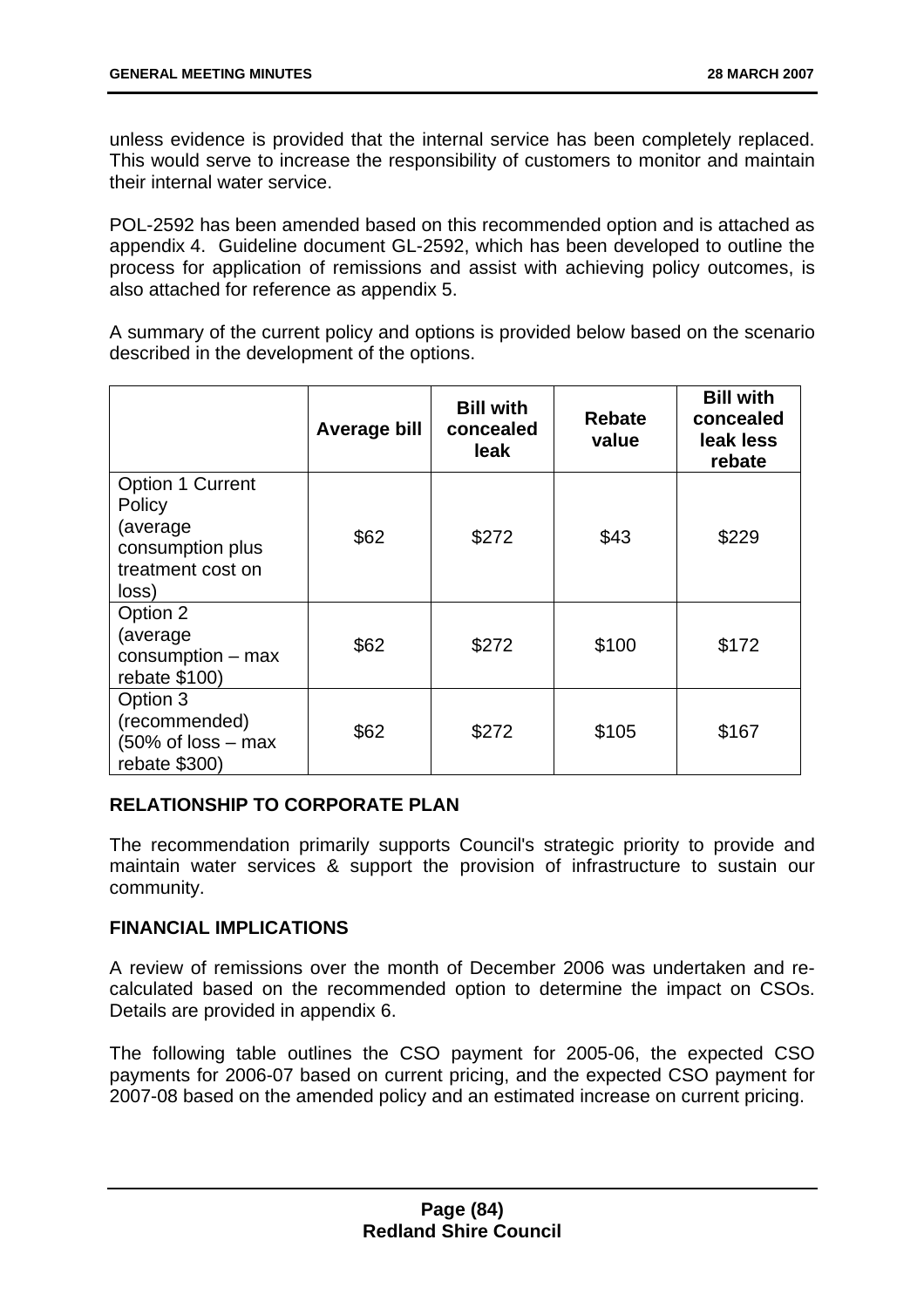| Year    | <b>Number of Offsets</b>        | <b>Total CSO Payment</b> |
|---------|---------------------------------|--------------------------|
| 2005-06 | 292                             | \$40,634                 |
| 2006-07 | 178 (to date)                   | \$26,820 (expected)      |
| 2007-08 | 356 (estimate based on \$57,931 |                          |
|         | 2006-07)                        |                          |

Sufficient funding would need to be allocated of approximately \$57,930 to accommodate the increase.

## **CONSULTATION**

Consultation has occurred with:

- Manager Customer Service & Business Performance
- Acting Team Co-ordinator Water Billing Services
- **Manager Finance**
- Senior Advisor Financial Management

# **OPTIONS**

#### **PREFERRED**

That Council resolve to adopt the amended Corporate Policy, Water Charge Remissions for Concealed Leaks (POL-2592), attached as Appendix 4, effective 1 July 2007.

By adopting this preferred option, Council adopts option 3 as outlined in this report, whereby water charge remissions for concealed leaks are calculated on 50% of the estimated water loss, with a maximum rebate of \$300.

#### **ALTERNATIVE**

That Council resolve to not adopt the changes to the current policy POL-2592.

#### **OFFICER'S/COMMITTEE RECOMMENDATION/ COUNCIL RESOLUTION**

| Moved by:    | <b>Cr Barker</b> |
|--------------|------------------|
| Seconded by: | Cr Henry         |

**That Council resolve to adopt the amended Corporate Policy, Water Charge Remissions for Concealed Leaks (POL-2592), attached as Appendix 4, effective 1 July 2007.**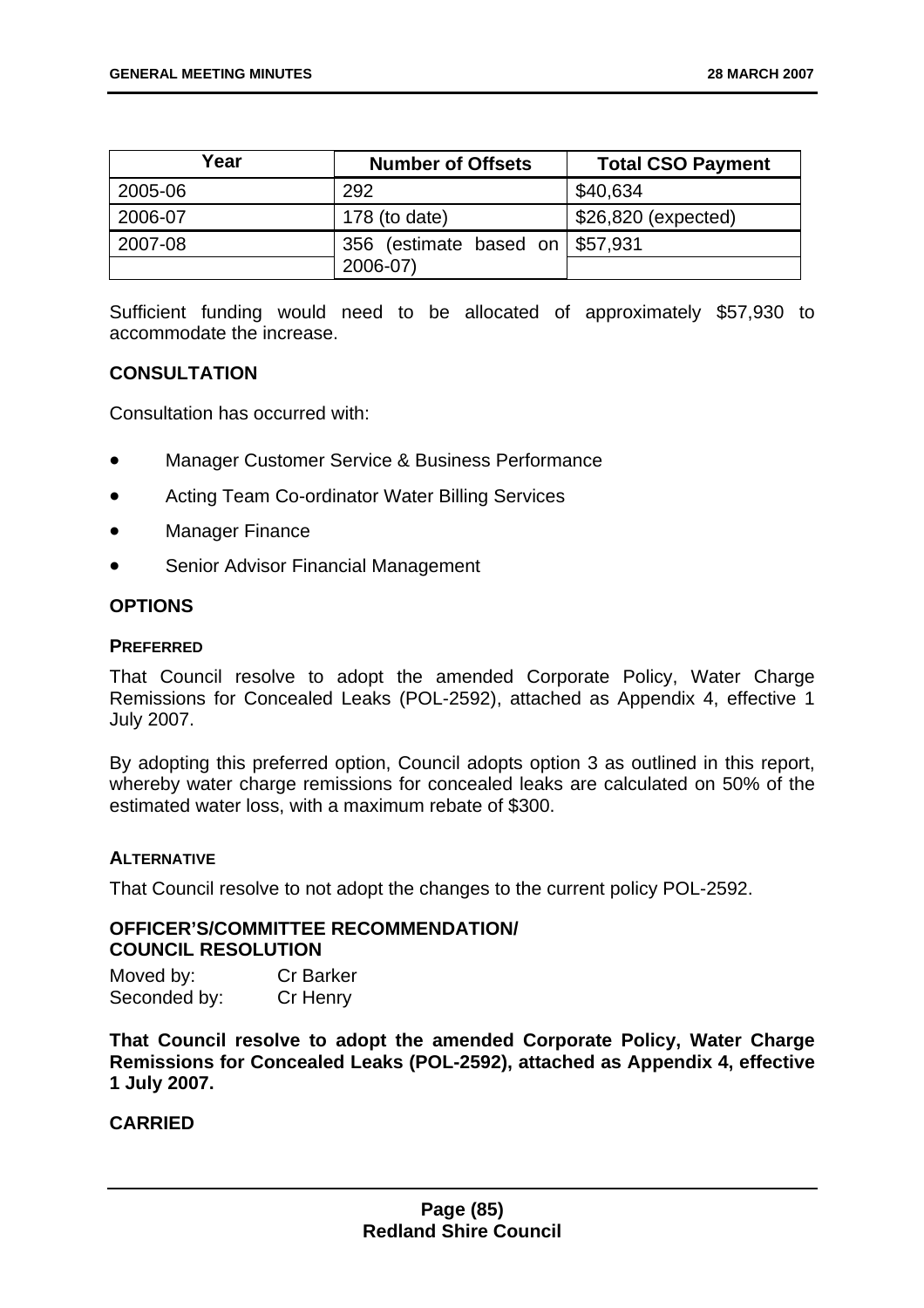## **11.1.3 PROCUREMENT FOR PRESSURE & LEAKAGE MANAGEMENT PROJECT**

| <b>Dataworks Filename:</b>       | <b>WS - Pressure &amp; Leakage</b>                                            |
|----------------------------------|-------------------------------------------------------------------------------|
| Attachment:                      | <b>Letter from Minister for Local Government to</b><br><b>Mayor &amp; CEO</b> |
| <b>Responsible Officer Name:</b> | <b>Troy Kasper</b><br><b>Manager Technical Support</b>                        |
| <b>Author Name:</b>              | <b>Nalaka Vitharana</b><br><b>Senior Planning Engineer</b>                    |

#### **EXECUTIVE SUMMARY**

The *Water Amendment Regulation (No. 6) 2006* amended the *Water Regulation 2002* (the Regulation), to require "*each participating local government acting collectively with each other participating local government to achieve the collective savings of 60ML/day of reticulated water by implementing a system of pressure and leakage management."*

The Regulation requires that this project be completed by 31 August 2008 and the timeframe is not negotiable.

In correspondence received from the Minister for Local Government, Planning, Sport and Recreation (DLGPSR), Andrew Fraser, the Minister expressed his support for Councils wishing to pursue exclusion from the tender process to undertake work funded through the pressure and leakage management project.

As the timeframe for delivery is extremely tight and the availability of contractors will be a significant issue, the tender requirements in the *Local Government Act 1993*  (the Act) are likely to use up considerable time without providing the desired outcome of receiving multiple competitive bids.

This report recommends that Council resolves to delegate authority to the Chief Executive Officer to make, vary and discharge any contract required for the delivery of Schedule 10C Item 7 (i.e. Pressure and Leakage Management) of *Water Regulation 2002.* 

#### **PURPOSE**

The purpose of this report is to obtain a Council resolution to delegate authority to the Chief Executive Officer to make, vary and discharge any contract required for the delivery of Schedule 10C Item 7 of *Water Regulation 2002.*

#### **BACKGROUND**

In August 2006, the Queensland Parliament passed the *Water Amendment Regulation (No. 6) 2006* which amends the *Water Regulation 2002*. As previously advised, the latest amendment requires Councils and water service providers (WSPs)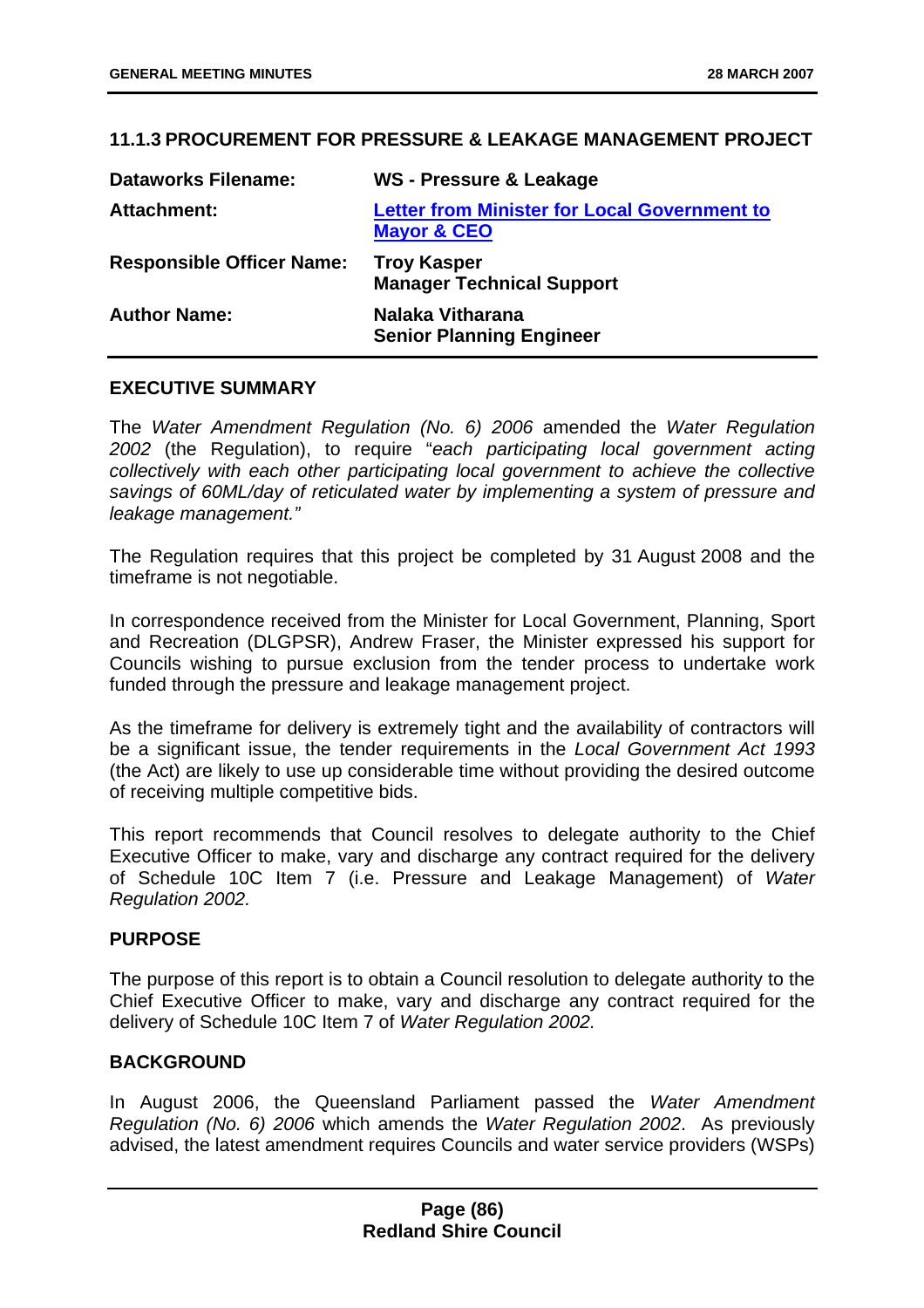to achieve measures and outcomes and reporting requirements by specific dates to help secure the water supply for the south-east Queensland (SEQ) region.

Redland Shire Council (RSC) has requirements specified in Item 9 Schedule 10B, Items 2,3,7, 8 and 9 in Schedule 10C and Items 2,3,7,8 and 9 in Schedule 10D of the Regulation.

Schedule 10C Item 7 requires "*each participating local government acting collectively with each other participating local government" to achieve "the collective savings of 60ML/day of reticulated water by implementing a system of pressure and leakage management*"

Details of Redland Water & Waste's (RWW's) pressure and leakage project were presented to Council's General Meeting in January 2007. The Regulation requires that this project be completed by 31 August 2008.

LGIS has a panel of providers, established through the Local Buy system. This panel (BUS 137-0706) commenced on 27 November 2006 and provides specific local government rates for both categories of equipment and services. Twelve companies have been appointed to each category, however, at this stage there is only one panel member that regularly undertakes construction activities.

## **ISSUES**

This timeframe for completion of RWW's pressure and leakage project is not negotiable and has been reinforced in a letter from the Deputy Premier to all Councils requiring the project be given high priority in meeting the deadlines.

RWW intend to invite companies that have been appointed to the LGIS panel of providers to undertake the works wherever possible, however, as the timeframe for delivery is extremely tight and the availability of contractors is likely to be a significant issue, the requirements in the Act relating to tenders are likely to expend considerable time without providing the desired outcome of receiving multiple competitive bids.

The Minister for DLGPSR, Andrew Fraser, has written to the Mayor and CEO (attached), advising his support for Councils wishing to pursue exclusion from the tender process to expedite undertaking work funded through the pressure and leakage management project. In the letters, the Minister indicated that the water emergency as declared by legislation in August 2006 was sufficient grounds to invoke the exception from compliance with the tender process of a genuine emergency.

Whilst the Minister only referenced section 486(1)(b) which applies to Councils, section 483(2)(b) also applies the exception of genuine emergency to authority delegated to officers.

In the case of Redland Shire Council the Chief Executive Officer has delegated authority to enter into contracts under this provision up to \$500,000. The issue is that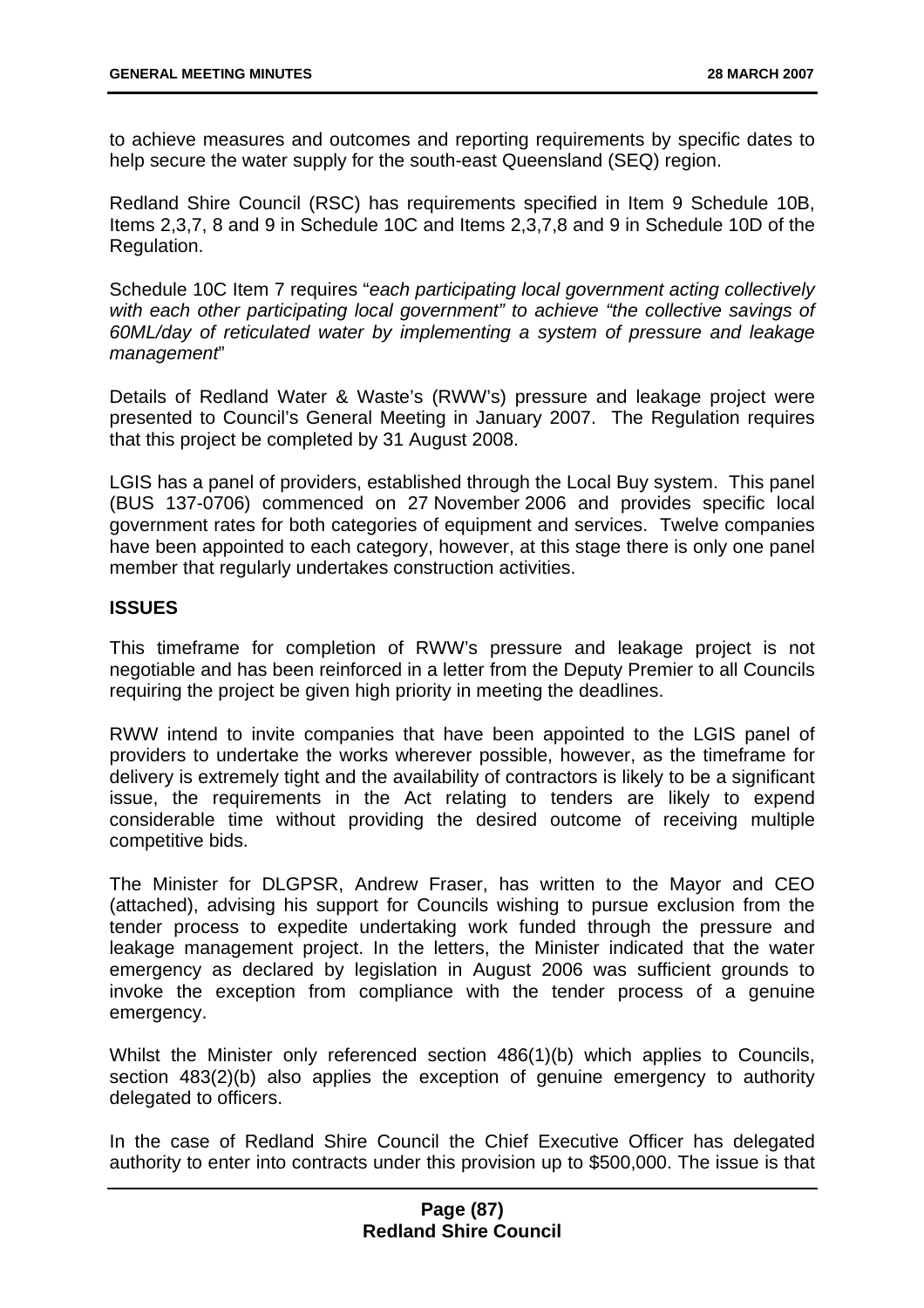it is likely that contracts in the excess of \$500,000 will be required for this emergency work.

It is therefore recommended that Council resolve to delegate authority to the Chief Executive Officer to make, vary and discharge any contract required for the delivery of Schedule 10C Item 7 (i.e. Pressure and Leakage Management) of *Water Regulation 2002*.

It is intended that when the delegated authority has been exercised for this project, it will be reported via the Redland Water and Waste Business Report at the subsequent Redland Water and Waste committee.

## **RELATIONSHIP TO CORPORATE PLAN**

The recommendation primarily supports Council's strategic priority to provide and maintain water services and support the provision of infrastructure.

#### **FINANCIAL IMPLICATIONS**

There is some potential for procurement of goods and services at above market value, however this potential would exist whether the tender requirements of the Act were complied with or not due to the limited number of goods and service providers in the market and the compressed delivery timeframes for all WSPs in SEQ.

# **CONSULTATION**

Consultation has occurred with:

- LGIS regarding the extent to which the Local Buy panel will satisfy current requirements particularly in relation to construction activities,
- DLGPSR regarding the intent of the letter from the Minister, and
- The Manager Technical Support, RWW.
- Manager Legal Services

#### **OPTIONS**

#### **PREFERRED**

That Council resolve to delegate authority, under s.472 of the Local Government Act 1993, to the Chief Executive Officer to make, vary and discharge any contract required to fulfil Redland Shire Council's obligations under Schedule 10C Item 7 of the Water Regulation 2002.

# **ALTERNATIVE**

That Council approve all contracts over \$500,000 required to fulfil Redland Shire Council's obligations under Schedule 10C Item 7 of the Water Regulation 2002.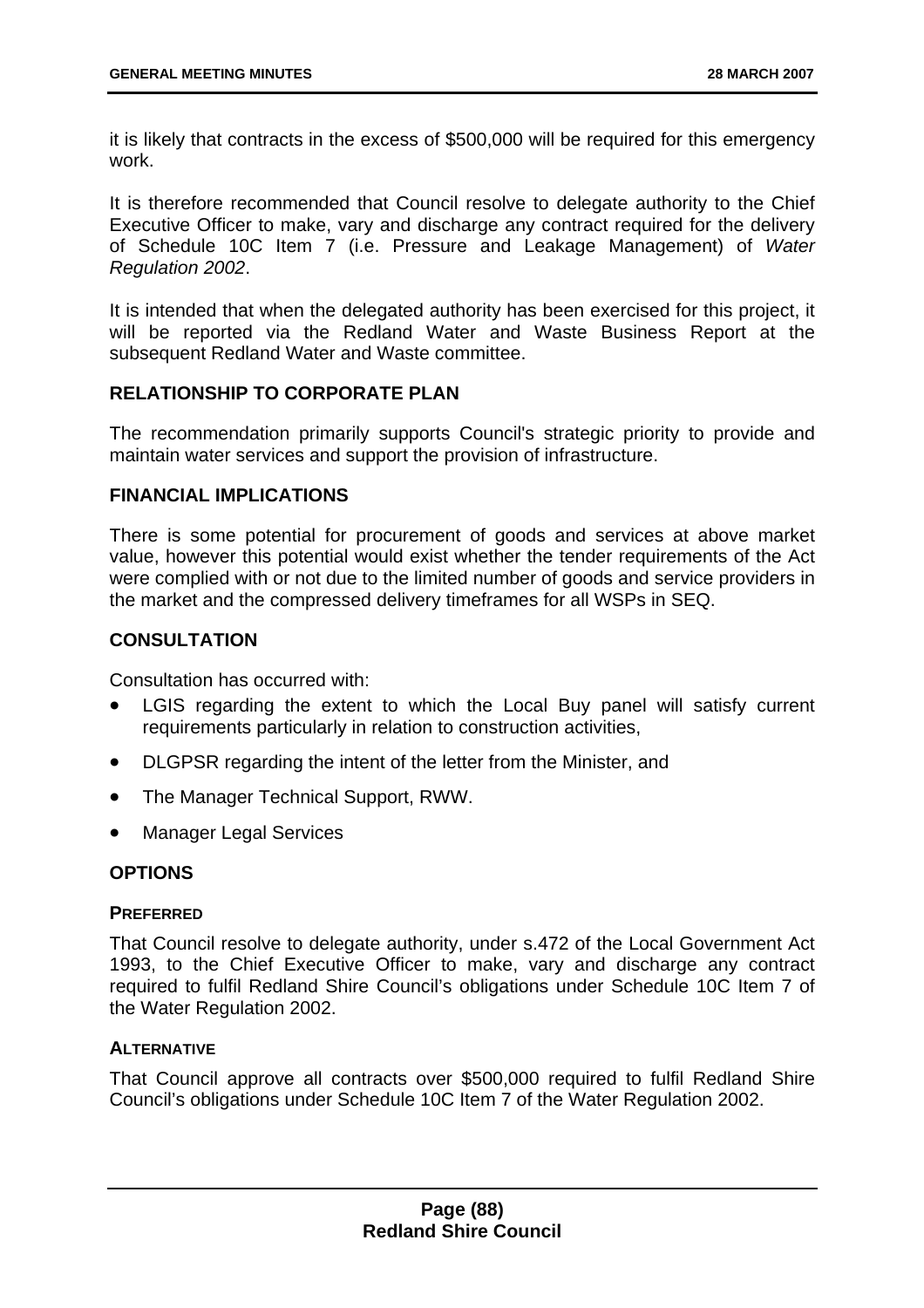# **OFFICER'S/COMMITTEE RECOMMENDATION/ COUNCIL RESOLUTION**

| Moved by:    | <b>Cr Barker</b> |
|--------------|------------------|
| Seconded by: | Cr Henry         |

**That Council resolve to delegate authority, under s.472 of the** *Local Government Act 1993,* **to the Chief Executive Officer to make, vary and discharge any contract required to fulfil Redland Shire Council's obligations under Schedule 10C Item 7 of the** *Water Regulation 2002***.**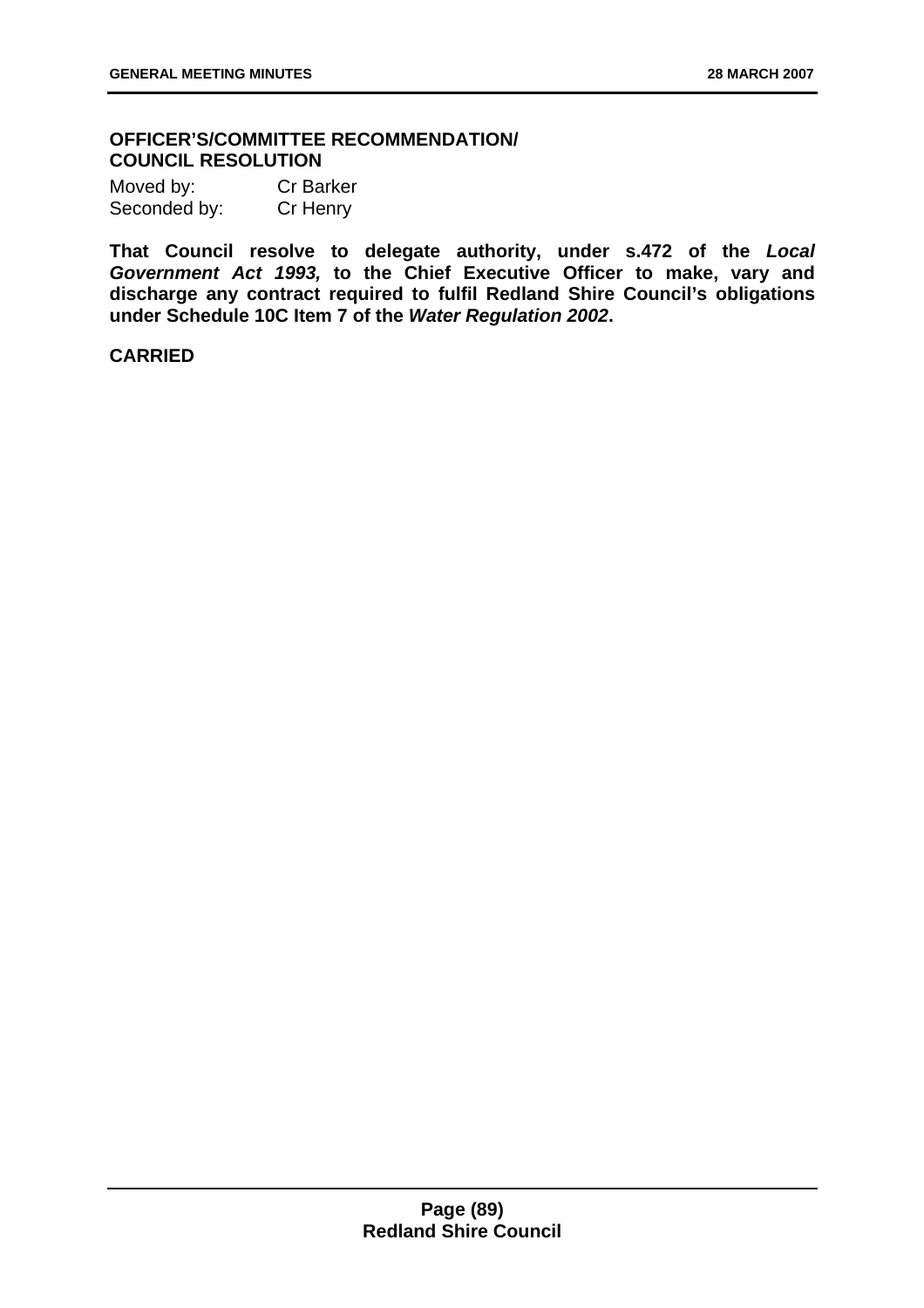## **11.2 GENERAL BUSINESS**

## **11.2.1 OVERVIEW OF CURRENT WATER SITUATION**

General Manager Redland Water & Waste gave Committee an overview of the current water situation including, proposed restrictions, 'Institutional Arrangements for Urban Water Supply in South East Queensland', 'Cost Recovery and Pricing For Urban Water Supply in South East Queensland' and 'The Audit of council water assets proposed by the Premier'. The following issues were raised and agreed:

- 1. Redland Shire Council to request a change to the Commission's pool filling restriction times to keep Council's existing times of Midnight – 7am and 4pm – Midnight.
- 2. Redland Shire Council has no issues on WEPS.
- 3. Council noted that RSC was being defined as a beneficiary without defining beneficiary and requested a better definition
- 4. Council noted some concession included in the report but the concessions do not go far enough and don't represent fair compensation for a community that has already paid for their water security. The Federal and State Government should pay for many of the new assets and not pass on the costs to ratepayers.
- 5. Council noted the proposed method for asset valuations would undervalue our assets thus lowering the potential Rate of Return and proposed a different method be requested.
- 6. Council noted that the report excluded councils from a market based trading system for no good reason although it was noted there must be a public benefit test applied to this logic by the QCA
- 7. Councillors would like to see the Sommerville/Price WaterHouse Coopers Audit report.
- 8. Council noted the need to continue to work with the COM and the State Government to ensure the unique situation in Redlands is recognised and water security is provided for all.

#### **COMMITTEE RECOMMENDATION/ COUNCIL RESOLUTION**

Moved by: Cr Barker Seconded by: Cr Henry

**That the report be noted.**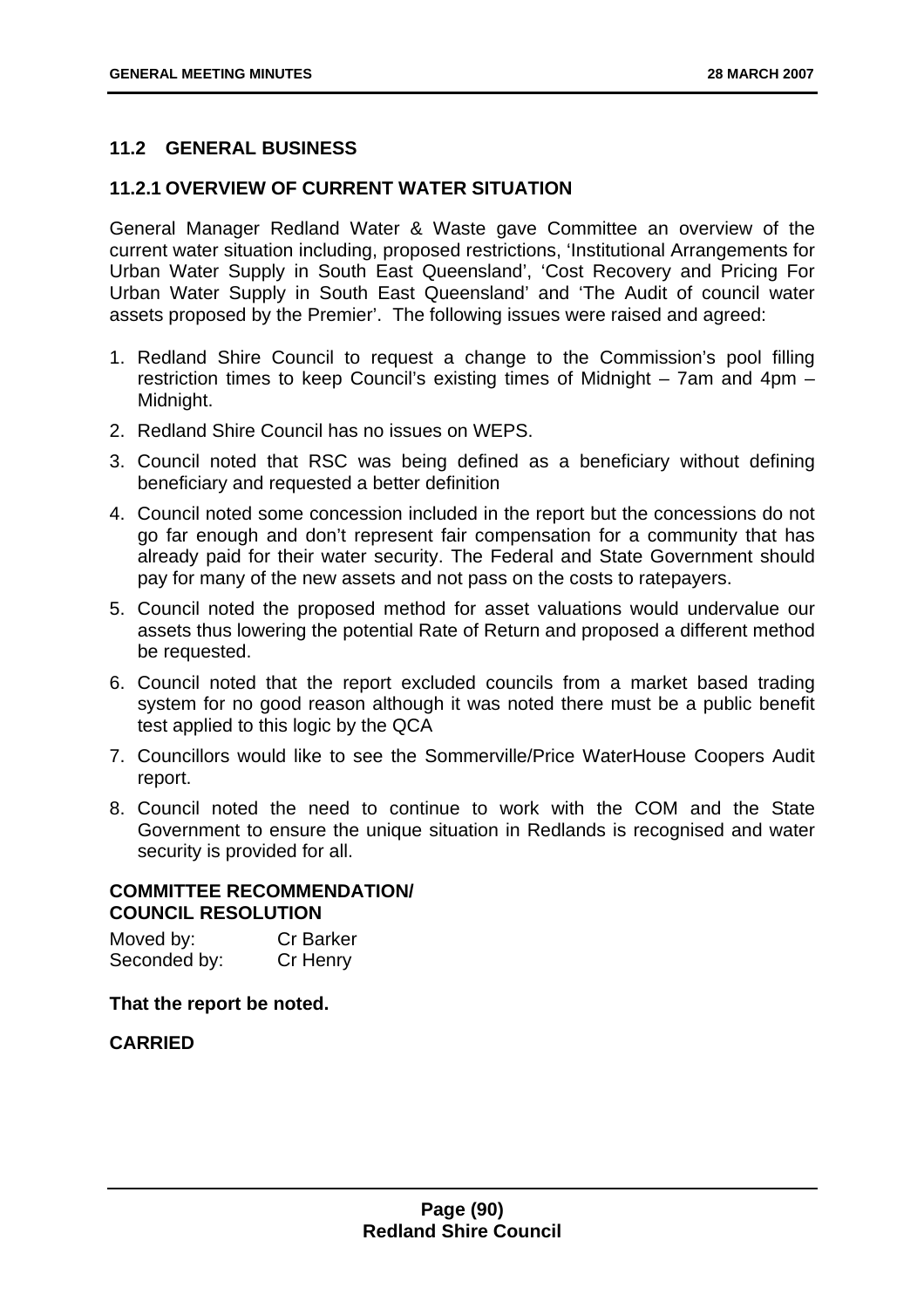The following record of proceedings forms part of the Committee's report relating to motions which were proposed in General Business and, on being put to the vote, were declared as lost.

## **PROPOSED MOTION 1**

| Moved by:    | Cr Ogilvie |
|--------------|------------|
| Seconded by: | Cr Henry   |

- 1. That Council resolve to reject the State Governments proposed institutional and water pricing arrangements as outlined in the Water Commission's discussion paper of February 2007;
- 2. That Council urges the State Government to consider a 'cap and trade' system like that employed in other states and other parts of Queensland;
- 3. That Council requests that a review of current legal advice about Council's options be undertaken; and
- 4. That Council rejects the model for the following reasons:
	- a. It is a clumsy and hard to regulate system that will introduce a bureaucratic layer at both local and State Government level;
	- b. It does not deliver efficient price triggers to guide future investment in infrastructure;
	- c. It does not provide an accurate mechanism to guide water use to its highest and best use;
	- d. It does not provide future incentives for demand efficiency and supply substitution; and
	- e. It does not adequately address or compensate Councils that have secured their water supply through wise investments in the past.

On being put to the vote the motion was LOST.

A division was called for.

Crs Henry and Ogilvie voted in the affirmative.

Crs Williams, Beard, Elliott, Burns, Dowling, Seccombe and Barker voted in the negative.

Crs Murray and Bowler were not present when this motion was put.

The motion was declared by the Chair as LOST.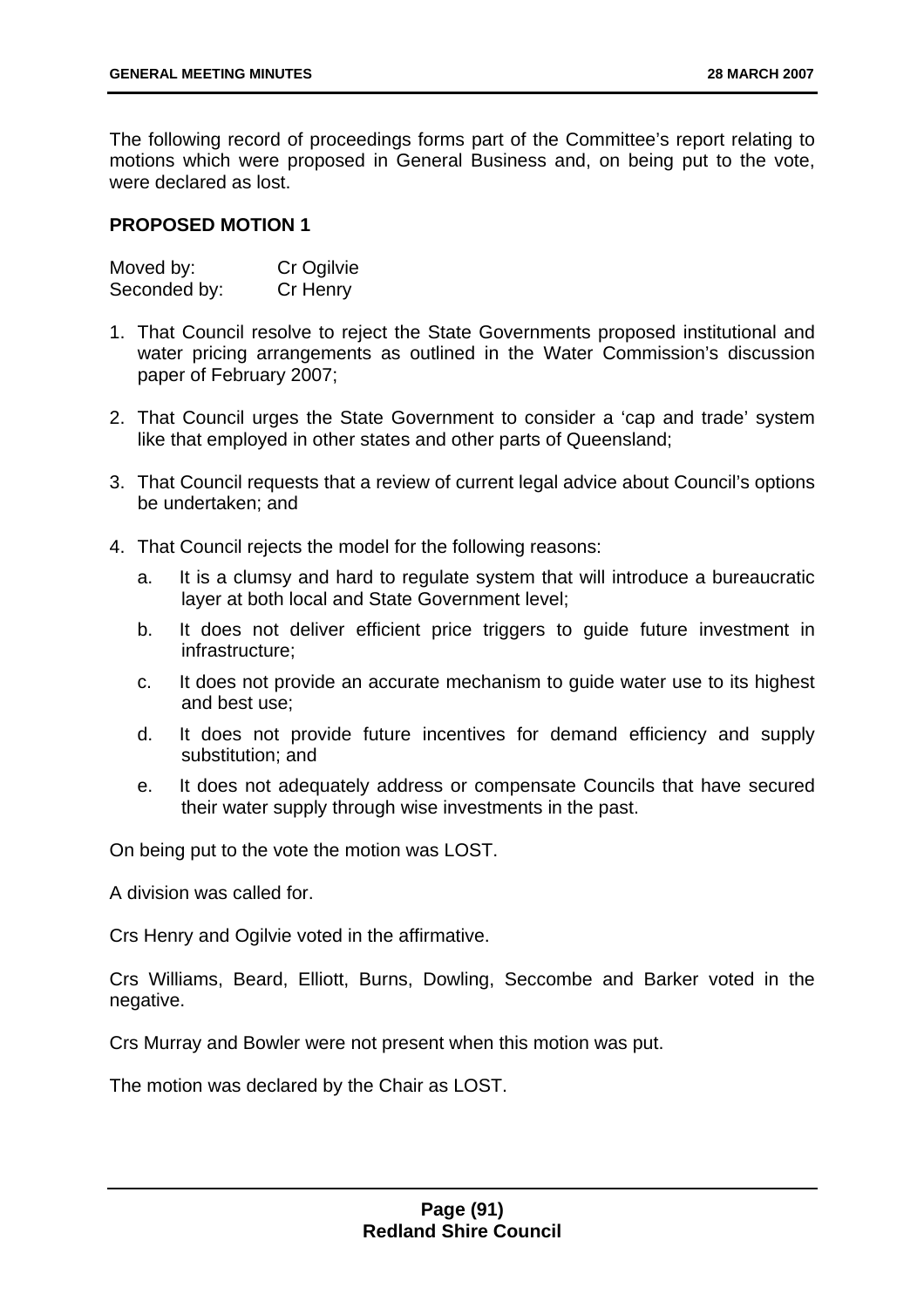### **PROPOSED MOTION 2**

| Moved by:    | Cr Williams |
|--------------|-------------|
| Seconded by: | Cr Beard    |

That Council resolve to advise of our serious concerns with the State Government's proposed institutional and water pricing arrangements as outlined in the Water Commission's discussion paper of February 2007 as it does not adequately address or compensate Redland residents who have secured their water supply through wise investments in the past.

On being put to the vote the motion was LOST.

A division was called for.

Crs Williams and Ogilvie voted in the affirmative.

Crs Beard, Elliott, Burns, Dowling, Seccombe and Barker voted in the negative.

Crs Murray, Bowler and Henry were not present when this motion was put.

The motion was declared by the Chair as LOST.

#### **COMMITTEE RECOMMENDATION/ COUNCIL RESOLUTION**

Moved by: Cr Barker Seconded by: Cr Henry

#### **That the report be noted.**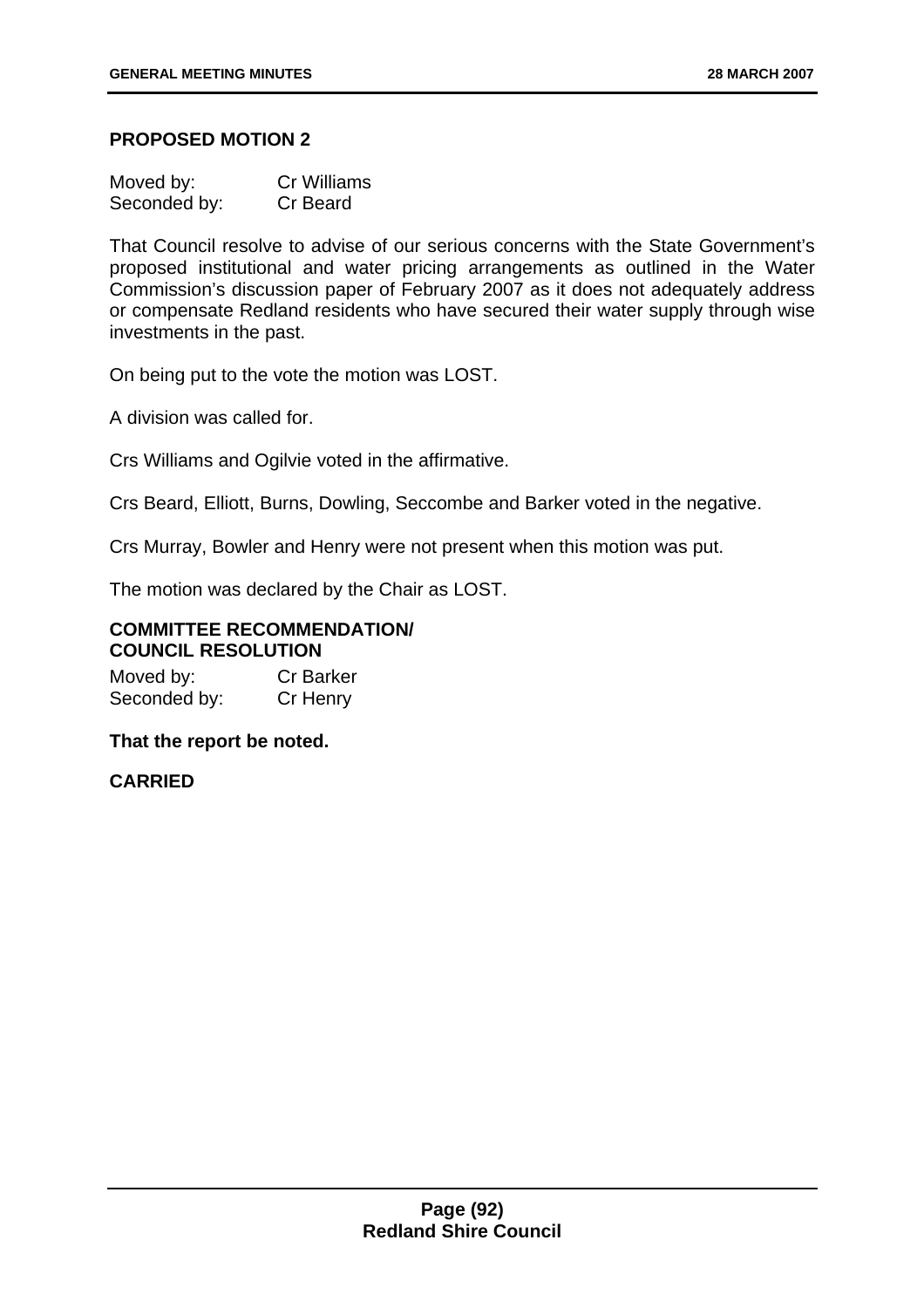### **12 FINANCE AND CORPORATE MANAGEMENT COMMITTEE 21/03/07 - RECEIPT AND ADOPTION OF REPORT**

| Moved by:    | <b>Cr Williams</b> |
|--------------|--------------------|
| Seconded by: | Cr Burns           |

That the Finance and Corporate Management Committee Report of 21 March 2007 be received.

CARRIED

#### **12.1 CORPORATE SERVICES**

#### **12.1.1 FEBRUARY 2007 - MONTHLY FINANCIAL REPORTS**

| <b>Dataworks Filename:</b>       | <b>FM Monthly Financial Reports to Committee</b>                   |
|----------------------------------|--------------------------------------------------------------------|
| Attachment:                      | <b>Financial Report - February 2007</b>                            |
| <b>Responsible Officer Name:</b> | <b>Kerry Phillips</b><br><b>Manager - Financial Services</b>       |
| <b>Author Name:</b>              | <b>Kevin Lamb</b><br><b>Services Manager - Financial Reporting</b> |

#### **EXECUTIVE SUMMARY**

Section 528(1) of the *Local Government Act 1993* requires that Council's statement of accounts be presented at an ordinary monthly meeting.

The attachments to this report present the February 2007 statement of accounts to Council and provide detailed analytical commentary. In summary six of the seven Key Financial Performance Indicators exceeded targets set at the beginning of the financial year. These related to:

- 1. level of dependence on rate revenue;
- 2. ability to pay bills current ratio;
- 3. cash balance;
- 4. cash balance cash capacity in months,
- 5. longer term financial stability debt to assets ratio and
- 6. operating performance.

Only one Key Financial Performance Indicator fell outside Council's set parameters. This related to the ability to repay the debt indicator, which was 23.5% for February, which is outside the set target of below 17%. This is solely due to the early repayment of QTC loans. This indicator will fall back within the comfort zone before year end.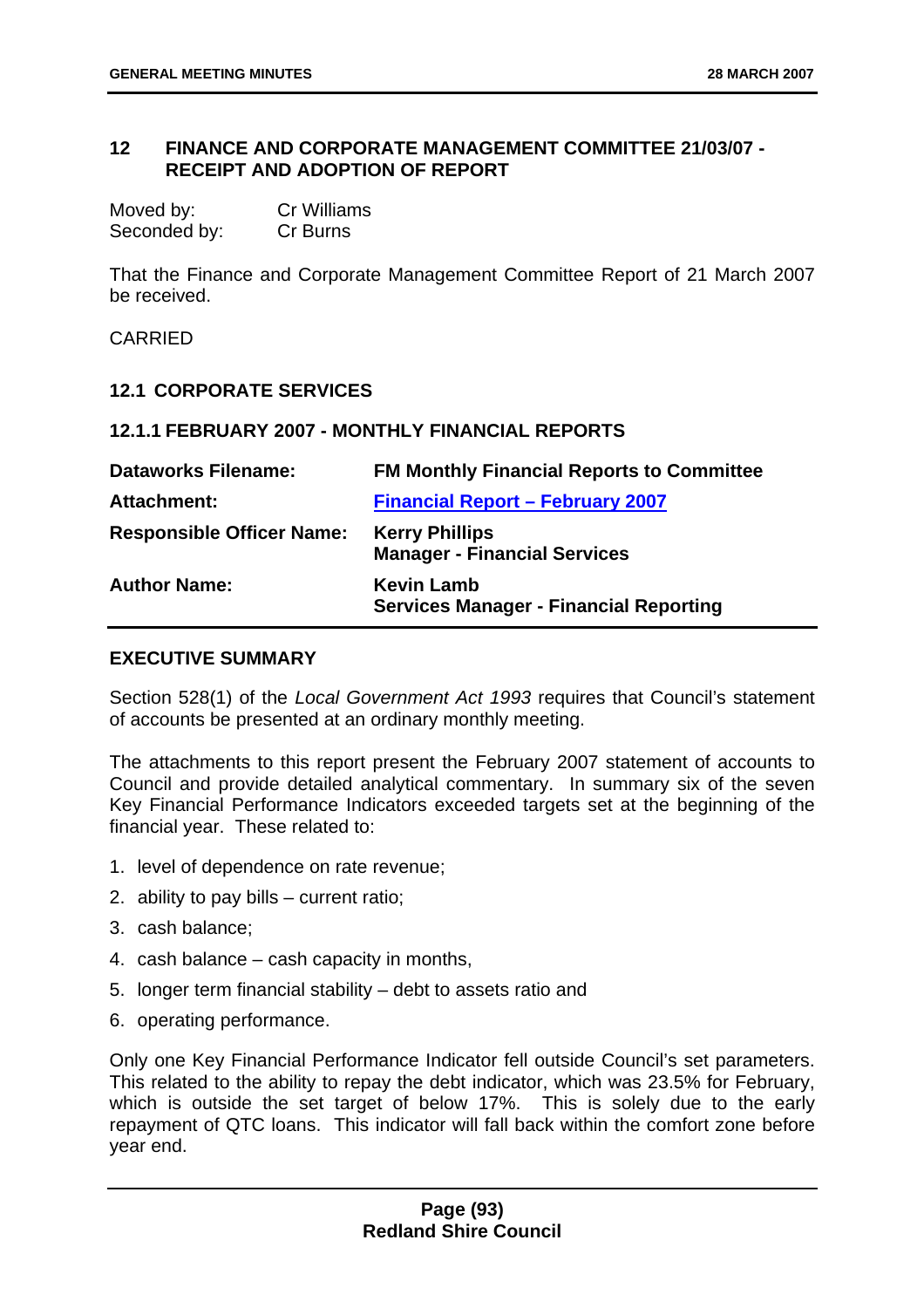The operating financial result (Earnings Before Interest, Tax and Depreciation – EBITD) is ahead of budget by \$5.5 million, with operating expenditure favourable by \$5.8 million and operating revenue unfavourable by \$0.3 million.

Capital expenditure is \$4.7 million or 15.6% behind budget expenditure levels at the end of February.

The cash flow position for the year is above forecast levels by \$11.1 million at 28 February2007. This is principally due to favourable variances experienced in relation to higher receipts for rates and charges \$6.7 million(due to budget phasing only), operating grants and subsidies \$0.4 million and other revenue \$0.3 million, and lower than anticipated payments in relation to materials and services \$2.1 million and property plant and equipment \$4.7 million. These are offset by unfavourable variances in relation to lower than anticipated receipts from fees and charges \$0.9 million, capital grants and subsidies \$0.9 million and proceeds from sale of non current assets \$0.9 million.

## **PURPOSE**

The purpose is to present the February 2007 report to Council and explain the content and analysis of the report. Section 528 of the *Local Government Act 1993* requires the Chief Executive Officer of a local government to present statements of its accounts to the local government.

#### **BACKGROUND**

The Corporate Plan contains a strategic priority to ensure the long term financial viability of the Shire and provide public accountability in financial management. For organisational effectiveness, it is important that Council receive and understand the monthly financial statements.

#### **ISSUES**

The following elements, shown in the attachments, comprise the End of Month Financial Reports for February 2007:

# **Corporate Financial Report Card (A)**

- 1. Operating Revenue compared with Budget;
- 2. General Operating Costs compared with Budget;
- 3. Capital Expenditure compared with Budget;
- 4. Cash Position; and
- 5. Employee Costs compared with Budget.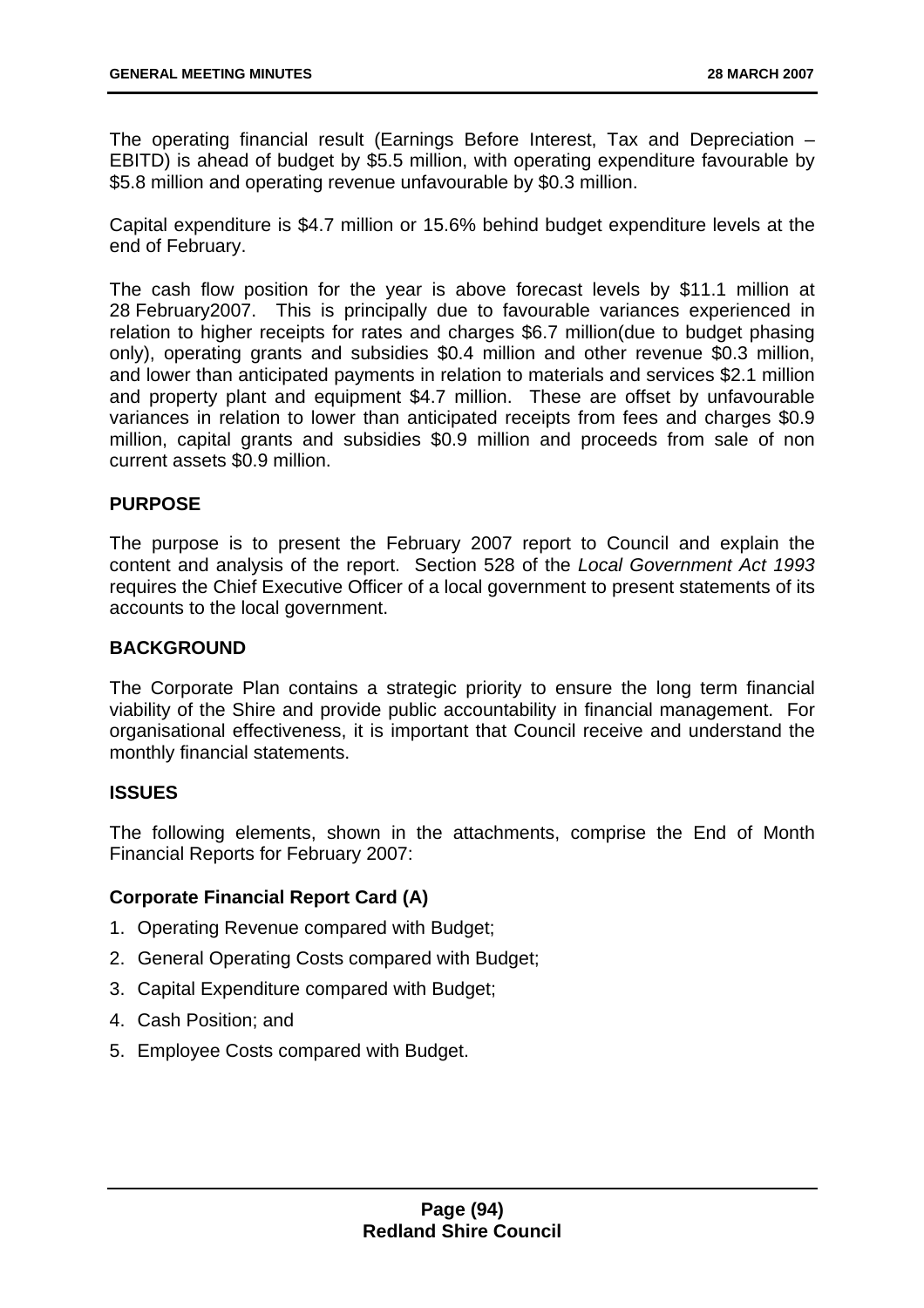## **Report Card Analysis (B)**

### **Council Financial Report 1 (C)**

Shows the percentage variance of year to date actual results compared with year to date budget by colour indicators.

## **Council Financial Report 2 (D)**

Shows year to date actual results compared with annual and year to date budgets. This report has a brief commentary on all year to date variances greater than \$20,000.

A **Balance Sheet (E)**, an **Investment Summary (F)**, a **Statement of Cash Flows (G)**, **Financial Stability Ratios report (H),** C**ommunity Benefit Fund Report (I) and Type III Business Activities (J)** have been included to provide the complete picture of Council's Finances.

## **RELATIONSHIP TO CORPORATE PLAN**

The recommendation primarily supports Council's strategic priority to ensure the long term financial viability of the Shire and provide public accountability in financial management.

#### **FINANCIAL IMPLICATIONS**

The overall financial position remains strong with EBITD of \$25.1 million (\$5.5 million ahead of budget). This result is due to total operating revenue of \$96.8 million (unfavourable variance of \$0.3 million) and total operating costs of \$71.7 million (favourable variance of \$5.8 million).

The capital expenditure program is \$4.7 million or 15.6% behind targeted expenditure levels at the end of February.

The investment of surplus funds for the month returned a weighted average rate of return of 6.54% that compares favourably to the benchmark UBSWA Bank Bill Index of 6.35%.

Council's cash position at the end of February is ahead of budgeted levels. The cash balance remains strong at \$52.5 million, equivalent to 5.6 months cash capacity.

#### **CONSULTATION**

Consultation has taken place amongst the Executive Leadership Group.

#### **OPTIONS**

#### **PREFERRED**

That Council note the End of Month Financial Reports for February 2007 and explanations as presented in the attachments.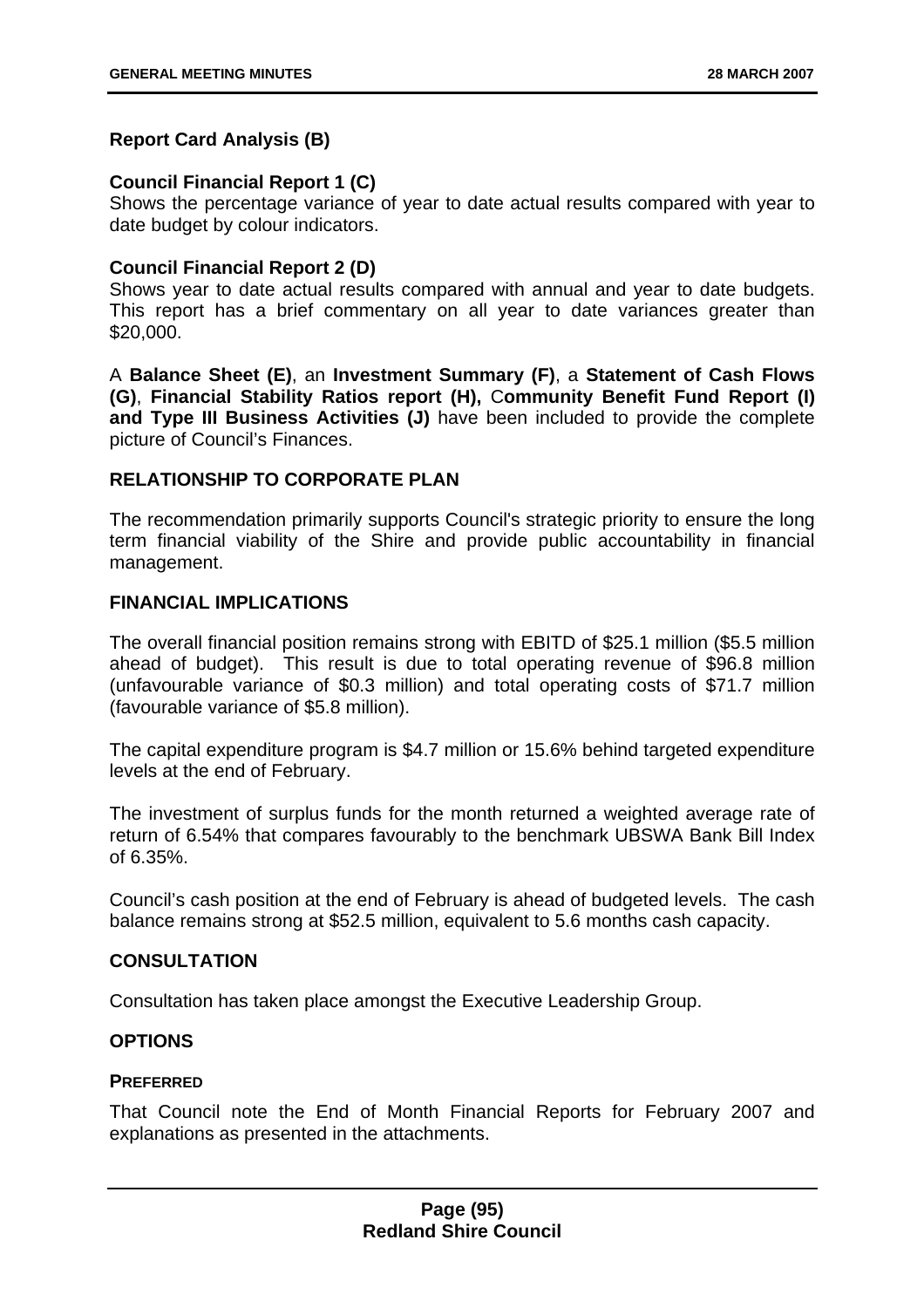## **ALTERNATIVE**

That Council requests additional information.

### **OFFICER'S/COMMITTEE RECOMMENDATION/ COUNCIL RESOLUTION**

Moved by: Cr Williams Seconded by: Cr Beard

**That Council resolve to note the End of Month Financial Reports for February 2007 and explanations as presented in the following attachments:** 

- **Corporate Financial Report Card;**
- **Report Card Analysis;**
- **First Council Financial Report;**
- **Second Council Financial Report;**
- **Balance Sheet;**
- **Investment Summary;**
- **Statement of Cash Flows;**
- **Financial Stability Ratios report; and**
- **Community Benefit Fund report.**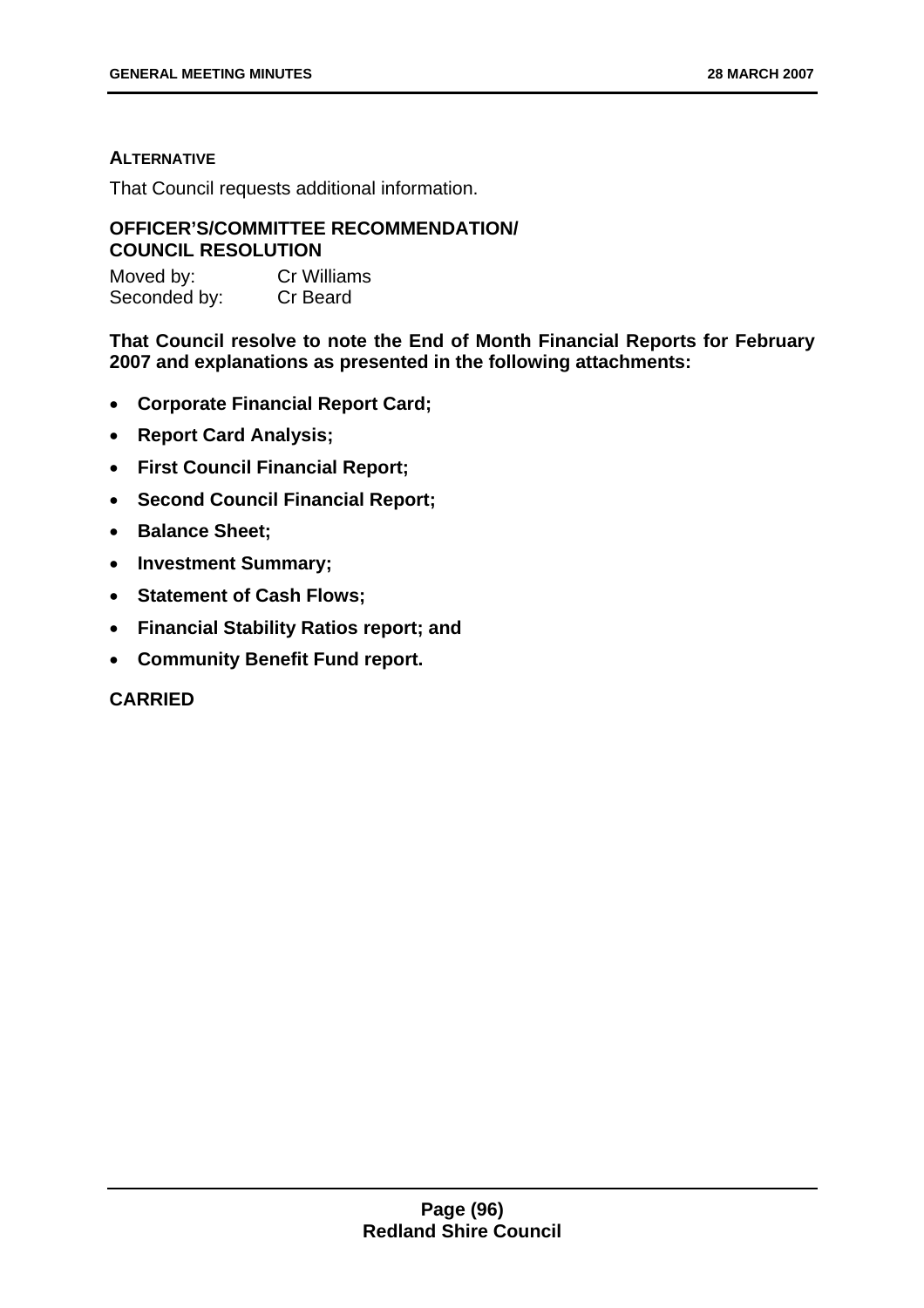# **12.1.2 LAND TO BE REMOVED FROM THE LAND RECORD - VALUELESS LAND**

| <b>Dataworks Filename:</b>       | <b>R&amp;V Intention to Acquire Valueless Land</b>                   |
|----------------------------------|----------------------------------------------------------------------|
| <b>Attachments:</b>              | <b>Schedule 56</b>                                                   |
| <b>Responsible Officer Name:</b> | <b>Kerry Phillips</b><br><b>Manager Financial Services</b>           |
| <b>Author Name:</b>              | <b>Noela Barton</b><br><b>Service Manager Revenue &amp; Recovery</b> |

# **EXECUTIVE SUMMARY**

A review of all rate accounts has identified a number of parcels of land (described in the attached "Schedule 56") with overdue rates where reference to the land may be removed from the rate record. Section 1051A of the *Local Government Act 1993* gives Council certain powers as follows:

- *(1) A reference to a particular parcel of rateable land in the land record of a local government may be removed, on the local government's resolution, if:* 
	- *(a) rates levied on the land by the local government for at least 3 years are overdue; and*
	- *(b) the overdue rates total more than: (i) the unimproved value of the land; or (ii) the market value of the land; and*
	- *(c) if paragraph (b)(i) applies—the land is considered to be: (i) valueless; or (ii) of so little value that, if offered for sale, it would not realise the overdue rates.*

All of the parcels of land contained in the attached "Schedule 56" are considered to be suitable to have reference to them removed from the rate record as they meet the requirement of 1051A 1(a) and 1(b.ii). The parcels of land share the following characteristics:

Current zoning – Conservation (sub area CN1); Land purpose – Vacant Land; Period rates overdue – greater than three (3) years; Rates balance – greater than the Market value; Unlikely to receive building approval.

This report seeks Council approval to initiate proceedings to recover the overdue rates on the parcels of land described in the attached "Schedule 56" as the overdue rates position of all of these parcels of land meets all of the provisions of the abovementioned Section 1051A. On resolution, a Notice of Intention to Acquire the Land will issue to the land owners and encumbrances.

The land will be acquired by Council if the rates are not paid in full within six (6) months from the issue date of the Notice of Intention and all rates payable for the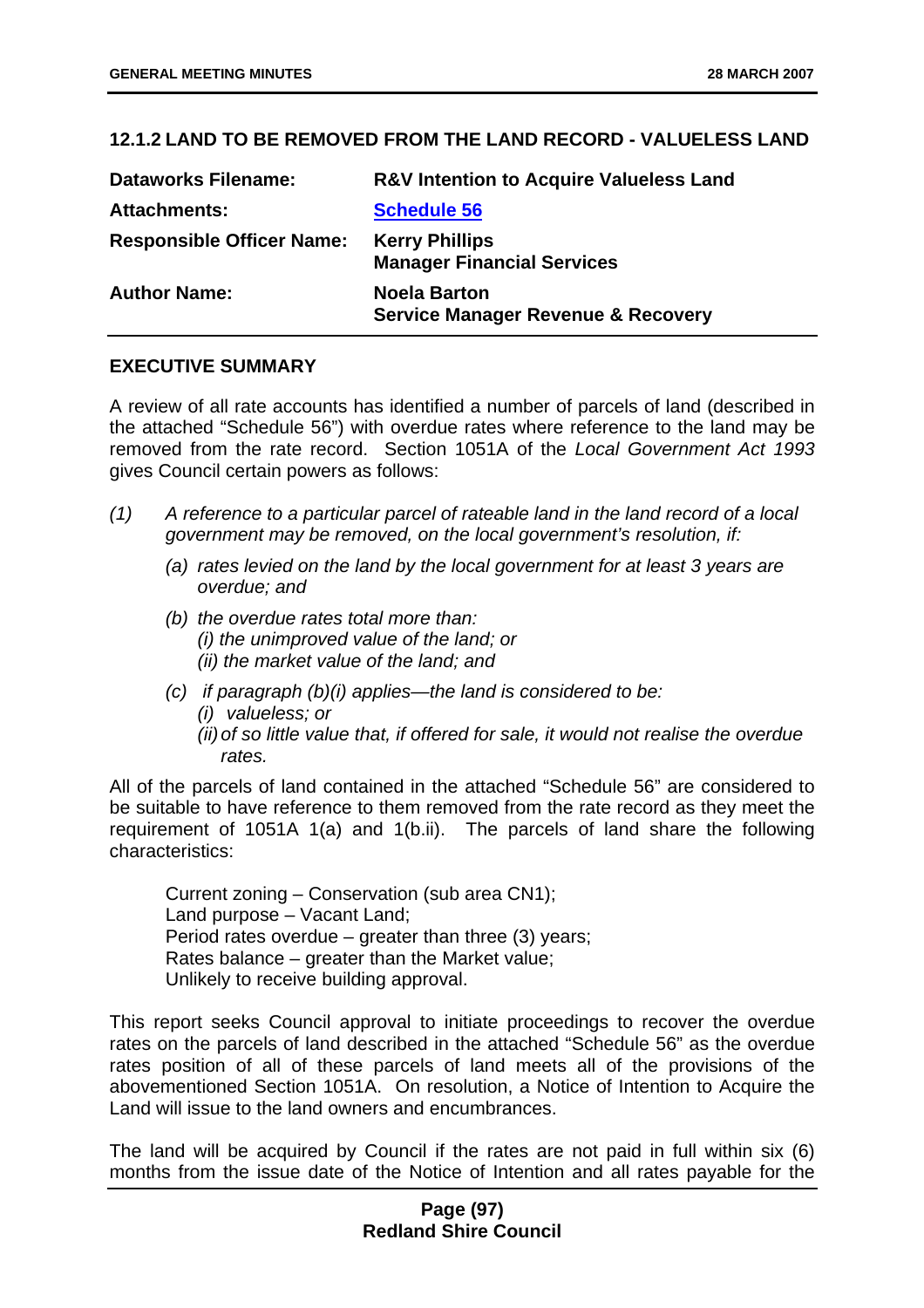land discharged. If the rates are paid in full within six (6) months from the issue date of the Notice, reference to the land will be restored to the land record.

## **PURPOSE**

To request Council resolve to recover overdue rates and charges on the parcels of land described in the attached "Schedule 56" dated 21 March 2007 by removing reference to the land from the rate record.

### **BACKGROUND**

Rate Notices are issued on a quarterly basis to the owners of these parcels of land and remain unpaid. Reminder Notices proved to be ineffective. Legal action has not been commenced as it is not commercially viable and is more expensive due to additional costs. The zoning of the land indicates that it is unlikely that an application to build on the land would be approved.

A market value for all of these parcels of land has been obtained and the overdue rates total more than the market value. The unimproved capital value [UCV's] in most cases is more than the overdue rates, however it must be noted that there has not been a revaluation on the land since 30/6/2005, which is prior to the implementation of the Redlands Planning Scheme that introduced new zonings and building restrictions on Conservation zoned land.

The attached "Schedule 56' provides details of the parcels of land proposed to be removed from the land record.

#### **ISSUES**

Rates are not being paid on these lands and removing them from the land record will ensure that budget estimates of revenue from rates will be more accurate.

If rates are not paid in full within six-months from the issue date of the Notice of Intention to Acquire, the land will be acquired by Council and all rates payable for the land discharged.

# **RELATIONSHIP TO CORPORATE PLAN**

The recommendation primarily supports Council's strategic priority to ensure the long term financial viability of the Shire and provide public accountability in financial management.

# **FINANCIAL IMPLICATIONS**

If a local government resolves to remove a reference to rateable land from its land record and the rates are not paid in full within 6 months of the issue date of the Notice of Intention to Acquire, then Council must acquire the land and all rates payable for the land must be discharged.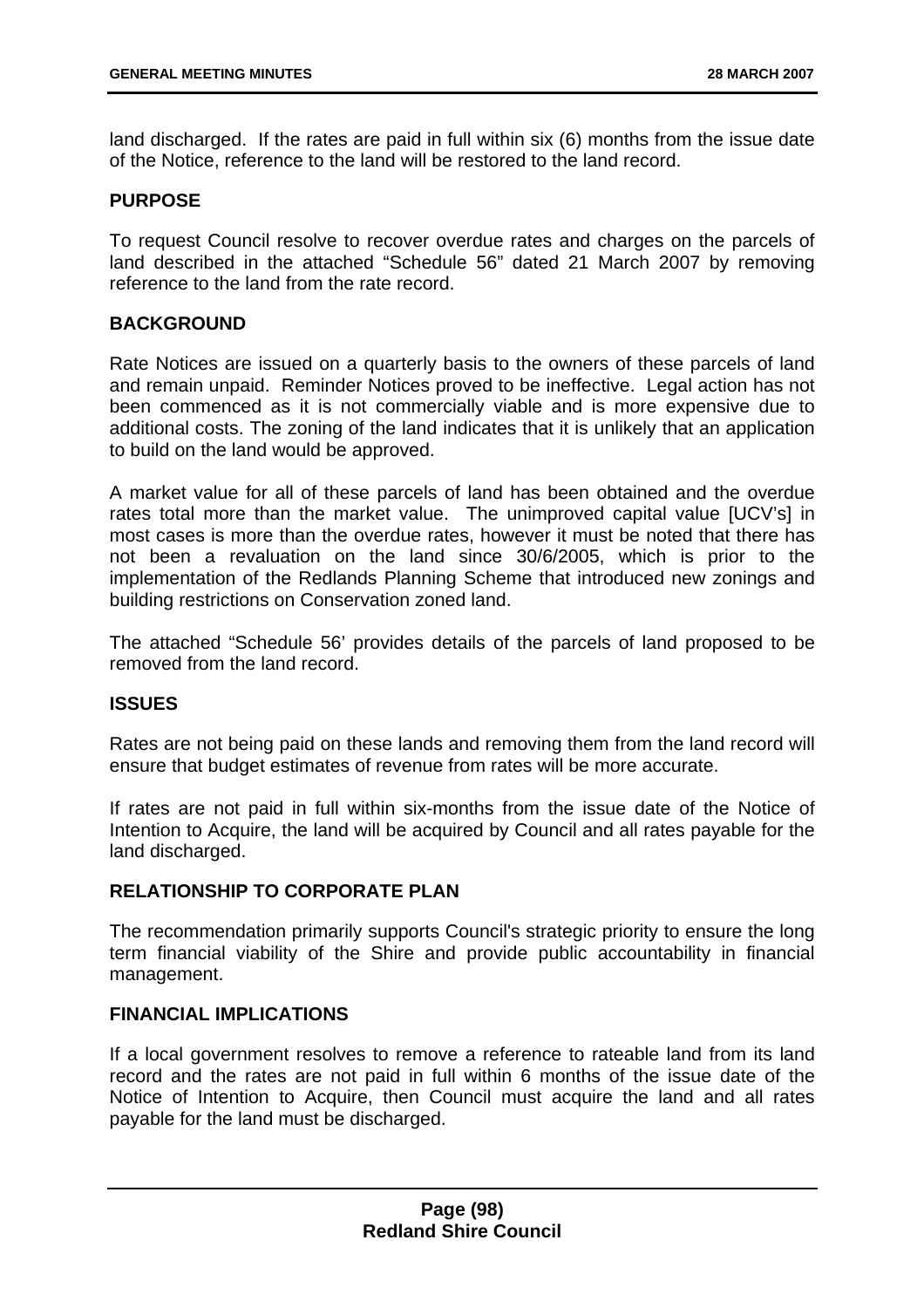Council's Environmental Protection Area advises that they anticipate an annual outlay of approximately \$200.00 per parcel of land will be required to maintain the said land if it is acquired.

### **CONSULTATION**

Consultation has been conducted with the Debtor Management Team Coordinator and the Pollution Prevention Unit for land surveys (due diligence of care) as laid out in Council's Contaminated Land Policy and various departments within Council.

## **OPTIONS**

#### **PREFERRED**

That Council resolve as follows:

- 1. To remove reference to the scheduled lands as identified in the attached Schedule 56 from Council's land record, as:
- 2. rates levied on each of the parcels of land for at least three (3) years are overdue; and
- 3. the overdue rates on each of the parcels of land is more than the market value of that land; and
- 4. the lands are considered to be of so little value that if offered for sale they would not realise the overdue rates; and
- 5. That the Mayor and Chief Executive Officer be authorised to sign and seal Transfer Documents for land where rates are not paid within six (6) months from the issue date of the Notice of Intention to Acquire.

#### **Alternatives**

- 1. Commence legal action to recover overdue amounts. This is considered ineffective and is more expensive due to additional costs; or
- 2. Attempt to sell the property for arrears of rates. Due to the possibility that building permits may not be approved, the land is unlikely to sell; or
- 3. Take no action against the defaulting ratepayers. This would adversely impact on Council's strategic priority to ensure the long-term financial viability of the Shire and provide public accountability in financial management.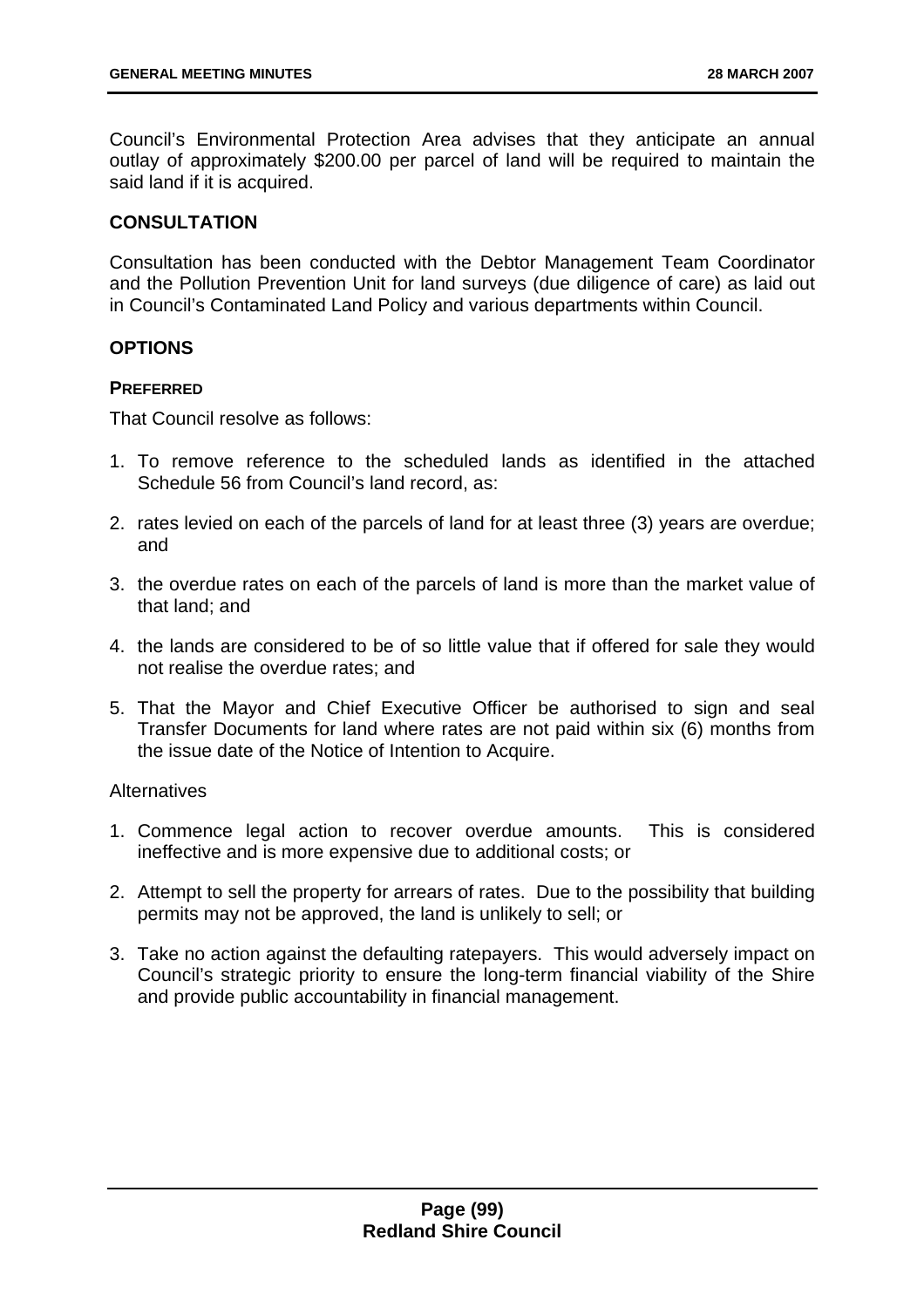## **OFFICER'S/COMMITTEE RECOMMENDATION/ COUNCIL RESOLUTION**

Moved by: Cr Williams Seconded by: Cr Beard

**That Council resolve as follows:** 

- **1. To remove reference to the scheduled lands as identified in the attached Schedule 56 from Council's land record, as** 
	- **a. rates levied on each of the parcels of land for at least three (3) years are overdue; and**
	- **b. the overdue rates on each of the parcels of land is more than the market value of that land; and**
	- **c. the lands are considered to be of so little value that if offered for sale they would not realise the overdue rates; and**
- **2. That the Mayor and Chief Executive Officer be authorised to sign and seal Transfer Documents for land where rates are not paid within six (6) months from the issue date of the Notice of Intention to Acquire.**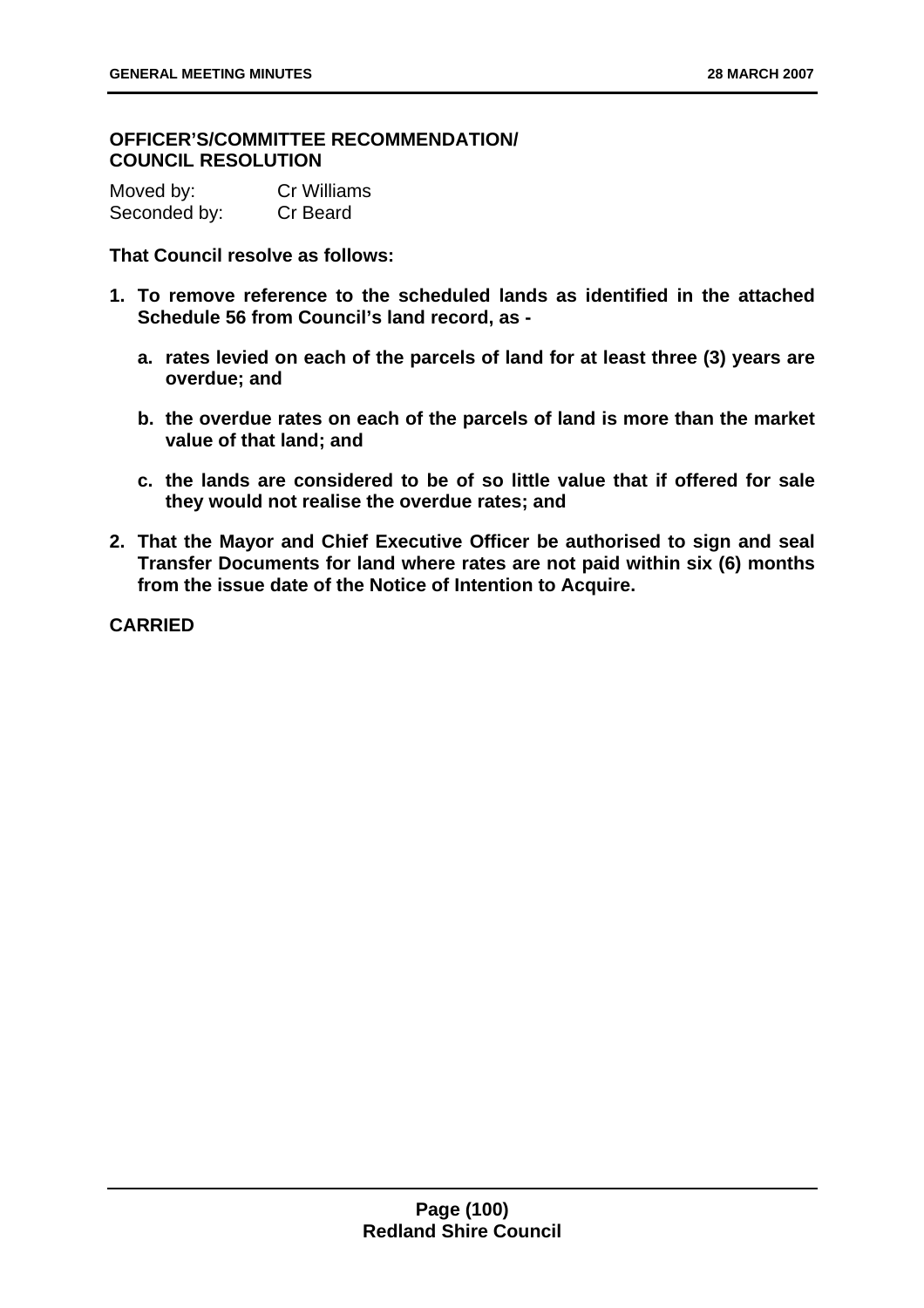## **12.1.3 REVIEW OF CORPORATE POLICY POL-2556 PENSIONER GENERAL RATE DEFERRAL POLICY**

| <b>Dataworks Filename:</b>       | <b>R&amp;V Policy</b>                                                |
|----------------------------------|----------------------------------------------------------------------|
| <b>Attachments:</b>              | POL-2556 Pensioner General Rate Deferral Policy                      |
| <b>Responsible Officer Name:</b> | <b>Kerry Phillips</b><br><b>Manager Financial Services</b>           |
| <b>Author Name:</b>              | <b>Noela Barton</b><br><b>Service Manager Revenue &amp; Recovery</b> |

#### **EXECUTIVE SUMMARY**

A review has been conducted of Corporate Policy POL-2556 Pensioner General Rate Deferral Policy in line with Council's policy review schedule. The policy was adopted in February 2004 and reviewed six months later as directed by Council.

Since its adoption, the policy has been accessed by only one pensioner ratepayer for a short period between 2004 and 2005.

At the time the policy was introduced, 2.8% (234 properties out of a possible 8,416) of the pensioner segment of ratepayers had arrears greater than \$10. At present that figure is 1.9% (164 properties out of a possible 8,828).

The minimal activity and the low percentage of overdue properties within this ratepayer segment highlights, that from a financial viewpoint, this segment of the community is financially responsible.

While it has not been demonstrated that there is a need for this policy, it is viewed that the policy does provide a social benefit net in the event of financial difficulty; therefore it is recommended that the policy remain in force as adopted in February 2004.

#### **PURPOSE**

To request Council resolve to note the review of Corporate Policy POL-2556 Pensioner General Rate Deferral Policy and that the policy remain in force as adopted in February 2004.

#### **BACKGROUND**

Corporate Policy POL-2556 Pensioner General Rate Deferral Policy was adopted in February 2004 and reviewed six months later as directed by Council.

#### **ISSUES**

A review has been conducted of Corporate Policy POL-2556 Pensioner General Rate Deferral Policy in line with Council's policy review schedule. The policy was adopted in February 2004 and reviewed six months later as directed by Council.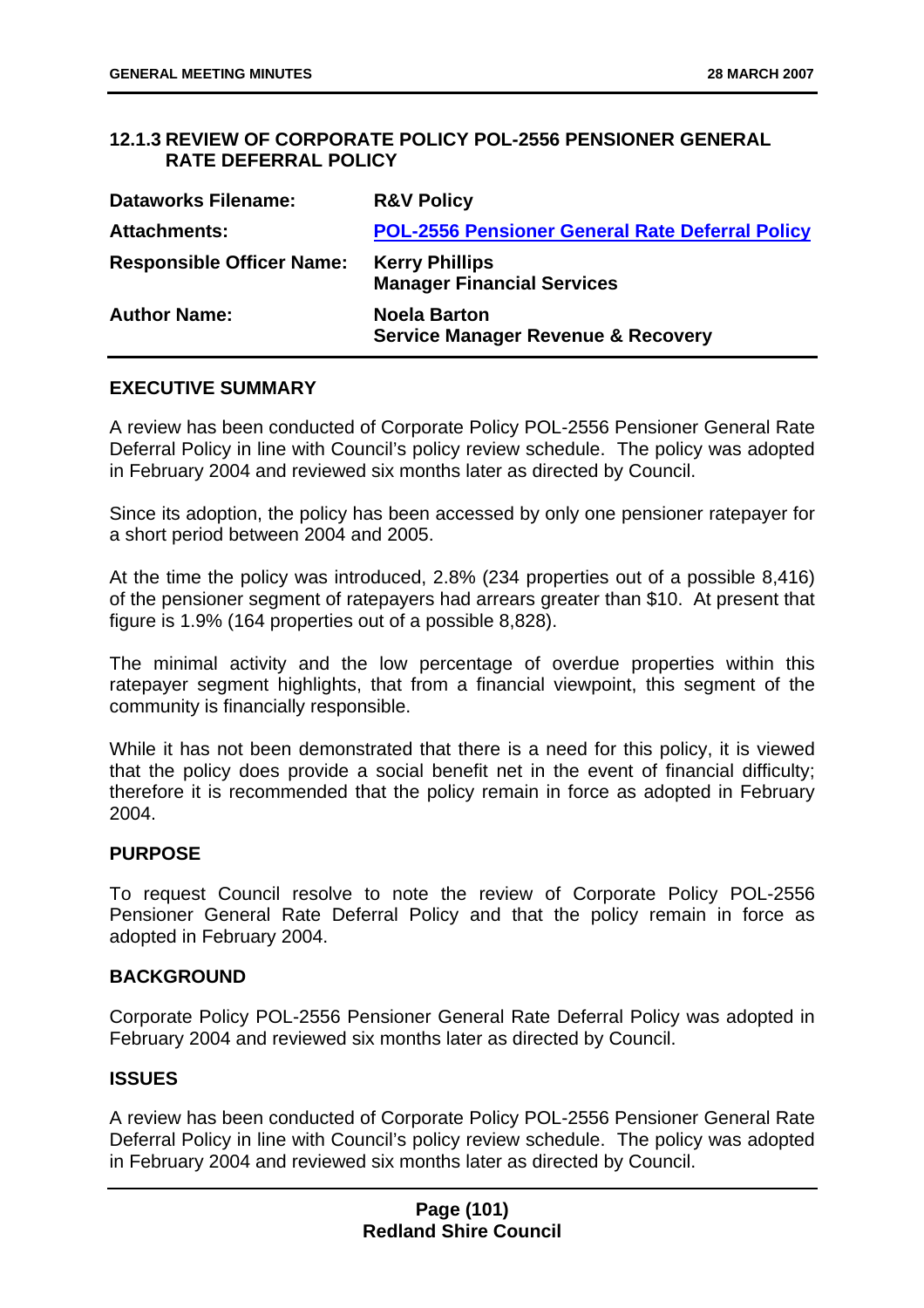Since its adoption the policy has been accessed by only one pensioner ratepayer for a short period between 2004 and 2005.

At the time the policy was introduced 2.8% (234 properties out of a possible 8,416) of the pensioner segment of ratepayers had arrears greater than \$10. At present that figure is 1.9% (164 properties out of a possible 8,828).

The minimal activity that has occurred on this policy and the low percentage of overdue properties within this ratepayer segment highlights that from a financial viewpoint this segment of the community is financially responsible.

While it has not been demonstrated that there is a need for this policy, it is viewed that the policy does provide a social benefit net in the event of financial difficulty therefore it is recommended that the policy remain in force as adopted in February 2004.

# **RELATIONSHIP TO CORPORATE PLAN**

The recommendation primarily supports Council's strategic priority to ensure the long term financial viability of the Shire and provide public accountability in financial management.

## **FINANCIAL IMPLICATIONS**

Since its adoption the policy has been accessed by only one pensioner ratepayer for a short period between 2004 and 2005. The deferred portion of General Rate was paid in full.

# **CONSULTATION**

- Debtor Management;
- Financial Services Manager
- General Manager Corporate Services.

#### **OPTIONS**

#### **PREFERRED**

That Council resolve to note the review of Corporate Policy POL-2556 Pensioner General Rate Deferral Policy and that the attached policy remains in force as adopted in February 2004.

## **ALTERNATIVE**

That Council resolve to declare obsolete Corporate Policy POL-2556 Pensioner General Rate Deferral Policy for the reason that the minimal activity that has occurred on this policy and the low percentage of overdue properties within this ratepayer segment highlights that from a financial viewpoint this segment of the community is financially responsible and there does not appear to be a need for the policy.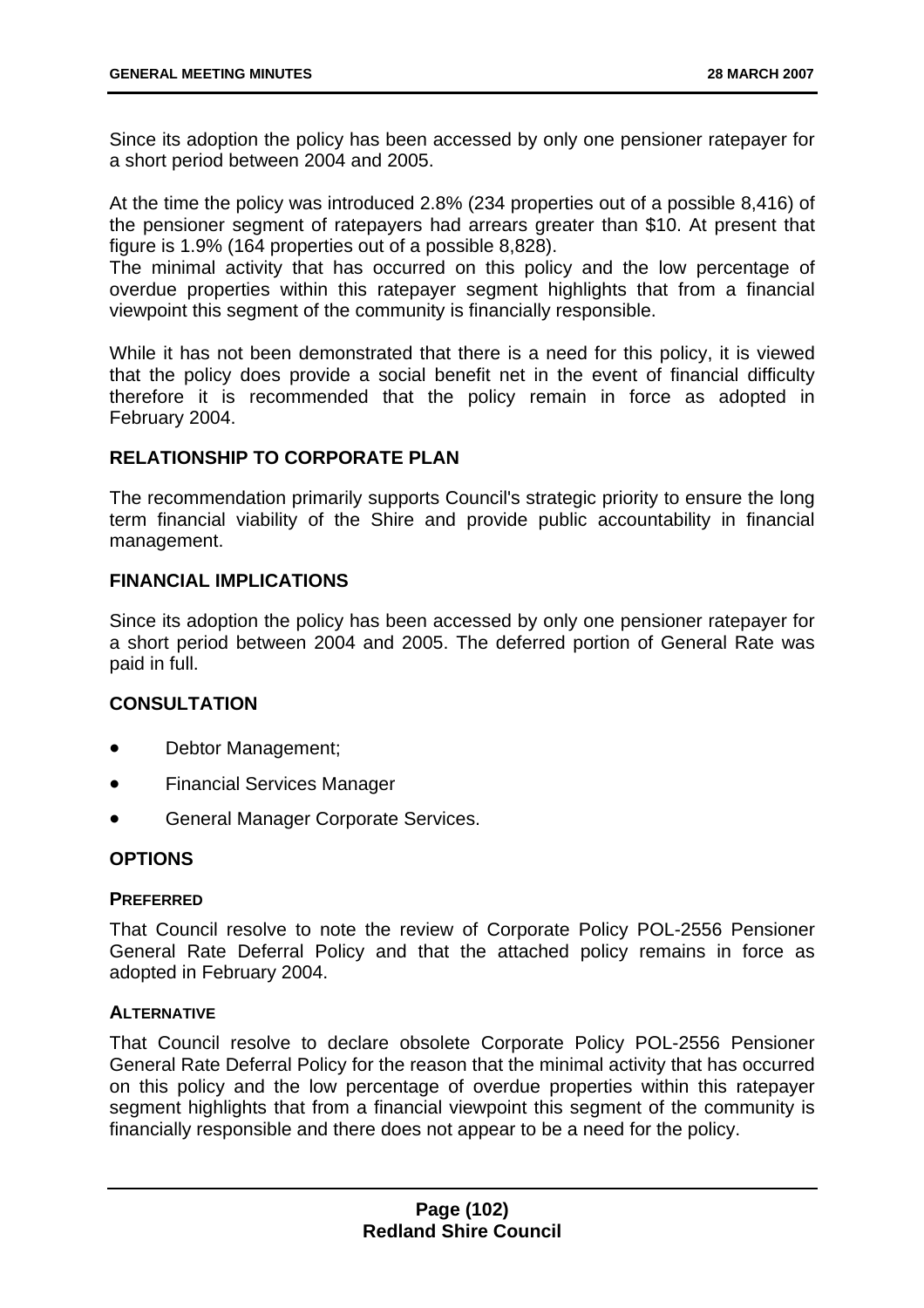# **OFFICER'S/COMMITTEE RECOMMENDATION/ COUNCIL RESOLUTION**

| Moved by:    | Cr Williams |
|--------------|-------------|
| Seconded by: | Cr Beard    |

**That Council resolve to note the review of Corporate Policy POL-2556 Pensioner General Rate Deferral Policy and that the attached policy remain in force as adopted in February 2004 .**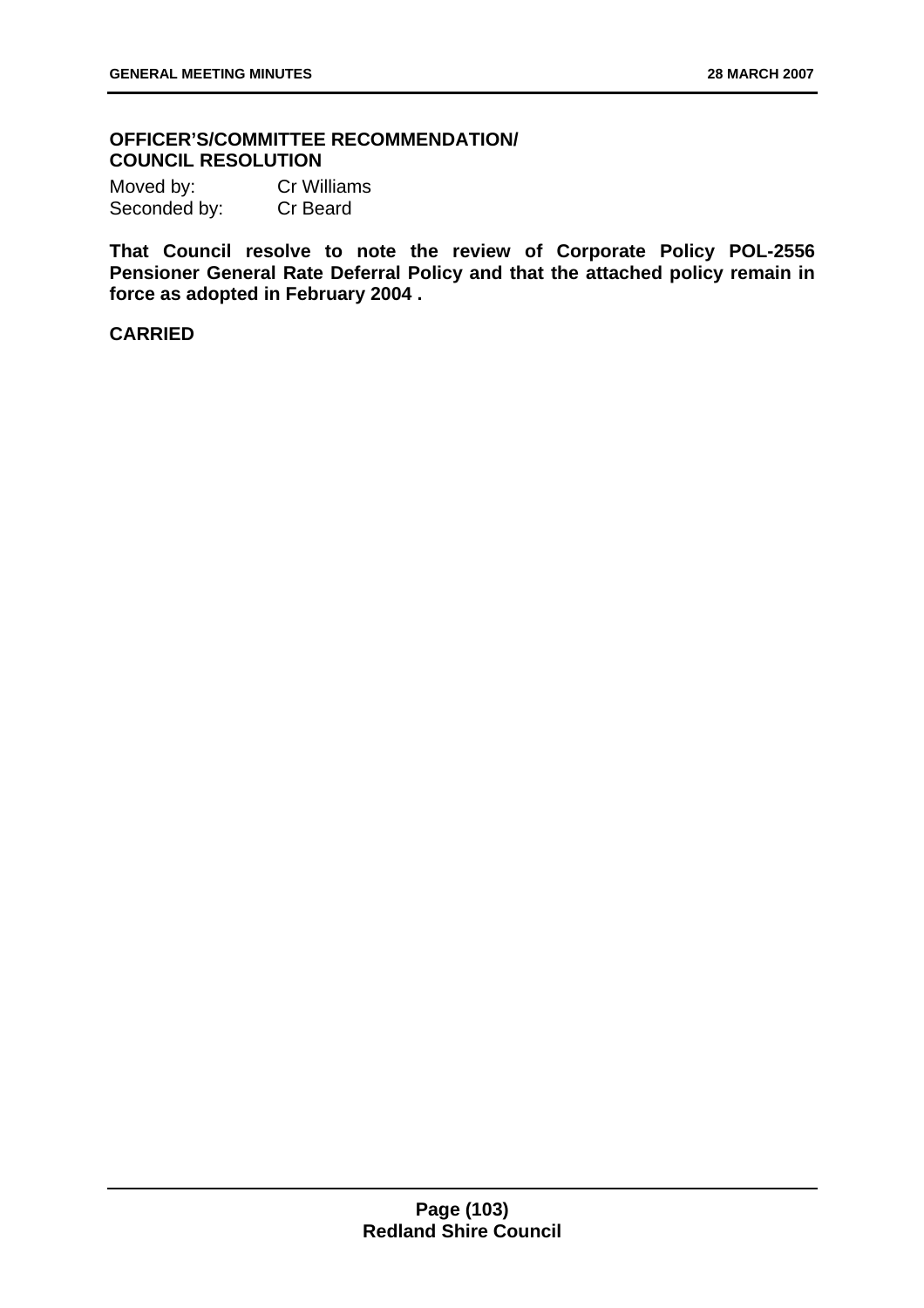# **12.2 CUSTOMER SERVICES**

#### **12.2.1 PDG-45128-REDLANDS YOUTH PLAZA DELEGATED AUTHORITY**

| <b>Dataworks Filename:</b>       | <b>Project Index-PDG-45128</b>                                                   |
|----------------------------------|----------------------------------------------------------------------------------|
| <b>Responsible Officer Name:</b> | <b>Lex Smith</b><br><b>Manager, Project Delivery Group</b>                       |
| <b>Author Name:</b>              | <b>Pamela McDonnell</b><br><b>Administration Officer, Project Delivery Group</b> |

#### **EXECUTIVE SUMMARY**

Tender for the Redlands Youth Plaza involves construction of a skate plaza which incorporates a multipurpose active skate and BMX street plaza space.

As part of the 2006/07 Budget, Council has approved funding in the sum of \$822,135.00 for the project, which includes \$347,000.00 being a subsidy from Department of Sport, Recreation and Racing (SRR).

Environmental Management has undertaken a detailed design which is now complete and the project has come to the Project Delivery Group for tender and construction.

The Redlands Youth Plaza will consist of:

- Multipurpose active skate and BMX street plaza space;
- Areas for music, dance and performance;
- Skate BMX bowl within a streetscape environment.

This project is currently in the procurement phase.

#### **PURPOSE**

This report seeks Council approval to delegate authority to the Chief Executive Officer to make, vary and discharge a contract with the successful tenderer for the Redlands Youth Plaza for the construction of a skate plaza, incorporating a multipurpose active skate and BMX street plaza space.

#### **BACKGROUND**

Authority was delegated by Council to the Chief Executive Officer (CEO) on 30 October 2002 to accept tenders and quotations and in addition to make, vary and discharge contracts. This delegation was limited to tenders and quotations not exceeding \$500 000.

The tender for the Redlands Youth Plaza exceeds this delegated authority.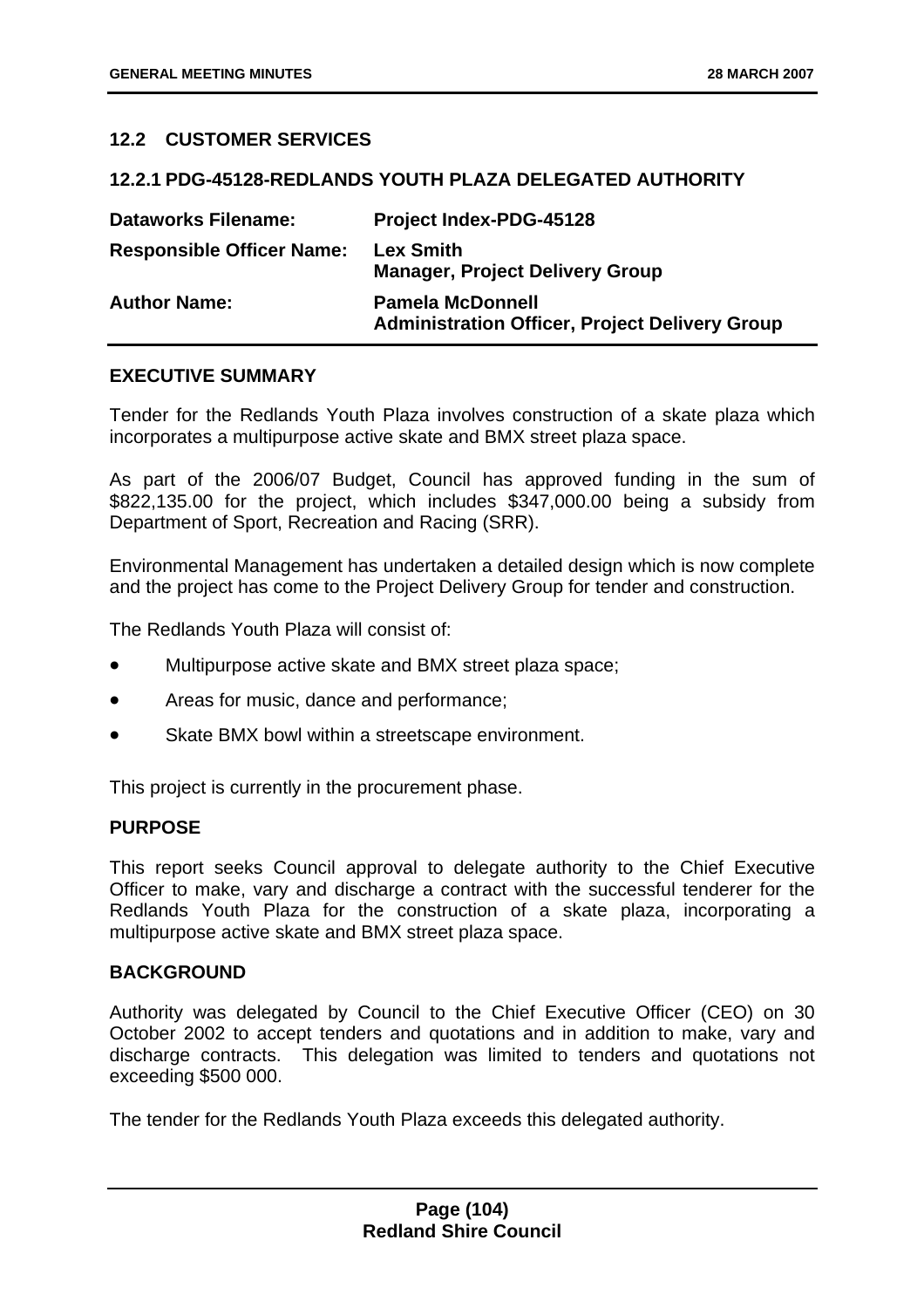## **ISSUES**

#### Description of Redlands Youth Plaza

This project involves the construction of the Redlands Youth Plaza which is a multipurpose active skate and BMX street plaza space.

However, the plaza concept goes beyond the active use only and has been designed to allow additional use of the built and surrounding elements for music, dance, performance and spectator space for non active participants.

This facility, while being an active space of regional significance, also provides for the needs of young people to recreate, socialise and participate in other ways which is important to the recreation and social needs of the local community.

#### Description of Tender Process

The project will be tendered in separable portions. Separable Portion 1 – Stage 1; Separable Portion 2 – Stage 1 and 2. The reason for the project being tendered in this way is that based on a Quantity Surveyor's (QS) estimate, it appears there is currently insufficient funds to complete the entire project so it has been split into two stages. Depending on the final tender prices, and if available funding can be obtained, will determine the options available to Council.

It is estimated that the works will take approximately 18 weeks. Hence to expedite the tender award process, Delegated Authority is sought for the Chief Executive Officer to make, vary and discharge all contracts associated with the project.

#### **RELATIONSHIP TO CORPORATE PLAN**

The recommendation primarily supports Council's strategic priority to build safe, strong and self reliant communities with access to community services, infrastructure and opportunities for participation in community life.

#### **FINANCIAL IMPLICATIONS**

Total available budget is \$1,041,135.00, which comprises of original budget of \$822,135.00 which includes funding from SRR of \$347,000.00. Manager Environmental Management has advised that \$219,000.00 will be available from the reallocation of funds of the roadwork program.

#### QS Estimate

The QS estimate has provided a breakdown of costs for Stage 1 and Stages 1 and 2 which is outlined in the following table: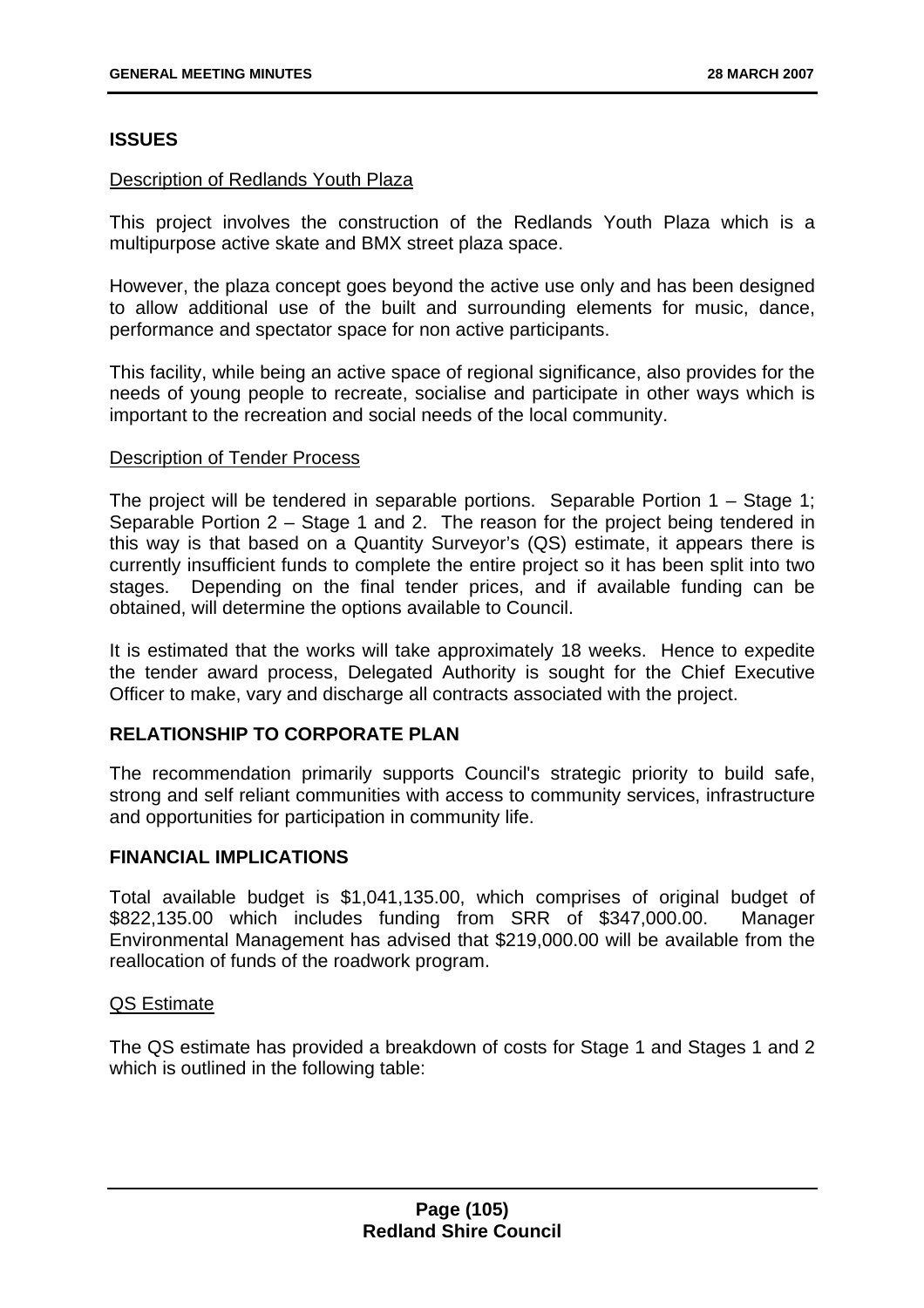|                              | \$ (excl GST)  |
|------------------------------|----------------|
| <b>OPTION 1 - Stage 1</b>    | \$876,000.00   |
| Escalation to June 2007 (3%) | \$26,000.00    |
| <b>TOTAL OPTION 1</b>        | \$902,000.00   |
|                              |                |
| <b>OPTION 2 - Stage 2</b>    | \$229,000.00   |
| Escalation to June 2008 (9%) | \$21,000.00    |
| <b>TOTAL OPTION 2</b>        | \$250,000.00   |
|                              |                |
| OPTION 3 - Stages 1 & 2      | \$1,025,000.00 |
| Escalation to June 2007 (3%) | \$31,000.00    |
| <b>TOTAL OPTION 3</b>        | \$1,056,000.00 |

For Option 1, the QS estimate is \$902,000.00 (exclusive of GST). For Option 3 the QS estimate is \$1,056,000.00 (exclusive of GST). Both these amounts include 10% contingency. However, these amounts do not include the internal project management fees of approximately \$40,000.00 which will be sought at a later budget review.

#### **PLANNING SCHEME IMPLICATIONS**

The project complies with the Redland Shire Council Planning Scheme and will not have any implications for the Redlands Planning Scheme.

# **CONSULTATION**

The Manager Project Delivery Group has consulted with the Manager of Environmental Management, Senior Advisor Open Space Planning and officers from the Project Delivery Group, all of whom have endorsed the officer's recommendation.

#### **OPTIONS**

#### **PREFERRED**

That Council resolve as follows:

- 1. To delegate authority to the Chief Executive Officer to accept tenders and quotations for the implementation and construction of the Redlands Youth Plaza which are most advantageous to Council under section 490 of the Local Government Act;
- 2. To delegate authority to the Chief Executive Officer to make vary and discharge contracts for the implementation and construction of the Redlands Youth Plaza under section 482 of the Local Government Act; and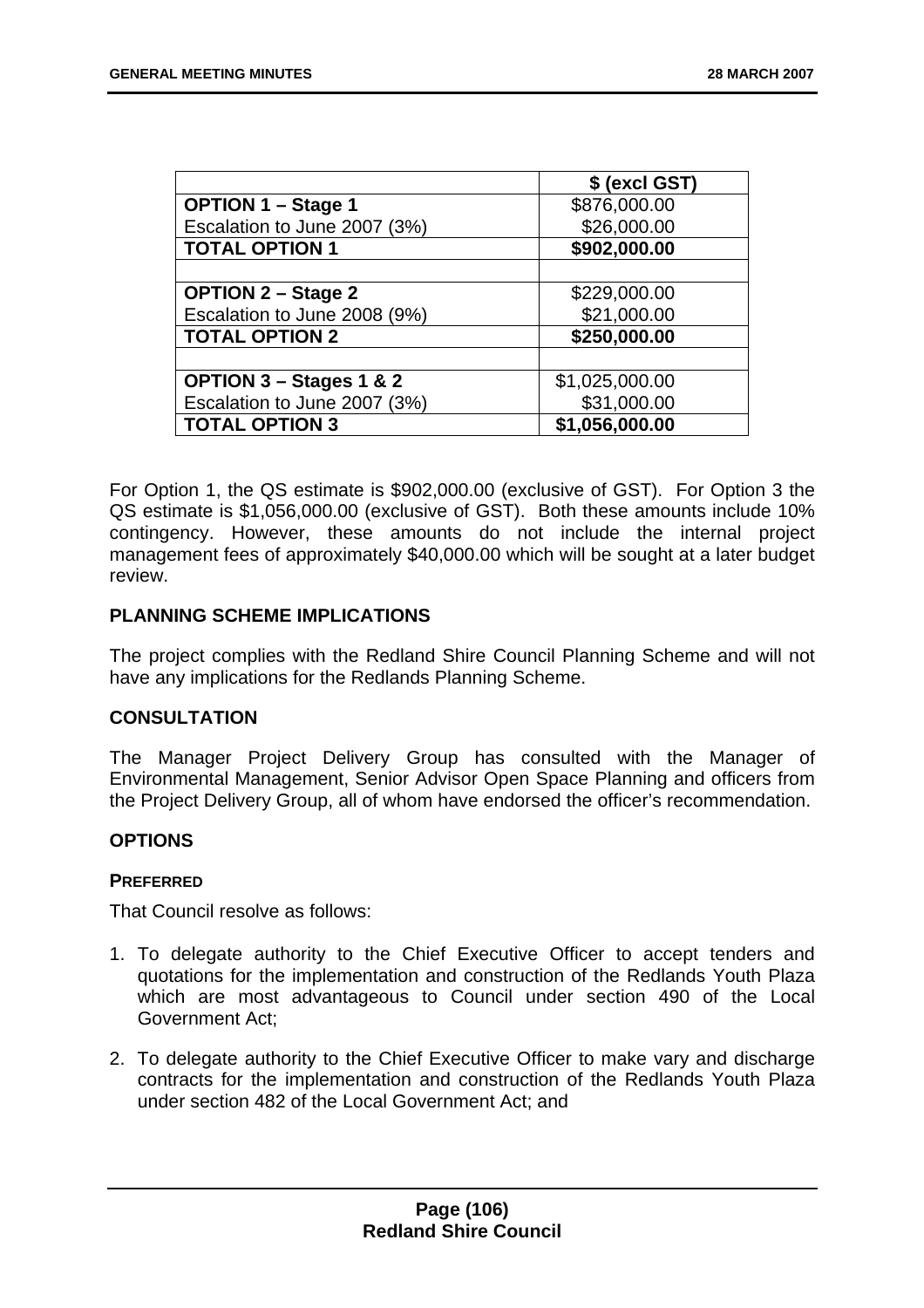3. To authorise the Chief Executive Officer to sign and seal all relevant documentation associated with the implementation and construction of the Redlands Youth Plaza.

#### **ALTERNATIVE**

That Council resolve to not delegate this authority, which may result in an anticipated delay.

# **OFFICER'S/COMMITTEE RECOMMENDATION/ COUNCIL RESOLUTION**

Moved by: Cr Williams Seconded by: Cr Beard

**That Council resolve as follows:** 

- **1. To delegate authority to the Chief Executive Officer to accept tenders and quotations for the implementation and construction of the Redlands Youth Plaza which are most advantageous to Council under section 490 of the Local Government Act;**
- **2. To delegate authority to the Chief Executive Officer to make vary and discharge contracts for the implementation and construction of the Redlands Youth Plaza under section 482 of the** *Local Government Act***; and**
- **3. To authorise the Chief Executive Officer to sign and seal all relevant documentation associated with the implementation and construction of the Redlands Youth Plaza.**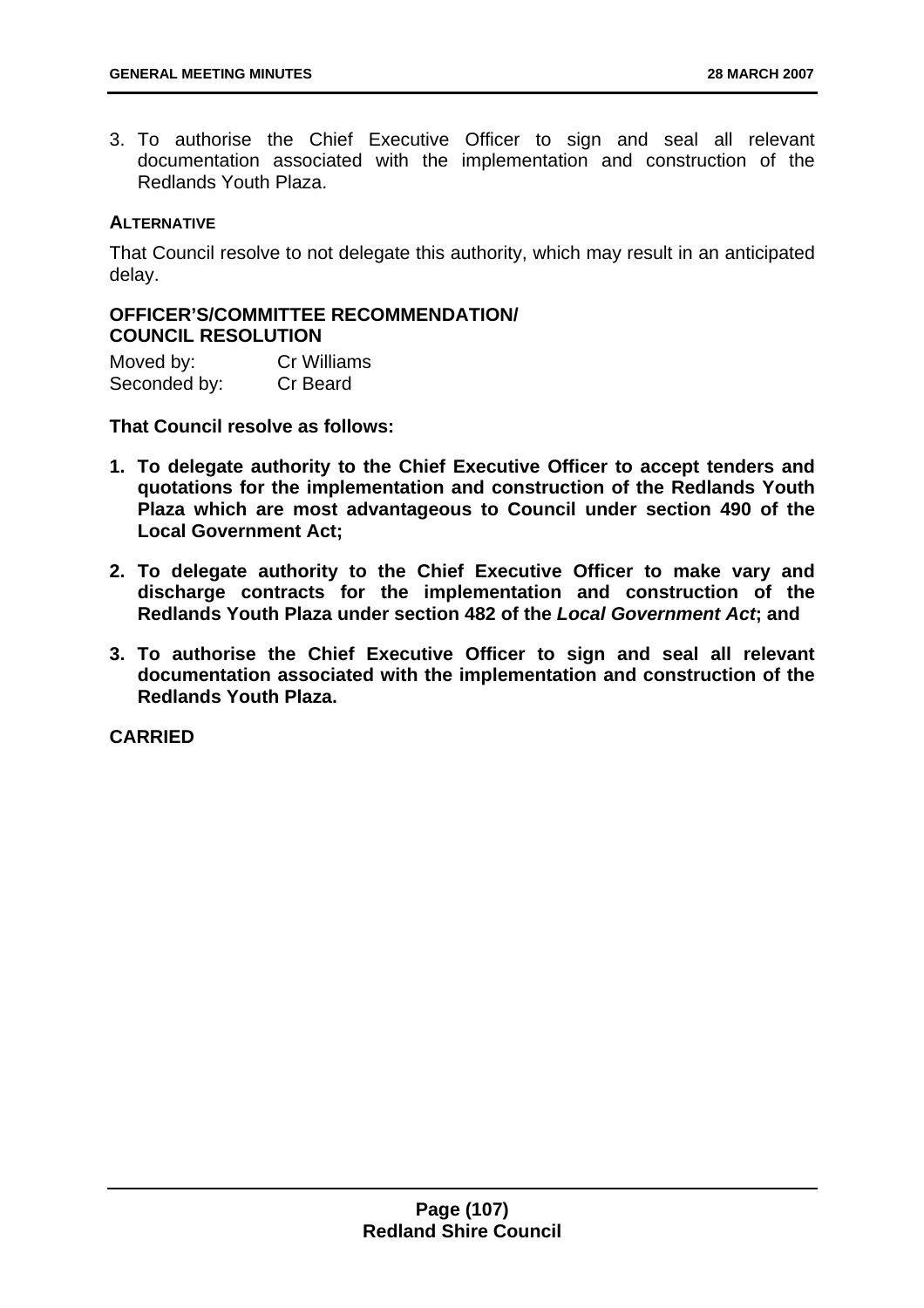# **12.3 PLANNING AND POLICY**

#### **12.3.1 MONTHLY BALANCED SCORECARD REPORT FOR FEBRUARY 2007**

| <b>Dataworks Filename:</b>       | <b>Gov - Corporate Balanced Scorecard Monthly</b><br><b>Reporting to Committee</b>            |
|----------------------------------|-----------------------------------------------------------------------------------------------|
| <b>Attachments:</b>              | <b>Monthly Balanced Scorecard Report for February</b><br>2007                                 |
| <b>Responsible Officer Name:</b> | <b>Warren Van Wyk</b><br><b>Manager Corporate Planning Performance &amp; Risk</b>             |
| <b>Author Name:</b>              | <b>Grant Bennett</b><br><b>Service Manager Corporate Planning &amp;</b><br><b>Performance</b> |

#### **EXECUTIVE SUMMARY**

The monthly Corporate Balanced Scorecard report, as attached, provides a high level overview of Council's performance in key areas of council business.

This report provides the performance results and comments for the month of February 2007. Performance is shown in one of four ranges: Outstanding (green), above standard (yellow), satisfactory (orange) or unsatisfactory (red). The overall rating for each Perspective is determined by the relative weightings of each KPI it includes.

The overall rating for Redland Shire Council for the month of February is Outstanding.

#### **PURPOSE**

To provide Council with the Corporate Balanced Scorecard report for the month of February 2007.

#### **BACKGROUND**

The performance management framework for Redland Shire Council includes the requirement for reports to Council on a monthly and quarterly basis as follows:

- 1. The monthly Corporate Balanced Scorecard (BSC) report to Council of overall organisational performance. This report comprises a concise set of high level KPI's that have been developed to reflect organisational performance against financial, customer, internal/business processes, and people and learning perspectives. This report provides Council with a monthly snapshot on how the organisation is performing in key areas of our business.
- 2. A more detailed quarterly operational plan performance report that focuses on performance at a program level. This report comprises a summary of performance against all KPI's and more detailed comments from Managers about performance that falls above or below an acceptable range.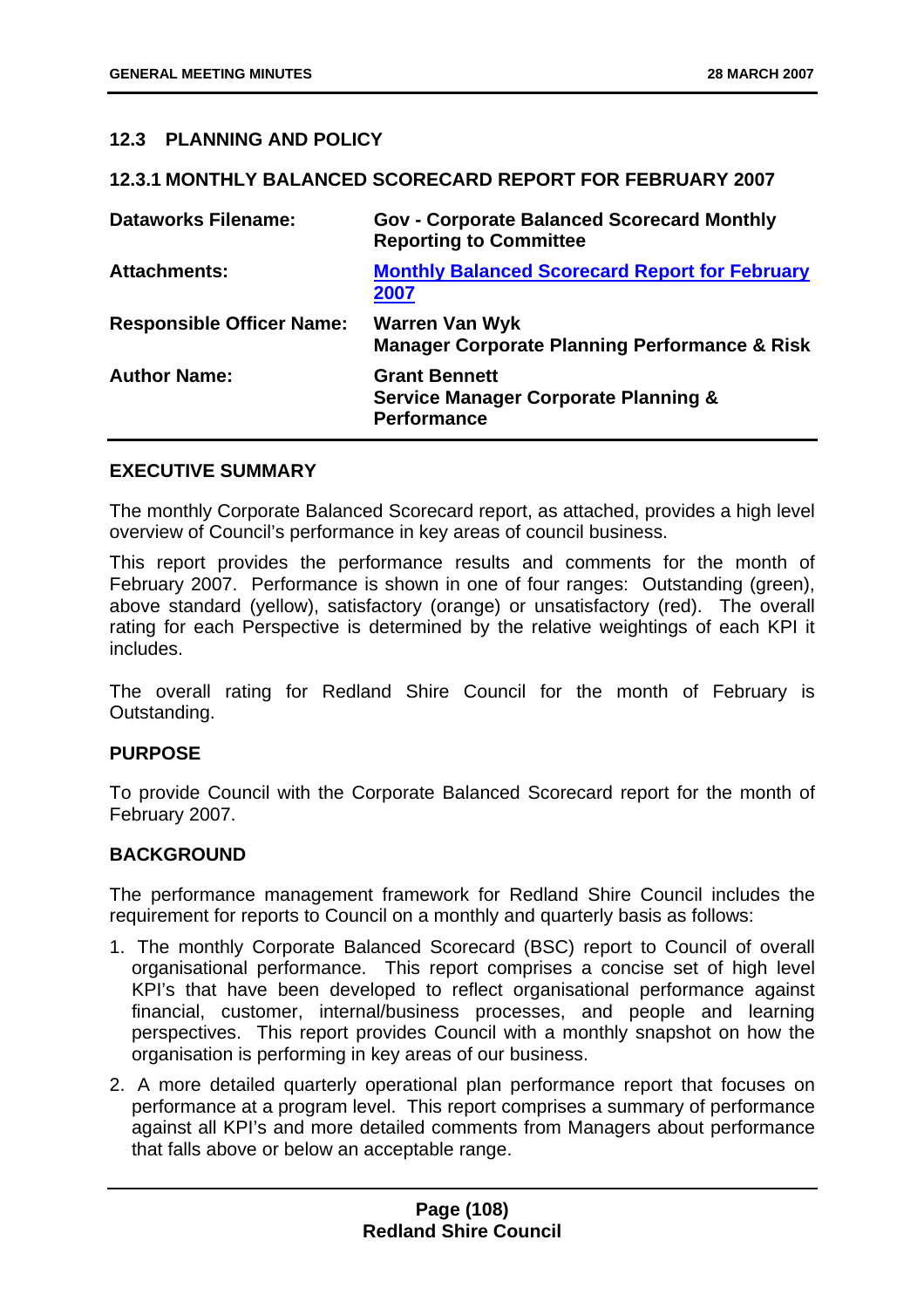# **ISSUES**

The following comments provide an overview of performance under each scorecard perspective and the associated key performance indicators.

### **Financial Perspective**

#### February Rating: Outstanding

Proven Earnings Before Interest Tax & Depreciation (EBITD) Savings to Budget (weighting 20%) rated at the outstanding level with a favourable variance to budget at the end of February. This is primarily due to materials and services being underspent by \$5.3 million, employee costs being underspent by \$565,000 and operating grants and subsidies of \$310,000 received earlier than expected, offset by rates and utility charges \$838,000 behind anticipated levels. Full details are provided in the monthly finance report.

Cash Levels within Targets (weighting 8%) rated in the satisfactory range, with the timing of rates receipts in February temporarily pushing us away from the target of 4 months cash available.

The Capital Works Program Financial Performance KPI (weighting 12%) compares expenditure on finalised projects with budget. The budget for projects that have been completed to date this financial year was \$9,246,760 and actual was \$8,811,805 representing a 4.7% saving year to date and is an outstanding result.

#### **Customer Perspective**

#### February Rating: Above Standard

Capital works program practical completion (weighting 15%) reports on the % of capital project milestones achieved compared to plan and continues to rate in the outstanding range. The result year to date of 130% indicates that milestones overall are being achieved ahead of schedule.

Project Delivery Group continues to be well ahead of target with 588 milestones achieved of 413 due, representing 146 out of 233 capital projects having reached practical completion so far this year. Corporate Services is also ahead of schedule with 185 achieved against 166 due and Planning and Policy is also on target. Redland Water and Waste achieved all 5 milestones due this month, and YTD 42 milestones have been achieved against 45 due. The three RW&W milestones outstanding YTD are Dunwich Irrigation Area, NSI small capital projects and Mount Cotton Chlorination project.

Compliance with the Australian Drinking Water Guidelines (ADWG, weighting 2.5%): Drinking water quality fully complied (100%) with all 4 key ADWG parameters: e-coli levels, turbidity, pH levels, and manganese levels.

Compliance with our EPA Licence for Wastewater (weighting 2.5%) rated as outstanding, with no non-compliances during February. The YTD result is that 99.9%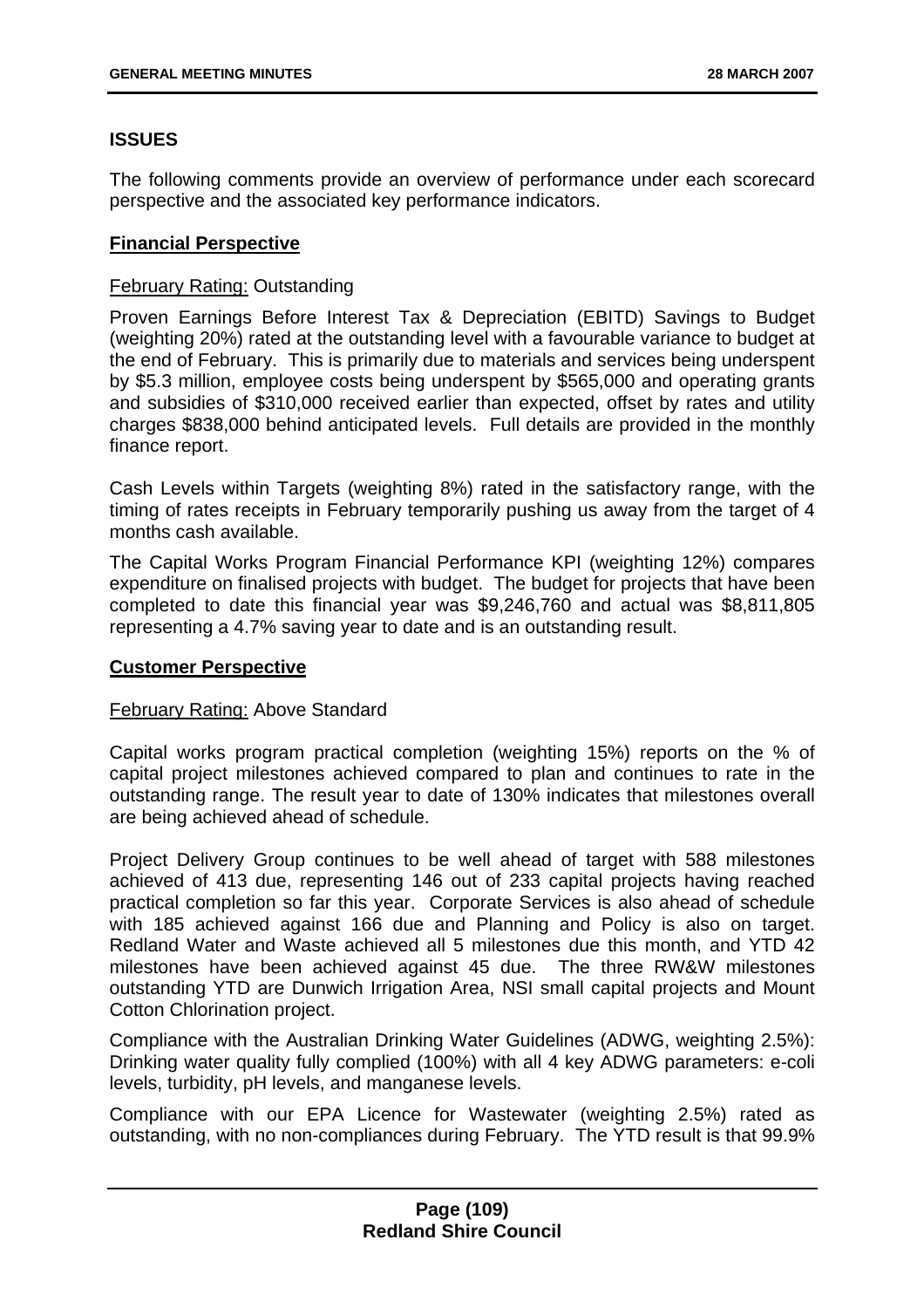of the volume of effluent discharged year to date was compliant with the EPA's requirements.

% of development assessment, integrated commercial and land development applications processed within IPA timeframes (weighting 10%) was 95% of decisions made within statutory timeframes in February, with the YTD result therefore remaining static at 94%, which is 1% below the satisfactory level.

#### **Internal Perspective**

#### February Rating: Outstanding

Asset Management Plans Actions Completed (weighting 7.5%) again increased, this time by 2% to 90% and as a result achieved an above standard rating for February.

% of Internal Audit Actions completed within agreed timeframes (weighting 7.5%), again rated as outstanding with 100% of audit recommendations completed on schedule.

#### **People & Learning Perspective**

## February Rating: Outstanding

The Lost Time Injury Frequency Rate (weighting 5%) YTD result improved as a result of no lost time injuries occurring in February.

% implementation of the Tri-Safe audit action plan (weighting 10%) remains at the outstanding level with all actions due completed.

## **RELATIONSHIP TO CORPORATE PLAN**

The recommendation primarily supports Council's strategic priority to provide effective organisational leadership through strategic planning and accountable and ethical standards of practice.

#### **FINANCIAL IMPLICATIONS**

No direct financial implications arise from this report. The report does contain several indicators that either reflects financial performance to date, or which will have had a direct or indirect impact on financial performance.

#### **CONSULTATION**

The data and comments in the report were provided by relevant managers and were compiled by the Corporate Planning, Performance and Risk Group.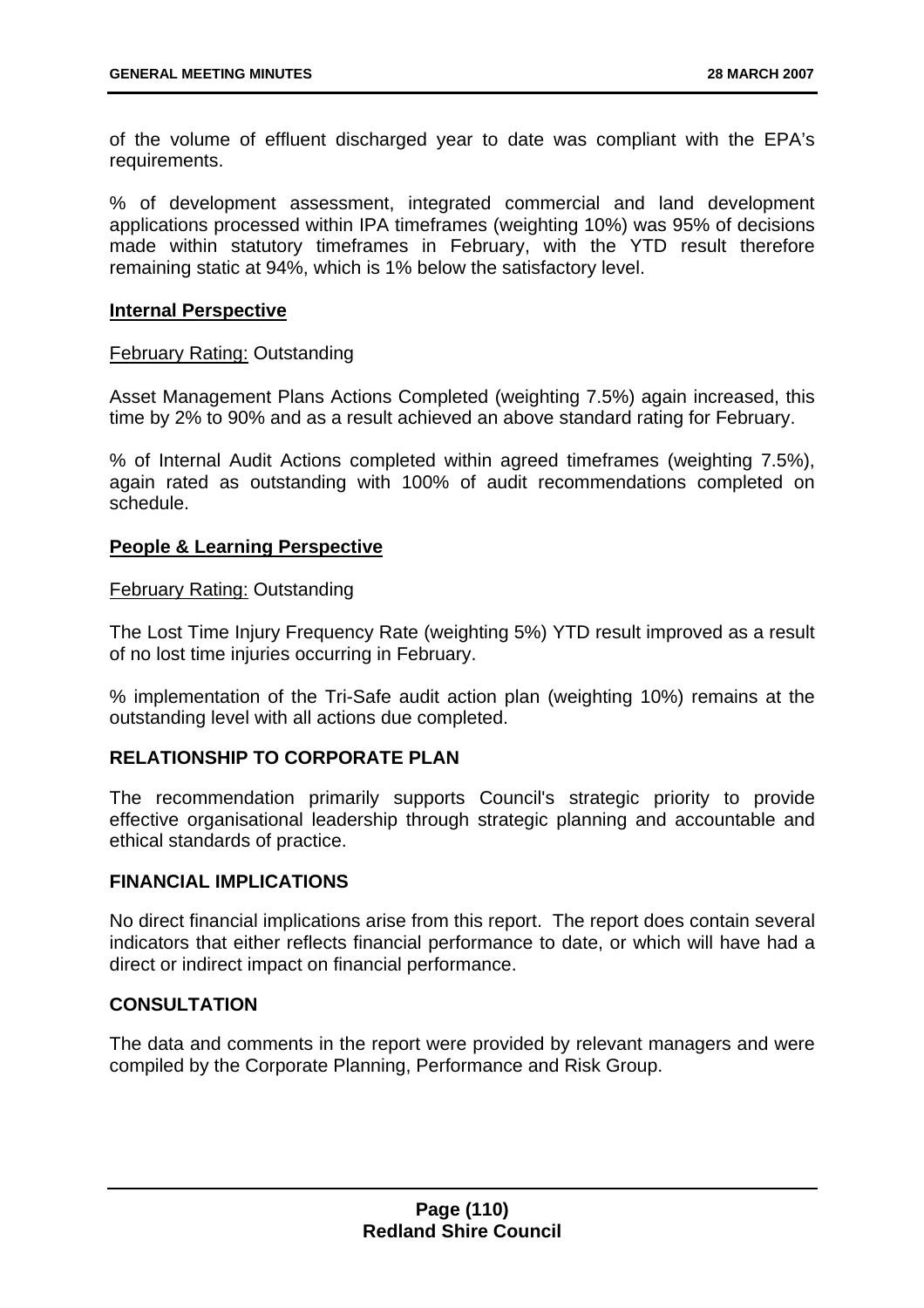# **OPTIONS**

## **PREFERRED**

That Council resolve to note the Corporate Balanced Scorecard for the month of February 2007.

### **ALTERNATIVE**

That Council resolve to note the Corporate Balanced Scorecard for February 2007 and request additional information.

#### **OFFICER'S/COMMITTEE RECOMMENDATION/ COUNCIL RESOLUTION**

Moved by: Cr Williams Seconded by: Cr Beard

**That Council resolve to note the Corporate Balanced Scorecard for the month of February 2007.**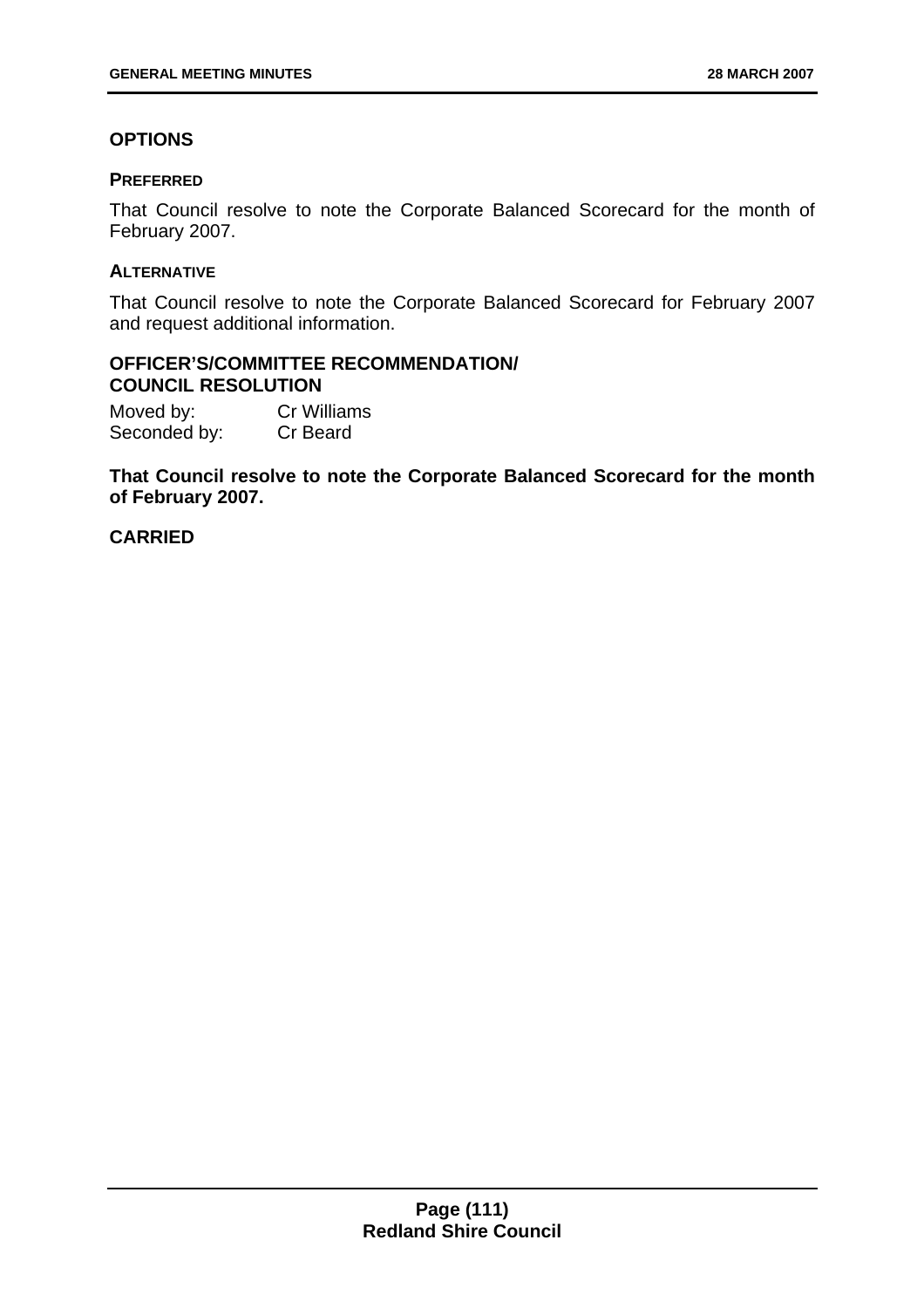# **13 DIRECT TO COUNCIL REPORTS**

#### **13.1 REDLAND WATER & WASTE**

#### **13.1.1 RESPONSE TO QUEENSLAND WATER COMMISSION**

| <b>Dataworks Filename:</b>       | WS Planning - Water resource strategy<br><b>WS Pricing of Recycled Water</b><br><b>WS Water Resource Charging</b> |
|----------------------------------|-------------------------------------------------------------------------------------------------------------------|
| Attachment:                      | <b>Response Letter to Queensland Water</b><br><b>Commission</b>                                                   |
| <b>Responsible Officer Name:</b> | <b>Jim Pruss</b><br><b>General Manager Redland Water &amp; Waste</b>                                              |
| <b>Author Name:</b>              | <b>Jim Pruss</b><br><b>General Manager Redland Water &amp; Waste</b>                                              |

#### **EXECUTIVE SUMMARY**

The Queensland Water Commission draft documents on Institutional Arrangements and Cost Recovery and Pricing for Urban Water Supply in South East Queensland were released on 9 March 2007 and the Commission has requested that comments be received by close of business Thursday, 5 April 2007.

At the Redland Water and Waste committee meeting of 21 March 2007, it was requested that the Chief Executive Officer and General Manager Redland Water and Waste prepare a draft response to the Queensland Water Commission to be tabled for review at the General Meeting of Council on 28 March 2007. A copy of the draft response is attached for Council consideration.

# **PURPOSE**

To present the draft letter from Council to the Queensland Water Commission containing Council's formal response to the draft documents on Institutional Arrangements and Cost Recovery and Pricing for Urban Water Supply in South East Queensland.

#### **BACKGROUND**

The Queensland Water Commission draft documents on Institutional Arrangements and Cost Recovery and Pricing for Urban Water Supply in South East Queensland were released on 9 March 2007 and the Commission has requested that comments be received by close of business Thursday, 5 April 2007.

#### **ISSUES**

The issues raised at the Redland Water & Waste committee of 21 March 2007 have been included in the draft formal letter with suggested responses for Council's review and approval.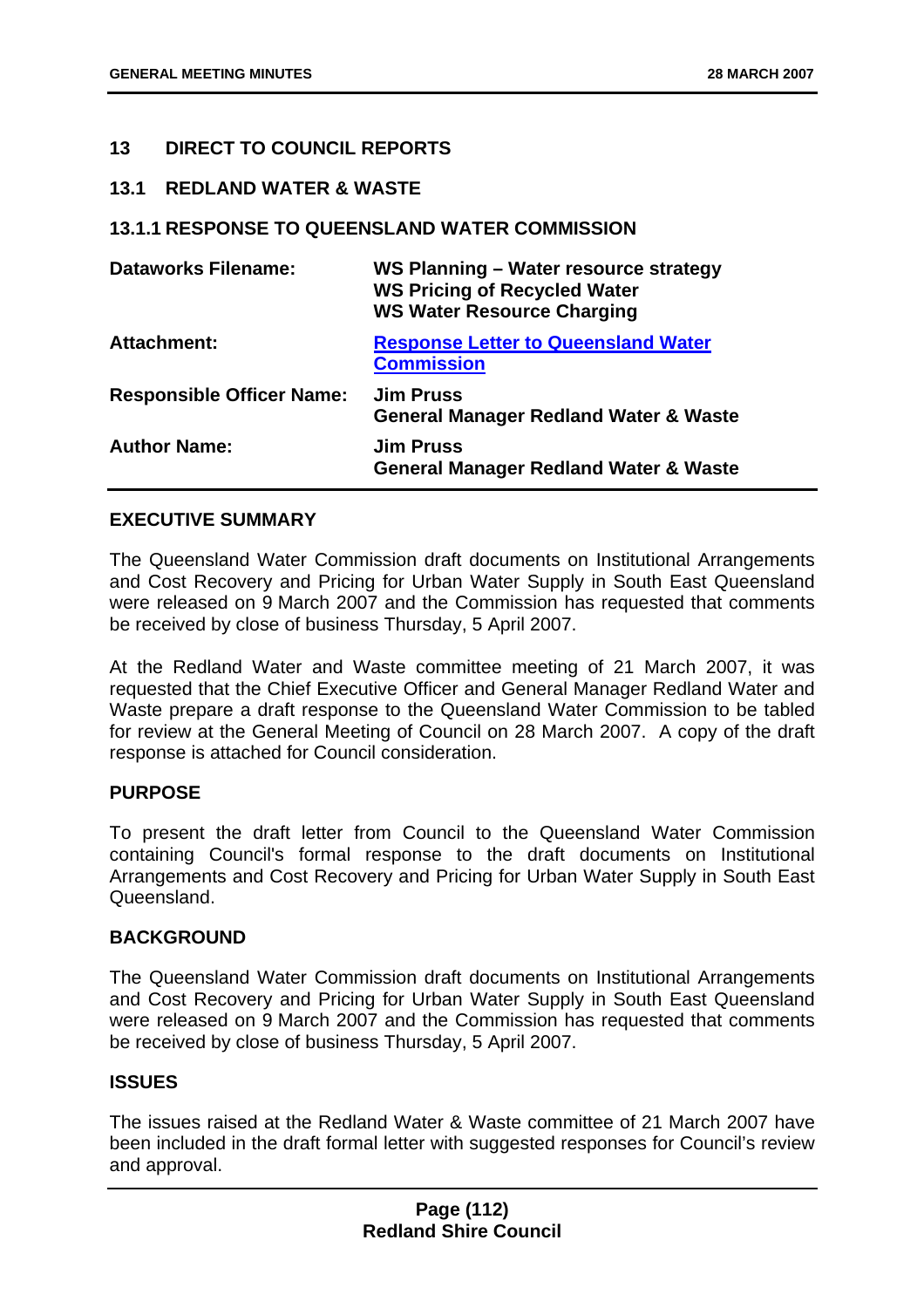# **CONSULTATION**

Consultation has taken place between the Chief Executive Officer and General Manager Redland Water and Waste.

## **OFFICER'S RECOMMENDATION/ COUNCIL RESOLUTION**

Moved by: Cr Barker Seconded by: Cr Elliott

**That Council resolve to endorse the formal response letter to the Queensland Water Commission on Institutional Arrangements and Cost Recovery and Pricing for Urban Water Supply in South East Queensland, as attached.**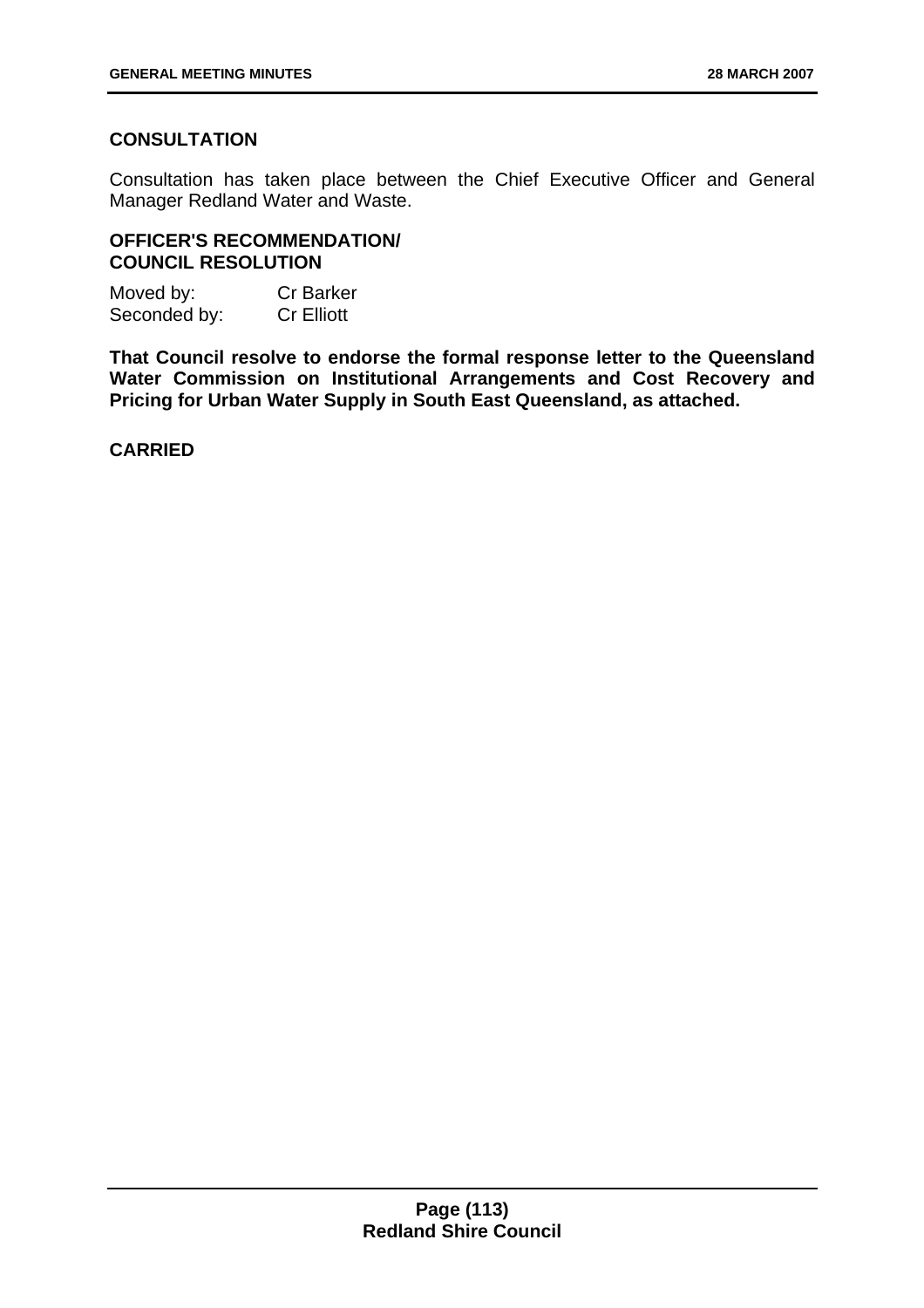# **13.2 PLANNING AND POLICY**

**13.2.1 SUBMISSION ON EASTERN BUSWAY** 

| <b>Dataworks Filename:</b>       | <b>RTT Eastern Busway</b>                                            |
|----------------------------------|----------------------------------------------------------------------|
| <b>Responsible Officer Name:</b> | <b>Greg Underwood</b><br><b>General Manager Planning and Policy</b>  |
| <b>Author Name:</b>              | <b>David Elliott</b><br><b>Manager Infrastructure Planning Group</b> |

## **EXECUTIVE SUMMARY**

The preferred Eastern Busway alignment was released by the State Government (Translink) for public consultation on 21 February 2007. The draft Concept Design and Impact Management Plan (CDIMP), which assesses the benefits and impacts of the busway has also been made available for consultation.

TransLink in a letter dated 19 March 2007 has invited Council to lodge a submission, the closing date for which is 4 April 2007.

Given the very short response time, it is recommended that Council delegate to the Chief Executive Officer authority to sign and lodge the formal submission by Council.

#### **PURPOSE**

To seek resolution from the Council to delegate to the Chief Executive Officer authority to sign and lodge the Council's submission on the Eastern Busway.

#### **BACKGROUND**

In June and July 2006, the draft busway plans were displayed for public consultation. Council made its submission at that time. TransLink responded to Council's submission on the contract of the contract of the contract of the contract of the contract of the contract of the contract of the contract of the contract of the contract of the contract of the contract of the contract of

19 March 2007.

Translink has now finalised a draft preferred alignment and has put this on display for further public consultation.

The preferred alignment of busway including draft CDIMP is available on the Translink web site.

# **ISSUES**

Translink representatives provided a complete set of documents on the preferred alignment and CDIMP to Council officers on 12 March, 2007. These documents have been distributed to relevant officers of the Council.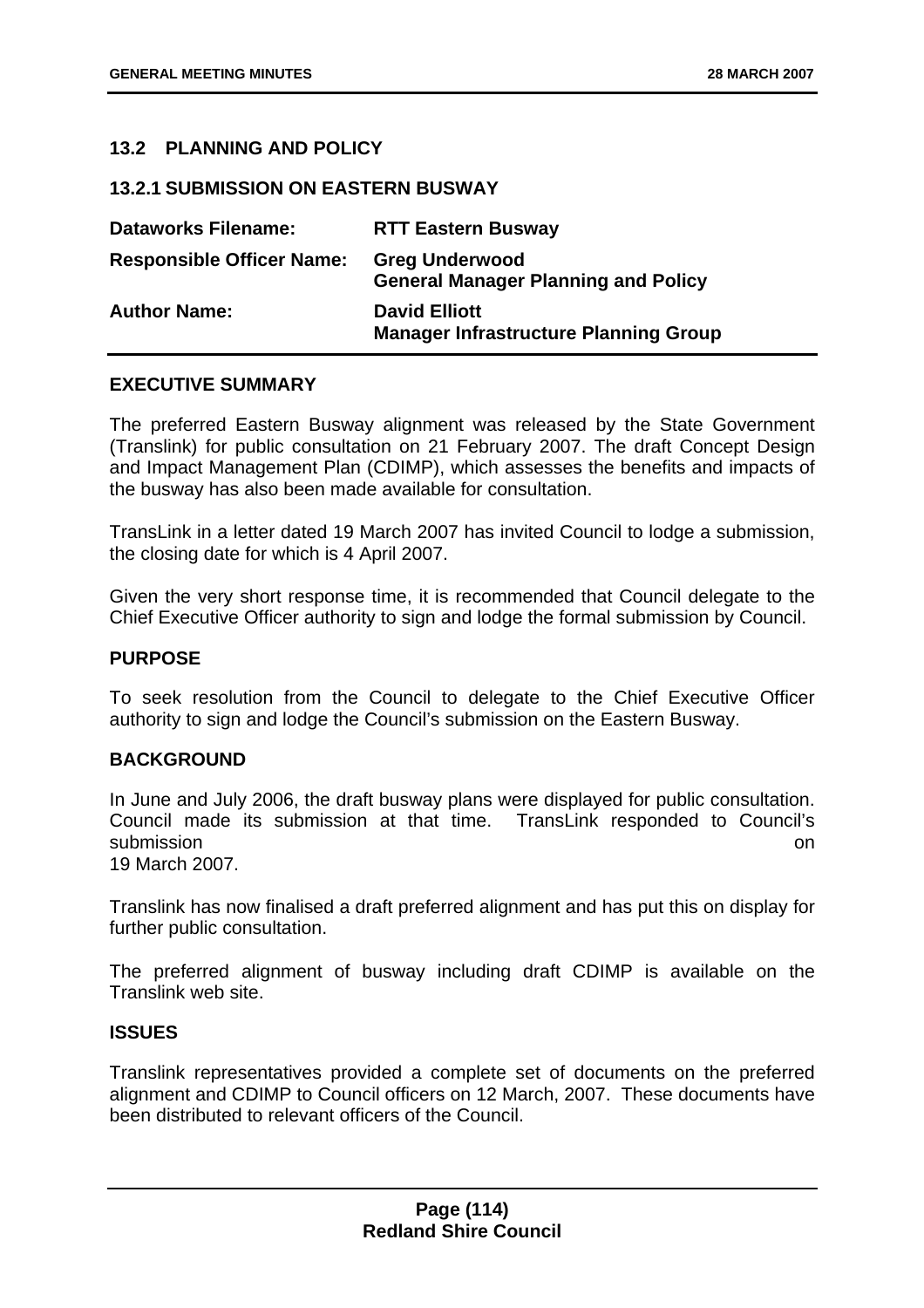Officers are currently reviewing these documents and the submission report is being compiled.

Council's main comments on draft busway plans provided in 2006 were generally taken into account in the preparation of draft preferred alignment. These included locating busway underground in Capalaba Town Centre and considering the provision of a Park and Ride facility to the south of Moreton Bay Road.

Translink confirmed that the busway has been designed to allow for the extension of the busway east of Capalaba, if there is a future need.

The main issues being considered for the submission relate principally to the proposed timing and staging of the busway in the vicinity of the Capalaba Town Centre.

## **RELATIONSHIP TO CORPORATE PLAN**

The recommendation primarily supports Council's strategic priority to provide and maintain water, waste services, roads, drainage and support the provision of transport and waterways infrastructure.

#### **FINANCIAL IMPLICATIONS**

There are no financial implications as a result of the submission.

### **PLANNING SCHEME IMPLICATIONS**

The Land Use Planning Group was consulted and it is considered that the outcome of recommendations in this report will not require any amendments to the Redlands Planning Scheme.

#### **CONSULTATION**

Draft preferred alignment and CDIMP documents have been sent to Managers Community and Social Planning, Environmental Management and Land Use Planning for feedback and consultation.

#### **OPTIONS**

#### **PREFERRED**

That Council resolve as follows:

- 1. To make a submission to Translink on the draft Eastern Busway Concept Design and Impact Management Plan Study Report; and
- 2. To delegate authority to the Chief Executive Officer to sign off and lodge the submission.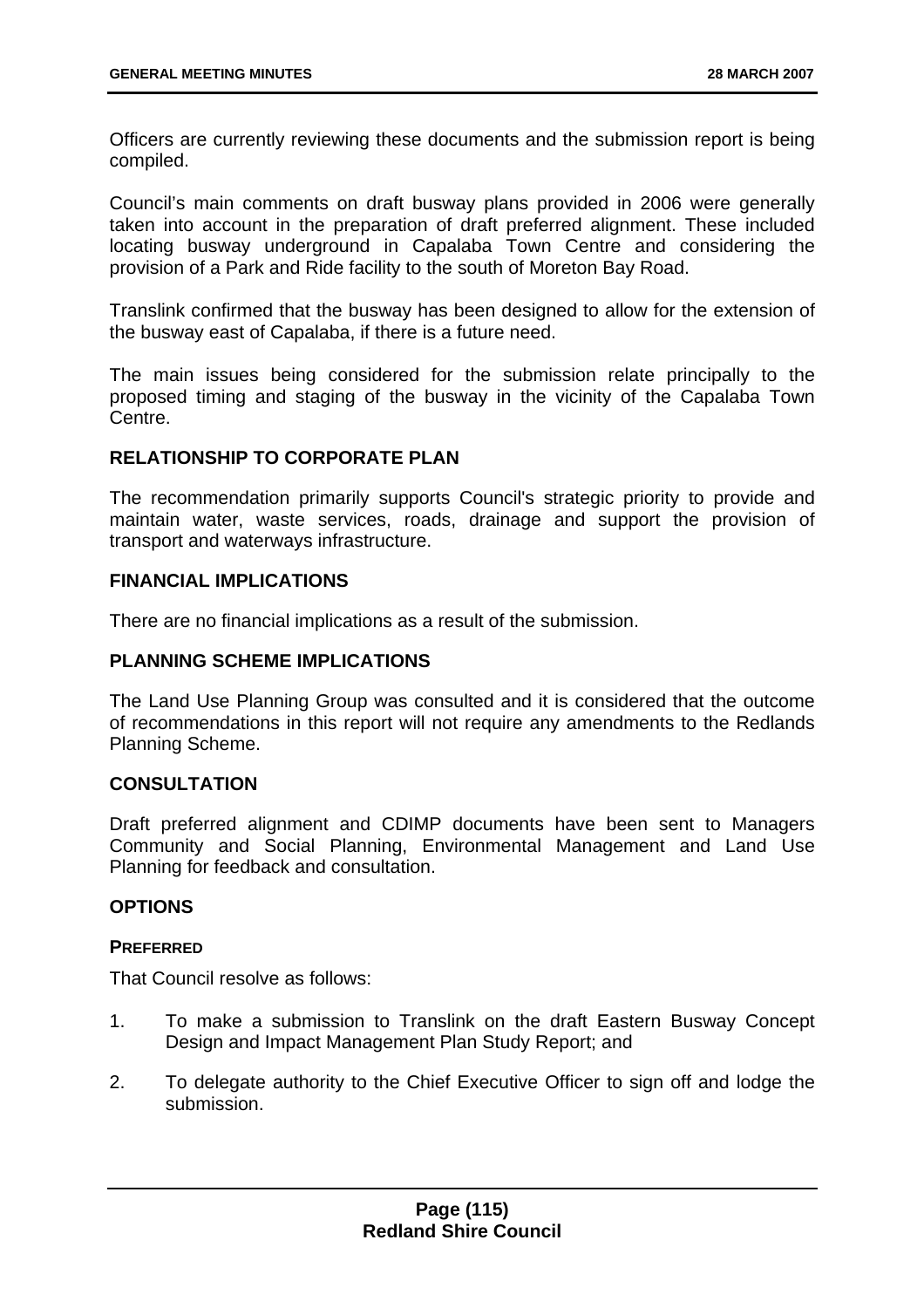## **ALTERNATIVE**

To not make a submission on draft Concept Design and Impact Management Plan Study Report.

**OFFICER'S RECOMMENDATION/ COUNCIL RESOLUTION** 

Moved by: Cr Burns Seconded by: Cr Dowling

**That Council resolve as follows:** 

- **1. To make a submission to TransLink on the draft Eastern Busway Concept Design and Impact Management Plan Study Report; and**
- **2. To delegate authority to the Chief Executive Officer to sign off and lodge the submission.**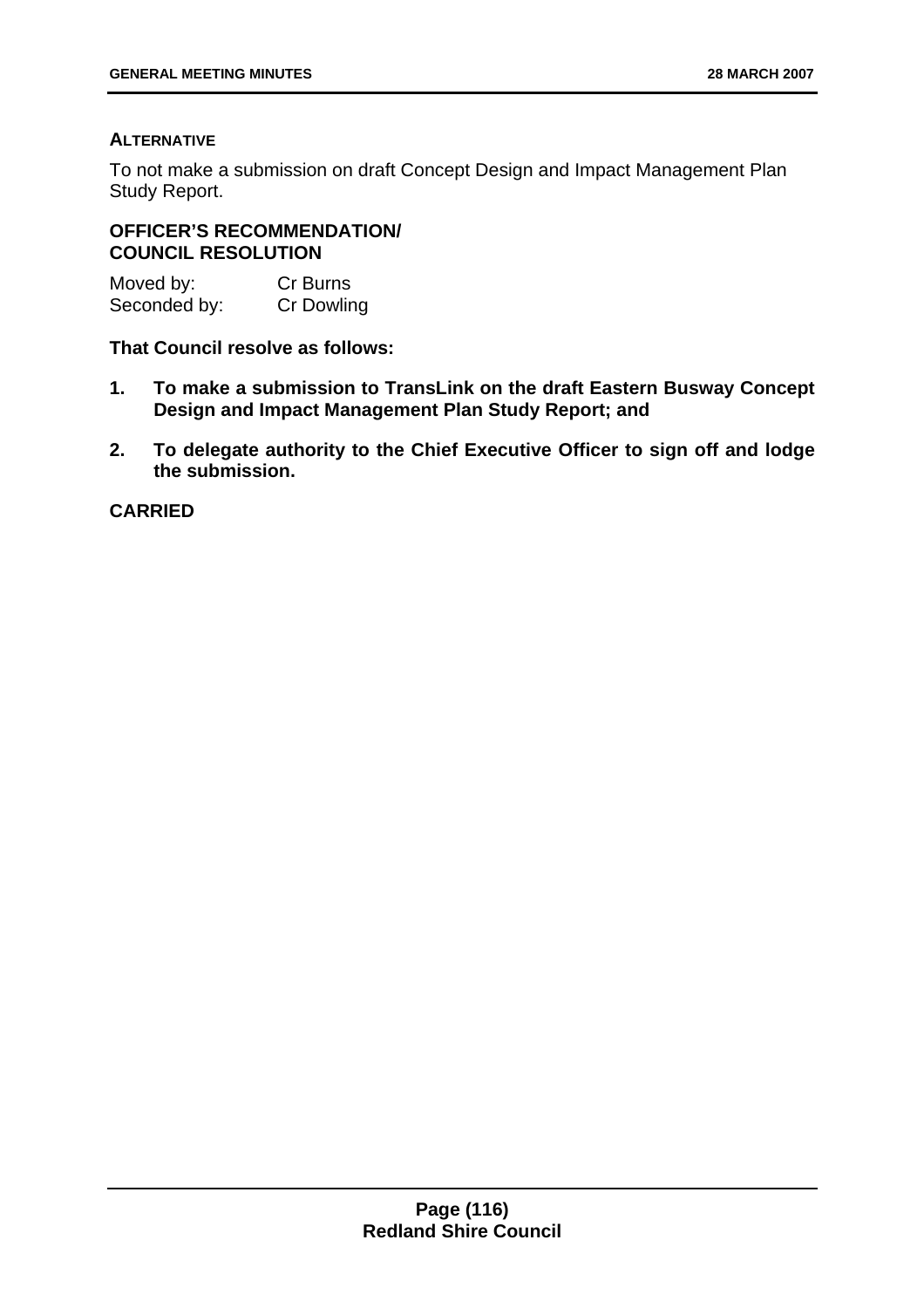## **14 MAYORAL MINUTE**

# **14.1 STATE EQUESTRIAN FACILITY**

### **BACKGROUND**

Minister for Local Government, Planning and Sport, Andrew Fraser, has released a 'request for proposals' for a new State Equestrian Facility and is offering a government contribution of \$1.9 million to the successful bidder. Applications close 14 May 2007 with the successful facility to be completed by 30 September 2009.

The intention of the facility is to provide a venue suitable for dressage, showjumping and reining with community access as well as elite level competitions.

Council is currently undertaking a review of equestrian facilities in the Shire with the intent to develop a new equestrian park. This is an opportunity for Council, sporting organisations and the private sector to contribute to the development.

#### **COUNCIL RESOLUTION**

Moved by: Cr Seccombe

#### **That Council:**

- **1. Strongly support the location of the State Equestrian Centre (for dressage, showjumping and reining) as invited by the Department of Local Government Planning Sport and Recreation within Redland Shire;**
- **2. Support any application to locate the Equestrian Centre in Redland Shire provided that meets the satisfaction of the Chief Executive Officer; and**
- **3. Delegate authority to the Chief Executive Officer to sign any letter of support on behalf of Council.**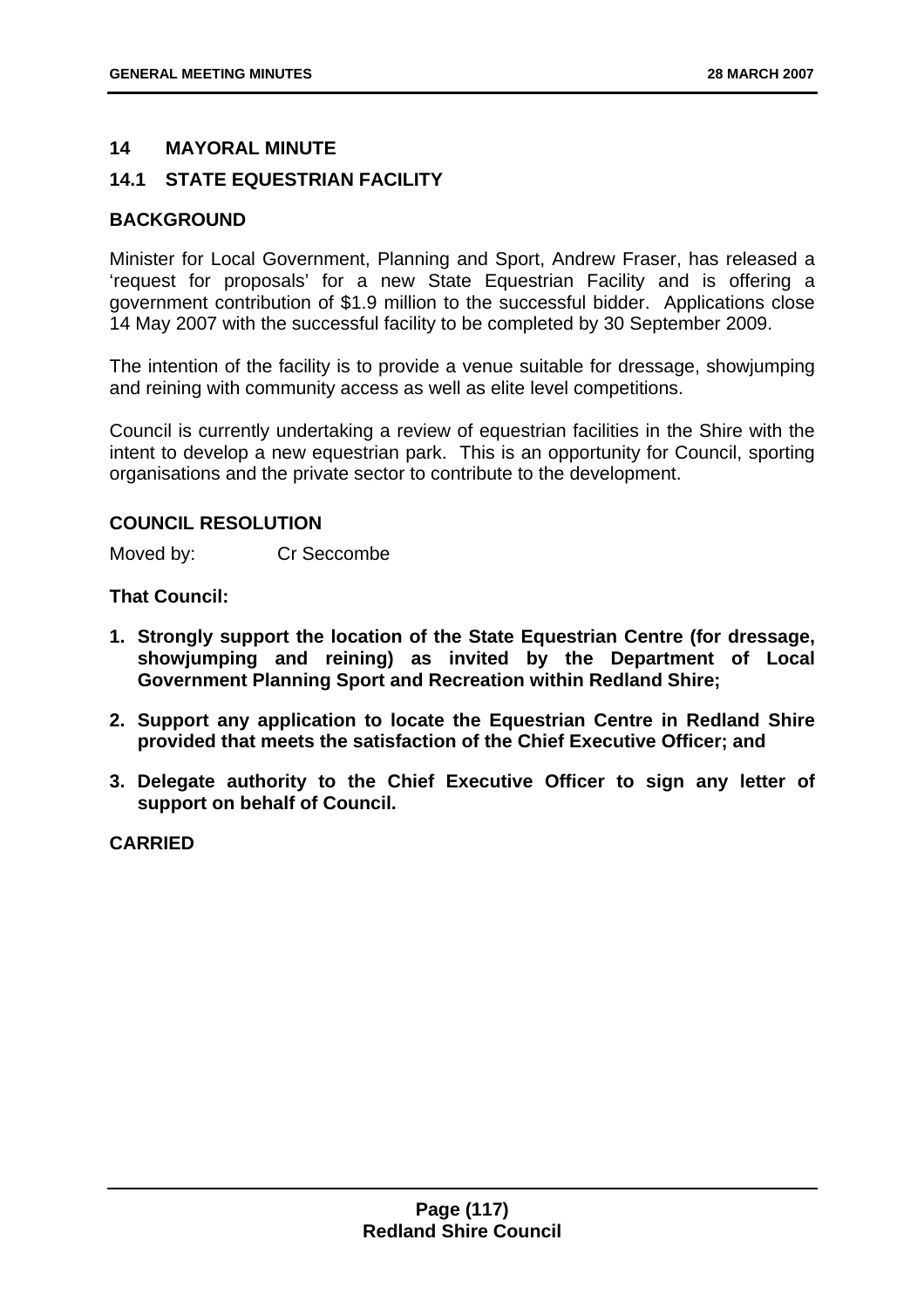## **15 NOTICE OF BUSINESS**

### **15.1 NOTICES GIVEN BY CR BOWLER (DIVISION 6)**

## **15.1.1 AMENDMENT TO REDLANDS PLANNING SCHEME TO REZONE WHOLE OF SITE LOT 3 ON RP907141 – 141 BUNKER ROAD, VICTORIA POINT**

Cr Bowler moved the following motion in accordance with the notice given:

Moved by: Cr Bowler

That Council resolve to amend the Redlands Planning Scheme to rezone the whole of the site described as Lot 3 on RP907141, 141 Bunker Road, Victoria Point, to 'Conservation'.

The Mayor ruled that the Notice of Business given by Cr Bowler with respect to amendment to the Redlands Planning Scheme rezoning as previously indicated was contrary to the intent of the previous motion on this matter. A motion had been discussed on this matter and meeting protocol dictated that there could not be two motions on the books on the same matter at the same time. The Mayor ruled that he could not accept the motion at this meeting; however Cr Bowler could present this Notice of Business at a subsequent meeting.

# **15.1.2 REPORT ON AMOUNT OF RATES COLLECTED ON THE SOUTHERN MORETON BAY ISLANDS SINCE 1973**

Cr Bowler moved the following motion in accordance with the notice given:

Moved by: Cr Bowler

That Council resolve that a report be prepared and presented to Council identifying the amount of general rates, including water, pool and electricity levies that have been collected on the Southern Moreton Bay Islands since 1973, which is when Council took over the collection of rates, and that all figures be identified on a yearly basis.

The Chief Executive Officer advised that following discussions with the General Manager Corporate Services, it was ascertained that the rating data for these properties was not available from 1973 as requested in Cr Bowler's Notice of Business, due to system changes. This data was however available from 1995-96.

On the basis of the above information, the Mayor ruled that he could not accept the motion as it stood.

Cr Bowler then moved as follows: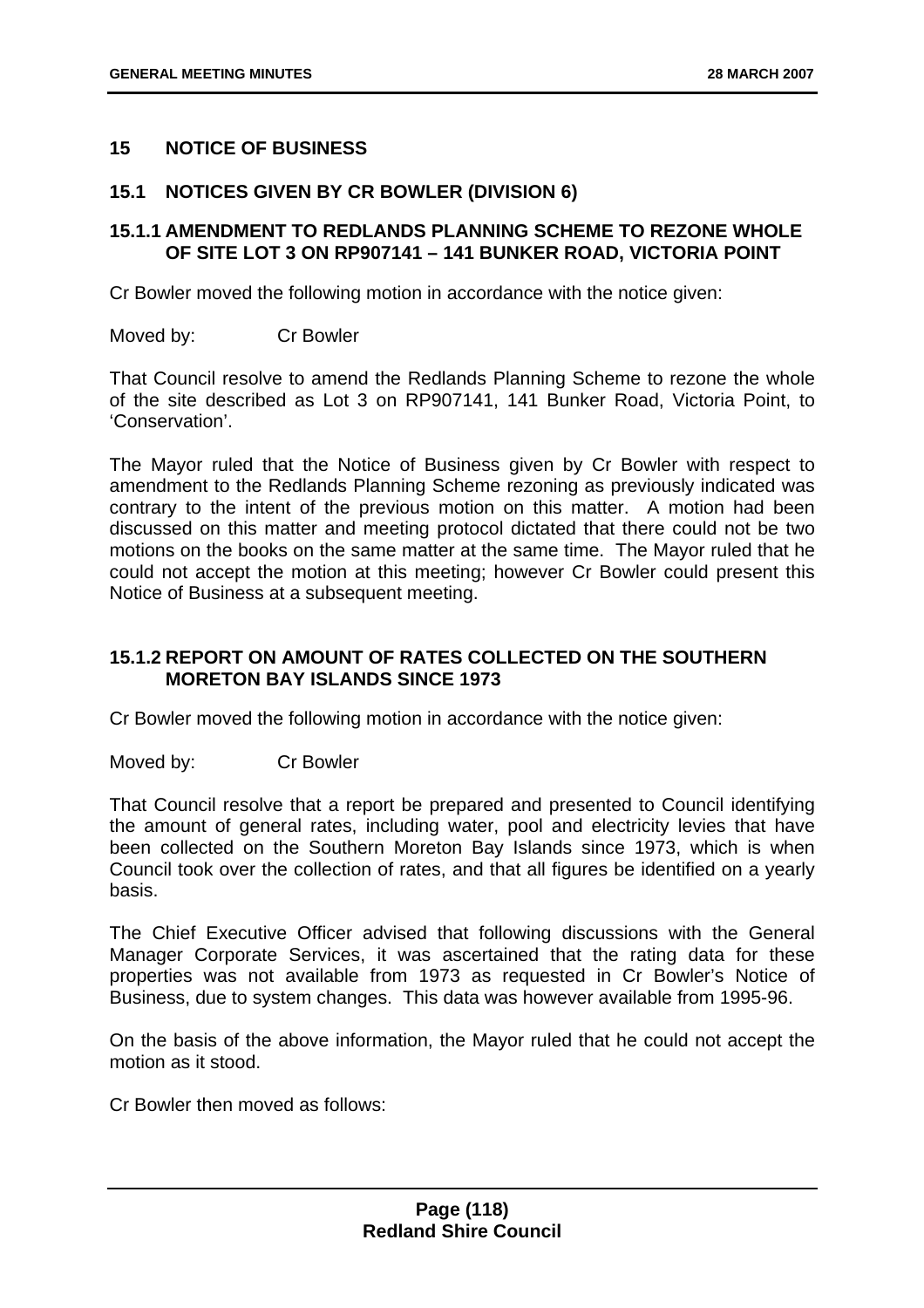Moved by: Cr Bowler Seconded by: Cr Henry

That Council resolve that a report be prepared and presented to Council identifying the amount of general rates, including water, pool and electricity levies that have been collected on the Southern Moreton Bay Islands since 1995-96.

On being put to the vote, the motion was LOST.

A division was called for.

Crs Henry, Bowler and Elliott voted in the affirmative.

Crs Barker, Ogilvie, Dowling, Burns, Beard, Williams, Murray and Seccombe voted in the negative.

The motion was declared by the Mayor as LOST.